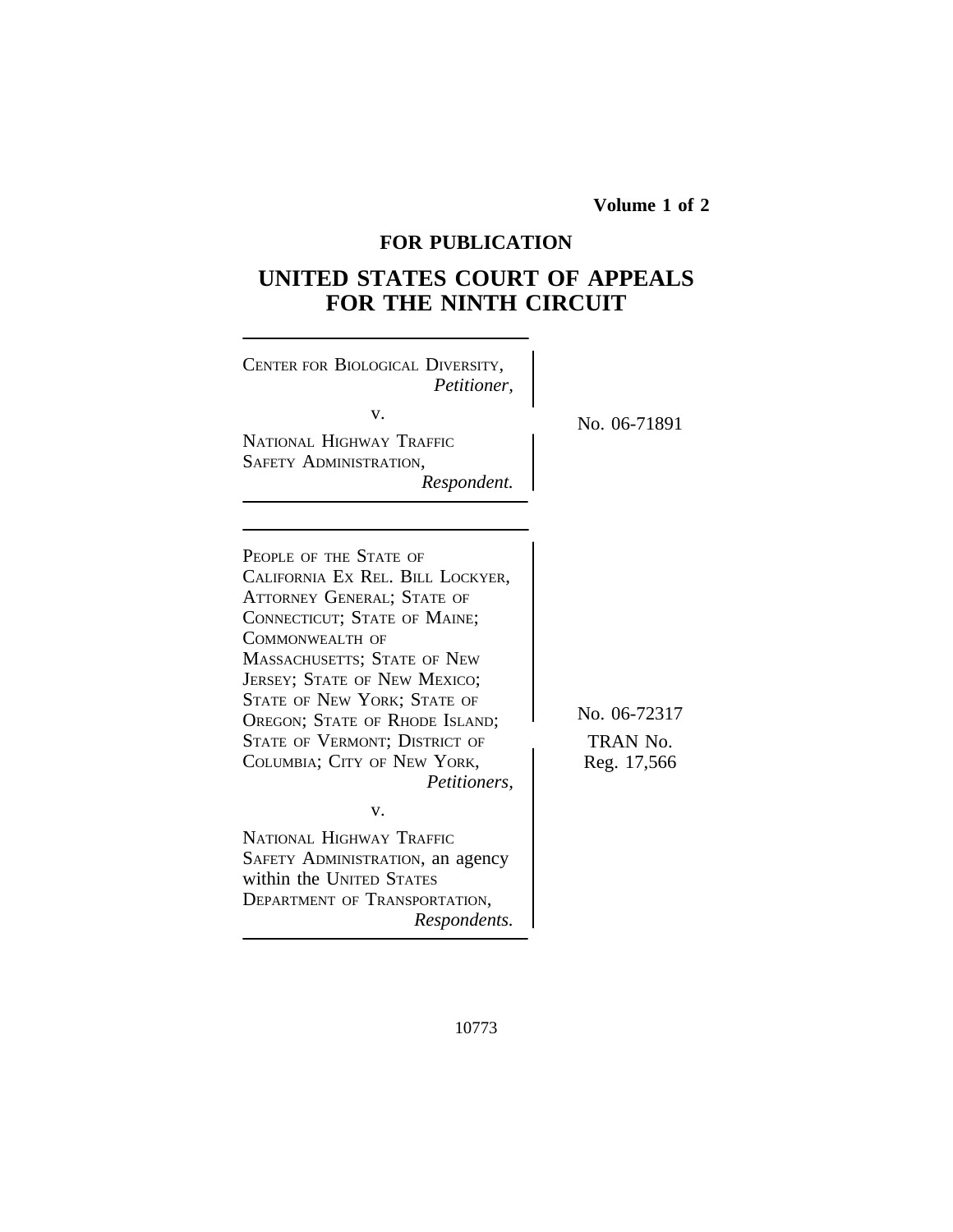| <b>STATE OF MINNESOTA,</b><br>Petitioner,                                                                                                      |                                               |
|------------------------------------------------------------------------------------------------------------------------------------------------|-----------------------------------------------|
| v.<br>NATIONAL HIGHWAY TRAFFIC<br>SAFETY ADMINISTRATION, an agency<br>within the UNITED STATES<br>DEPARTMENT OF TRANSPORTATION,<br>Respondent. | No. 06-72641<br>TRAN No.<br>Energy Policy Act |
| SIERRA CLUB; PUBLIC CITIZEN, INC.,<br><i>Petitioners,</i><br>V.<br>DEPARTMENT OF TRANSPORTATION,<br>Respondent.                                | No. 06-72694                                  |
| ENVIRONMENTAL DEFENSE,<br>Petitioner,<br>V.<br><b>DEPARTMENT OF TRANSPORTATION,</b><br>Respondent.                                             | No. 06-73807                                  |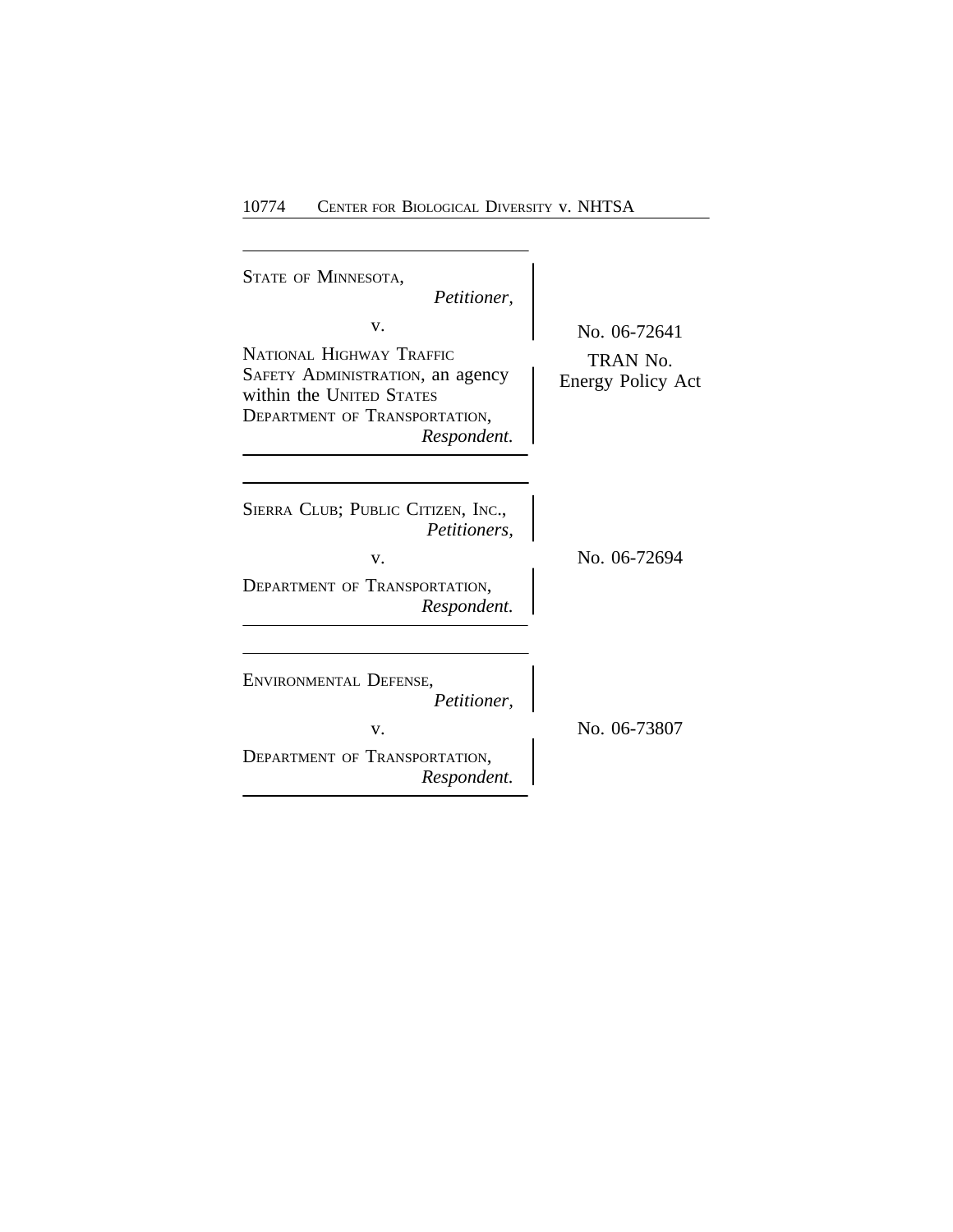NATURAL RESOURCES DEFENSE No. 06-73826 COUNCIL, INC.,<br>Petitioner. TRAN No. *Petitioner,* NHTSA 2006 v. <sup>24306</sup> DEPARTMENT OF TRANSPORTATION, ORDER *Respondent.* WITHDRAWING OPINION AND OPINION

> On Petition for Review of an Order of the Dept. of Transportation, NTSB

> Argued and Submitted May 14, 2007—San Francisco, California

> > Filed August 18, 2008

Before: Betty B. Fletcher, Eugene E. Siler, Jr.,\* and Michael Daly Hawkins, Circuit Judges.

Opinion by Judge B. Fletcher; Partial Concurrence and Partial Dissent by Judge Siler

<sup>\*</sup>The Honorable Eugene E. Siler, Jr., Senior United States Circuit Judge for the Sixth Circuit, sitting by designation.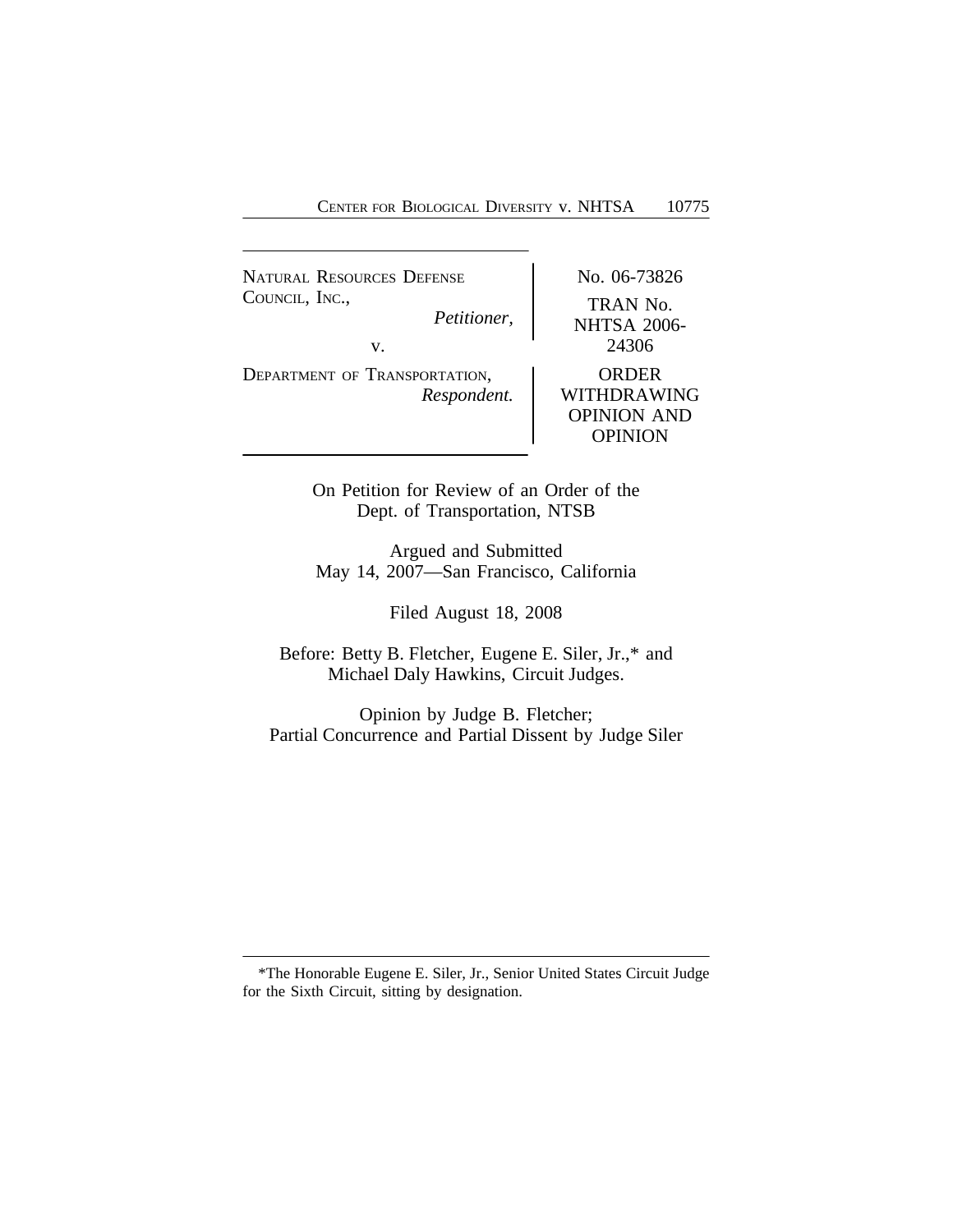## **COUNSEL**

Patrick Gallagher, Sierra Club; Sean H. Donahue (argued), Environmental Defense; Aaron Colangelo, David Doniger, Margaret Renner, Natural Resources Defense Council for Public Interest petitioner-appellants on Energy Policy Conservation Act Issues.

Deborah A. Sivas, Holly D. Gordon, Stanford Law School Environmental Law Clinic; Kassia R. Siegel, Brendan R. Cummings, Center for Biological Diversity for Public Interest petitioner-appellants on National Environmental Policy Act Issues.

Edmund Brown, Jr., Thomas Greene, Theodora Berger, Ken Alex, Susan S. Fiering (argued), Office of the Attorney General of California; Richard Blumenthal, Kimberly Massicotte, Jose Suarez, Office of the Attorney General of Connecticut; G. Steven Rowe, Gerald D. Reid, Office of the Attorney General of Maine; Thomas F. Reilly, William L. Pardee, Matthew Brock, Office of the Attorney General of Massachusetts; Stuart Rabner, Howard Geduldig, Lisa J. Morelli, Office of the Attorney General of New Jersey; Patricia A. Madrid, Stephen R. Farris, Office of the Attorney General of New Mexico; Eliot Spitzer, Caitlin Halligan, Jared Snyder, Office of the Attorney General of New York; Hardy Myers, Philip Schradle, Richard M. Whitman, Office of the Attorney General of Oregon; Patrick C. Lynch, Tricia K. Jedele, Office of the Attorney General of Rhode Island; William H. Sorrell, Kevin O. Leske, Office of the Attorney General of Vermont; Eugene A. Adams, Todd S. Kim, Donna M. Murasky, Office of the Attorney General for the District of Columbia; Michael A. Cardozo, Susan M. Kath, Scott Pasternack, Tracy Triplett,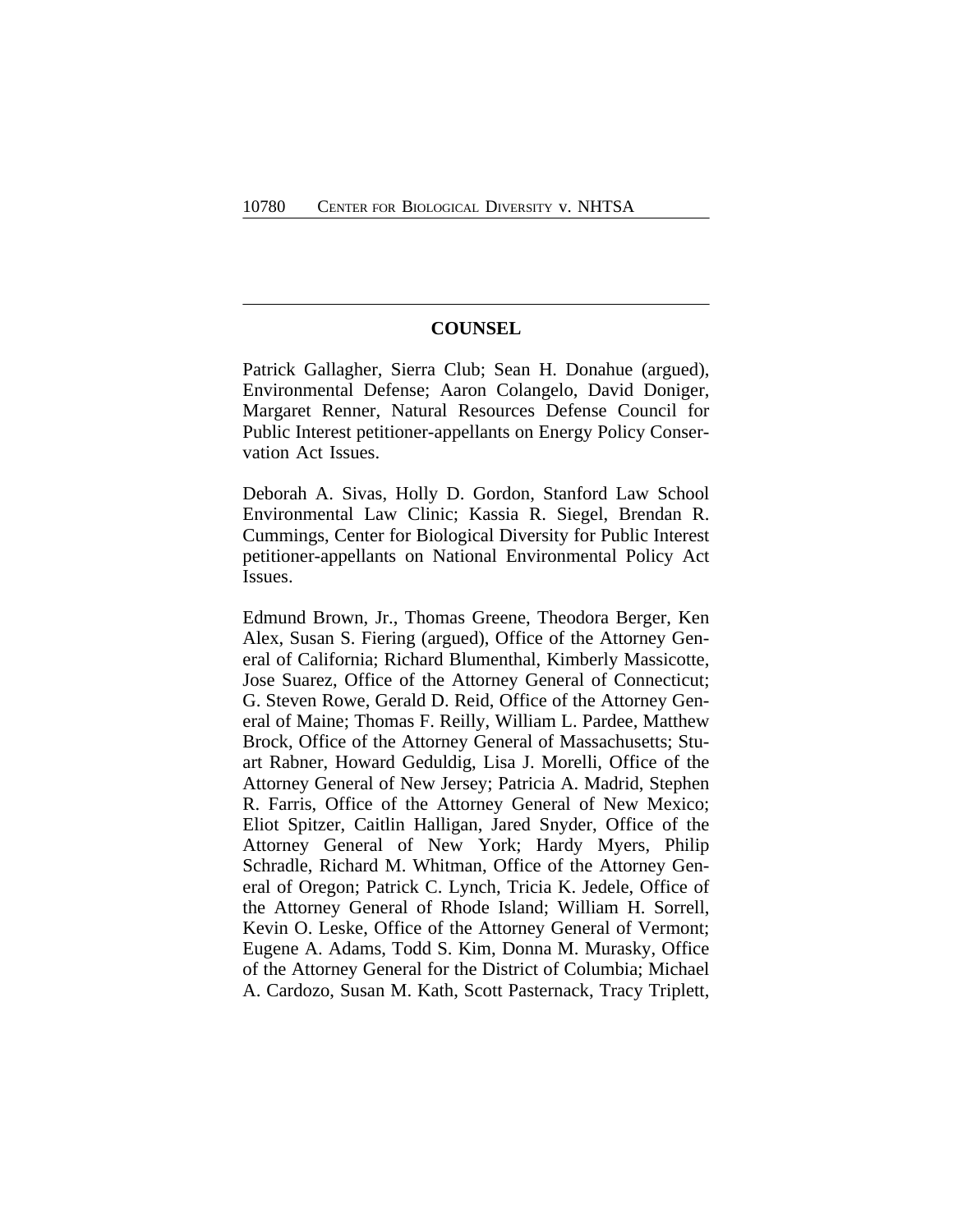Corporation Counsel for the City of New York; Mike Hatch, Ronald Gitek, Office of the Attorney General of Minnesota for petitioner-appellants in Consolidated Cases Nos. 06-72317 and 06-72641.

Rosalind A. Knapp, Paul M. Geier, Peter J. Plocki, Anthony M. Cooke, Lloyd S. Guerci, Katherine C. Gehringer, Timothy H. Goodman, David W. Case, National Highway Traffic Safety Administration, Department of Transportation; Peter D. Keisler, Matthew J. McKeown, Office of the U.S. Attorney General; Ronald M. Spritzer, Environment and Natural Resources Division; Douglas N. Letter, H. Thomas Byron (argued), U.S. Department of Justice, Civil Division for the respondent-appellees.

### **ORDER**

The opinion filed on November 15, 2007 and published at 508 F.3d 508 (9th Cir. 2007), is hereby vacated and withdrawn. Respondents' petition for rehearing with suggestion for rehearing en banc is denied as moot. The opinion vacated and withdrawn is replaced by an opinion filed simultaneously with this order. We file a new opinion with the following changes:

1. At 508 F.3d at 514, delete <Therefore, we remand to NHTSA to promulgate new standards as expeditiously as possible and to prepare a full Environmental Impact Statement.> and replace with <Therefore, we remand to NHTSA to promulgate new standards as expeditiously as possible and to prepare either a revised Environmental Assessment or an Environmental Impact Statement.>

2. At 508 F.3d at 552, delete <**3. NHTSA must prepare an Environmental Impact Statement**> and replace with <**3. NHTSA must prepare either a revised Environmental**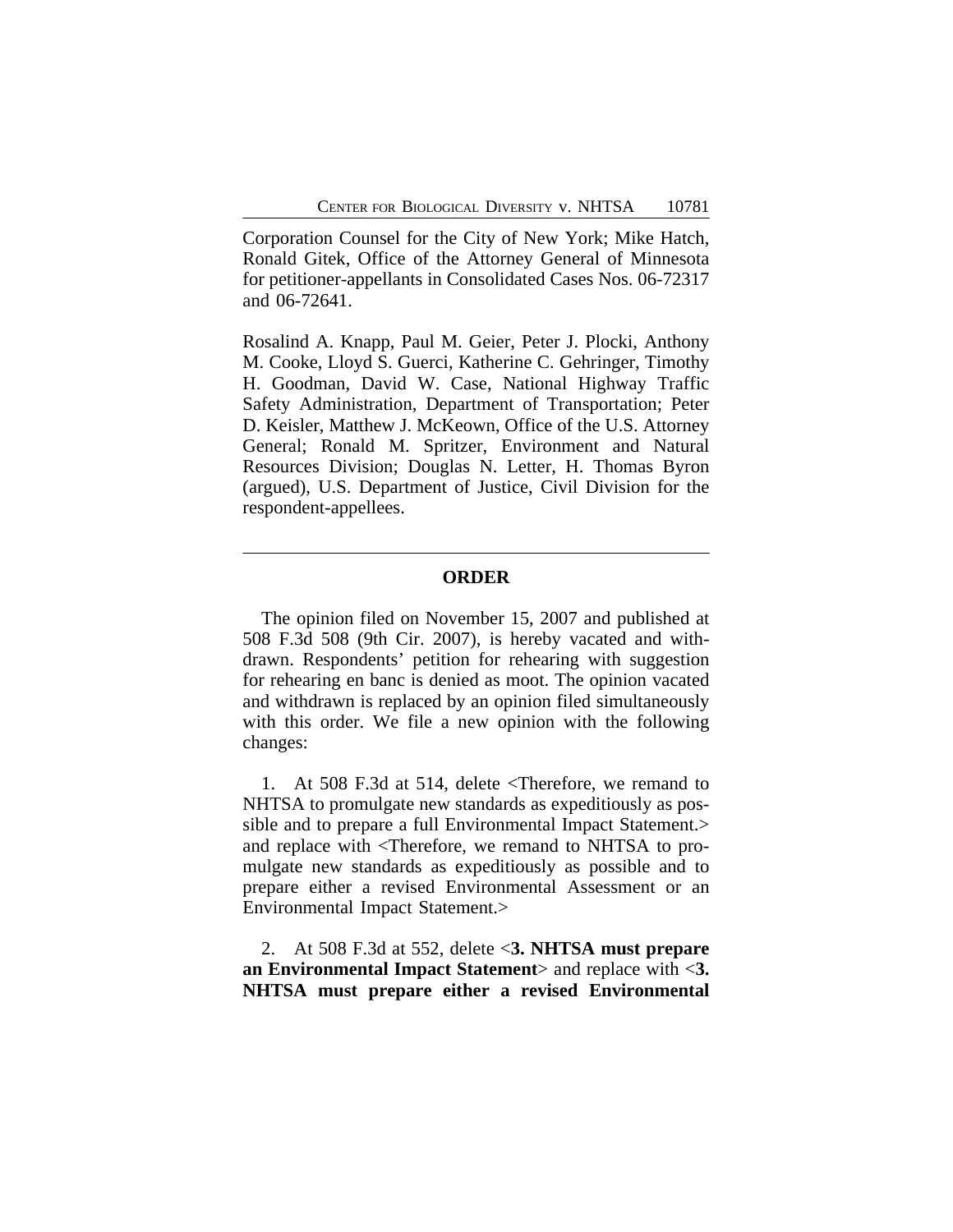**Assessment or, as necessary, an Environmental Impact Statement**>

3. At 508 F.3d at 553, after the citation <*Blue Mountains Biodiversity Project*, 161 F.3d at 1212 (quoting *Save the Yaak Comm. v. Block*, 840 F.2d 714, 717 (9th Cir. 1988)); *see also Nat'l Parks & Conservation Ass'n*, 241 F.3d at 730>, insert the following sentences:

NHTSA's EA is markedly deficient in its attempt to justify the refusal to prepare a complete EIS. As explained below, the agency's FONSI is based primarily on its conclusory assertion —contradicted by evidence in the record—that the Final Rule will have no significant environmental impact because it authorizes CAFE standards that will result in a very small decrease in carbon dioxide emissions.

4. At 508 F.3d at 554, delete paragraph <We conclude that NHTSA's FONSI is arbitrary and capricious and the agency must . . . . *Nat'l Parks & Conservation Ass'n*, 241 F.3d at 730.>

5. At 508 F.3d at 554, insert <*Idaho Sporting Cong.*, 137 F.3d at 1149 (internal quotation marks omitted)> between  $\alpha$  -chuman environmental factor," $>$  and  $\alpha$  -particularly in light of the compelling scientific evidence>

6. At 508 F.3d at 558, delete the sentences <NHTSA has not provided a "statement of reasons *why* potential effects are insignificant," much less a "convincing statement of reasons." *See Blue Mountains Biodiversity Project*, 161 F.3d at 1211 (emphasis added) (internal quotation marks omitted). It asserts simply that the insignificance of the effects is "selfevident[ ]."> and replace with <Instead of providing the required "convincing statement of reasons," *Blue Mountains Biodiversity Project*, 161 F.3d at 1211 (internal quotation marks omitted), NHTSA simply asserts that the insignificance of the effects is "self-evident[.]">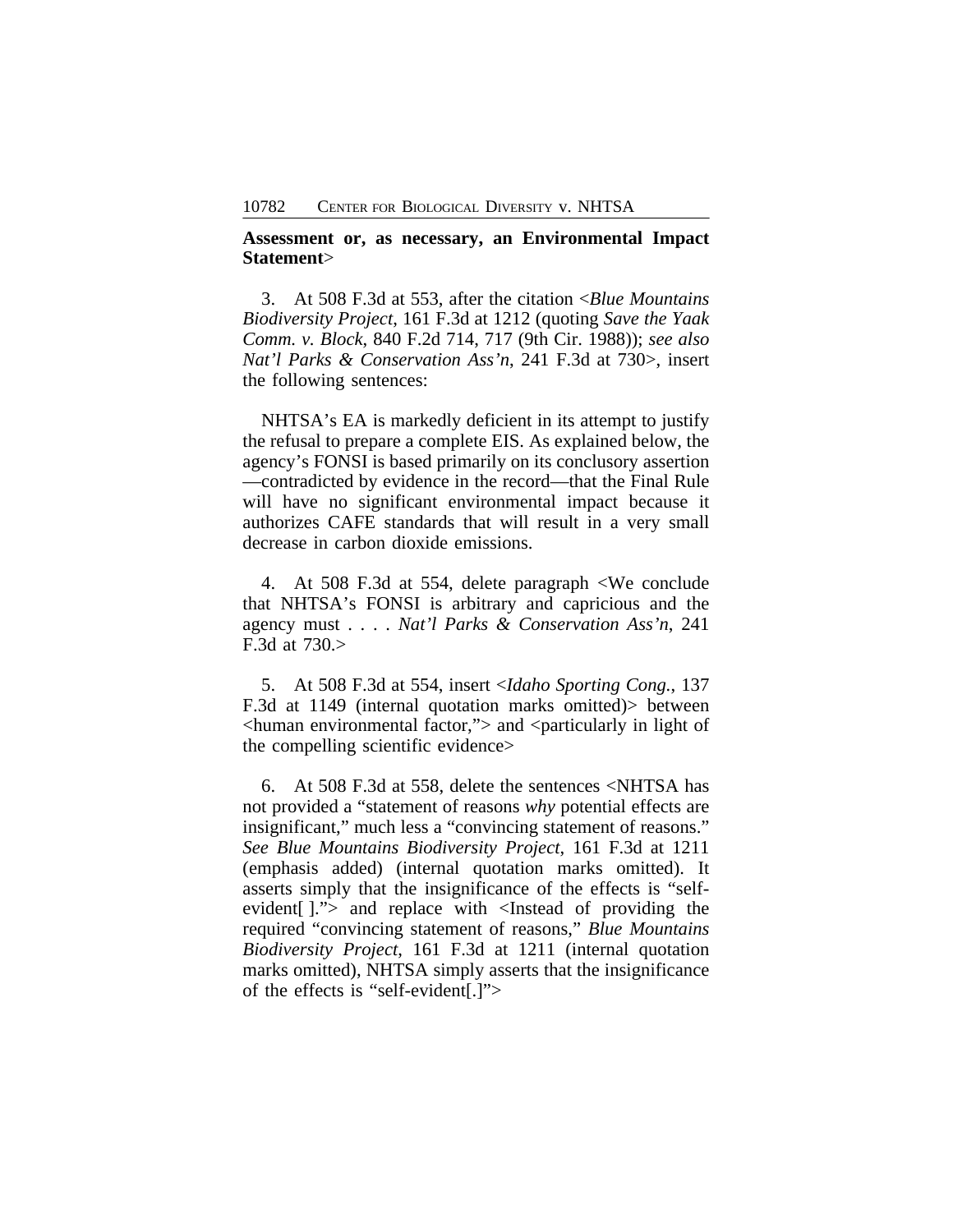7. At 508 F.3d at 558, delete the sentence <In order that the public and the agency be fully advised, we remand and order the agency to prepare a full EIS.> and insert the following paragraphs:

Finally, we must decide the appropriate remedy given NHTSA's inadequate EA. We have previously recognized that preparation of an EIS is not mandated in all cases simply because an agency has prepared a deficient EA or otherwise failed to comply with NEPA. If, for example, an EA is so procedurally flawed that we cannot determine whether the proposed rule or project may have a significant effect, the court should remand for the preparation of a new EA. *See Metcalf v. Daley*, 214 F.3d 1135, 1146 (9th Cir. 2000) (ordering remand for preparation of a new EA, where prior EA was prepared after the agency had already rendered a substantive decision on the permitting action). If an agency completely fails to prepare an EA before deciding that a proposed project or rule will have no significant environmental impact, remand for preparation of an EA is likewise the proper remedy. *See Jones v. Gordon*, 792 F.2d 821, 828-29 (9th Cir. 1986) (remanding where agency failed to prepare any NEPA document before issuing permit). And where an agency determines that consideration of certain factors are legally irrelevant to the agency's action, rendering it impossible for the reviewing court to determine the accuracy of the FONSI, we also remand for preparation of an EA on a complete record. *San Luis Obispo Mothers for Peace v. Nuclear Regulatory Comm'n*, 449 F.3d 1016, 1024, 1031, 1035 (9th Cir. 2006) (ordering remand for reconsideration of EA where agency rejected consideration of terrorist acts as factor to be considered in its review of application for license to construct nuclear spent-fuel storage facility), *cert. denied sub nom. Pac. Gas & Elec. Co. v. San Luis Obispo Mothers for Peace*, 127 S. Ct. 1124 (2007).

By contrast, if the court determines that the agency's proffered reasons for its FONSI are arbitrary and capricious and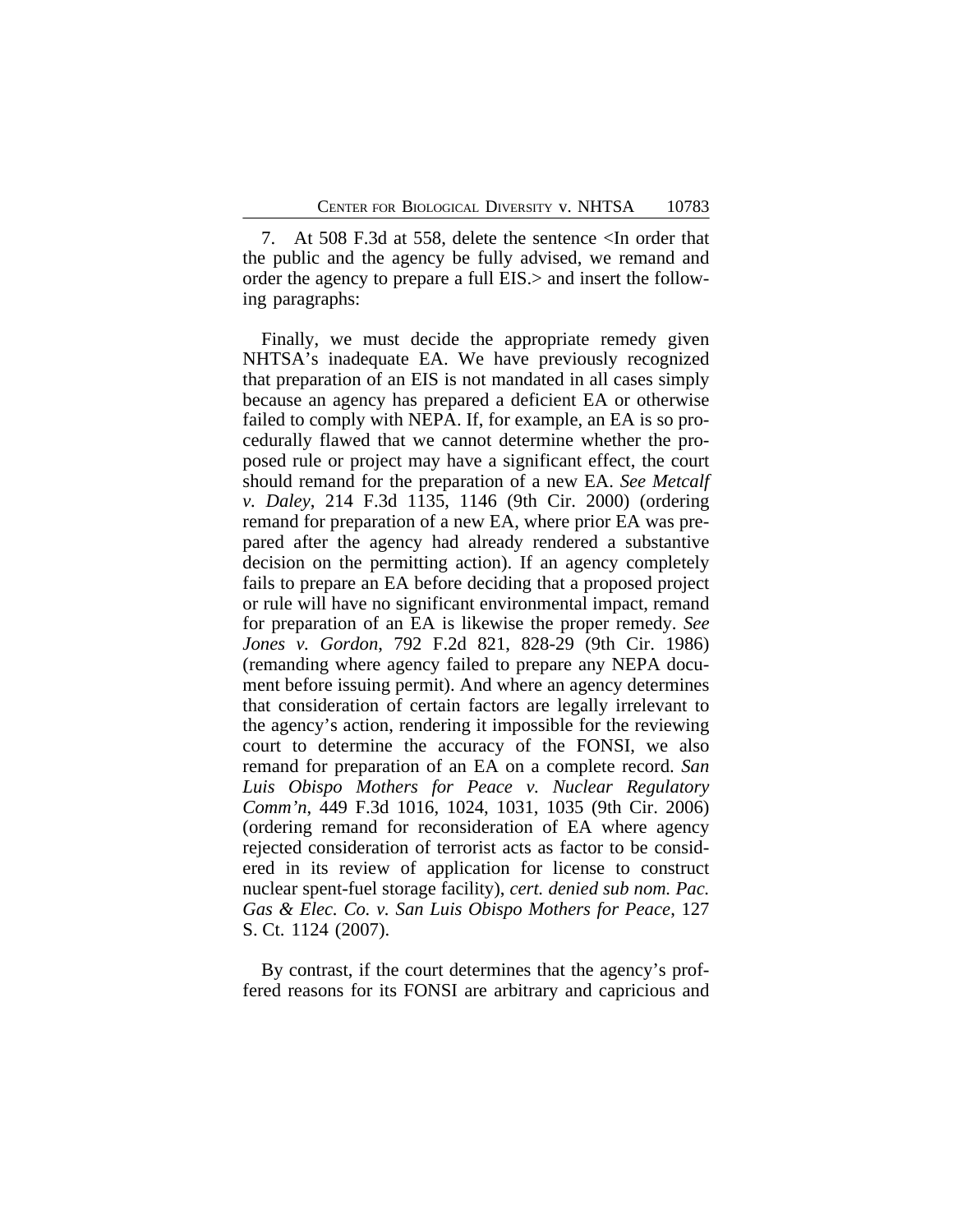the evidence in a complete administrative record demonstrates that the project or regulation may have a significant impact, then it is appropriate to remand with instructions to prepare an EIS. *See, e.g., Nat'l Parks & Conservation Ass'n.*, 241 F.3d at 733-34; *Idaho Sporting Cong.*, 137 F.3d at 1154.

The distinction—between cases where it is appropriate to order immediate preparation of an EIS and those where it is not—is implicit in this circuit's NEPA jurisprudence, and has been explicitly recognized elsewhere. *See O'Reilly v. U.S. Army Corps of Eng'rs*, 477 F.3d 225, 238-39 (5th Cir. 2007) ("It is also clear that a decision to forego preparation of an EIS may be unreasonable for at least two distinct reasons: (1) the evidence before the court demonstrates that, contrary to the FONSI, the project may have a significant impact on the human environment, or (2) the agency's review was flawed in such a manner that it cannot yet be said whether the project may have a significant impact . . . . If the court finds that a project may have a significant impact, the court should order the agency to prepare an EIS. If the court finds, on the other hand, that the EA is inadequate in a manner that precludes making the determination whether the project may have a significant impact, the court should remand the case to the agency to correct the deficiencies in its analysis.") (citations omitted). So, if there is uncertainty over whether the proposed project may have a significant impact, including uncertainty caused by an incomplete administrative record or an inadequate EA, the court should ordinarily remand for the agency to either prepare a revised EA or reconsider whether an EIS is required. *Metcalf*, 214 F.3d at 1146 ("On reflection, and in consideration of our limited role in this process, we have decided that it is appropriate only to require a new EA, but to require that it be done under circumstances that ensure an objective evaluation free of the previous taint."); *see also Hill v. Boy*, 144 F.3d 1446, 1451 (11th Cir. 1998) (remanding where agency's failure to prepare an EIS was based on incorrect assumption); *Nat'l Audubon Soc'y v. Hoffman*, 132 F.3d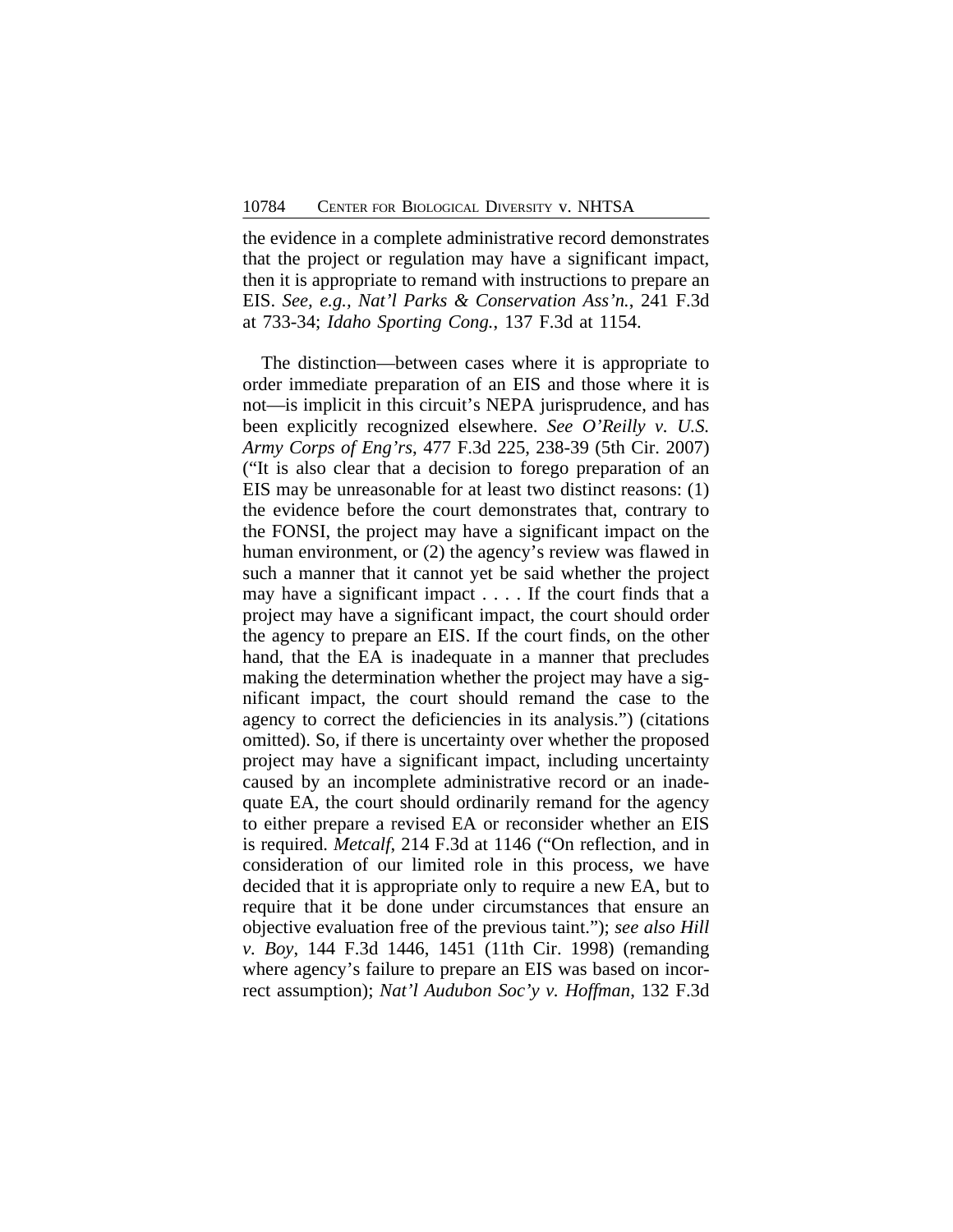7, 18-19 (2d Cir. 1997) (remanding due to incomplete administrative record).

Whether to require an EIS now is a very close question. Petitioners' evidence demonstrates, overwhelmingly, the environmental significance of CO2 emissions and the effect of those emissions on global warming. How NHTSA can, on remand, prepare an EA that takes proper account of this evidence and still conclude that the 2006 Final Rule has *no* significant environmental impact is questionable. *See* 40 C.F.R. § 1508.13 (FONSI is a document "presenting the reasons why an action . . . *will not* have a significant effect on the human environment and for which an [EIS] therefore will not be prepared" (emphasis added)). We nonetheless give the benefit of the doubt to NHTSA and decline to order the immediate preparation of an EIS for two reasons.

First, the EA's primary deficiency lies with its conclusory assertion that a modest 0.2 percent decrease in carbon emissions renders the 2006 Final Rule environmentally insignificant. The EA provides no reasons or analysis in support of this conclusion, much less "convincing" reasons. *Blue Mountains Biodiversity Project*, 161 F.3d at 1212. Although Petitioners' evidence is daunting we cannot, in the abstract, categorically decide that NHTSA's reasons for this conclusion in a revised EA would be unconvincing.

Second, we have a significant reason to defer to the agency as to whether an EA will suffice or whether an EIS is necessary. During the pendency of this appeal, Congress enacted the Energy Independence and Security Act of 2007 ("EISA"). Pub. L. No. 110-140, 121 Stat. 1492. EISA requires NHTSA to increase fuel economy standards for passenger and nonpassenger automobiles to reach a combined average of at least 35 mpg by model year 2020. *See* 49 U.S.C. § 32902(b)(2)(A). In connection with EISA, NHTSA has already begun preparation of a complete EIS to inform the "NEPA analysis relating to the CAFE standards for MY 2011-2015 automobiles,"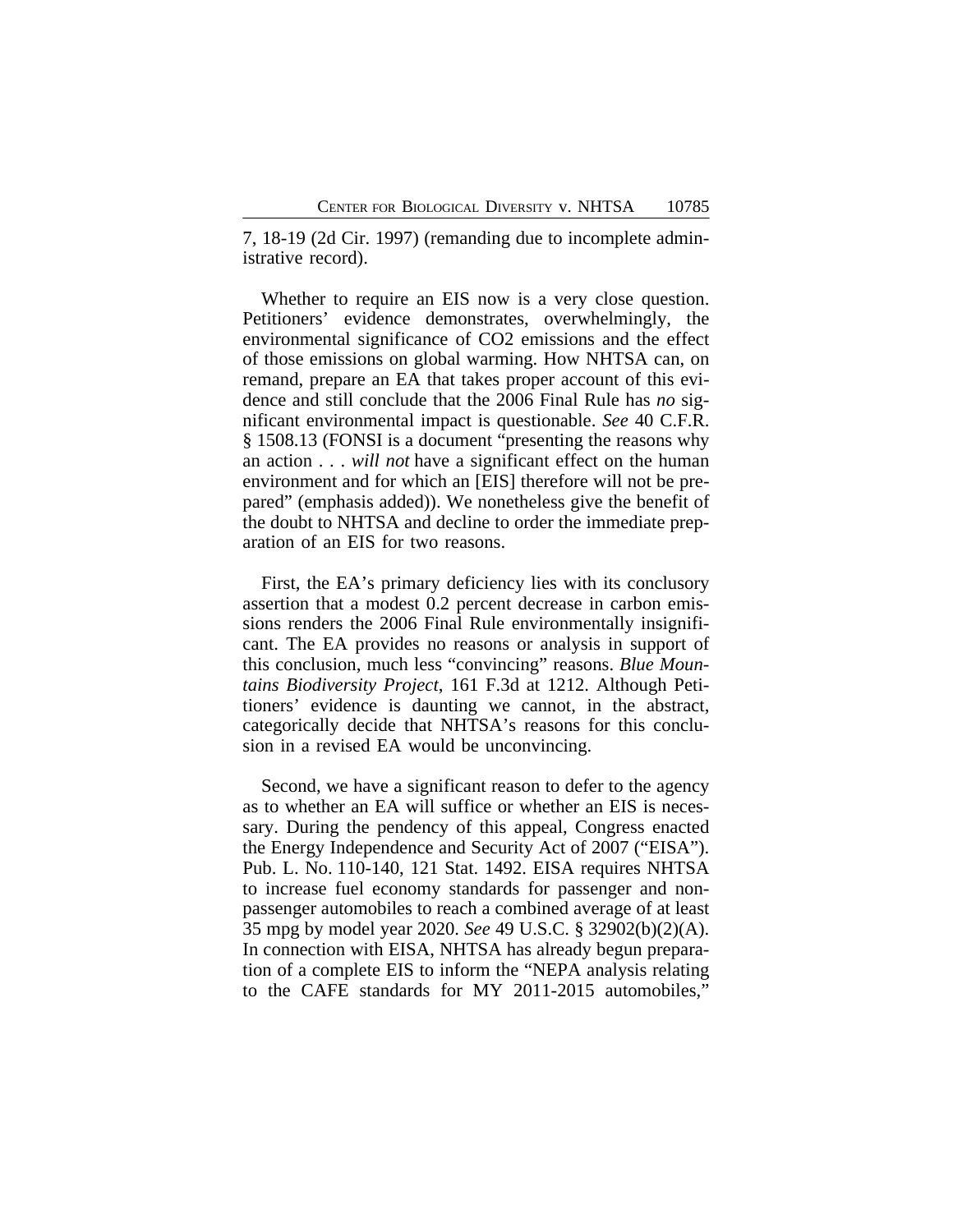including light trucks. Notice of Intent to Prepare an Environmental Impact Statement for New Corporate Average Fuel Economy Standards, 73 Fed. Reg. 16,615, 16,616 (Mar. 28, 2008) (to be codified at 49 C.F.R. pts. 531 & 533). With the exception of MY 2011, the EIS prepared as a result of the passage of EISA will not encompass the CAFE standards implemented by the 2006 Final Rule. However, information developed in preparation of the EISA-based EIS would undoubtedly inform NHTSA's decision as to the necessity of an EIS in this case. *See City of Los Angeles*, 912 F.2d at 503 (Wald, C.J., dissenting) (stating that proper course was to remand without enjoining agency action because agency was "already conducting a [separate] programmatic EIS which may yet provide an adequate explanation for its finding of no significant impact").

Taken together, these reasons lead us to conclude that the record is insufficiently complete for us to order the immediate preparation of an EIS. *See O'Reilly*, 477 F.3d at 240-41 (remanding without instructions to prepare EIS); *Metcalf*, 214 F.3d at 1146 (same); *Hill*, 144 F.3d at 1451 (same); *Nat'l Audubon Soc'y*, 132 F.3d at 18-19. We therefore remand to NHTSA to prepare a revised EA or, as necessary, a complete EIS.

8. At 508 F.3d at 558, delete <Thus, we remand to NHTSA for the preparation of a full EIS. in an explace with <Thus, we remand to NHTSA for the preparation of a revised EA or, as necessary, a full EIS.>

Our denial of the petition for rehearing with suggestion for rehearing en banc is made without prejudice to any party who may wish to file a petition for rehearing or petition for rehearing en banc with regard to the substituted opinion.

## **IT IS SO ORDERED.**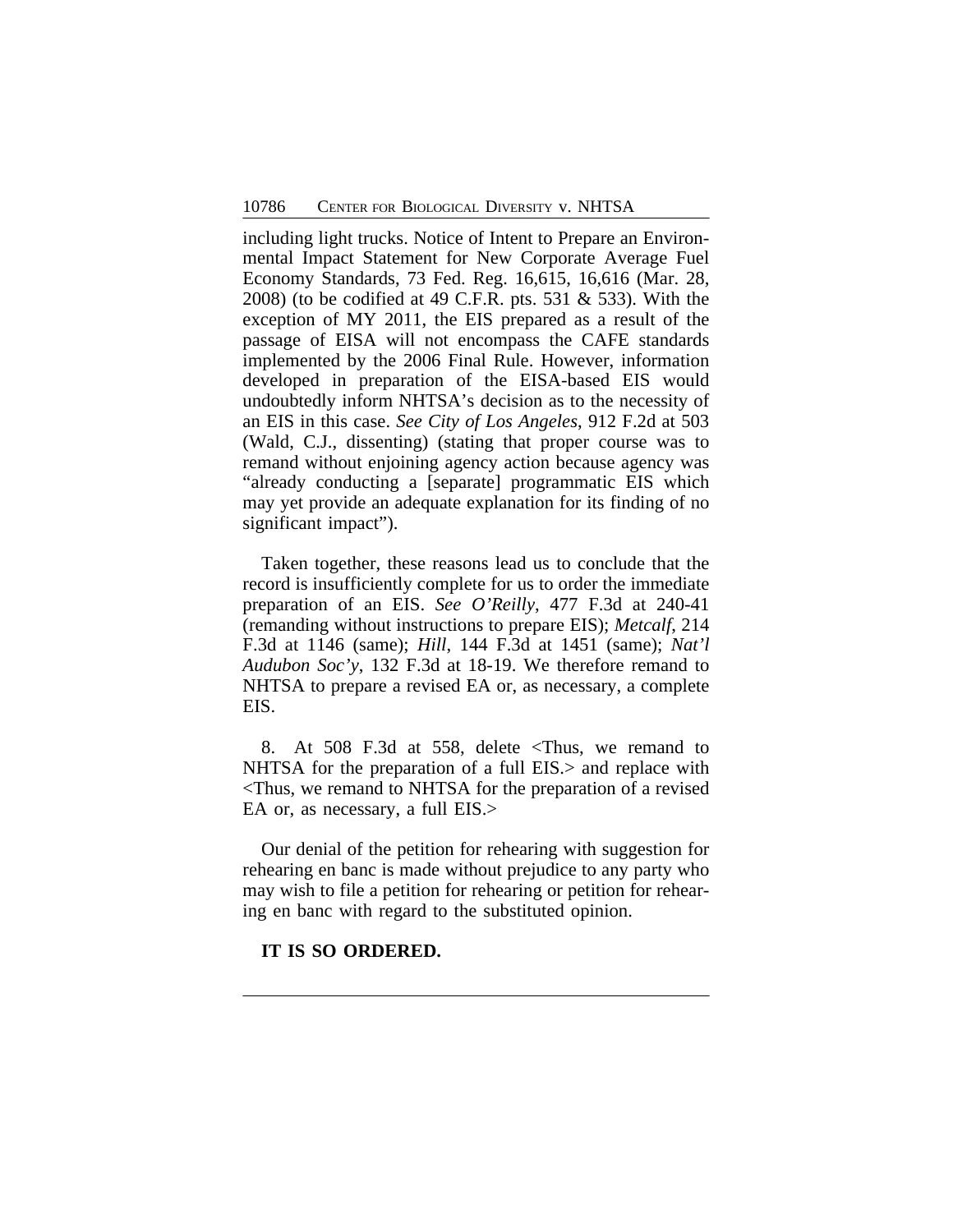#### **OPINION**

#### B. FLETCHER, Circuit Judge:

Eleven states, the District of Columbia, the City of New York, and four public interest organizations petition for review of a rule issued by the National Highway Traffic Safety Administration (NHTSA) entitled "Average Fuel Economy Standards for Light Trucks, Model Years 2008- 2011," 71 Fed. Reg. 17,566 (Apr. 6, 2006) ("Final Rule") (codified at 49 C.F.R. pt. 533). Pursuant to the Energy Policy and Conservation Act of 1975 (EPCA), 49 U.S.C. §§ 32901- 32919 (2007), the Final Rule sets corporate average fuel economy (CAFE) standards for light trucks, defined by NHTSA to include many Sport Utility Vehicles (SUVs), minivans, and pickup trucks, for Model Years (MYs) 2008-2011. For MYs 2008-2010, the Final Rule sets new CAFE standards using its traditional method, fleet-wide average (Unreformed CAFE). For MY 2011 and beyond, the Final Rule creates a new CAFE structure that sets varying fuel economy targets depending on vehicle size and requires manufacturers to meet different fuel economy levels depending on their vehicle fleet mix (Reformed CAFE).

Petitioners challenge the Final Rule under the EPCA and the National Environmental Policy Act of 1969 (NEPA), 42 U.S.C. §§ 4321-4347 (2007).**<sup>1</sup>** First, they argue that the Final Rule is arbitrary, capricious, and contrary to the EPCA because (a) the agency's cost-benefit analysis does not set the

**<sup>1</sup>**Petitioners also argued in their opening briefs that the EPCA does not preempt California's Clean Air Act motor vehicle greenhouse gas emissions standards. They raised this argument in response to NHTSA's assertion in the preamble of the Final Rule that the EPCA preempts state laws and regulations regarding fuel economy standards. *See* 71 Fed. Reg. at 17,654-70. We do not address this issue since the parties agreed in their response briefs and at oral argument that the preemption discussion in the preamble of the Final Rule is not final agency action and thus not currently reviewable.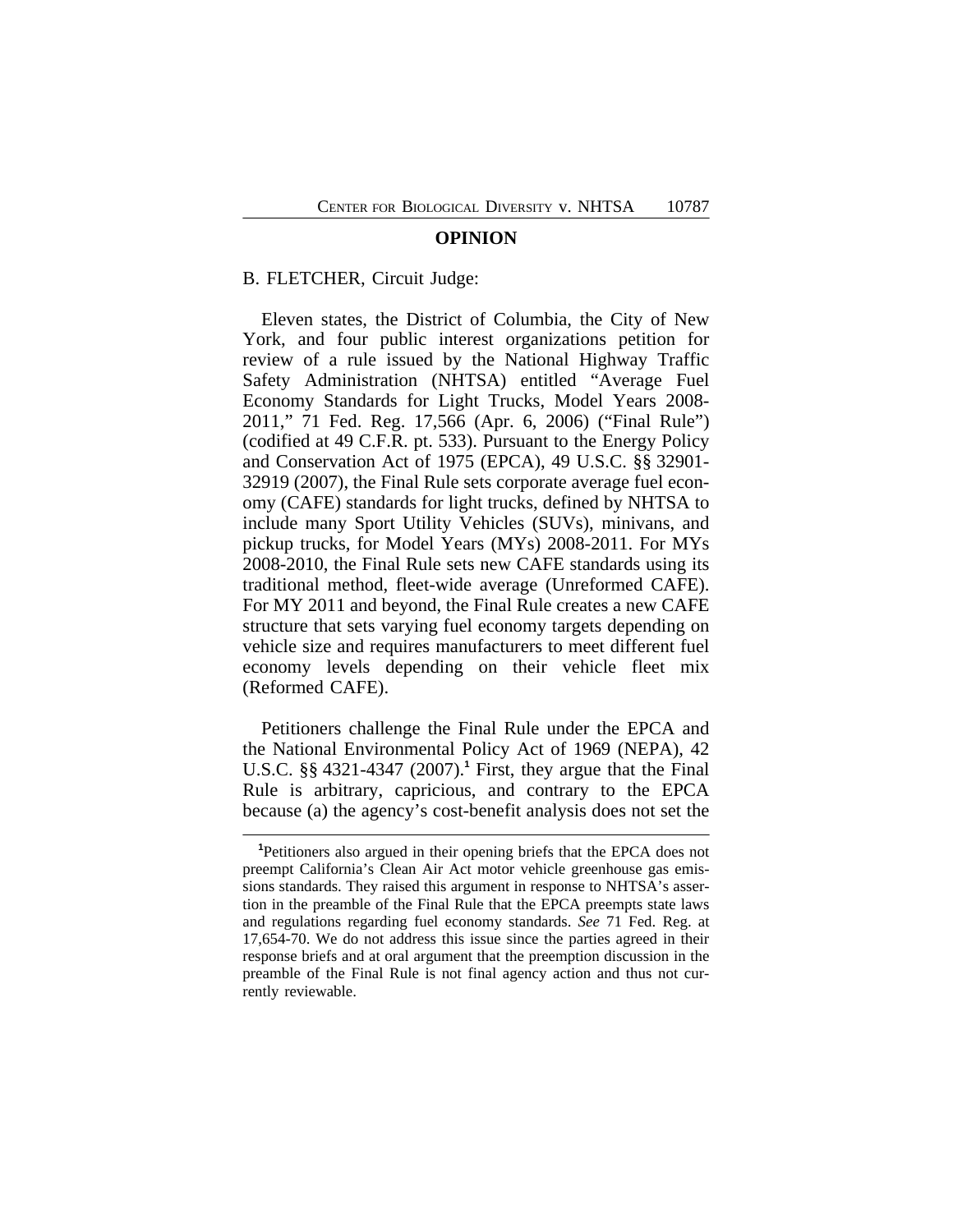CAFE standard at the "maximum feasible" level and fails to give due consideration to the need of the nation to conserve energy; (b) its calculation of the costs and benefits of alternative fuel economy standards assigns zero value to the benefit of carbon dioxide  $(CO_2)$  emissions reduction; (c) its calculation of costs and benefits of alternative fuel economy standards fails to evaluate properly the benefit of vehicle weight reduction; (d) Reformed CAFE standards will depend on manufacturer fleet mix and not guarantee a minimum average fuel economy or "backstop"; (e) the transition period during which manufacturers may choose to comply with either Unreformed or Reformed CAFE is contrary to the "maximum feasible" requirement and unnecessary; (f) it perpetuates the "SUV loophole," which allows SUVs, minivans, and pickup trucks to satisfy a lower fuel economy standard than cars; and (g) it excludes most vehicles rated between 8,500 and 10,000 pounds gross vehicle weight (comprised mostly of large pickup trucks) from any fuel economy regulation, even though these vehicles satisfy the statutory criteria for regulation.

Second, Petitioners argue that NHTSA's Environmental Assessment is inadequate under NEPA because it fails to take a "hard look" at the greenhouse gas implications of its rulemaking and fails to analyze a reasonable range of alternatives or examine the rule's cumulative impact. Petitioners also argue that NEPA requires NHTSA to prepare an Environmental Impact Statement.

NHTSA argues that the Final Rule is not arbitrary and capricious or contrary to the EPCA, the Environmental Assessment's evaluation of the environmental consequences of its action is adequate, and an Environmental Impact Statement is not required.

We have jurisdiction under 49 U.S.C. § 32909(a) to review the Final Rule issued by NHTSA. We hold that the Final Rule is arbitrary and capricious, contrary to the EPCA in its failure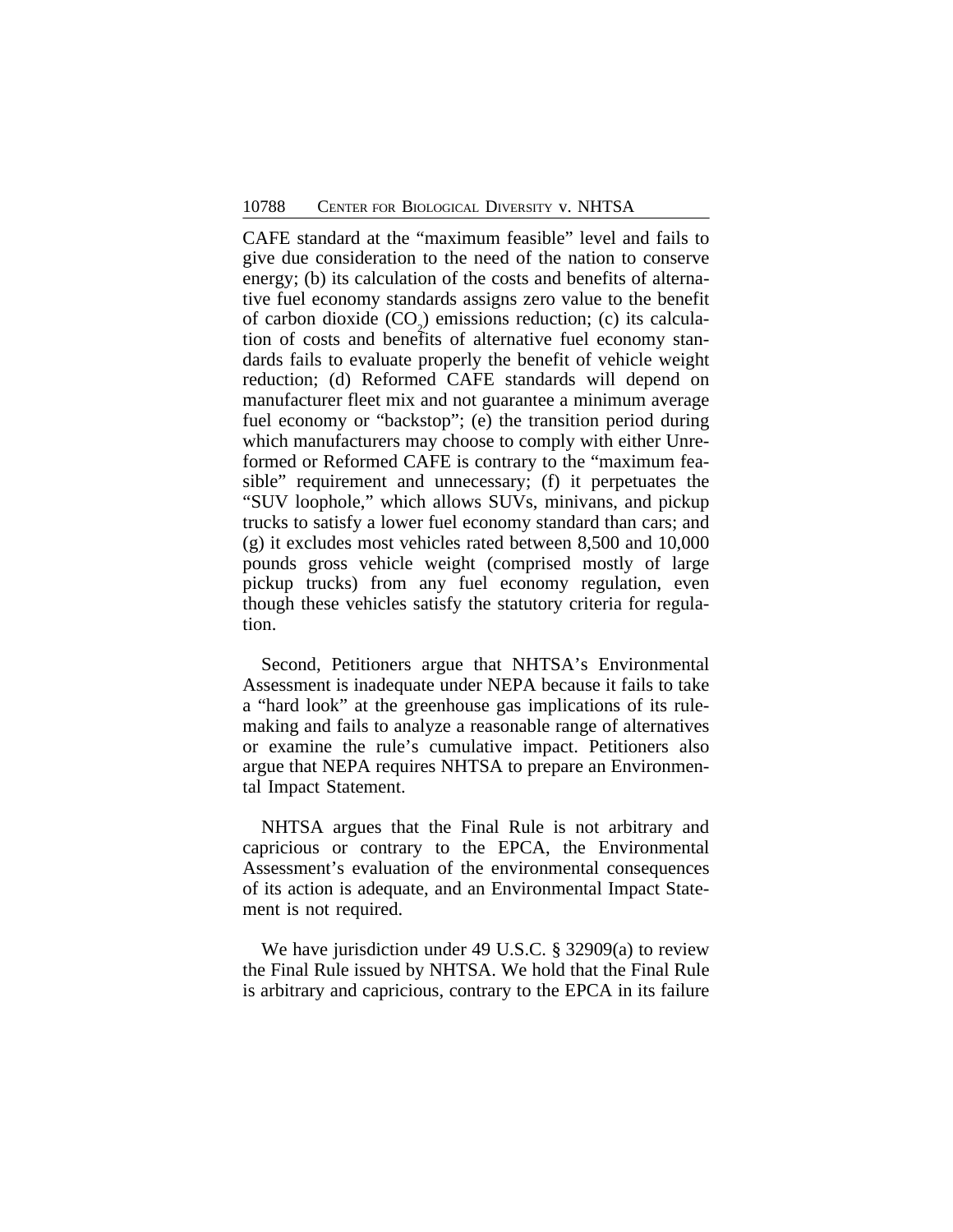to monetize the value of carbon emissions, failure to set a backstop, failure to close the SUV loophole, and failure to set fuel economy standards for all vehicles in the 8,500 to 10,000 gross vehicle weight rating ("GVWR") class. We also hold that the Environmental Assessment was inadequate and that Petitioners have raised a substantial question as to whether the Final Rule may have a significant impact on the environment. Therefore, we remand to NHTSA to promulgate new standards as expeditiously as possible and to prepare either a revised Environmental Assessment or an Environmental Impact Statement.

## **I. FACTUAL AND PROCEDURAL BACKGROUND**

## **A. CAFE Regulation Under the Energy Policy and Conservation Act**

In the aftermath of the energy crisis created by the 1973 Mideast oil embargo, Congress enacted the Energy Policy and Conservation Act of 1975, Pub. L. No. 94-163, 89 Stat. 871, 901-16. *See* H.R. Rep. No. 94-340 at 1-3 (1975), *as reprinted in* 1975 U.S.C.C.A.N. 1762, 1763-65. Congress observed that "[t]he fundamental reality is that this nation has entered a new era in which energy resources previously abundant, will remain in short supply, retarding our economic growth and necessitating an alteration in our life's habits and expectations." *Id.* at 1763. The goals of the EPCA are to "decrease dependence on foreign imports, enhance national security, achieve the efficient utilization of scarce resources, and guarantee the availability of domestic energy supplies at prices consumers can afford." S. Rep. No. 94-516 (1975) (Conf. Rep.), *as reprinted in* 1975 U.S.C.C.A.N. 1956, 1957. These goals are more pressing today than they were thirty years ago: since 1975, American consumption of oil has risen from 16.3 million barrels per day to over 20 million barrels per day, and the percentage of U.S. oil that is imported has risen from 35.8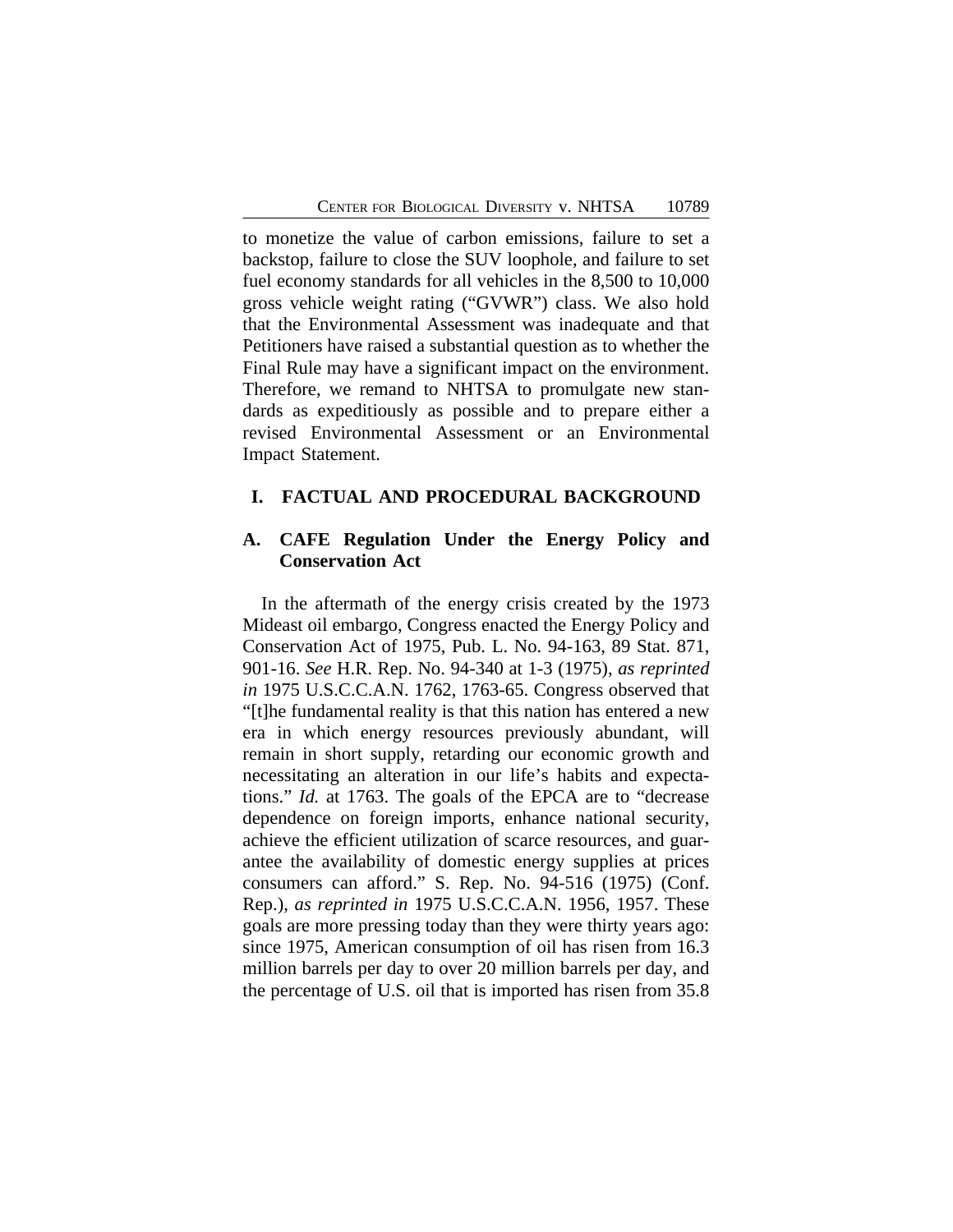to 56 percent. NRDC Cmt. at 11;**<sup>2</sup>** *see also* 71 Fed. Reg. at 17,644.

In furtherance of the goal of energy conservation, Title V of the EPCA establishes automobile fuel economy standards. An "average fuel economy standard" (often referred to as a CAFE standard) is "a performance standard specifying a minimum level of average fuel economy applicable to a manufacturer in a model year." 49 U.S.C. § 32901(a)(6) (2007). Only "automobiles" are subject to fuel economy regulation, and passenger automobiles must meet a statutory standard of 27.5 mpg, 49 U.S.C. § 32902(b),**<sup>3</sup>** whereas non-passenger automobiles must meet standards set by the Secretary of Transportation, *id.* § 32902(a). Congress directs the Secretary to set fuel economy standards at "the maximum feasible average fuel economy level that the Secretary decides the manufacturers can achieve in that model year." *Id.* § 32902(a).**<sup>4</sup>** Under this subsection, the Secretary is authorized to "prescribe separate standards for different classes of automobiles." *Id.* Congress also provides that "[w]hen deciding maximum feasible average fuel economy under this section, the Secretary of Transportation<sup>5</sup> shall consider technological feasibility,

**<sup>2</sup>**Natural Resources Defense Council-Comments, NHTSA Docket No. 2005-22223-1705 (Nov. 23, 2005).

<sup>3</sup>The Secretary of Transportation may prescribe regulations amending the standard for passenger automobiles "to a level that the Secretary decides is the maximum feasible average fuel economy level for that model year." 49 U.S.C. § 32902(c) (2007).

**4** "**Non-passenger automobiles.** At least 18 months before the beginning of each model year, the Secretary of Transportation shall prescribe by regulation average fuel economy standards for automobiles (except passenger automobiles) manufactured by a manufacturer in that model year. Each standard shall be the maximum feasible average fuel economy level that the Secretary decides the manufacturers can achieve in that model year. The Secretary may prescribe separate standards for different classes of automobiles." *Id.* § 32902(a).

**<sup>5</sup>**The Secretary of Transportation delegated authority to promulgate average fuel economy regulation to NHTSA. *See* 49 C.F.R. § 1.50(f) (2007).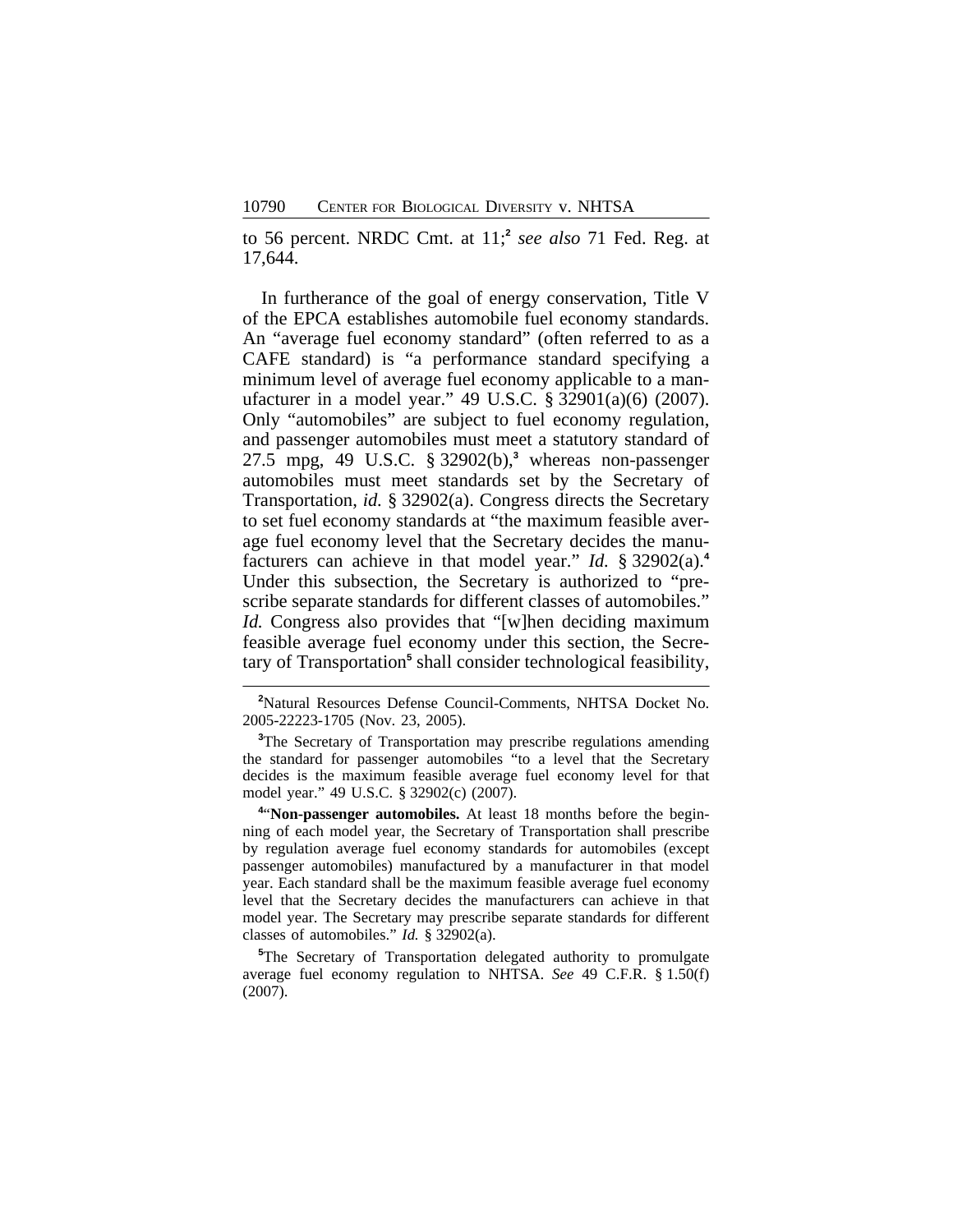economic practicability, the effect of other motor vehicle standards of the Government on fuel economy, and the need of the United States to conserve energy." *Id.* § 32902(f).

Under the EPCA's definitional scheme, vehicles not manufactured primarily for highway use and vehicles rated at 10,000 lbs. gross vehicle weight or more are excluded from fuel economy regulation altogether because they are not "automobiles."**<sup>6</sup>** An "automobile" is defined as:

a 4-wheeled vehicle that is propelled by fuel, or by alternative fuel, manufactured primarily for use on public streets, roads, and highways . . . , and rated at —

(A) not more than 6,000 pounds gross vehicle weight;**<sup>7</sup>** or

(B) more than 6,000, but less than 10,000, pounds gross vehicle weight, if the Secretary decides by regulation that—

(i) an average fuel economy standard under this chapter for the vehicle is feasible; and

(ii) an average fuel economy standard under this chapter for the vehicle will result in significant energy conservation or the vehicle is substantially used for the same purposes as a vehicle rated at not more than 6,000 pounds gross vehicle weight.

**<sup>6</sup>**For example, the Hummer H1 is more than 10,000 lbs. GVWR and thus not subject to CAFE regulation. UCS Cmt. at 33 n.14 (Union of Concerned Scientists-Comments, NHTSA Docket No. 2005-22223-1978 (Nov. 25, 2005)).

**<sup>7</sup>**A "GVWR" is "the value specified by the manufacturer as the loaded weight of a single vehicle." 49 C.F.R. § 523.2 (2007).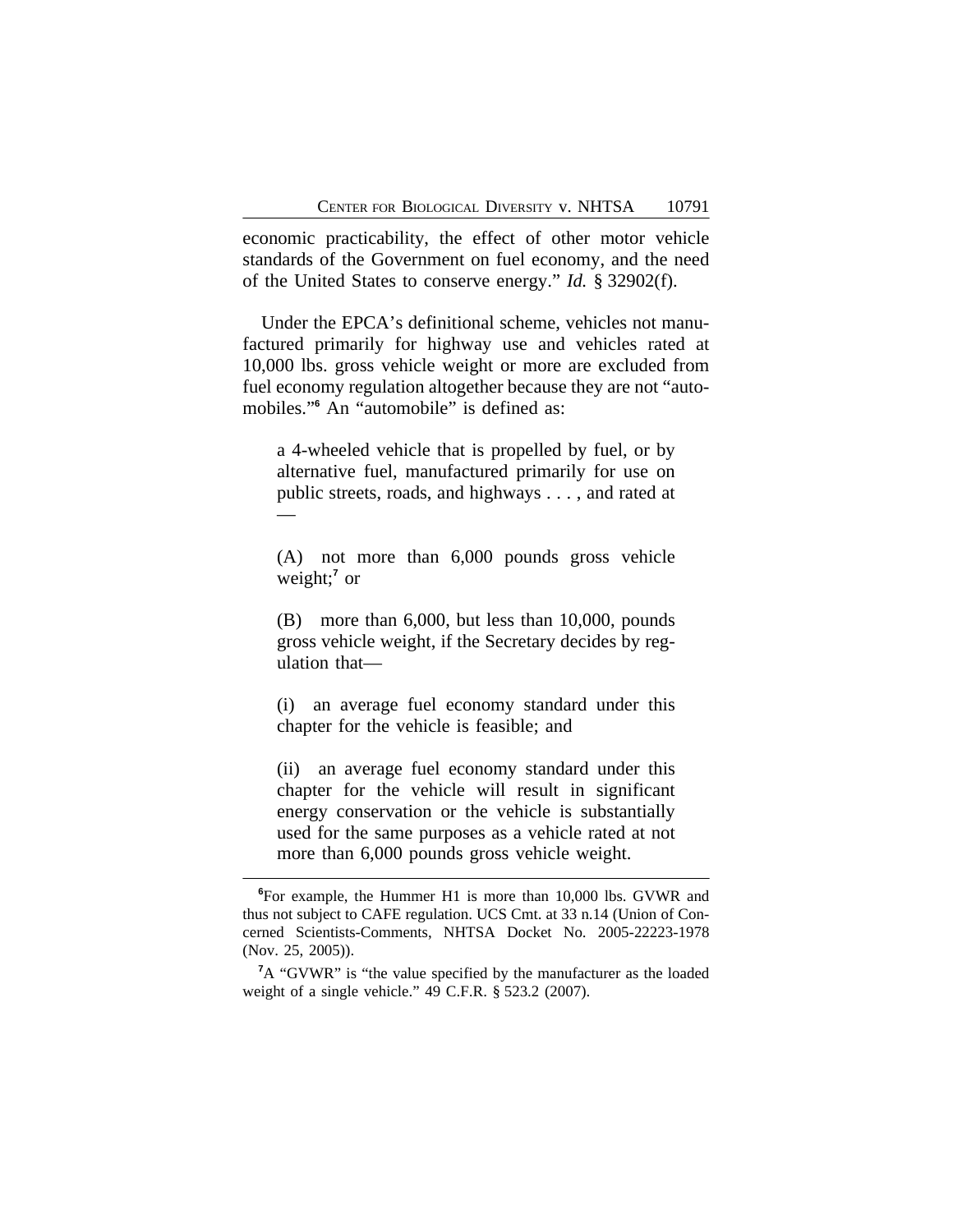49 U.S.C. § 32901(a)(3). Although NHTSA has the authority to regulate the fuel economy of vehicles up to 10,000 lbs. GVWR, *see id.* § 32901(a)(3)(B), the agency has excluded vehicles exceeding 8,500 lbs. (other than medium-duty passenger vehicles manufactured during MY 2011 or thereafter) from its definition of "automobile," *see* 49 C.F.R. § 523.3(b).

The CAFE standards NHTSA sets for non-passenger automobiles or "light trucks," as referred to by the agency in its regulations,<sup>8</sup> are lower than the standards for passenger automobiles. *Compare* 49 C.F.R. § 533.5(a) (2007) *with* 49 C.F.R. § 531.5(a) (2007). A "passenger automobile" is defined as:

an automobile that the Secretary decides by regulation is manufactured primarily for transporting not more than 10 individuals, but does not include an automobile capable of off-highway operation that the Secretary decides by regulation—

(A) has a significant feature (except 4-wheel drive) designed for off-highway operation; and

(B) is a 4-wheel drive automobile or is rated at more than 6,000 pounds gross vehicle weight.

49 U.S.C. § 32901(a)(16).

The Final Rule sets CAFE standards for "light trucks," defined by NHTSA to include many SUVs, vans, and pickup trucks, for MYs 2008-2011. *See* 71 Fed. Reg. at 17,568; 49 C.F.R.  $\S$  533.5(a), (g), (h). A "light truck" is:

an automobile other than a passenger automobile which is either designed for off-highway operation, as described in paragraph (b) of this section,**<sup>9</sup>** or

**9** 49 C.F.R. § 523.5(b) provides:

An automobile capable of off-highway operation is an

**<sup>8</sup>** *See, e.g.*, 49 C.F.R. § 523.5.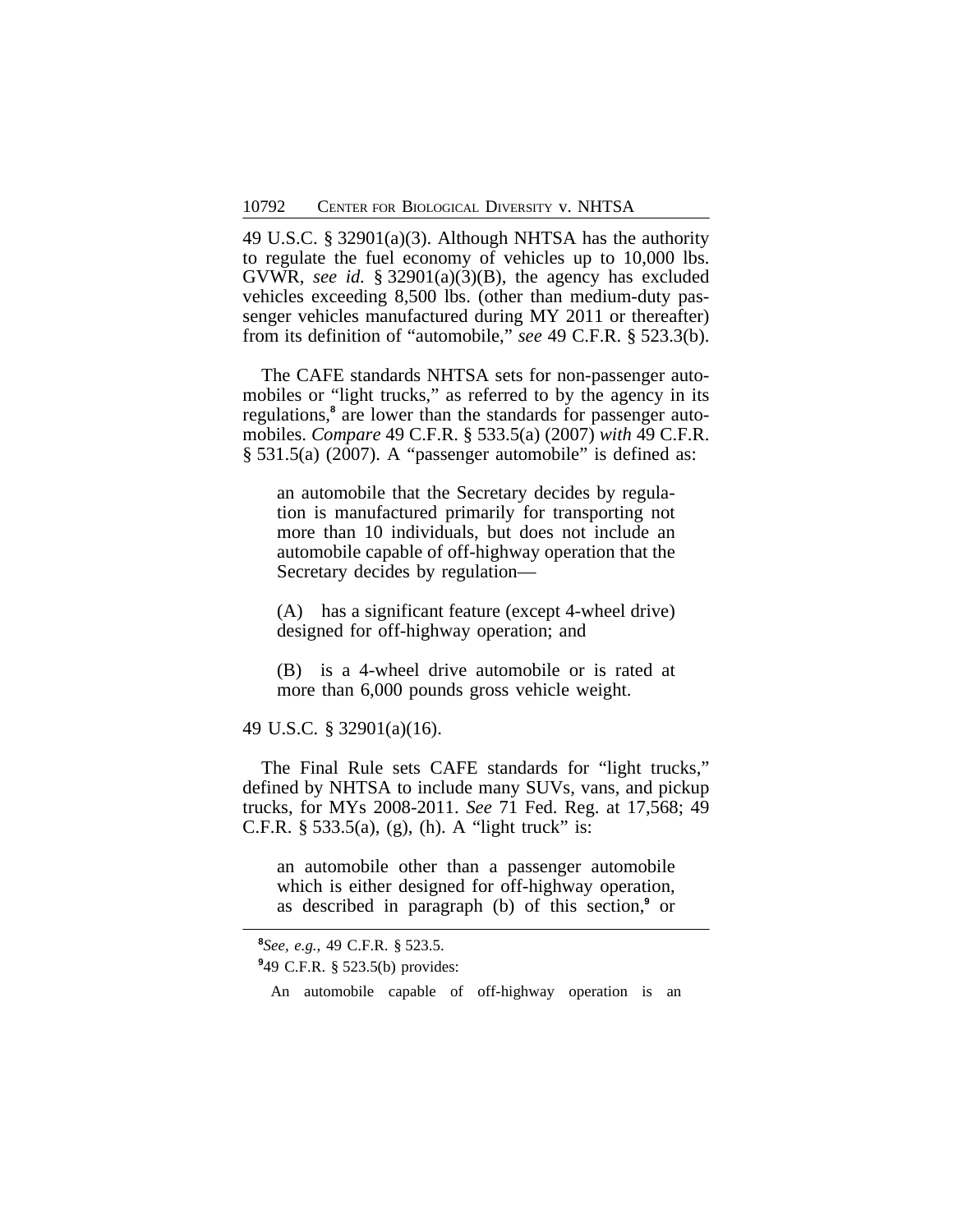designed to perform at least one of the following functions: (1) Transport more than 10 persons; (2) Provide temporary living quarters; (3) Transport property on an open bed; (4) Provide greater cargocarrying than passenger-carrying volume; or (5) Permit expanded use of the automobile for cargocarrying purposes or other nonpassenger-carrying purposes through [removable or foldable, stowable seats to create a flat floor].

49 C.F.R. § 523.5(a) (2007).

For MYs 1996 to 2004, Congress froze the light truck CAFE standard at 20.7 mpg. *See* 71 Fed. Reg. at 17,568. After the legislative restrictions were lifted, NHTSA set new light truck CAFE standards in April 2003: 21.0 mpg for MY 2005, 21.6 mpg for MY 2006, and 22.2 mpg for MY 2007. Light Truck Average Fuel Economy Standards Model Years 2005-2007, 68 Fed. Reg. 16,868, 16,871 (Apr. 7, 2003) (codified at 49 C.F.R. pt. 533).

In response to a request from Congress, the National Academy of Sciences (NAS) published in 2002 a report entitled "Effectiveness and Impact of Corporate Average Fuel Economy (CAFE) Standards." **<sup>10</sup>** The NAS committee made several

(2) That has at least four of the following characteristics [affecting off-road capability relating to approach angle, breakover angle, departure angle, running clearance, and front and rear axle clearances].

**<sup>10</sup>**U.S. DOT/NHTSA-Report, Effectiveness and Impact of Corporate Average Fuel Economy (CAFE) Standards, NHTSA Docket No. 2005- 22223-14 (Aug. 31, 2005) (Committee on the Effectiveness and Impact of Corporate Average Fuel Economy (CAFE) Standards, National Research Council (2002)) (hereinafter "NAS Report").

automobile—

<sup>(1)(</sup>i) That has 4-wheel drive; or

<sup>(</sup>ii) Is rated at more than 6,000 pounds gross vehicle weight; and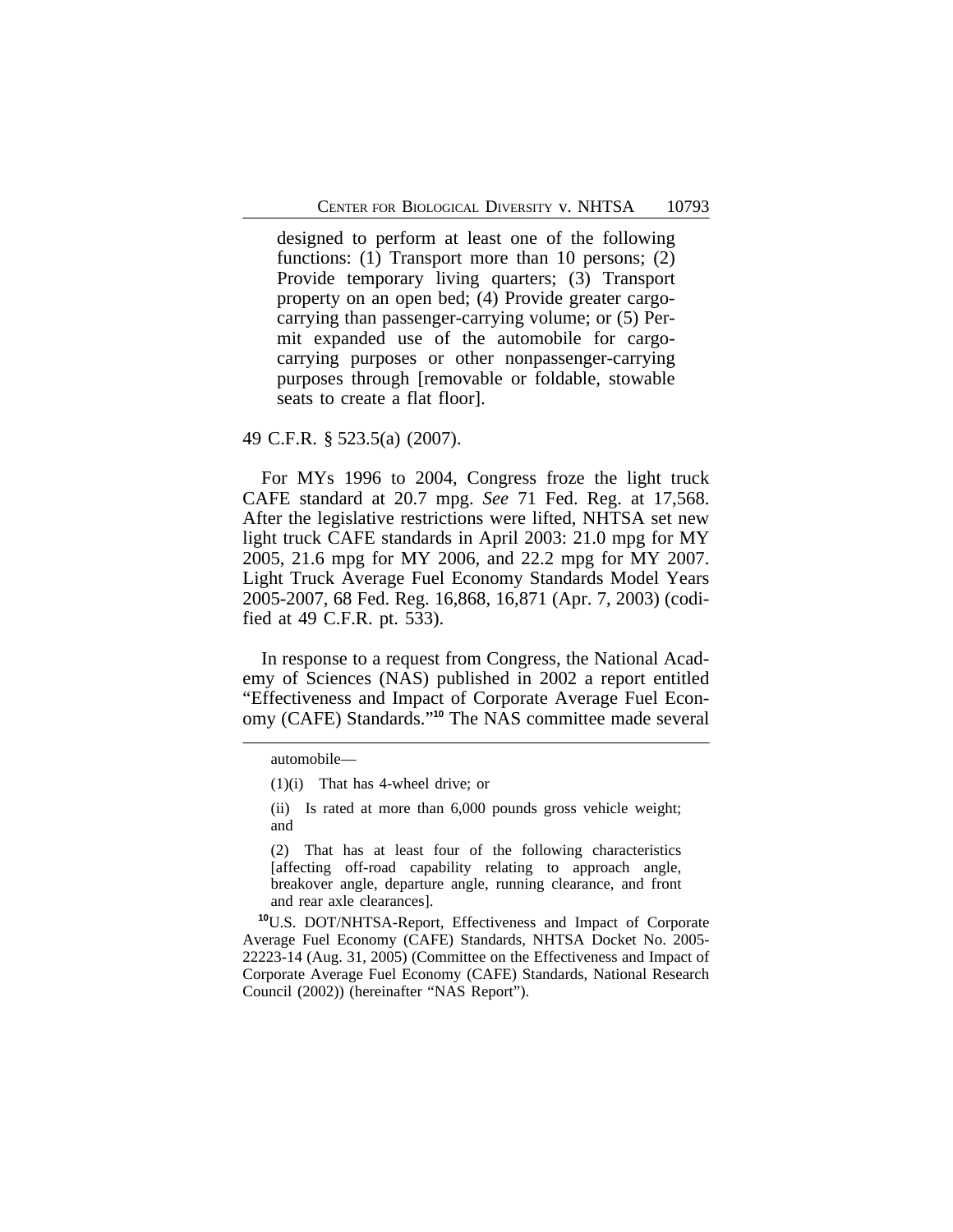findings and recommendations. It found that from 1970 to 1982, CAFE standards helped contribute to a 50 percent increase in fuel economy for new light trucks. *Id.* at 14. In the subsequent decades, however, light trucks became more popular since domestic manufacturers faced less competition in the light truck category and could generate greater profits. *Id.* at 18-19. The "less stringent CAFE standards for trucks . . . provide[d] incentives for manufacturers to invest in minivans and SUVs and to promote them to consumers in place of large cars and station wagons." *Id.* at 18. When the CAFE regulations were originally promulgated in the 1970s, "light truck sales accounted for about 20 percent of the new vehicle market," but now they account for about half. *Id.* at 88. This shift has had a "pronounced" effect on overall fuel economy. *Id.* at 19. As the market share of light trucks has increased, the overall average fuel economy of the new light duty vehicle fleet (light trucks and passenger automobiles) has declined "from a peak of 25.9 MPG in 1987 to 24.0 MPG in 2000." *Id.* Vehicle miles traveled (VMT) by light trucks has also been growing more rapidly than passenger automobile travel. *Id.*

The NAS committee found that the CAFE program has increased fuel economy, but that certain aspects of the program "have not functioned as intended," including "[t]he distinction between a car for personal use and a truck for work use/cargo transport," which "has been stretched well beyond the original purpose." *Id.* at 3. The committee also found that technologies exist to "significantly reduce fuel consumption," for cars and light trucks and that raising CAFE standards would reduce fuel consumption. *Id.* at 3-4. Significantly, the committee found that of the many reasons for improving fuel economy, "[t]he most important . . . is concern about the accumulation in the atmosphere of so-called greenhouse gases, principally carbon dioxide. Continued increases in carbon dioxide emissions are likely to further global warming." *Id.* at 2. In addition, the committee found "externalities of about \$0.30/gal of gasoline associated with the combined impacts of fuel consumption on greenhouse gas emissions and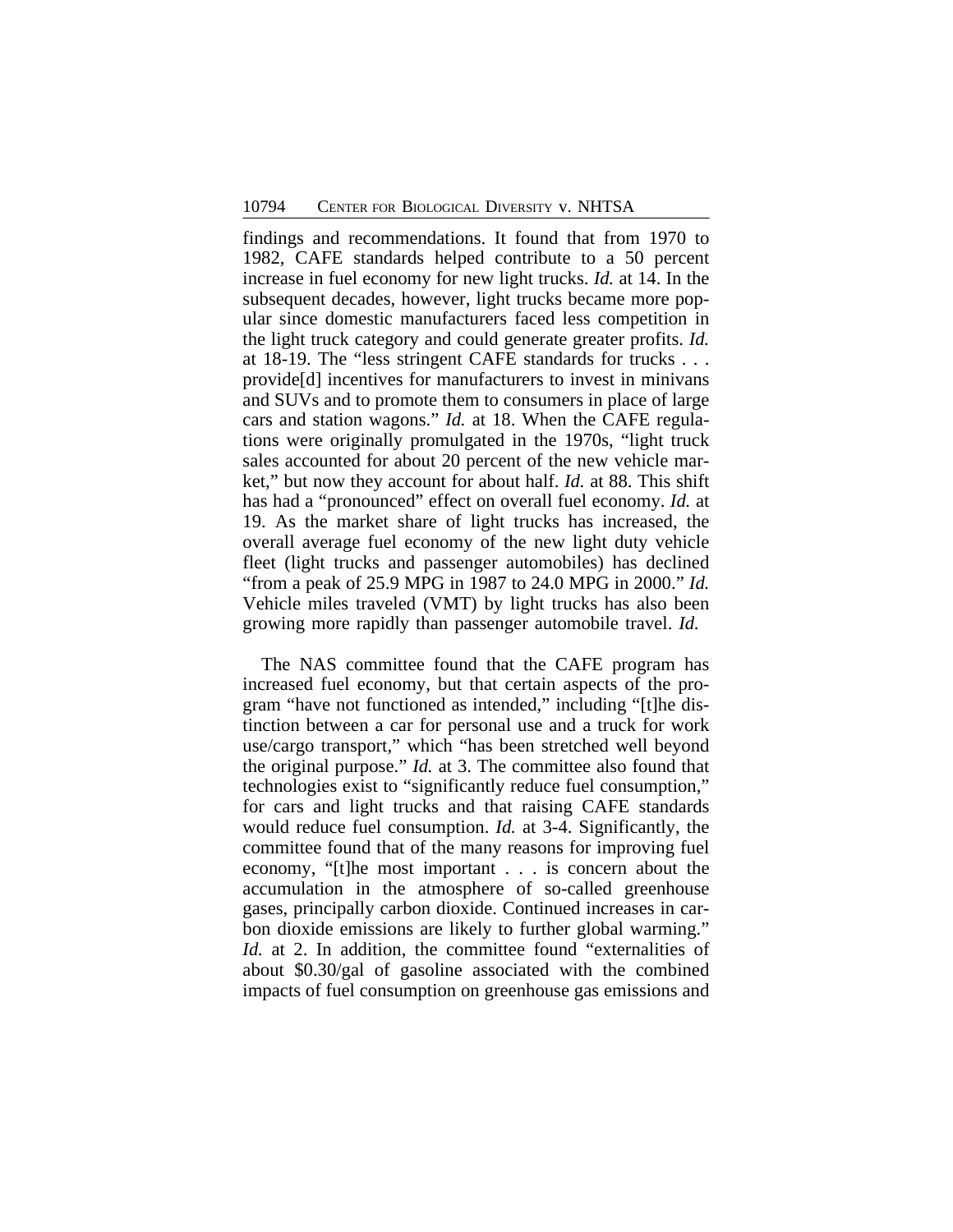on world oil market conditions" **<sup>11</sup>** that "are not necessarily taken into account when consumers purchase new vehicles." *Id.* at 4.

#### **B. National Environmental Policy Act**

NEPA requires a federal agency "to the fullest extent possible," to prepare "a detailed statement on . . . the environmental impact" of "major Federal actions significantly affecting the quality of the human environment." 42 U.S.C. § 4332(2)(C)(i) (2007); *see also* 40 C.F.R. § 1500.2 (2007). The purpose of NEPA is twofold: " 'ensure[ ] that the agency . . . will have available, and will carefully consider, detailed information concerning significant environmental impacts[, and] guarantee[ ] that the relevant information will be made available to the larger [public] audience.' " *Idaho Sporting Cong. v. Thomas*, 137 F.3d 1146, 1149 (9th Cir. 1998) (quoting *Robertson v. Methow Valley Citizens Council*, 490 U.S. 332, 349 (1989)); *see also* 40 C.F.R. § 1500.1(b) (stating that environmental information must be provided "before decisions are made and before actions are taken."). "NEPA expresses a Congressional determination that procrastination on environmental concerns is no longer acceptable." *Found. for N. Am. Wild Sheep v. U.S. Dep't of Agric.*, 681 F.2d 1172, 1181 (9th Cir. 1982). NEPA "is our basic national charter for protection of the environment." 40 C.F.R. § 1500.1(a).

If there is a substantial question whether an action "may have a significant effect" on the environment, then the agency must prepare an Environmental Impact Statement (EIS). *See, e.g.*, *Blue Mountains Biodiversity Project v. Blackwood*, 161 F.3d 1208, 1212 (9th Cir. 1998) (internal quotation marks omitted). An EIS should contain a discussion of significant environmental impacts and alternatives to the proposed

**<sup>11</sup>**The committee identified the environmental cost of carbon emissions as \$50/tonne carbon (tC), or \$0.12 of this \$0.30/gal figure. NAS Report at 85.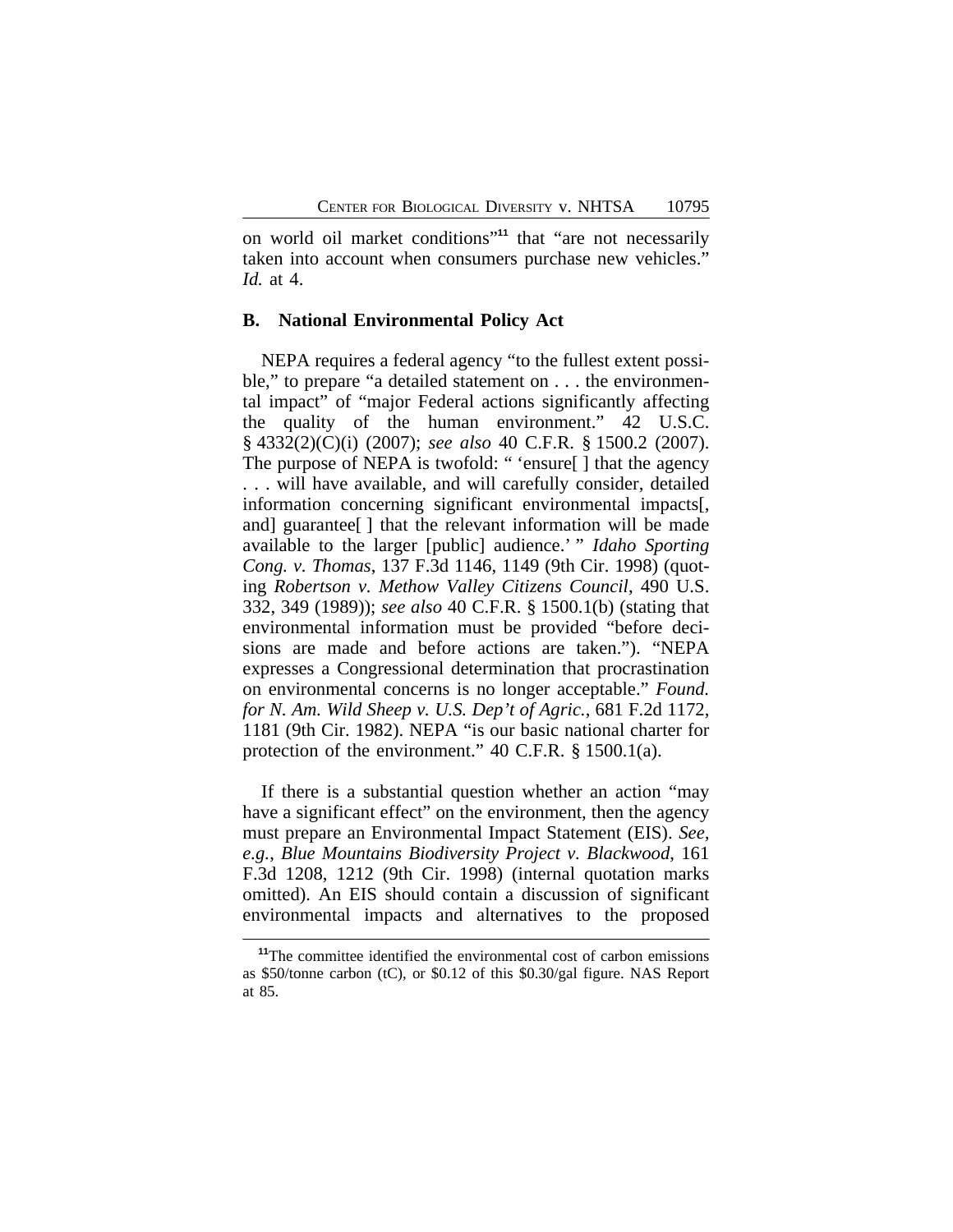action. *See* 40 C.F.R. §§ 1502.1, 1502.14, 1508.7. As a preliminary step, an agency may prepare an Environmental Assessment (EA) in order to determine whether a proposed action may "significantly affect[ ]" the environment and thereby trigger the requirement to prepare an EIS. *See* 40 C.F.R. § 1508.9(a)(1) (2007)*.* An EA is "a concise public document" that "[b]riefly provide[s] sufficient evidence and analysis for determining whether to prepare an environmental impact statement or a finding of no significant impact." **<sup>12</sup>** *Id*. An EA "[s]hall include brief discussions of the need for the proposal, of alternatives as required by sec. 102(2)(E), of the environmental impacts of the proposed action and alternatives, and a listing of agencies and persons consulted." *Id.*  $§$  1508.9(b).

Whether an action may "significantly affect" the environment requires consideration of "context" and "intensity." *Id.* § 1508.27; *see also Nat'l Parks & Conservation Ass'n v. Babbitt*, 241 F.3d 722, 731 (9th Cir. 2001). "Context . . . delimits the scope of the agency's action, including the interests affected." *Nat'l. Parks & Conservation Ass'n*, 241 F.3d at 731. Intensity refers to the "severity of impact," which includes both beneficial and adverse impacts, "[t]he degree to which the proposed action affects public health or safety," "[t]he degree to which the effects on the quality of the human environment are likely to be highly controversial," "[t]he degree to which the possible effects on the human environment are highly uncertain or involve unique or unknown risks," and "[w]hether the action is related to other actions with individually insignificant but cumulatively significant impacts." 40 C.F.R. § 1508.27(b)(2), (4), (5), (7).

<sup>&</sup>lt;sup>12</sup>A "finding of no significant impact" is known as a "FONSI."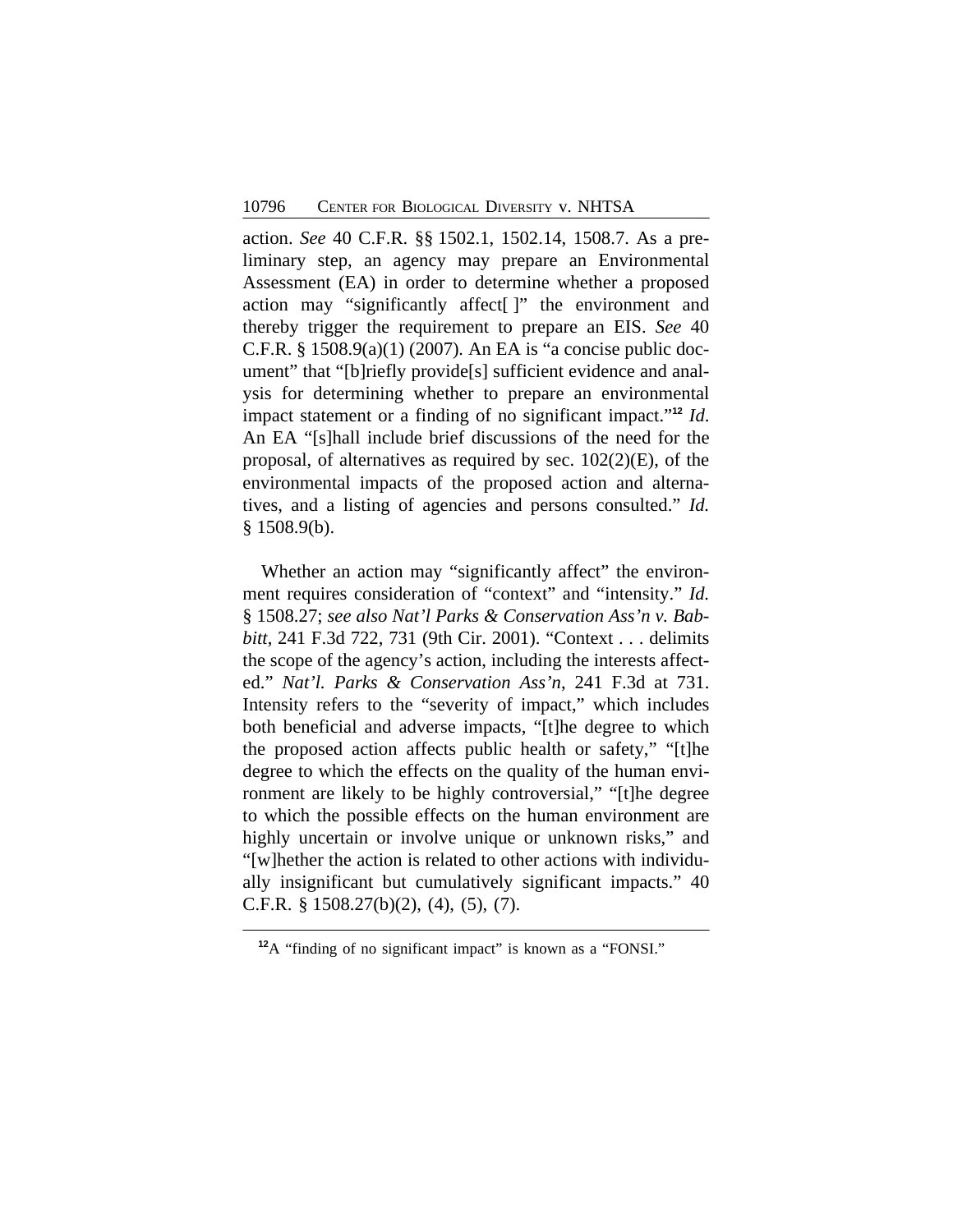## **C. NHTSA's Proposed Rulemaking and Draft Environmental Assessment**

On December 29, 2003, NHTSA published an advance notice of proposed rulemaking (ANPRM) that solicited comments on several proposed regulatory changes intended to increase fuel economy, including a proposal to modernize the light truck/car distinction and a proposal to increase the GVWR limit on vehicles subject to CAFE standards. 68 Fed. Reg. 74,908 (Dec. 29, 2003). NHTSA acknowledged that its regulations define passenger and non-passenger vehicles "by the type of use to which they were generally put in the mid-1970s," *id.* at 74,909, and that "[t]he markets for, and designs of, cars and light trucks have changed substantially," with "some light trucks . . . used primarily to transport passengers," *id.* at 74,913. NHTSA noted that in its original NPRM promulgated in December 1976, it concluded that "Congress intended that passenger automobiles be defined as those used primarily for the transport of individuals and that all other vehicles would fall within the category of non-passenger automobiles." *Id.* at 74,926. NHTSA did not present any specific proposals for reforming the CAFE program, but it presented two options for including vehicles under 10,000 lbs. GVWR in the program: (1) regulating medium-duty passenger vehicles (MDPVs),**<sup>13</sup>** which are vehicles between 8,500 and

**<sup>13</sup>**NHTSA proposed adopting the Environmental Protection Agency's (EPA) definition of MDPVs (used in setting emissions standards):

Medium-duty passenger vehicle (MDPV) means any heavyduty vehicle (as defined in this subpart) with a gross vehicle weight rating (GVWR) of less than 10,000 pounds that is designed primarily for the transportation of persons. The MDPV definition does not include any vehicle which:

(1) Is an "incomplete truck" as defined in this subpart; or

(2) Has a seating capacity of more than 12 persons; or

(3) Is designed for more than 9 persons in seating rearward of the driver's seat; or

(4) Is equipped with an open cargo area (for example, a pickup truck box or bed) of 72.0 inches in interior length or more. A covered box not readily accessible from the passenger compart-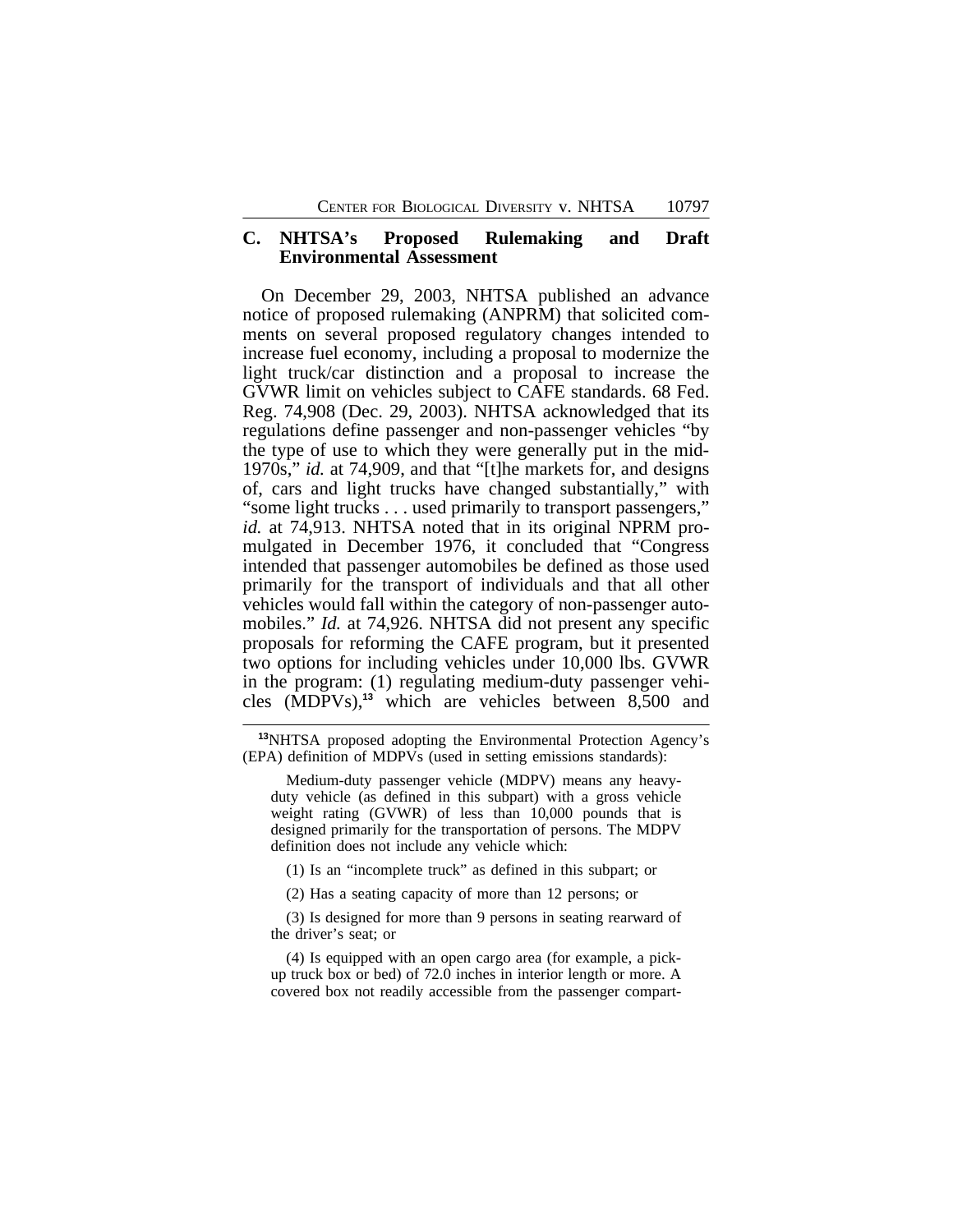10,000 lbs. GVWR designed primarily for the transportation of persons, and (2) regulating all vehicles between 8,500 and 10,000 lbs. GVWR. *Id.* at 74,930.

On August 30, 2005, NHTSA issued proposed CAFE standards for light trucks MYs 2008-2011 of 22.5 mpg for MY 2008, 23.1 mpg for MY 2009, and 23.5 mpg for MY 2010.**<sup>14</sup>** 70 Fed. Reg. 51,414, 51,424 (Aug. 30, 2005). NHTSA determined that these were the "maximum feasible" standards using a marginal cost-benefit analysis. *See id*. For MY 2011 and beyond, NHTSA proposed to adopt a "Reformed CAFE" system, which would set different CAFE standards for vehicles based on size, measured by the vehicle's footprint (the product of multiplying wheelbase by track width). *Id.* at 51,414, 51,429-41. NHTSA proposed six footprint categories (a step function), *id.* at 51,430, and it proposed a transition period (MY 2008-2010) to Reformed CAFE, during which manufacturers could choose to comply with either Reformed or Unreformed CAFE. NHTSA also proposed not to change the criteria by which vehicles are classified as passenger automobiles or light trucks, *id.* at 51,422, and it proposed to regulate only MDPVs within the 8,500 to 10,000 lb. vehicle class as light trucks, *id.* at 51,455-56.

NHTSA issued a Draft Environmental Assessment in August 2005. The Draft EA integrated much of the text from the Final EA that accompanied NHTSA's light truck rulemaking for MYs 2005-2007 released in April 2003. *See* Draft

**<sup>14</sup>**NHTSA requires manufacturers to meet these average fuel economy standards on a fleet-wide basis.

ment will be considered an open cargo area for purposes of this definition.

<sup>40</sup> C.F.R. § 86.1803-01. EPA defines "heavy-duty vehicle" as "any motor vehicle rated at more than 8,500 pounds GVWR or that has a vehicle curb weight of more than 6,000 pounds or that has a basic vehicle frontal area in excess of 45 square feet." *Id.*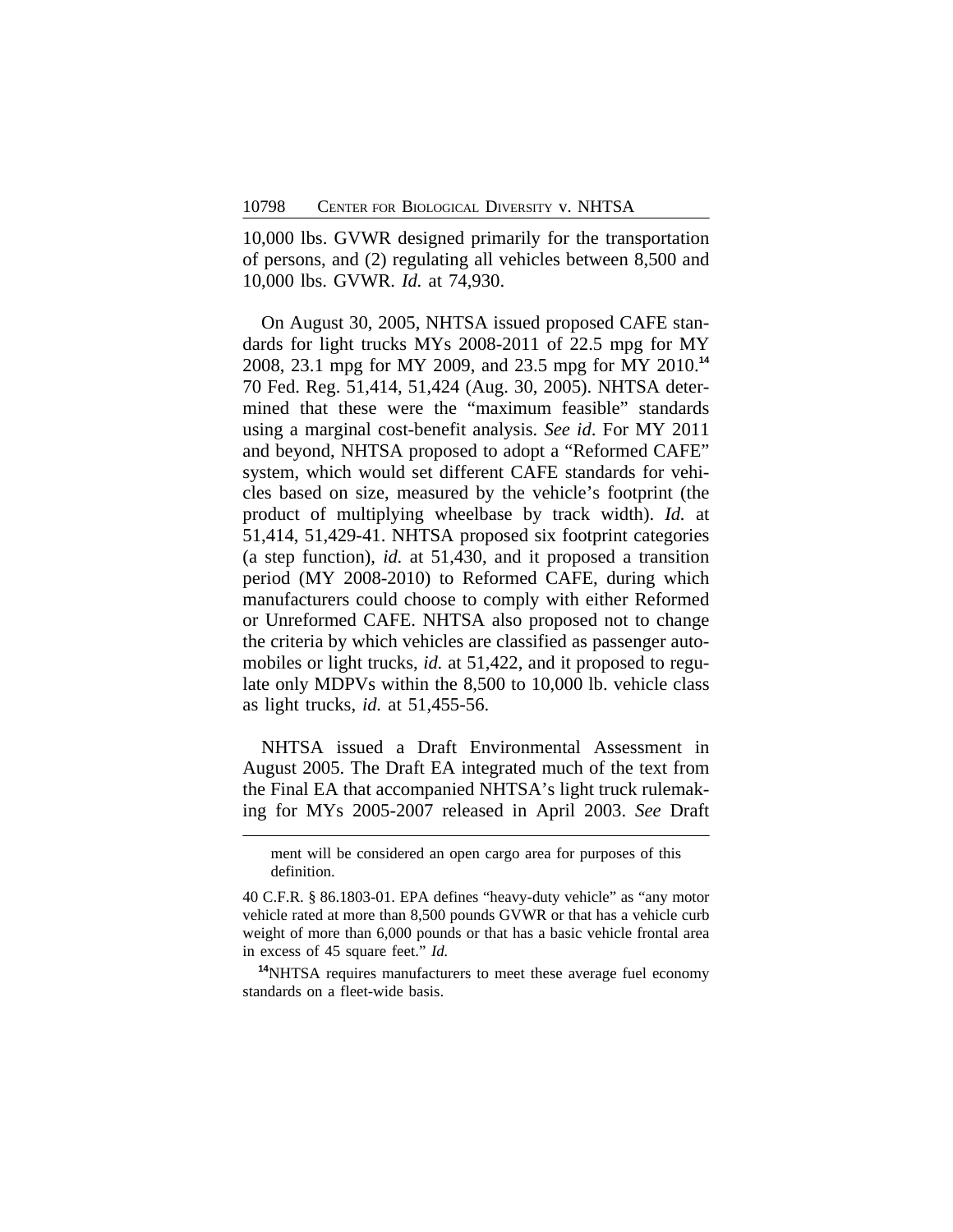Environmental Assessment, NHTSA Proposed Corporate Average Fuel Economy (CAFE) Standards 9 (Aug. 2005) (Draft EA). The Draft EA analyzed three alternatives to the proposed rule. Alternative A ("No Action") would extend the MY 2007 standard of 22.2 mpg through MY 2011. Alternative B would be Unreformed CAFE in MY 2008-2010 and Reformed CAFE in MY 2011. Alternative C would be Reformed CAFE set at equalized cost with Unreformed CAFE in MY 2008-2010 and Reformed CAFE in MY 2011. *Id*.

The Draft EA noted that " $CO_2$ ... has started to be viewed as an issue of concern for its global climate change potential." *Id.* at 18. With regard to biological resources, the Draft EA stated, "emissions of criteria pollutants and greenhouse gases could result in ozone layer depletion and promote climate change that could affect species and ecosystems." *Id.* at 19. The projected lifetime fuel savings for MY 2008-2011 light trucks under Alternatives B and C would "rang[e] from 1.3% to 1.7% of their fuel compared to the baseline, corresponding to 4.7-6.0 billion gallons." *Id.* at 25. The estimated lifetime emissions of  $CO_2$  ranged from 1,341.4 million metric tons (mmt) under baseline to 1,306.4 and 1,304.0 mmt under Alternatives B and C, respectively. *Id.* at 29. The Draft EA concluded that the proposed standards would "result in reduced emissions of CO , the predominant greenhouse gas emitted by motor vehicles," "reductions in contamination of water resources," and "minor reductions in impacts to biological resources." *Id.* at 30-31. In addition, "the cumulative effects estimated to result from both the 2005-2007 and 2008- 2011 light truck rulemakings over the lifetimes of the vehicles they would affect are projected to be very small." *Id.* at 34.

NHTSA received over 45,000 comments on the NPRM and Draft EA from states, consumer and environmental organizations, automobile manufacturers and associations, members of Congress, and private individuals. *See* 71 Fed. Reg. at 17,577. Manufacturers argued that reliance on a cost-benefit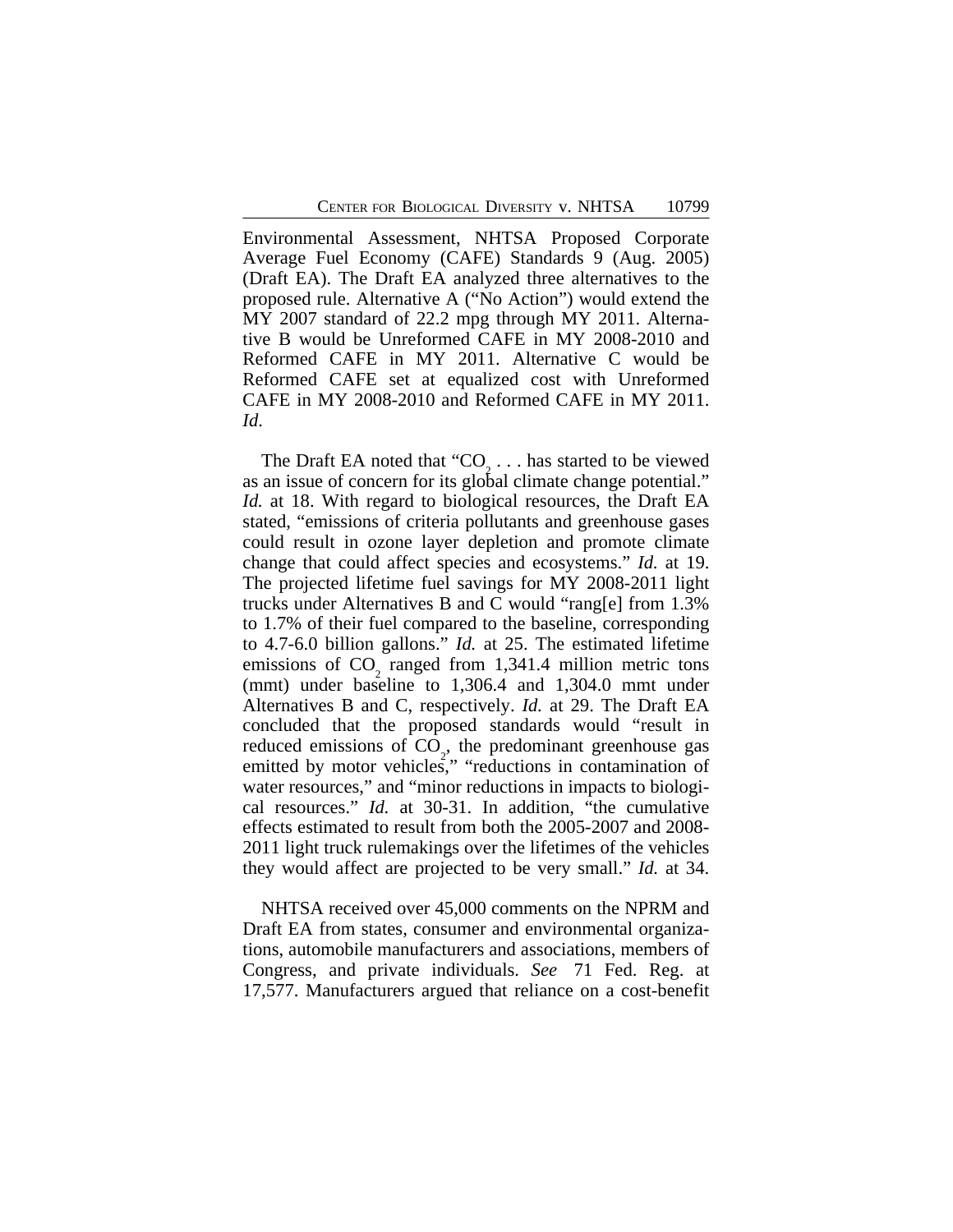analysis might not "adequately account for the capabilities of the industry." *Id.* They also generally opposed subjecting vehicles greater than 8,500 lbs. GVWR to CAFE regulation, arguing that those vehicles are used in a different manner than lighter vehicles and that their regulation would not result in significant fuel savings. *Id.* at 17,577-78. The states and environmental and consumer organizations generally argued that:

- The need of the nation to conserve energy and national security require more stringent standards, and such standards are feasible and practicable. *E.g.*, NRDC Cmt. at 4- 5; Environmental Defense Cmt. at 1-7;**<sup>15</sup>** Public Citizen Cmt. at 1-2.**<sup>16</sup>** For example, the Alliance to Save Energy— American Council for an Energy-Efficient Economy (ACEEE) argued that "[t]he 10 billion gallons of fuel that NHTSA claims will be saved through the new standards over the three-decade life of model year 2008-2011 vehicles amount to less than one month's supply of gasoline for U.S. light-duty vehicles. These savings are also insufficient to offset the expected growth in gasoline usage for even the four-year period covered by the rule." ACEEE Cmt. at 1.**<sup>17</sup>**
- NHTSA's use of marginal cost-benefit analysis unlawfully overemphasizes cost at the expense of technological feasability and energy conservation and is not "technologyforcing," as EPCA intended. *E.g.*, NRDC Cmt. at 14-16; Environmental Defense Cmt. at 4-5; Public Citizen Cmt. at 1-2.
- Even if NHTSA's cost-benefit analysis is permissible, the

**<sup>15</sup>**Environmental Defense-Comments, NHTSA Docket No. 2005-22223- 1805 (Nov. 22, 2005).

**<sup>16</sup>**Public Citizen-Comments, NHTSA Docket No. 2005-22223-2188 (Dec. 13, 2005).

**<sup>17</sup>**American Council for an Energy-Efficient Economy-Comments, NHTSA Docket No. 2005-22223-1711 (Nov. 23, 2005).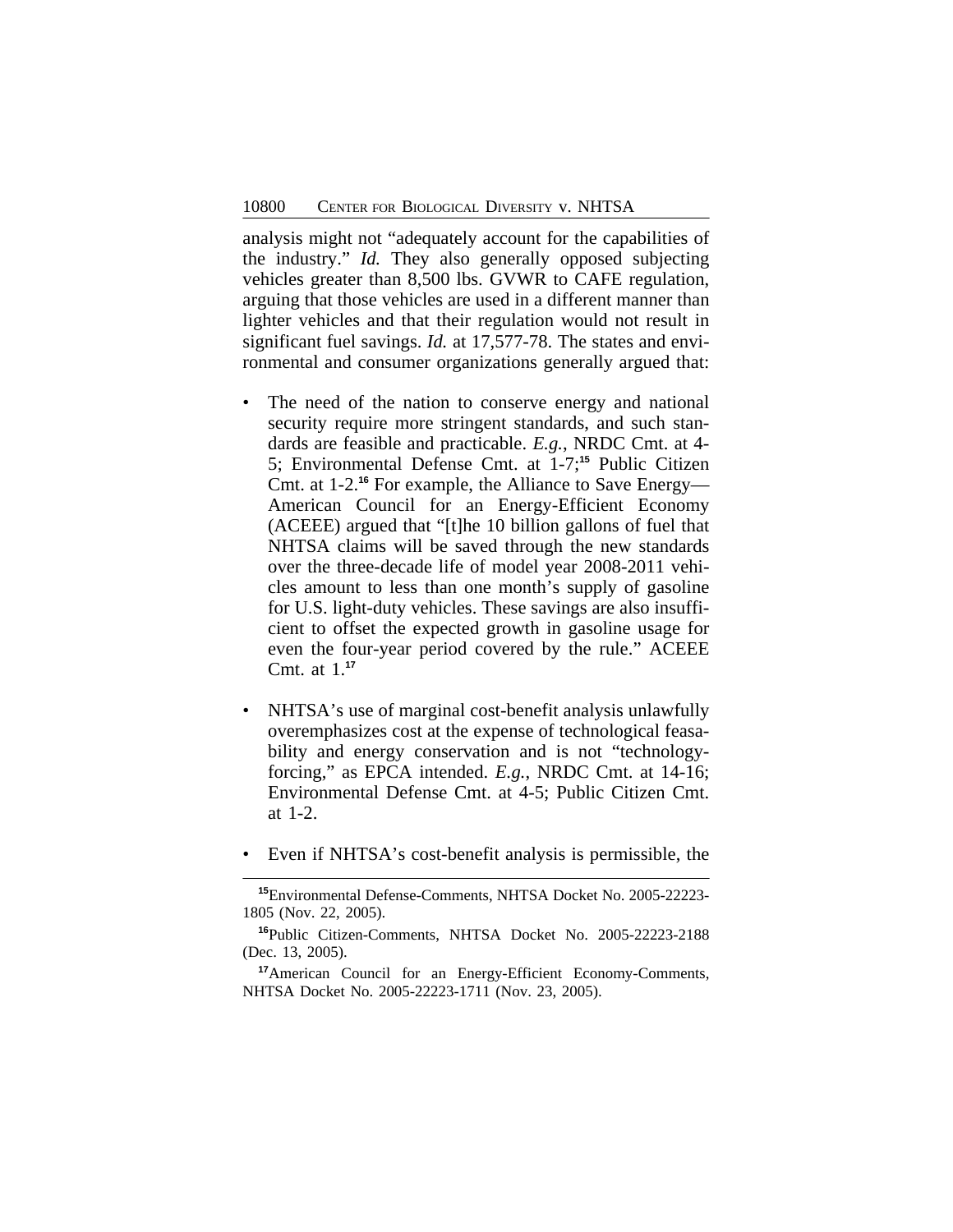"maximum feasible" standard cannot be determined properly without taking environmental impacts into account, and the failure to monetize certain benefits such as greenhouse gas (GHG) emissions underestimates benefits of stricter standards. *E.g.*, CBD Cmt. at 1-4;**<sup>18</sup>** NRDC Cmt. at 8 (suggesting specific figures and sources for the value per ton of CO emissions avoided, from \$8/ton to \$26.50/ton); Environmental Defense Cmt. at  $5-6$ ; Environmental Defense Cmt. Re: Carbon Costs at 1-3 (citing new studies from the United Kingdom that value carbon at \$96- 174/ton carbon).**<sup>19</sup>**

Reformed CAFE "rewards fuel economy laggards while penalizing industry leaders," Sierra Club Cmt. at 4,**<sup>20</sup>** and, like Unreformed CAFE, promotes the manufacture of larger, less fuel-efficient vehicles. *E.g.*, App. G to NRDC

**<sup>19</sup>**Environmental Defense-Comments, NHTSA Docket No. 2005-22223- 2249 (Mar. 13, 2006); Environmental Defense-Report-The Social Costs of Carbon Review: Methodological Approaches for Using SCC Estimates in Policy Assessment, NHTSA Docket No. 2005-22223-2251 (Mar. 13, 2006) (Paul Watkiss, et al., The Social Cost of Carbon (SCC) Review— Methodological Approaches for Using SCC Estimates in Policy Assessment, Final Report (Nov. 2005)).

**<sup>20</sup>**Sierra Club, U.S. Public Interest Research Group, and National Environmental Trust-Comments, NHTSA Docket No. 2005-22223-1636 (Nov. 22, 2005).

**<sup>18</sup>**Center for Biological Diversity-Comments and Attachments A through E, NHTSA Docket No. 2005-22223-1638 (Nov. 22, 2005). Among other things, the Center for Biological Diversity argued, "An estimate of the true costs of the carbon emissions is one of the most important inputs into the NHTSA's algorithm for determining the maximum feasible average fuel economy level. Estimates of the monetary benefits . . . [are] readily available. . . . Excluding a monetization of the greenhouse gas emissions from the NHTSA's light truck fuel economy rulemaking on the basis that the future costs of global warming are uncertain is arbitrary and capricious. . . . The NHTSA cannot dismiss these costs as 'uncertain' while simultaneously relying upon the uncertain projections of claimed economic hardship recited by the automobile industry for an estimate of the cost of increasing fuel economy." *Id.* at 3-4.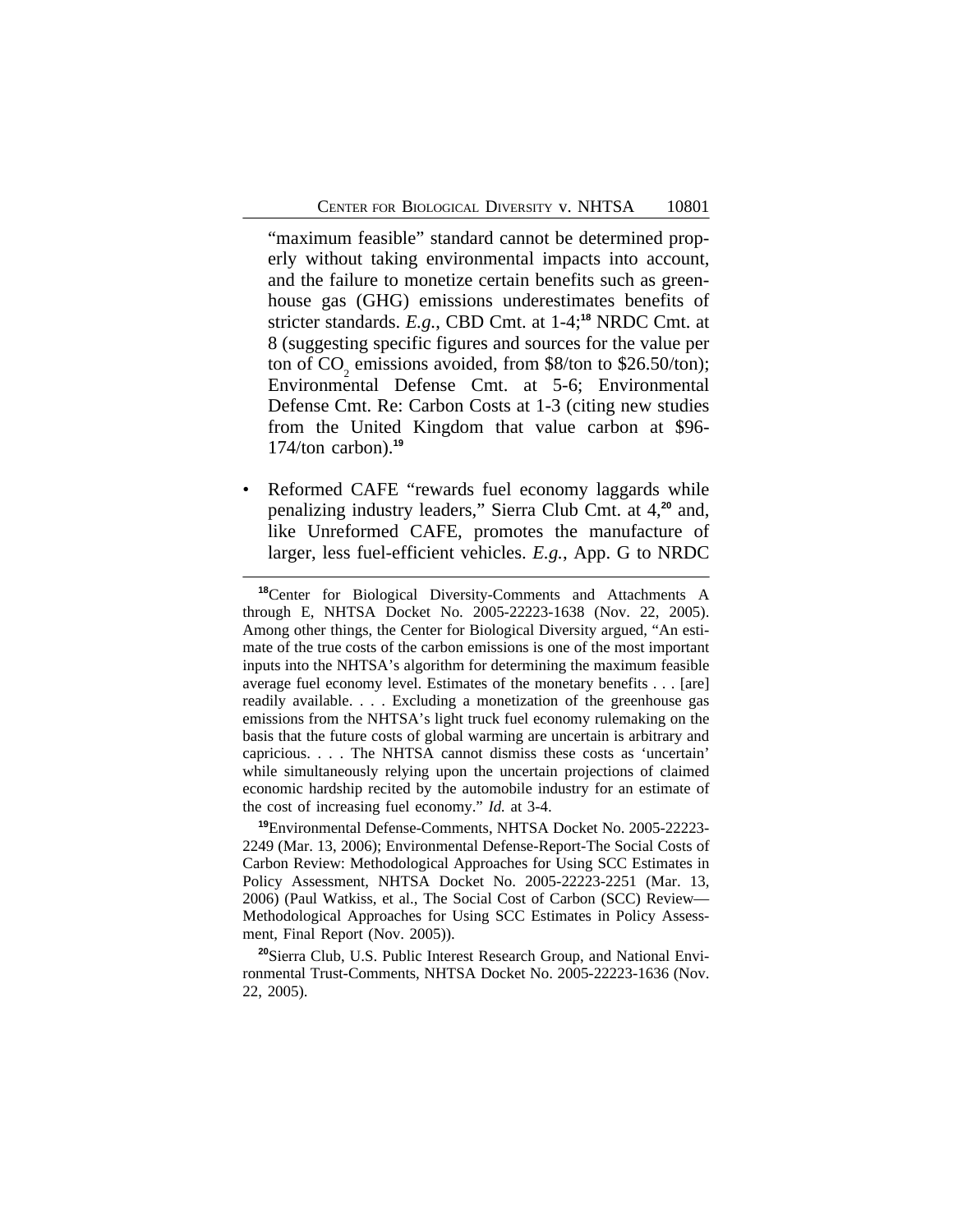Cmt. at 3-4;**<sup>21</sup>** States Cmt. at 5;**<sup>22</sup>** Environmental Defense Cmt. at 12-13.**<sup>23</sup>**

- NHTSA's analysis of the adverse safety effects of vehicle weight reduction is flawed and confounds size and weight. *E.g.*, Sierra Club Cmt. at 8-10; App. C to Environmental Defense Cmt. at 1-4; Public Citizen Cmt. at 12-19; App. B to Public Citizen Cmt. at 1-16.
- Since the Reformed CAFE standard for a particular manufacturer depends on its fleet mix, NHTSA should include a "backstop" or guarantee that average fuel economy levels will not fall below the "maximum feasible" level. *E.g.*, NRDC Cmt. at 24-25; ACEEE Cmt. at 5; *see also* App. E to NRDC Cmt. at 6-12 (analysis of gaming scenarios and upsizing trends); Environmental Defense Cmt. at 13-14 (same); App. G. to Environmental Defense Cmt. at 1-14 (same).
- The transition period (MY 2008-2010) to Reformed CAFE is unnecessary and undercuts fuel economy savings. *E.g.*, NRDC Cmt. at 27-28; ACEEE Cmt. at 2; Environmental Defense Cmt. at 8-9; UCS Cmt. at 9.

**<sup>23</sup>**Environmental Defense noted: "From 1988 to 2003, the average wheelbase of the combined car and truck fleet grew at an average rate of 0.3% per year. Continuing this trend would result in a 0.14 mpg drop for the MY2011 light truck fuel economy requirement . . . , and if the trend continued through MY2030, a lost oil savings of 227,000 barrels per day year—or 30% of the oil savings that would be achieved from the proposed MY08-11 standards in that year." Environmental Defense Cmt. at 13.

**<sup>21</sup>**Natural Resources Defense Council-Appendices E-I, NHTSA Docket No. 2005-22223-1710 (Nov. 23, 2005).

**<sup>22</sup>**California Department of Justice-Comments, NHTSA Docket No. 2005-22223-1637 (Nov. 22, 2005) (Comments of the Attorneys General of the States of California, Massachusetts, New York, Connecticut, New Jersey, Maine, Oregon, Vermont and the Corporation Counsel for the City of New York).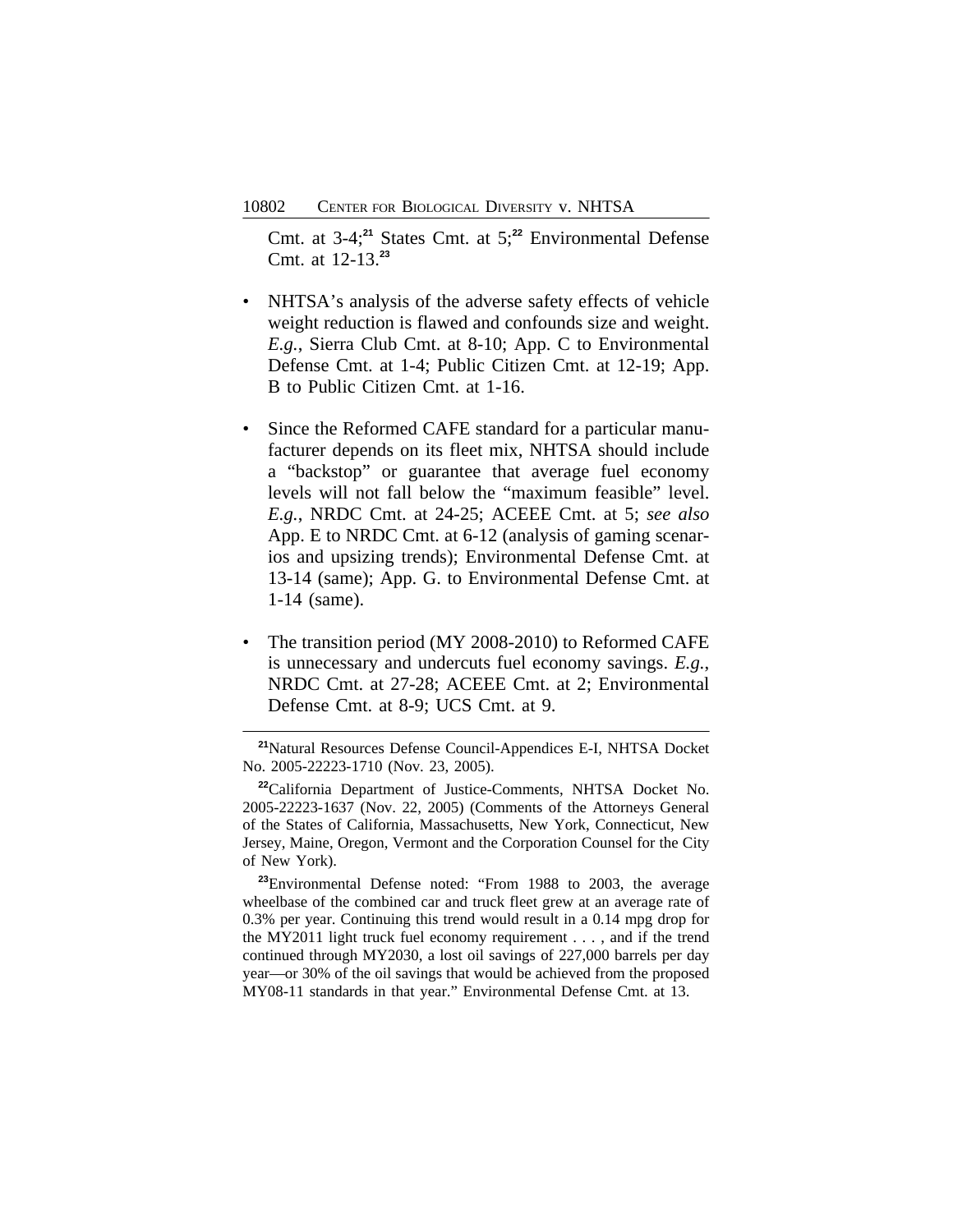- All Class 2b trucks between 8,500-10,000 lbs. GVWR should be regulated because fuel economy standards for them are feasible, would result in significant energy conservation, and they are used for substantially the same purposes as vehicles 6,000 lbs. or less. Environmental Defense Cmt. at 9-11; App. F to Environmental Defense Cmt. at 1-2; and Polk Study.**<sup>24</sup>**
- Higher fuel economy standards would help domestic automakers remain competitive in the long term and protect U.S. jobs. App. D to NRDC Cmt. at 22.**<sup>25</sup>** The California Energy Resources Conservation and Development Commission commented that "[u]pgrading CAFE requirements could enhance jobs in the United States, especially in the automobile manufacturing sector. . . . Increasing lighttruck CAFE to 26.9 mpg in 2010 and 31 mpg in 2015 (with corresponding changes for passenger cars) would increase net jobs up to 346,000." California Energy Commission Cmt. at 9-10.**<sup>26</sup>**
- NHTSA's draft EA is inadequate and fails to consider the proposed rule's impact on climate change. States Cmt. at 1-11; CBD Cmt. at 5-12.

*See also* 71 Fed. Reg. at 17,578-79 (summarizing comments).

Commenters also submitted to NHTSA numerous scientific reports and studies regarding the relationship between climate change and greenhouse gas emissions and the expected impacts on the environment.**<sup>27</sup>** Emissions from light trucks

**<sup>24</sup>**Environmental Defense-Attachment 5-Pickup Truck Usage Study, NHTSA Docket No. 2005-22223-1703 (Nov. 23, 2005) (R. L. Polk & Co., Pickup Truck Usage Study).

**<sup>25</sup>**Natural Resources Defense Council-Appendix D, NHTSA Docket No. 2005-22223-1709 (Nov. 22, 2005).

**<sup>26</sup>**Joseph F. Desmond-Comments, NHTSA Docket No. 2005-22223- 1557 (Nov. 21, 2005).

**<sup>27</sup>***See generally* Attachment A to CBD Cmt. (Global Warming and Its Impacts); Attachment B to CBD Cmt. (Albritton, D.L., et al., Technical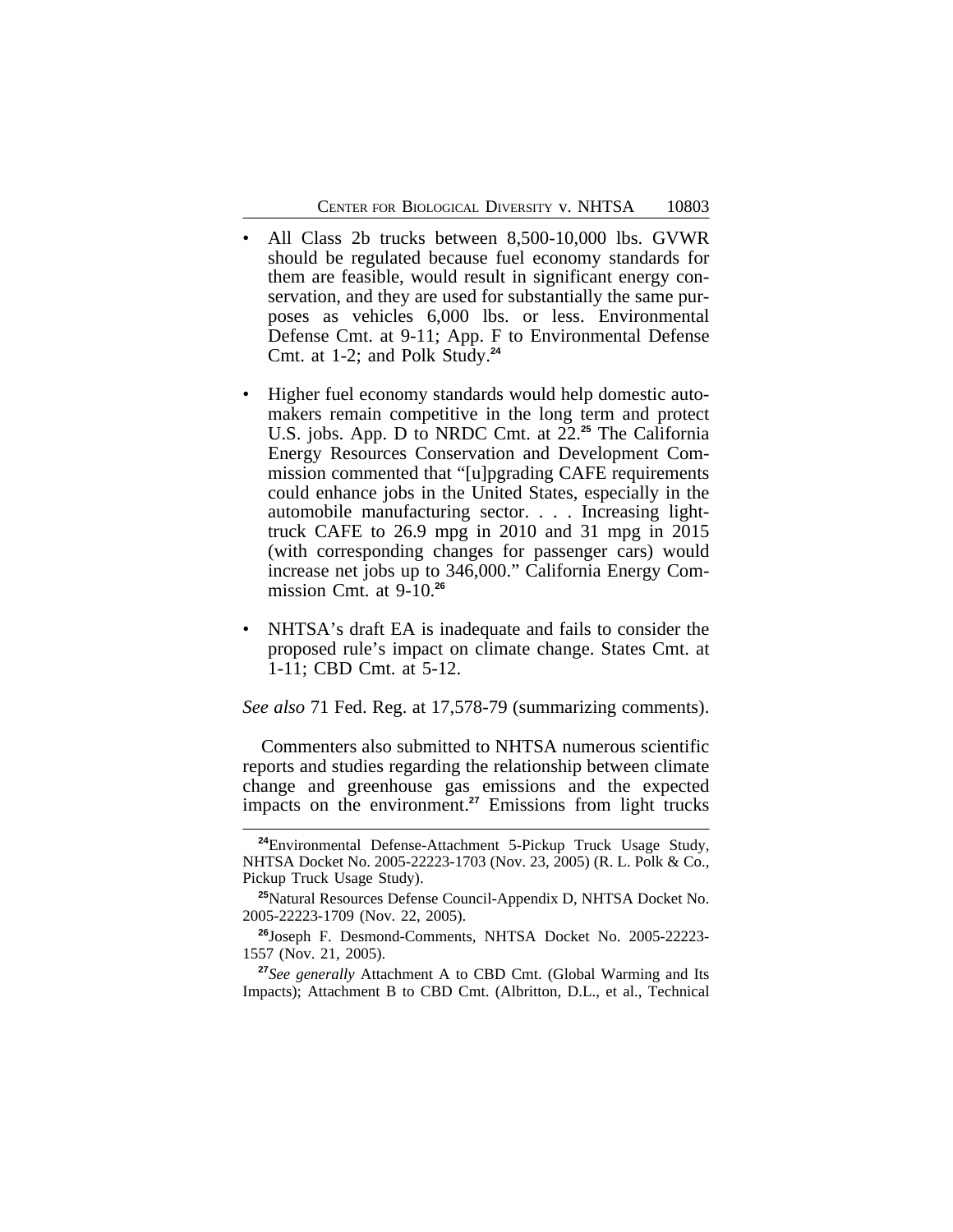make up about eight percent of annual U.S. greenhouse gas emissions. Final EA at 22 (citing EPA, EPA-430-R-05-003, Inventory of U.S. Greenhouse Gas Emissions and Sinks: 1990-2004 (Draft 2006). The transportation sectors account for about 31 percent of human-generated  $CO<sub>2</sub>$  emissions in the U.S. economy. NAS Report at 14. "Overall, U.S. light-duty vehicles [passenger cars and light trucks] produce about 5 percent of the entire world's greenhouse gases." *Id.* at 20. The NAS committee concluded, "Since the United States produces about 25 percent of the world's greenhouse gases, fuel economy improvements could have a significant impact on the rate of CO 2 accumulation in the atmosphere." *Id.* at 14.

The Intergovernmental Panel on Climate Change (IPCC)'s "Third Assessment Report," published in 2001, presented the consensus view of hundreds of scientists on key issues relating to climate change. The IPCC concluded that  $"CO<sub>2</sub>$  concentrations increasing over [the] 21st century [are] virtually certain to be mainly due to fossil-fuel emissions," and that "[s]tabilization of atmospheric  $CO<sub>2</sub>$  concentrations at 450, 650, or 1,000 ppm would require global anthropogenic  $CO<sub>2</sub>$ emissions to drop below year 1990 levels, within a few dec-

Summary, Climate Change 2001: The Scientific Basis. Contribution of Working Group I to the Third Assessment Report of the Intergovernmental panel on Climate Change (IPCC) (2001)); Attachment F to CBD Cmt. (Epstein, P.R. and E. Mills (eds.), Climate Change Futures: Health, Ecological and Economic Dimensions (2005)); Attachment G to CBD Cmt. (Intergovernmental Panel on Climate Change (IPCC), Climate Change 2001: Synthesis Report (Summary for Policymakers) (2001)); Attachment L to CBD Cmt. (Overpeck, J.T., et al., "Arctic System on Trajectory to New, Seasonally Ice-free State," *EOS* (2005)); Attachment M to CBD Cmt. (Parmesan, C. and H. Galbraith, Pew Center on Global Climate Change, Observed Impacts of Global Climate Change in the U.S. (Sept. 2004)); Attachment O to CBD Cmt. (Thomas, C.D., et al., "Extinction Risk from Climate Change," 427 *Nature* 145 (Jan. 8, 2004)); Attachment P to CBD Cmt. (World Health Organization, The World Health Report 2002 (2002)); Attachment Q to CBD Cmt. (Arctic Climate Impact Assessment, Impacts of a Warming Arctic: Highlights (2004)).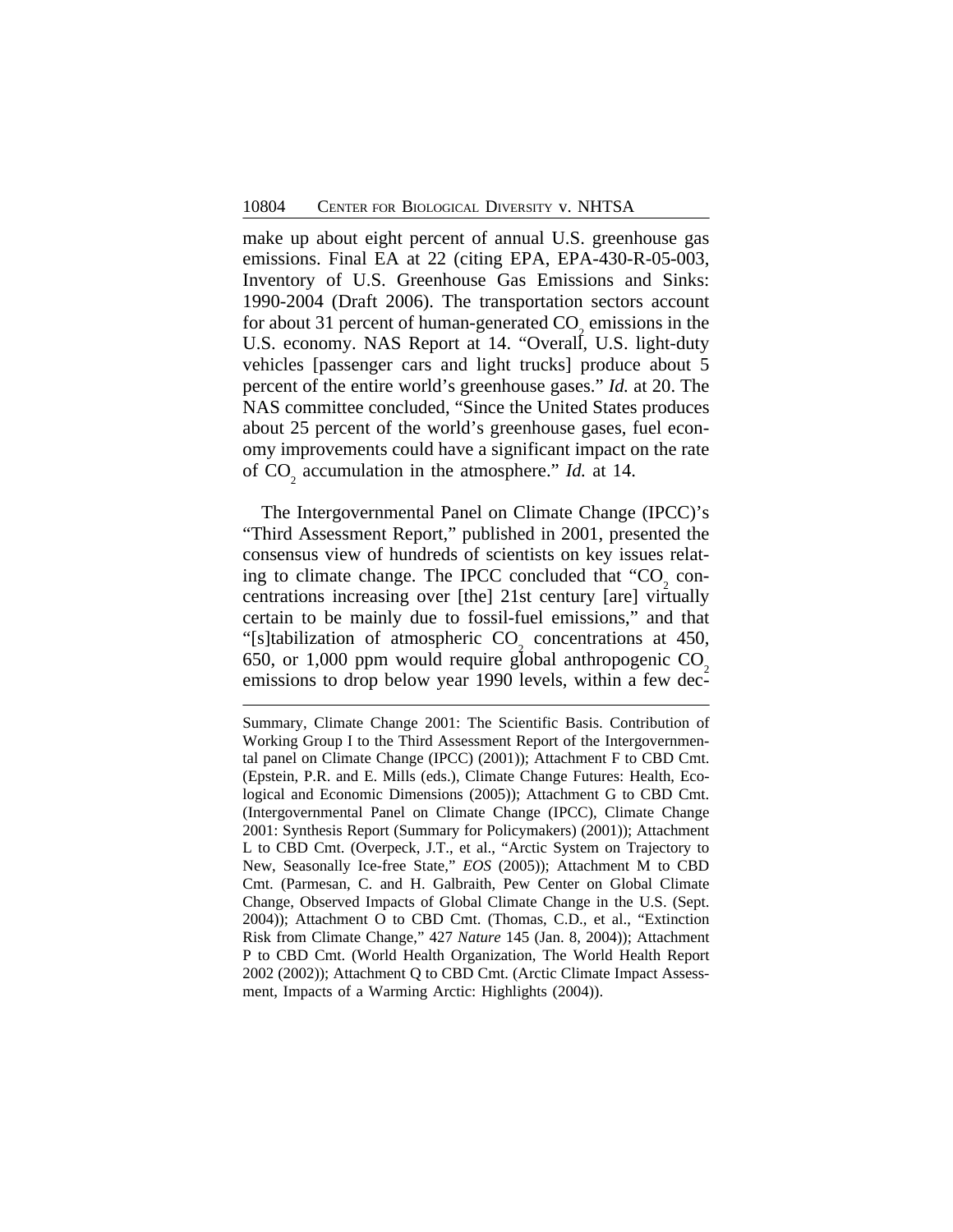ades, about a century, or about 2 centuries, respectively, and continue to decrease steadily thereafter to a small fraction of current emissions." **<sup>28</sup>** *Id.* The average earth surface temperature has increased by about 0.6 degree Celsius since the late 19th century, *see* Technical Summary of IPCC Working Group I Report at 26; snow and ice cover have decreased about 10 percent since the late 1960s, *id.* at 30; and global average sea level has risen between 10 to 20 cm during the 20th century, *id.* at 31. The IPCC also developed a range of emissions scenarios as its basis for predicting the environmental effect of increased emissions. *Id.* at 62-63.**<sup>29</sup>**

More recent evidence shows that there have already been severe impacts in the Arctic due to warming, including sea ice decline. *See* Attachments J, L, & Q to CBD Cmt. Global warming has already affected plants, animals, and ecosystems around the world. *See*, *e.g.*, Attachment M to CBD Cmt. at 15-16. Some scientists predict that "on the basis of mid-range climate-warming scenarios for 2050, that 15-37% of species in our sample of regions and taxa will be 'committed to extinction.' " Attachment O to CBD Cmt (Thomas, *Extinction Risk from Climate Change*, 427 Nature at 145). In addition, there will be serious consequences for human health, including the spread of infectious and respiratory diseases, if world-

<sup>&</sup>lt;sup>28</sup> The atmospheric concentration of  $CO<sub>2</sub>$  has increased from 280 ppm in 1750 to 367 ppm in 1999  $\dots$  Today's  $\overline{CO}_2$  concentration has not been exceeded during the past 420,000 years and likely not during the past 20 million years. The rate of increase over the past century is unprecedented, at least during the past 20,000 years." Technical Summary of IPCC Working Group I Report at 39.

**<sup>29</sup>**The draft of the IPCC Fourth Assessment Report, "Climate Change 2007," was published recently (containing reports of the Working Groups and Technical Summaries) (available at http://www.ipcc.ch). "The summary . . . said that efforts to rein in the billions of tons of annual releases of carbon dioxide and other heat-trapping gases would have to begin soon to limit risks of large changes in the climate and their impact on humans and nature." Andrew C. Revkin, *Climate Panel Sees Need for New Steps on Emissions*, N. Y. Times, Apr. 27, 2007, at A20.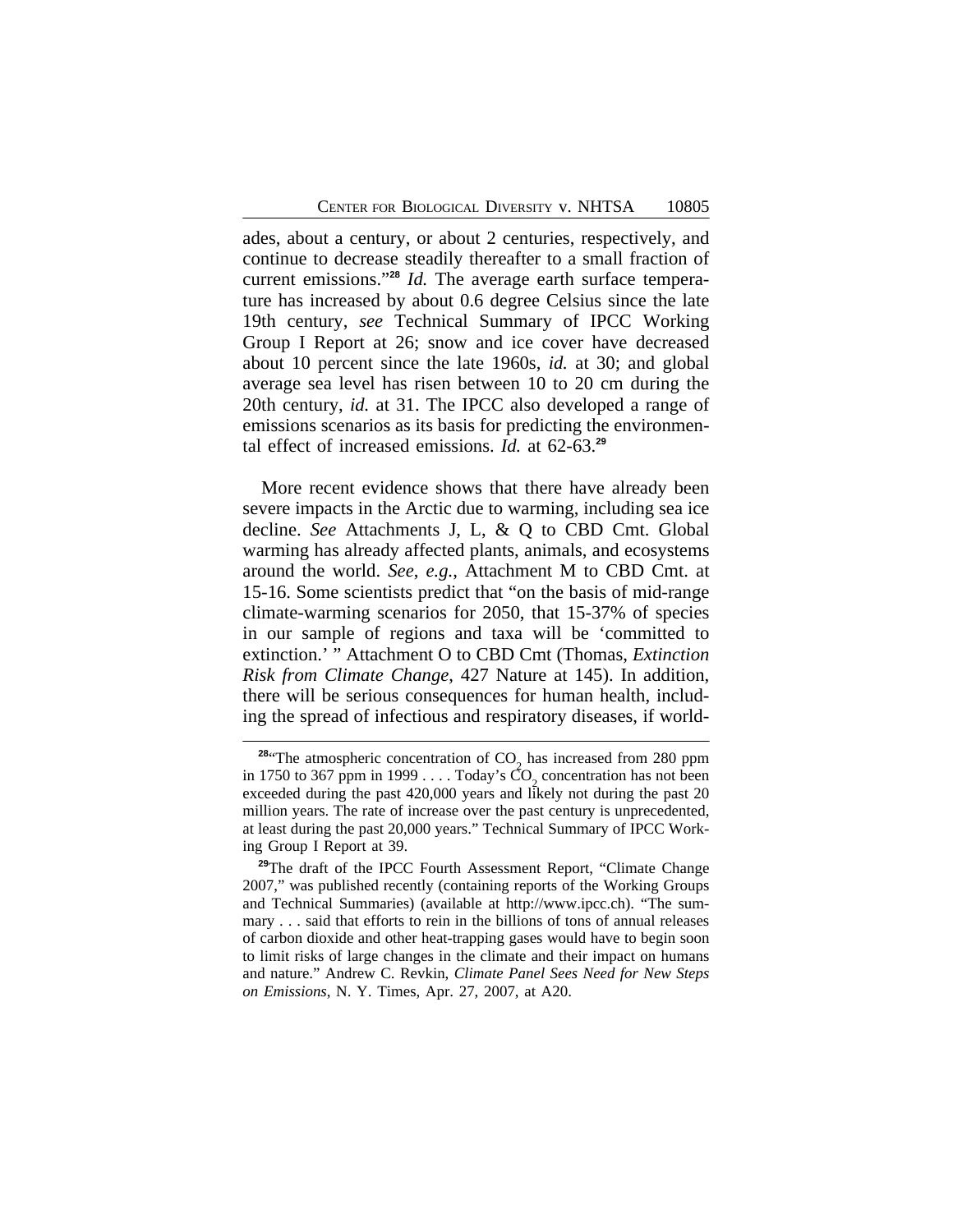wide emissions continue on current trajectories. *See*, *e.g.*, Attachment F to CBD Cmt. at 32-64. Sea level rise and increased ocean temperatures are also associated with increasing weather variability and heightened intensity of storms such as hurricanes. *Id.* at 21-24. Past projections have underestimated sea level rise. *See id.* at 20. Several studies also show that climate change may be non-linear, meaning that there are positive feedback mechanisms that may push global warming past a dangerous threshold (the "tipping point"). *Id.* at 26-27; *see also* Technical Summary of IPCC Working Group I Report at 46-53; Attachment F to CBD Cmt. at 26- 27; IPCC Report at 14-16; States Cmt. 9.

## **D. The Final Rule: CAFE Standards for Light Trucks MYs 2008-2011**

NHTSA issued the Final Rule on April 6, 2006. 71 Fed. Reg. at 17,566. NHTSA set the CAFE standards for MY 2008-2010 (Unreformed CAFE) at the same levels as proposed in the NPRM.**<sup>30</sup>** Unreformed CAFE sets a fleet-wide average fuel economy standard "with particular regard to the 'least capable manufacturer with a significant share of the market.' " 71 Fed. Reg. at 17,580. NHTSA has reformed the structure of the CAFE program for light trucks, effective MY 2011 (Reformed CAFE). Under Reformed CAFE, fuel economy standards are based on a truck's footprint, with larger footprint trucks subject to a lower standard and smaller footprint trucks subject to higher standards.**<sup>31</sup>** 71 Fed. Reg. at 17,566. Instead of six footprint categories (a step function) as proposed in the NPRM, Reformed CAFE would be based on

**<sup>30</sup>**MY 2008: 22.5 mpg; MY 2009: 23.1 mpg; MY 2010: 23.5 mpg.

**<sup>31</sup>**The NPRM proposed a step function for Reformed CAFE, with six different footprint categories. The Final Rule establishes target fuel economy levels for each value of vehicle footprint, referred to as a "continuous function." 71 Fed. Reg. at 17,587. A continuous function reduces the incentive to enlarge the footprints of light trucks in order to shift them into a higher bracket with a lower fuel economy standard. *See id.* at 17,609.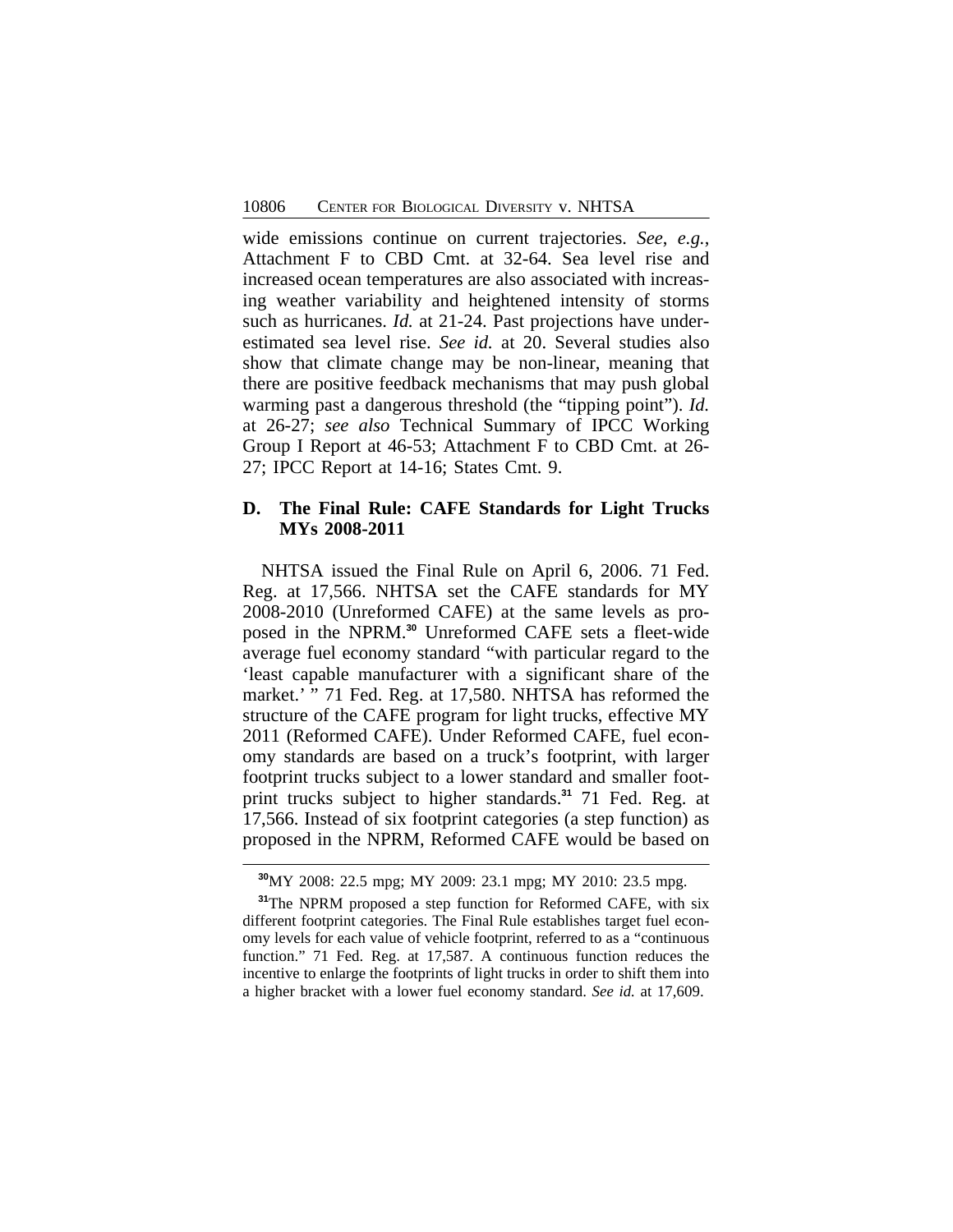a continuous function, meaning a separate fuel economy target for each vehicle of a different footprint. *See id.* at 17,595- 96. "A particular manufacturer's compliance obligation for a model year will be calculated as the harmonic average of the fuel economy targets for the manufacturer's vehicles, weighted by the distribution of manufacturer's production volumes among the footprint increments." *Id.* at 17,566. A manufacturer's CAFE compliance obligation will vary with its fleet mix. A manufacturer that produces more large footprint light trucks will have a lower required CAFE standard than one that produces more small footprint light trucks.**<sup>32</sup>**

During MYs 2008-2010, manufacturers may choose to comply with Unreformed CAFE or Reformed CAFE. *See id.* at 17,593-94.

NHTSA used the manufacturers' preexisting product plans as the baseline for its analyses of technical and economic feasibility under both Unreformed and Reformed CAFE. *Id.* at 17,579. NHTSA made adjustments to the product plans by applying additional technologies in a "cost-minimizing fashion,"**<sup>33</sup>** *id.* at 17,582, and stopping at the point where marginal costs equaled marginal benefits, *id.* at 17,597. NHTSA considered the cost of new technologies and the benefits of fuel savings over the lifetime of the vehicle as the costs and benefits of higher fuel economy standards. *Id.* at 17,585-87, 17,622-23. NHTSA monetized some externalities such as emission of criteria pollutants during gasoline refining and distribution and crash and noise costs associated with driving. *See* Final Regulatory Impact Analysis, Corporate Average Fuel Economy and CAFE Reform for MY 2008-2011 Light Trucks at VIII-60, VIII-74-80 (March 2006) (FRIA). However, NHTSA did not monetize the benefit of reducing carbon

**<sup>32</sup>***See* 71 Fed. Reg. at 17,608-09 (description of Reformed CAFE formula).

<sup>&</sup>lt;sup>33</sup>This means adding technologies "in order of lower to higher costs." 71 Fed. Reg. at 17,582; *see also* FRIA at VI-13.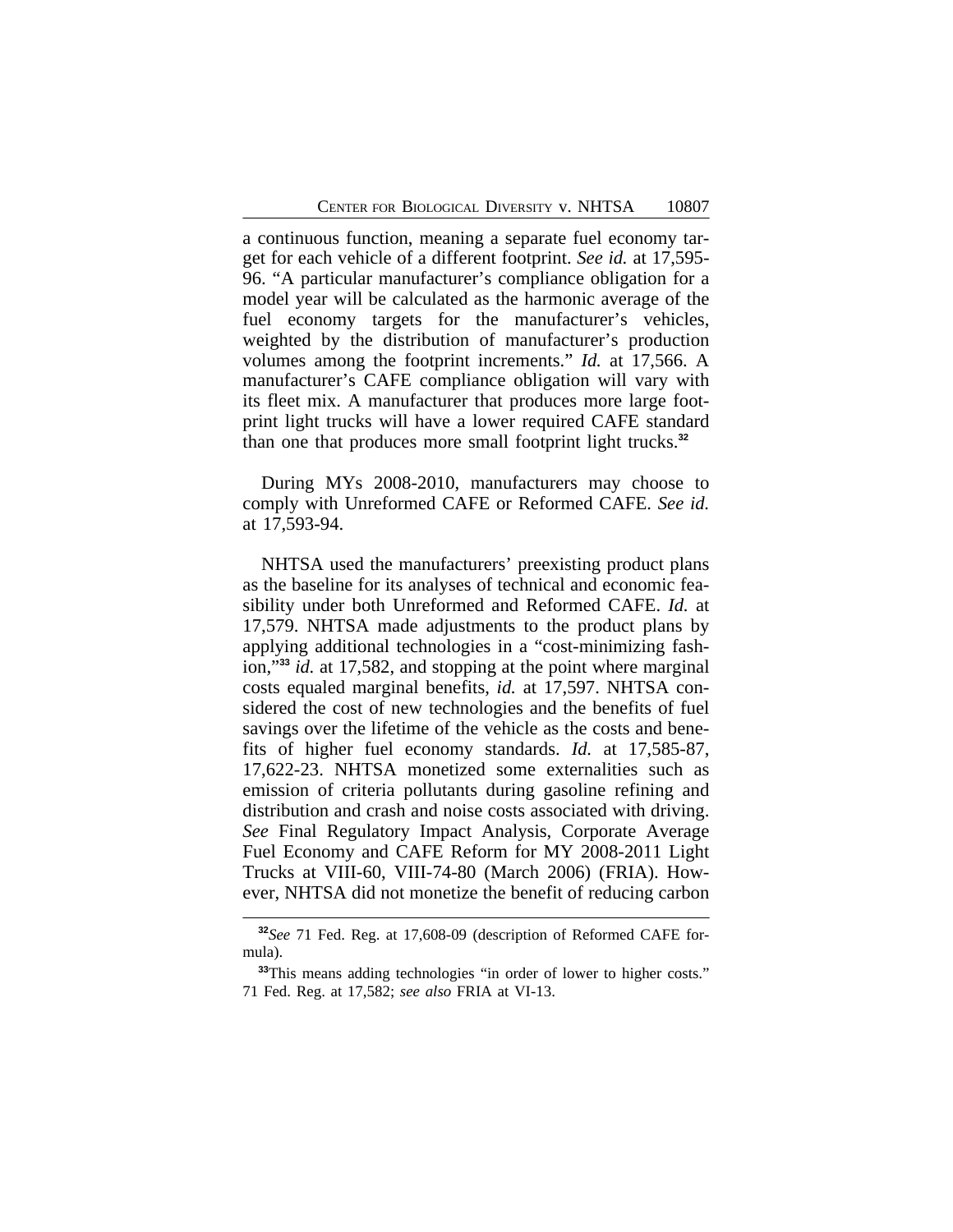dioxide emissions, which it recognized was the "the main greenhouse gas emitted as a result of refining, distribution, and use of transportation fuels." FRIA at VIII-61 to 62.**<sup>34</sup>** NHTSA acknowledged the estimates suggested in the scientific literature, *see* 71 Fed. Reg. at 17,638; FRIA at VIII-63, but concluded:

[T]he value of reducing emissions of  $CO<sub>2</sub>$  and other greenhouse gases [is] too uncertain to support their explicit valuation and inclusion among the savings in environmental externalities from reducing gasoline production and use. There is extremely wide variation in published estimates of damage costs from greenhouse gas emissions, costs for controlling or avoiding their emissions, and costs of sequestering emissions that do occur, the three major sources for developing estimates of economic benefits from reducing emissions of greenhouse gases.

#### 71 Fed. Reg. at 17,638; *see also* FRIA at VIII-64 to 65.

In its cost-benefit analysis, NHTSA also excluded weight reduction for vehicles between 4,000 and 5,000 lbs. curb weight as a potential measure that manufacturers could use to increase fuel economy. 71 Fed. Reg. at 17,627. NHTSA accepted the possibility of weight reduction for vehicles over 5,000 lbs. curb weight as a cost-effective technology**<sup>35</sup>** that

**<sup>34</sup>**NHTSA recognized that "[c]arbon dioxide emissions account for more than 97% of total greenhouse gas emissions from the refining and use of transportation fuels." FRIA at VIII-62 n.83.

**<sup>35</sup>**Petitioners presented a study "based on real-world examples suggest[ ing] that the cost per pound of weight reduced through the use of high strength steel and advanced engineering techniques has been as low as, or lower than, 31 cents per pound reduced. This means that for a large light truck with curb weight of 4000 pounds, the cost of material substitution per percentage fuel economy improvement would be roughly \$20, ranking it among the most cost-effective fuel economy improvement options available." Environmental Defense Cmt. at 4.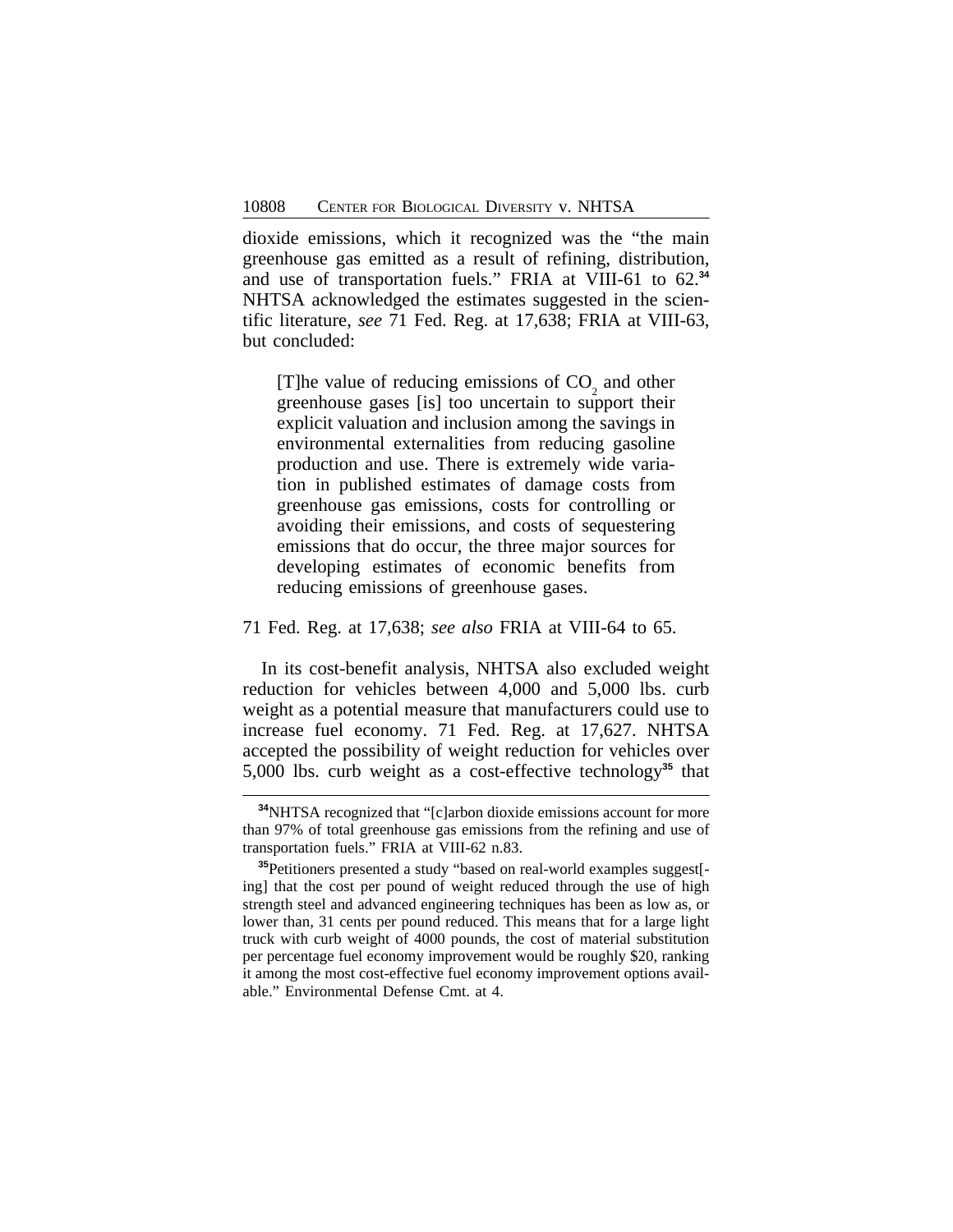would not reduce overall safety. *Id.* NHTSA relied on a study by Dr. Charles Kahane<sup>36</sup> for this 5,000 lb. figure:

[T]he net safety effect of removing 100 pounds from a light truck is zero for light trucks with a curb weight greater than 3,900 lbs. However, given the significant statistical uncertainty around that figure, we assumed a confidence bound of approximately 1,000 lbs. and used 5,000 lbs. as the threshold for considering weight reduction.

*Id.* (footnotes omitted). By "net safety effect," NHTSA means that 3,900 lbs. is the breakeven point: "the point where the total effect of reducing all vehicles heavier than the breakeven weight by an equal amount is zero." *Id.* at 17,628. In the FRIA, NHTSA explained that it chose the approximately 1,000 lb. confidence bound based on additional empirical work found in Kahane's study:

Kahane estimated a crossover weight<sup>37</sup> of 5,085 lbs. if manufacturers changed both weight and footprint, and the interval estimated ranged from 4,224 lbs. to 6,121 lbs[.], i.e., an interval  $+/-1000$  lbs[.] around the point estimate. Although the crossover weight differs from the point of zero net impact, they would both tend to have similar sampling errors. We applied this interval to the 3,900 lbs. point of zero net impact (which is based on the assumption that footprint is held constant); therefore, the agency felt it would be

**<sup>36</sup>**U.S. DOT/NHTSA-Report: Vehicle Weight, Fatality Risk and Crash Compatibility of Model Year 1991-99 Passenger Cars and Light Trucks, NHTSA Docket No. 2005-22223-17 (Aug. 31, 2005) (Kahane, C.J., DOT HS 809 662 (Oct. 2003)) (henceforth "Kahane Study").

**<sup>37</sup>**"Crossover weight" is "the weight at which a reduction in weight would produce a zero effect on safety. Each and every light truck weighing more than the crossover weight would experience a net benefit from reduced weight. All those below the crossover weight would experience a net loss in safety." FRIA at V-15 n.41.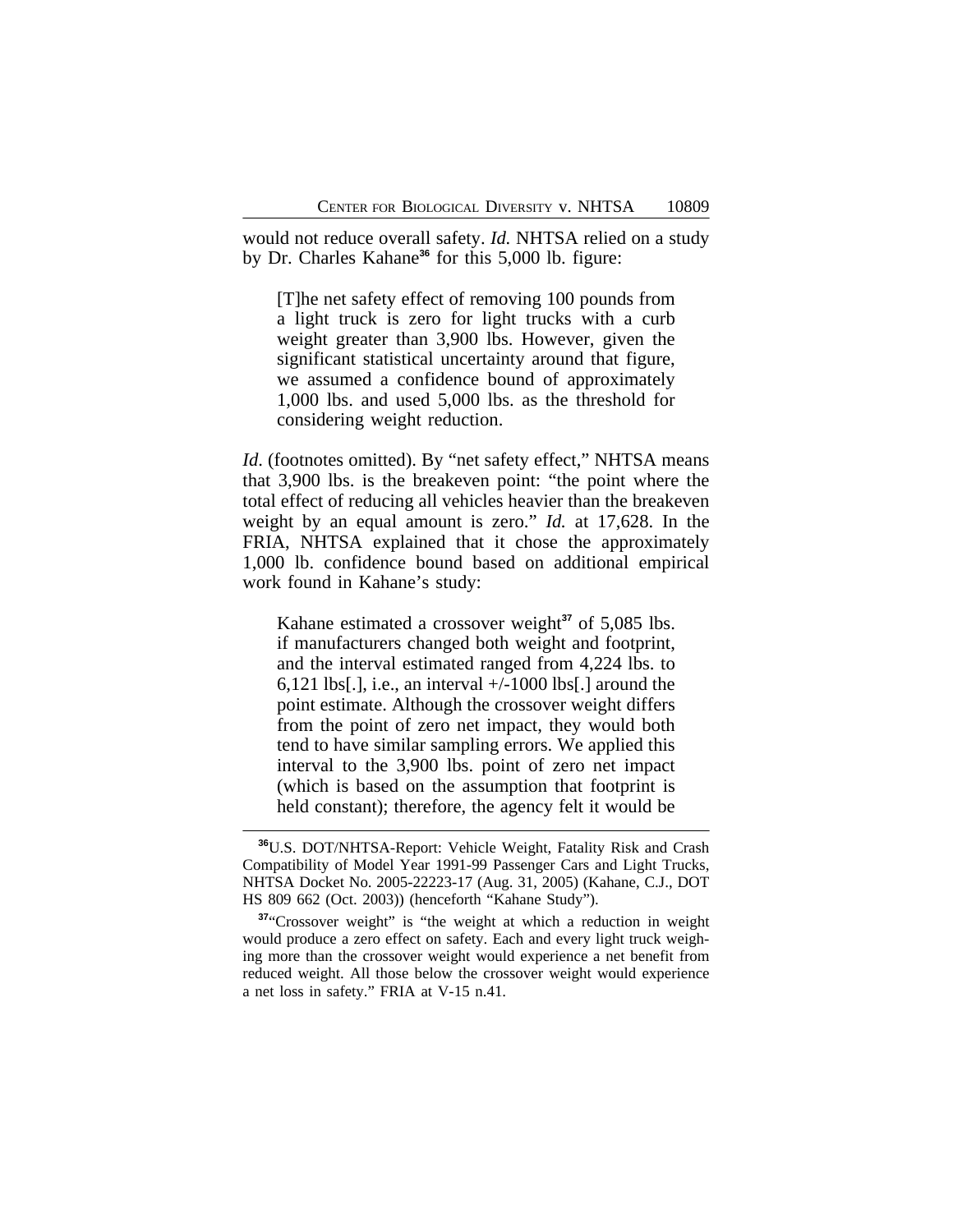prudent to limit weight reductions to those vehicles above 5,000 lbs. curb weight.

FRIA at V-15 (internal citation omitted).

NHTSA rejected the idea of a "backstop" under Reformed CAFE. 71 Fed. Reg. at 17,592; *id.* at 17,617. NHTSA stated that a backstop, or a required fuel economy level applicable to a manufacturer if its required level under Reformed CAFE fell below a certain minimum, "would essentially be the same as an Unreformed CAFE standard." *Id.* at 17,592. NHTSA argued that "EPCA permits the agency to consider consumer demand and the resulting market shifts in setting fuel economy standards," *id.* at 17,593, and that a backstop "would essentially limit the ability of manufacturers to respond to market shifts arising from changes in consumer demand. If consumer demand shifted towards larger vehicles, a manufacturer potentially could be faced with a situation in which it must choose between limiting its production of the demanded vehicles, and failing to comply with the CAFE light truck standard." *Id*.

Finally, NHTSA declined to change the regulatory definition of cars and light trucks to close the SUV loophole and refused to regulate vehicles between 8,500 and 10,000 lbs. GWVR, other than MDPVs. *See id.* at 17,574.

## **II. STANDARD OF REVIEW**

The Administrative Procedure Act (APA), 5 U.S.C. §§ 701- 706 (2007), provides that agency action must be set aside by the reviewing court if it is " 'arbitrary, capricious, an abuse of discretion, or otherwise not in accordance with law.' " *Competitive Enter. Inst. v. NHTSA* (*CEI III*), 45 F.3d 481, 484 (D.C. Cir. 1995) (quoting 5 U.S.C. § 706(2)(A)) (applying the APA to review a rulemaking under the EPCA). The scope of review is narrow, but "the agency must examine the relevant data and articulate a satisfactory explanation for its action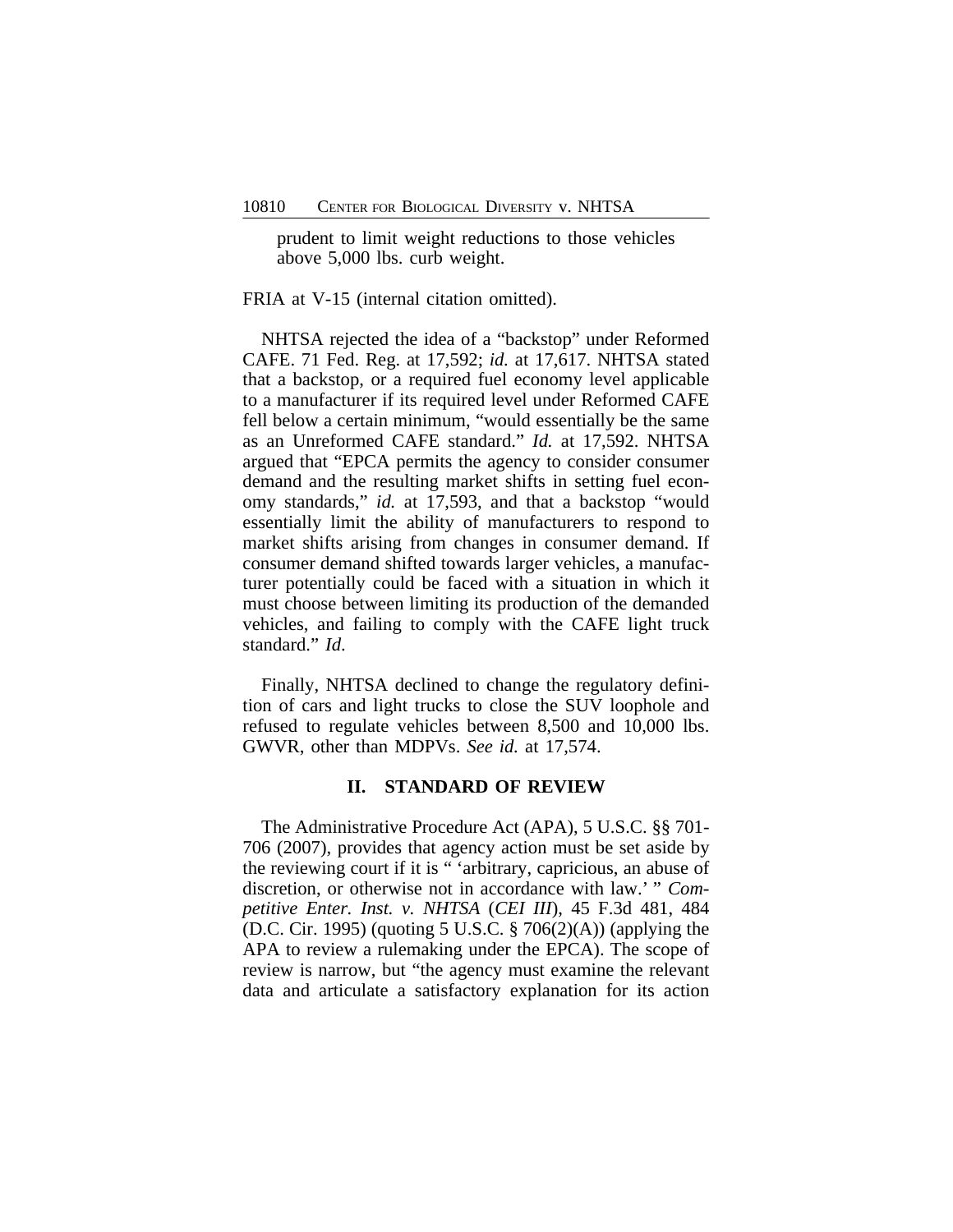including a 'rational connection between the facts found and the choice made.' " *Motor Vehicle Mfrs. Ass'n v. State Farm Mut. Auto. Ins. Co.*, 463 U.S. 29, 43 (1983) (citation omitted). An agency rule would normally be arbitrary and capricious if:

the agency has relied on factors which Congress has not intended it to consider, entirely failed to consider an important aspect of the problem, offered an explanation for its decision that runs counter to the evidence before the agency, or is so implausible that it could not be ascribed to a difference in view or the product of agency expertise.

*Id.* The reviewing court " 'may not supply a reasoned basis for the agency's action that the agency itself has not given.'" *Id.* (quoting *SEC v. Chenery Corp.*, 332 U.S. 194, 196 (1947)).

If Congress has spoken directly to the "precise question at issue," then we must give effect to Congress's "unambiguously expressed intent." *Chevron U.S.A., Inc. v. NRDC*, 467 U.S. 837, 842-43 (1984). However, "if the statute is silent or ambiguous with respect to the specific issue, the question for the court is whether the agency's answer is based on a permissible construction of the statute." *Id.* at 843. We "must reject administrative constructions which are contrary to clear congressional intent." *Id.* at 843 n.9.

NHTSA's compliance with NEPA is reviewed under an arbitrary and capricious standard pursuant to the APA. *See, e.g.*, *Nat'l Parks & Conservation Ass'n*, 241 F.3d at 730. With respect to NEPA documents, the agency must take a "hard look" at the impacts of its action by providing " 'a reasonably thorough discussion of the significant aspects of the probable environmental consequences.' " *Thomas*, 137 F.3d at 1149 (quoting *Or. Nat. Res. Council v. Lowe*, 109 F.3d 521, 526 (9th Cir. 1997)). We must determine whether the EA " 'foster[s] both informed decision-making and informed pub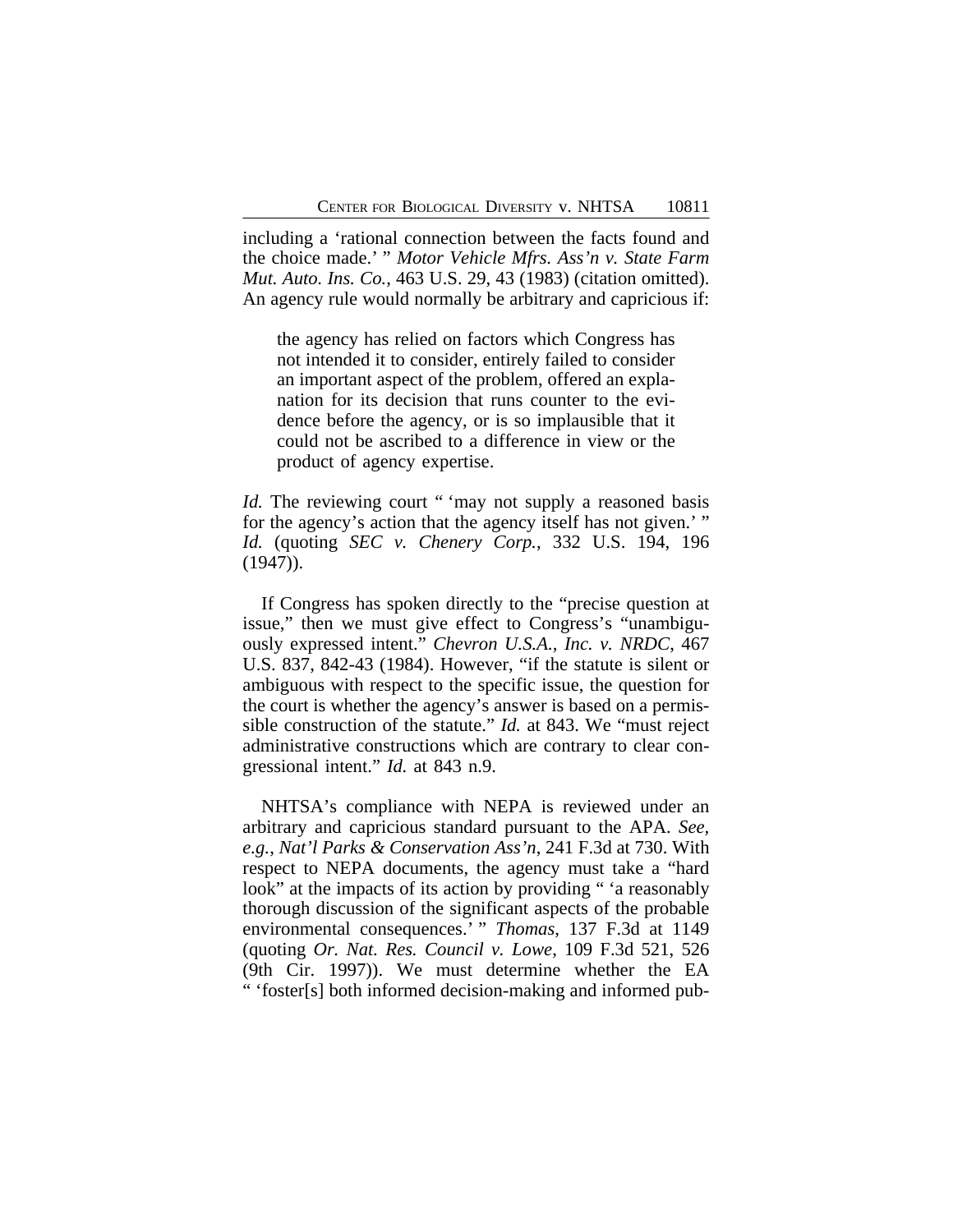lic participation.' " *Native Ecosystems Council v. U.S. Forest Serv.*, 418 F.3d 953, 960 (9th Cir. 2005) (quoting *California v. Block*, 690 F.2d 753, 761 (9th Cir. 1982)).

#### **III. DISCUSSION**

#### **A. Energy Policy and Conservation Act Issues**

## **1. NHTSA's use of marginal cost-benefit analysis to determine "maximum feasible average fuel economy level"**

**[1]** With respect to non-passenger automobiles (i.e., light trucks), the fuel economy standard "shall be the maximum feasible average fuel economy level that the Secretary decides the manufacturers can achieve in that model year." 49 U.S.C. § 32902(a). "Maximum feasible" is not defined in the EPCA. However, the EPCA provides that "[w]hen deciding maximum feasible average fuel economy under this section, the Secretary of Transportation shall consider technological feasibility, economic practicability, the effect of other motor vehicle standards of the Government on fuel economy, and the need of the United States to conserve energy." *Id.* § 32902(f).

Petitioners argue that the meaning of "maximum feasible" is plain, and that NHTSA's decision to maximize economic benefits is contrary to the plain language of the EPCA because "feasible" means " 'capable of being done,' " not economically optimal. But even if "feasible" means " 'capable of being done,' " technological feasibility, economic practicability, the effect of other motor vehicle standards, and the need of the nation to conserve energy must be considered in determining the "maximum feasible" standard. *American Textile Manufacturers Institue v. Donovan* does not support Petitioners' interpretation of "feasible." 452 U.S. 490 (1981). In that case, no other language in the statute modified the phrase at issue: "to the extent feasible." *Id.*, 452 U.S. at 508-11. Here, "maximum feasible" standards are to be determined in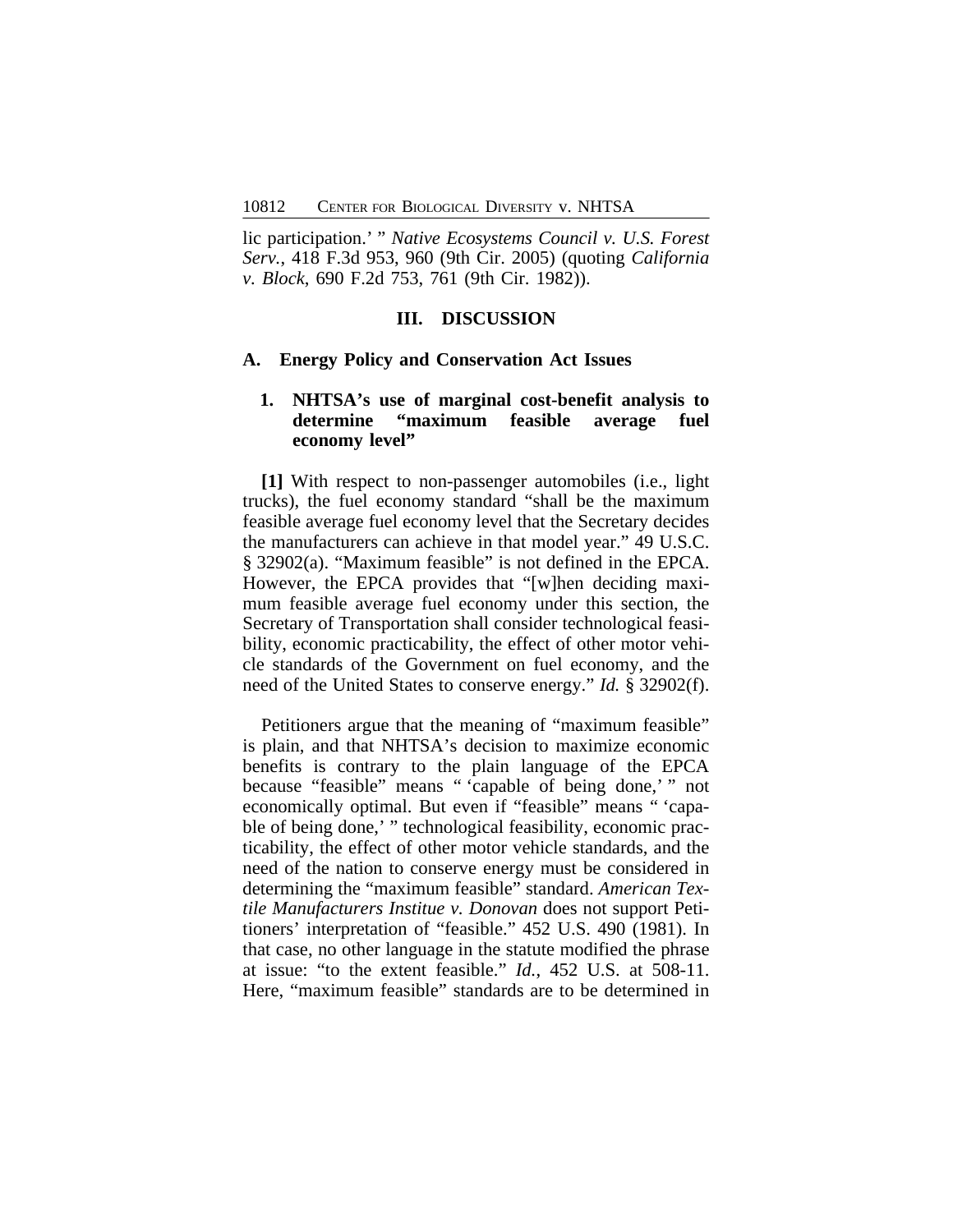light of technological feasibility, economic practicability, the effect of other motor vehicle standards, and the need of the nation to conserve energy.**<sup>38</sup>**

**[2]** The EPCA clearly requires the agency to consider these four factors, but it gives NHTSA discretion to decide how to balance the statutory factors—as long as NHTSA's balancing does not undermine the fundamental purpose of the EPCA: energy conservation. In *Center for Auto Safety v. NHTSA*, the D.C. Circuit considered whether NHTSA gave "impermissible weight to shifts in consumer demand" in setting the MY 1985 and 1986 standards for light trucks. 793 F.2d 1322, 1338 (D.C. Cir. 1986). Petitioners in that case challenged NHTSA's rule that revised the standards downward. *Id.* at 1323-24. The court held that since Congress had not directly spoken to the issue of consumer demand, the court must determine whether the agency's interpretation represented a " 'reasonable accommodation of conflicting policies that were committed to the agency's care by the statute.' " *Id.* at 1338 (quoting *Chevron*, 467 U.S. at 845). The court reasoned that:

Congress intended energy conservation to be a long term effort that would continue through temporary improvements in energy availability. Thus, it would clearly be impermissible for NHTSA to rely on consumer demand to such an extent that it ignored the overarching goal of fuel conservation. At the other

**<sup>38</sup>**Petitioners also cite an earlier NHTSA rulemaking, for light trucks MYs 1992-1994, to support their interpretation of "feasible." In that rulemaking, the agency stated that it "has in the past interpreted 'feasible' to refer to whether something is capable of being done." 55 Fed. Reg. 3608, 3616 (Feb. 2, 1990). But NHTSA further explained, "a standard set at the maximum feasible average fuel economy level must: (1) Be capable of being done and (2) be at the highest level that is capable of being done, *taking account of what manufacturers are able to do in light of technological feasibility, economic practicability, how other Federal motor vehicle standards affect average fuel economy, and the need of the nation to conserve energy.*" *Id.* (emphasis added).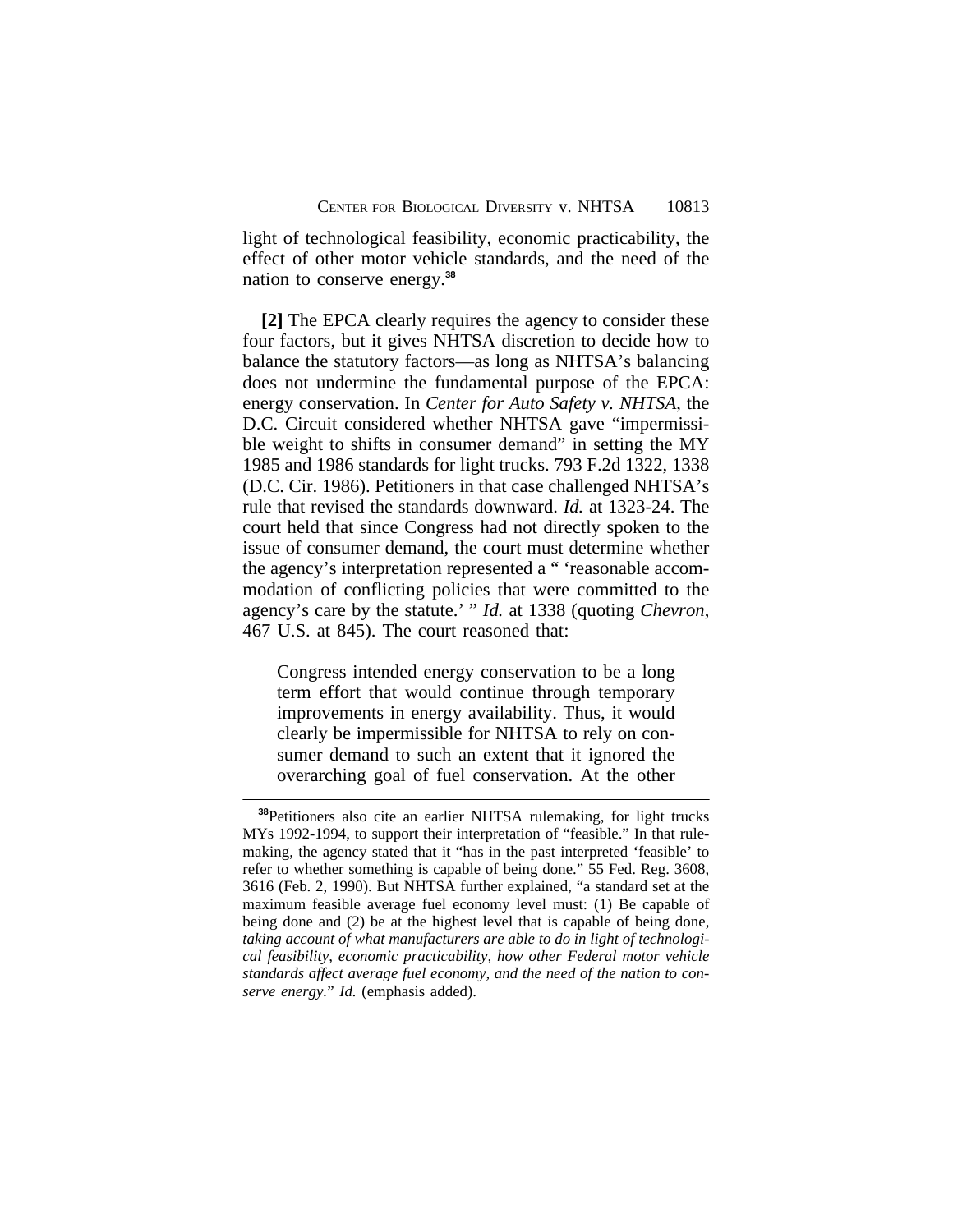extreme, a standard with harsh economic consequences for the auto industry also would represent an unreasonable balancing of EPCA's policies.

*Id.* at 1340 (footnote omitted). The court concluded that NHTSA's consideration of consumer demand was permissible because Congress did not speak to the precise issue, and "it specifically delegated the process of setting light truck fuel economy standards with *broad* guidelines concerning the factors that the agency must consider. NHTSA has remained within the reasonable range permitted by those factors." *Id.* at 1341; *see also Pub. Citizen v. NHTSA*, 848 F.2d 256, 265 (D.C. Cir. 1988) (R. Ginsburg, J.).

In *Public Citizen*, the petitioners challenged the NHTSA's lowering of the fuel economy standard for passenger cars for MY 1986. 848 F.2d at 259. They argued that NHTSA's determination that the statutory 27.5 mpg standard was not economically practicable improperly elevated consumer demand and market forces, subordinated the statute's technologyforcing design, and ignored the need of the nation to conserve energy. *Id.* at 264. The court held that NHTSA's "consideration of the likelihood of economic hardship within its assessment of 'economic practicability[ ]' must be accorded due weight." *Id.* at 264-65. Based on economic analyses supplied by other governmental agencies, "NHTSA concluded that the industry-wide economic effects of the higher CAFE standard would be severe," *id.* at 265, "including sales losses well into the hundreds of thousands, and job losses well into the tens of thousands," *id.* at 264; *see also* 49 Fed. Reg. 41,250, 41,252 (Oct. 22, 1984).

Petitioners cite *Public Citizen* for the proposition that consideration of "economic practicability" allows lowering fuel economy standards *only if* a higher standard would cause substantial economic hardship to a manufacturer with a substantial share of the market. But that is not precisely what *Public Citizen* held. Rather, that court concluded that given the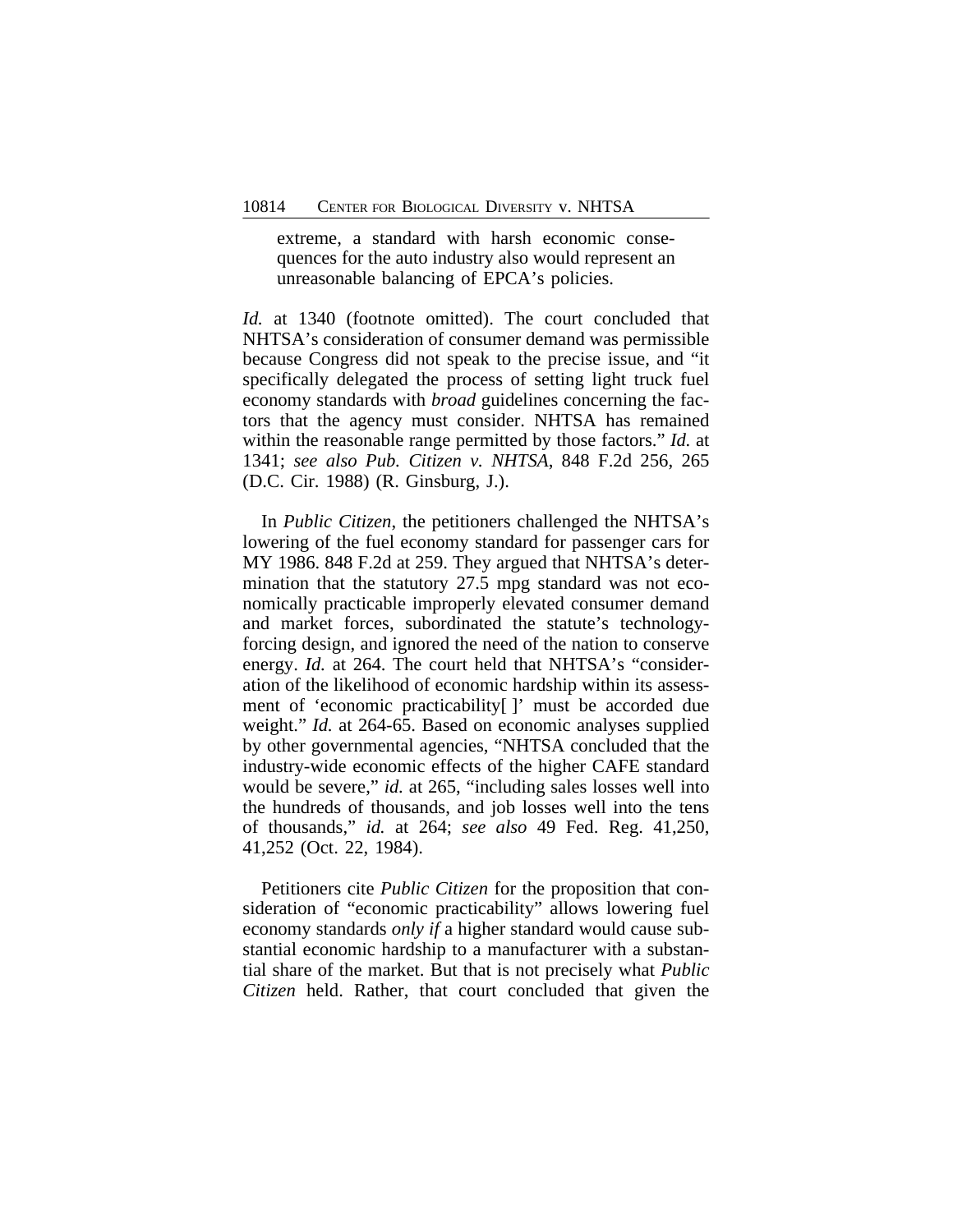extensive evidence in the record showing that severe economic hardship would result from a higher standard, NHTSA's decision to lower the standard under those circumstances was not devoid of rational support. *Pub. Citizen*, 848 F.2d at 265.

The *Public Citizen* court held that NHTSA's balancing of the statutory factors in 49 U.S.C. § 32902(f) was reasonable given that the possible energy savings from the higher standard *did not outweigh* the severe economic costs, *id.* at 265, since "the maximum potential increase in annual fuel consumption attributable to th[e] rule would amount to less than 0.1 percent of current consumption," *id*. at 268. The court observed, "NHTSA found the *maximum* yearly impact of the lower (26.0 mpg) standard on U.S. gasoline consumption to be 210 million gallons, 0.3% of annual U.S. gasoline consumption and 0.09% of annual U.S. petroleum consumption. That savings, NHTSA stated, was not commensurate with 'potential sales losses to the industry in the hundreds of thousands, job losses in the tens of thousands, or the unreasonable restriction of consumer choices.' " *Pub. Citizen*, 848 F.2d at 260-61 (citation omitted). In sum, Congress did not "offer[ ] a more precise balancing formula for the agency to apply to the four . . . factors," and "[i]n the absence of a sharper congressional delineation," the court could not conclude that, under the circumstances presented there, NHTSA's decision was not a reasonable accommodation of conflicting statutory policies. *Id.* at 265.

In this rulemaking, NHTSA does not set forth its interpretation of the four factors in 49 U.S.C. § 32902(f). It simply states that in determining the "maximum feasible" fuel economy level, NHTSA "assesses what is technologically feasible for manufacturers to achieve without leading to adverse economic consequences, such as a significant loss of jobs or the unreasonable elimination of consumer choice." 70 Fed. Reg. at 51,425; 71 Fed. Reg. at 17,585 (citing *Pub. Citizen*, 848 F.2d at 264). NHTSA "balance[s]" the four factors in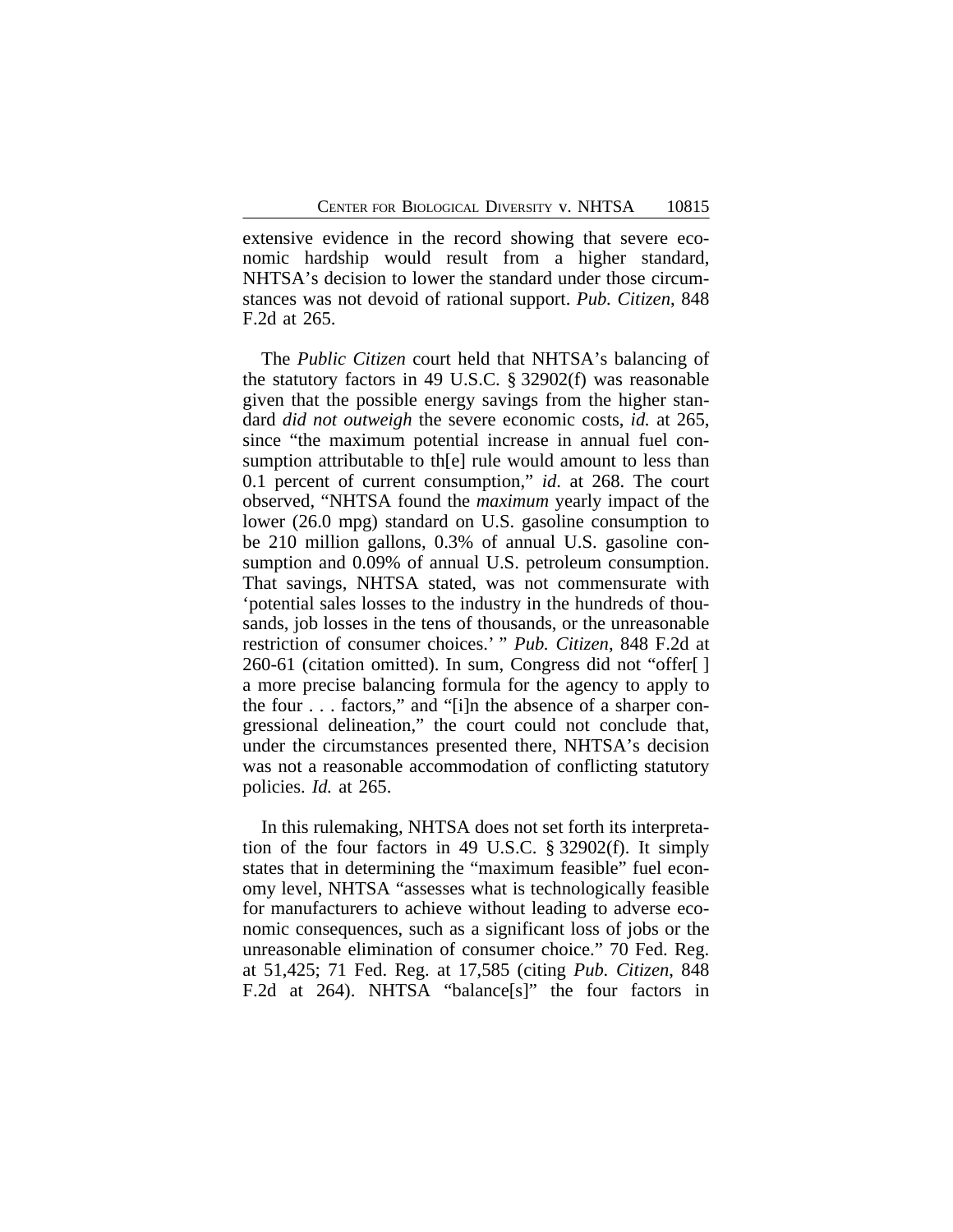§ 32902(f), "along with other factors such as safety," in determining the CAFE standards. 71 Fed. Reg. at 17,588, 17,655. In earlier rulemakings, NHTSA interpreted "technological feasibility" to mean "whether particular methods of improving fuel economy will be available for commercial application in the model year for which a standard is being established," "economic practicability" to mean "whether the implementation of projected fuel economy improvements is within the economic capability of the industry," "effect of other Federal motor vehicle standards on fuel economy" to mean "an analysis of the unavoidable adverse effects on fuel economy of compliance with emission, safety, noise, or damageability standards," and "the need of the Nation to conserve energy" to mean "the consumer cost, national balance of payments, *environmental, and foreign policy implications***<sup>39</sup>** of our need for large quantities of petroleum, especially imported petroleum." 42 Fed. Reg. 63,184, 63,188 (Dec. 15, 1977) (emphasis added); *see also Ctr. for Auto Safety*, 793 F.2d at 1325 n.12.

NHTSA "recognize[s] that [it] in the past has expressed its belief that the statutory consideration of economic practicability differs from, but does not preclude consideration of, cost/ benefit analysis." 70 Fed. Reg. at 51,435. In its final rule establishing passenger automobile CAFE standards for MYs 1981-1984, NHTSA stated, "not equating cost-benefit considerations with economic practicability is consistent with the goal of achieving maximum feasible fuel economy by allowing economically and technologically possible standards which will improve fuel economy but which an analysis, subject to many practical limitations, might indicate are not costbeneficial." *See* 42 Fed. Reg. 33,534, 33,536 (1977). The agency further opined, "A cost-benefit analysis would be useful in considering [economic practicability], but sole reliance

**<sup>39</sup>***See, e.g.,* App. A to NRDC Cmt. at 4-12 (Natural Resources Defense Council-Appendix A, NHTSA Docket No. 2005-22223-1706 (Nov. 23, 2005) (issue paper examining how oil dependence affects the American economy and national security)).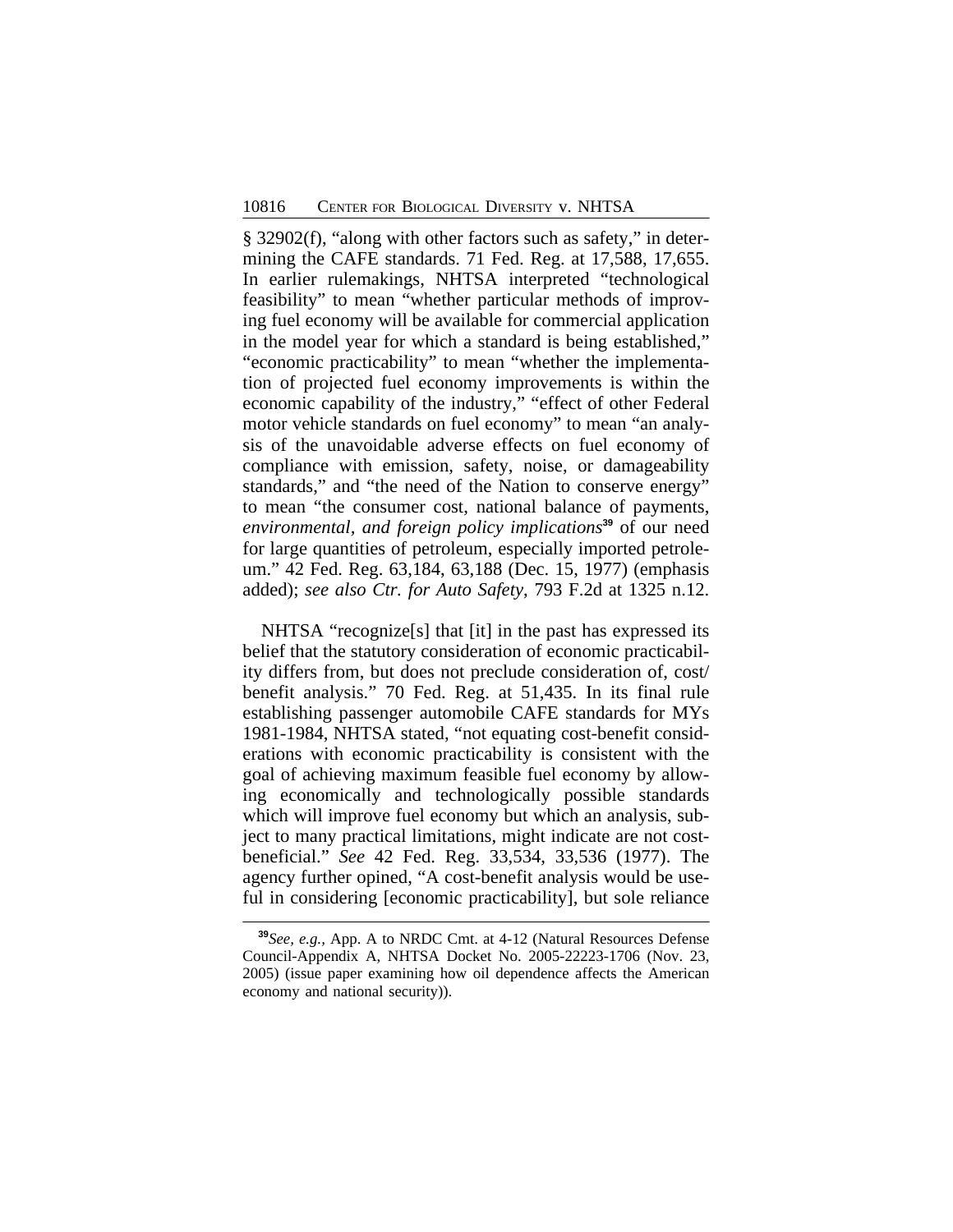on such an analysis would be contrary to the mandate of the Act." **<sup>40</sup>** *Id.* at 33,537. In this rulemaking, however, NHTSA states that "the cost/benefit analyses conducted today . . . are substantially more robust than those conducted in decades past and provide a more substantial basis for consideration of economic practicability." 70 Fed. Reg. at 51,435.

**[3]** We agree with NHTSA that "EPCA neither requires nor prohibits the setting of standards at the level at which net benefits are maximized." *Id.* at 51,435. The statute is silent on the precise question of whether a marginal cost-benefit analysis may be used. *See Chevron*, 467 U.S. at 843. *Public Citizen* and *Center for Auto Safety* persuade us that NHTSA has discretion to balance the oft-conflicting factors in 49 U.S.C. § 32902(f) when determining "maximum feasible" CAFE standards under 49 U.S.C. § 32902(a).

To be clear, we reject only Petitioners' contention that EPCA *prohibits* NHTSA's use of marginal cost-benefit analysis to set CAFE standards. Whatever method it uses, NHTSA cannot set fuel economy standards that are contrary to Congress's purpose in enacting the EPCA—energy conservation. We must still review whether NHTSA's balancing of the statutory factors is arbitrary and capricious. Additionally, the persuasiveness of the analysis in *Public Citizen* and *Center for Auto Safety* is limited by the fact that they were decided two decades ago, when scientific knowledge of climate change and its causes were not as advanced as they are today.**<sup>41</sup>** The

**<sup>40</sup>**One of the Petitioners noted that "[w]hile previous standards have utilized cost-benefit analysis as part of the regulatory impact analysis *after* the standard was set, the proposed reforms put the cost-benefit analysis front and center." App. G to NRDC Cmt. at 3.

**<sup>41</sup>***See Massachusetts v. EPA*, 127 S. Ct. 1438, 1447-49, 1455 (2007) (describing how "the scientific understanding of climate change [has] progressed" since the 1970s and discussing the evidence showing that "[t]he harms associated with climate change are serious and well recognized."); *see generally* Attachment A to CBD Cmt. (Global Warming and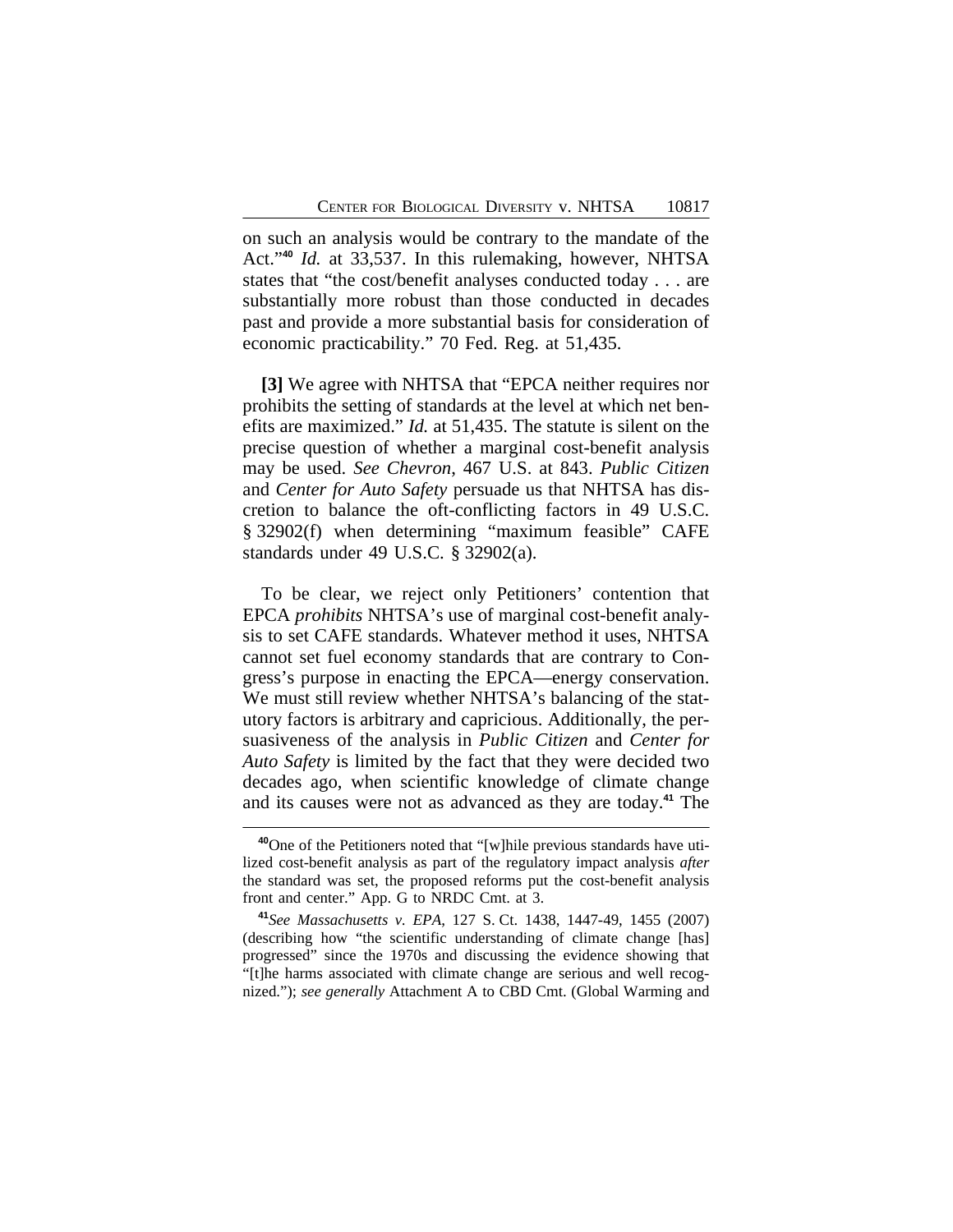need of the nation to conserve energy is even more pressing today than it was at the time of EPCA's enactment. *See, e.g.*, NRDC Cmt. at 4, 11 ("When fuel economy legislation was first enacted, America consumed 16.3 million barrels of oil per day and 35.8 percent of U.S. oil came from imports. In the nearly 30 years since then, oil consumption has risen to over 20 million barrels per day and 56 percent of U.S. oil is imported. If fuel economy standards are not strengthened, these trends are only expected to get worse, with transportation oil use driving 80 percent of U.S. oil demand growth through 2025 and imports rising to 68 percent of U.S. oil demand. The light duty vehicle fleet currently consumes 8.3 million barrels per day, and in the absence of stronger standards, that is projected to grow to 12.45 million barrels by

Its Impacts); Attachment B to CBD Cmt. (Albritton, D.L., et al., Technical Summary, Climate Change 2001: The Scientific Basis. Contribution of Working Group I to the Third Assessment Report of the Intergovernmental panel on Climate Change (IPCC) (2001)); Attachment F to CBD Cmt. (Epstein, P.R. and E. Mills (eds.), Climate Change Futures: Health, Ecological and Economic Dimensions (2005)); Attachment G to CBD Cmt. (Intergovernmental Panel on Climate Change (IPCC), Climate Change 2001: Synthesis Report (Summary for Policymakers) (2001)); Attachment J to CBD Cmt. (National Snow and Ice Data Center, Sea Ice Decline Intensifies (2005)); Attachment L to CBD Cmt. (Overpeck, J.T., et al., "Arctic System on Trajectory to New, Seasonally Ice-free State," *EOS* (2005)); Attachment M to CBD Cmt. (Parmesan, C. and H. Galbraith, Pew Center on Global Climate Change, Observed Impacts of Global Climate Change in the U.S. (Sept. 2004)); Attachment O to CBD Cmt. (Thomas, C.D., et al., "Extinction Risk from Climate Change," 427 *Nature* 145 (Jan. 8, 2004)); Attachment P to CBD Cmt. (World Health Organization, The World Health Report 2002 (2002)); Attachment Q to CBD Cmt. (Arctic Climate Impact Assessment, Impacts of a Warming Arctic: Highlights (2004)) Apps. A-B to NRDC Cmt.; Scoping Uncertainty in the Social Cost of Carbon, Final Project Report, NHTSA Docket No. 2005-22223-2250 (Mar. 13, 2006) (Thomas E. Downing, et al., Social Cost of Carbon: A Closer Look at Uncertainty (July 2005)); Environmental Defense-Report-The Social Cost of Carbon Review: Methodological Approaches for Using SCC Estimates in Policy Assessment; (Paul Watkiss, et al., The Social Cost of Carbon (SCC) Review—Methodological Approaches for Using SCC Estimates in Policy Assessment, Final Report (Nov. 2005)).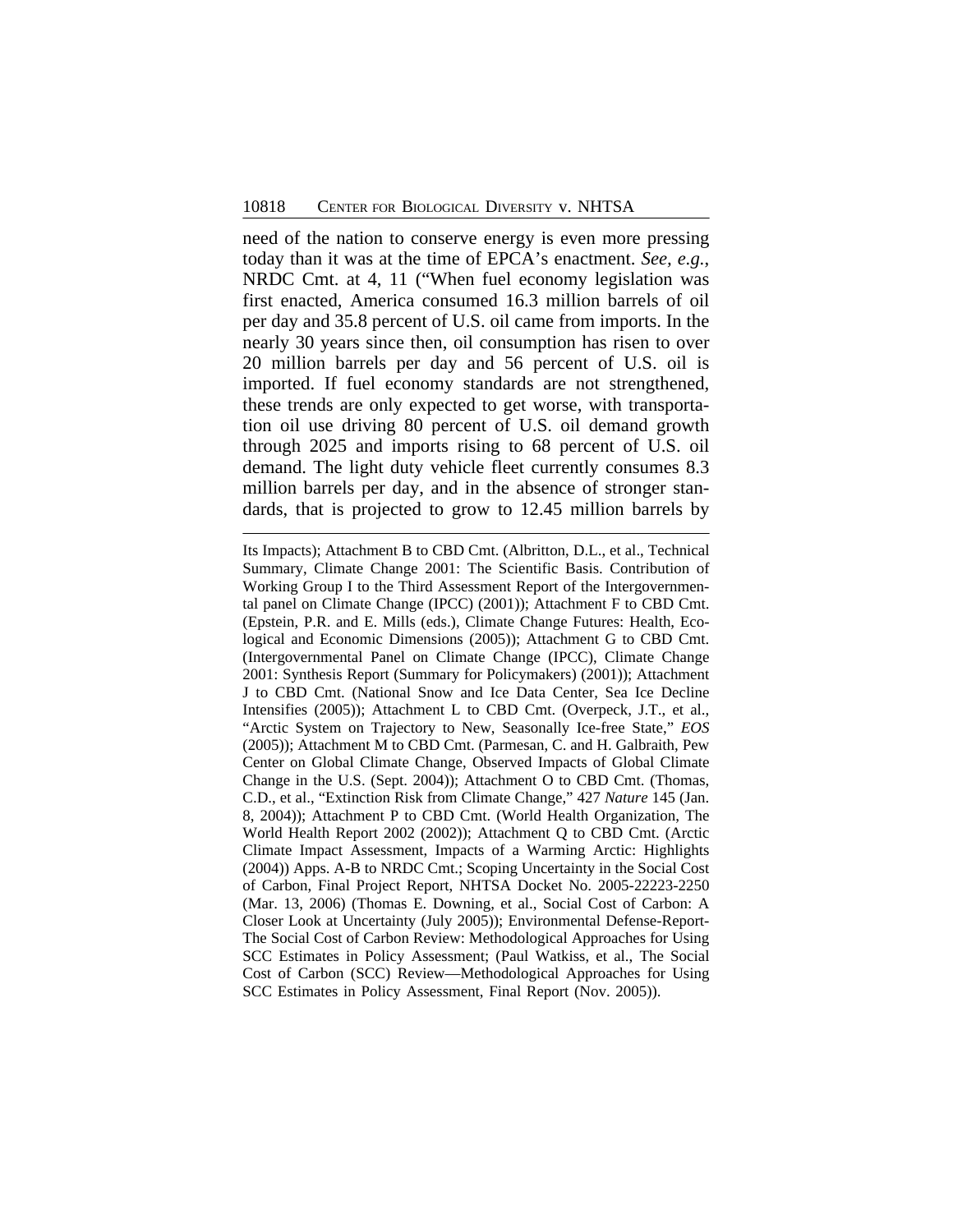2025."); NAS Report at 13-14, 20. What was a reasonable balancing of competing statutory priorities twenty years ago may not be a reasonable balancing of those priorities today.**<sup>42</sup>**

### **2. Failure to monetize benefits of greenhouse gas emissions reduction**

**[4]** Even if NHTSA may use a cost-benefit analysis to determine the "maximum feasible" fuel economy standard, it cannot put a thumb on the scale by undervaluing the benefits and overvaluing the costs of more stringent standards. NHTSA fails to include in its analysis the benefit of carbon emissions reduction in either quantitative or qualitative form. It did, however, include an analysis of the employment and sales impacts of more stringent standards on manufacturers. *See* 71 Fed. Reg. at 17,590-91.

To determine the "maximum feasible" CAFE standards, NHTSA began with the fuel economy baselines for each of the seven largest manufacturers—that is, "the fuel economy levels that manufacturers were planning to achieve in those

**<sup>42</sup>***Public Citizen* is also factually distinguishable. The *Public Citizen* court based its conclusion that NHTSA's balancing was reasonable on the evidence in the record showing that (a) severe economic consequences would result from a higher standard and (b) the potential fuel savings from a higher standard would be minor in comparison. *Pub. Citizen*, 848 F.2d at 265. Neither of those things are true here. First, NHTSA has provided no evidence that the auto industry would suffer severe economic consequences as a result of higher CAFE standards for light trucks MYs 2008- 2011. Second, Petitioners calculated that "standards increasing steadily to an equivalent level of 26 mpg in 2011 would save 940,000 barrels *per day* of oil by 2020 and achieve a cumulative reduction of 304 million metric carbon equivalent tons (mmtC) by that date, *more than double the amounts offered by NHTSA's current proposal*." Environmental Defense Cmt. at 2 (emphasis added); *see also* App. A to NRDC Cmt. at 4 (arguing that the U.S. uses over 20 million barrels of oil per day and that a higher CAFE standard that would save 940,000 barrels per day would amount to 4.7% of U.S. consumption per day). This is far higher than the 0.09% figure in *Public Citizen*.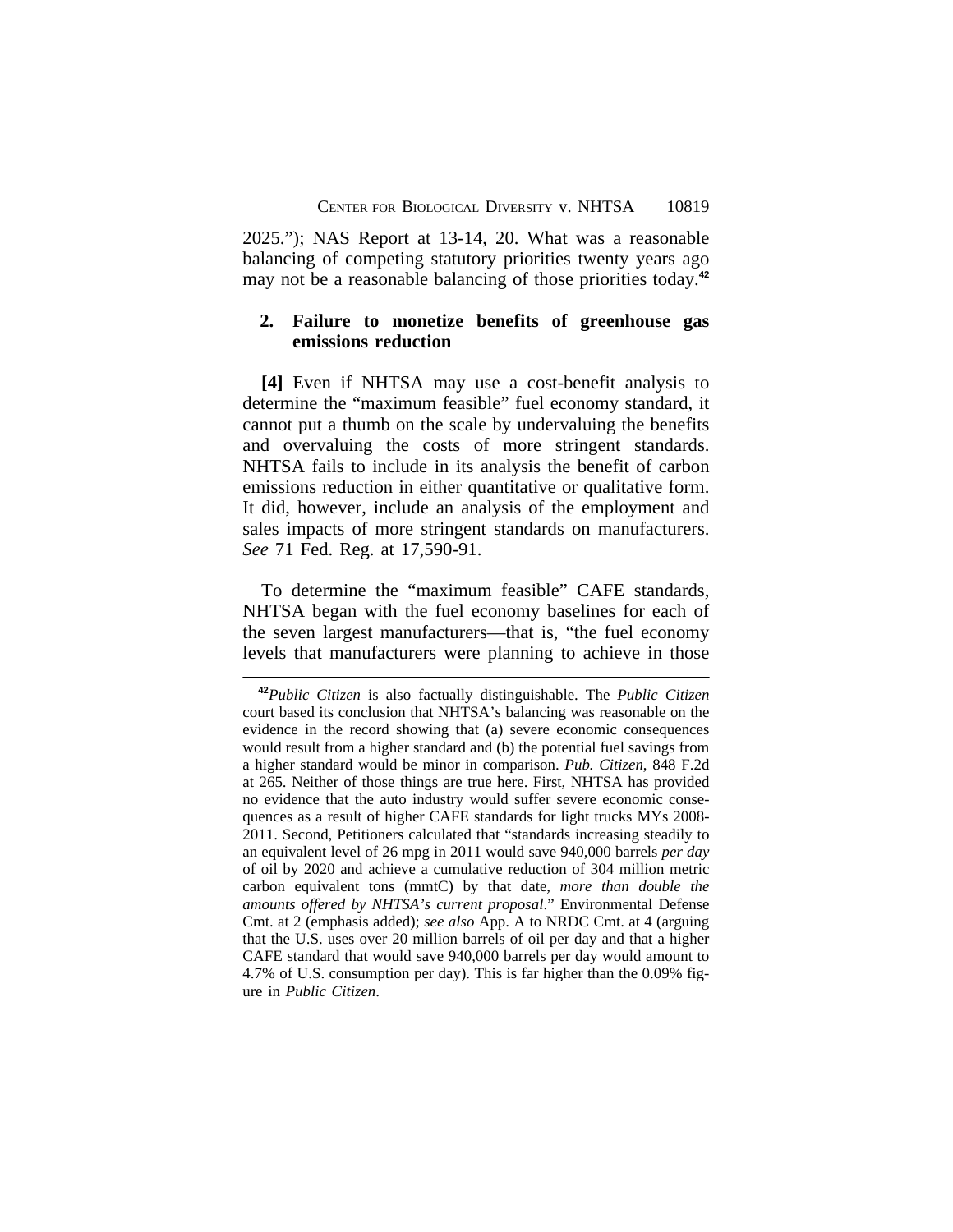years." *Id.* at 17,581. NHTSA then "add[ed] fuel saving technologies to each manufacturer's fleet until the incremental cost of improving its fuel economy further just equal[ed] the incremental value of fuel savings and other benefits from doing so." *Id.* at 17,596. The standard is further adjusted "until industry-wide net benefits are maximized. Maximization occurs when the incremental change in industry-wide compliance costs from adjusting it further would be exactly offset by the resulting incremental change in benefits." *Id.* NHTSA claims that this "cost-benefit analysis carefully considers and weighs all of the benefits of improved fuel savings," and that "there is no compelling evidence that the unmonetized benefits would alter our assessment of the level of the standard for MY 2011." *Id.* at 17,592.

**[5]** Under this methodology, the values that NHTSA assigns to benefits are critical. Yet, NHTSA assigned no value to the most significant benefit of more stringent CAFE standards: reduction in carbon emissions. Petitioners strongly urged NHTSA to include this value in its analysis, and they cited peer-reviewed scientific literature in support. NRDC cited figures for the benefit of carbon emissions reduction ranging from \$8 to \$26.50 per ton  $CO<sub>2</sub>$ , based on values assigned by the California Public Utilities Commission, the Idaho Power Company, and the European Union (EU) carbon trading program.**<sup>43</sup>** NRDC Cmt. at 8. NRDC also cited a study published by the National Commission on Energy Policy, which "found that measures mitigating climate change emissions have estimated benefits of \$3-19 per ton of carbon dioxide equivalent. The Commission recommends a price of \$7 per ton beginning in 2010 and then rising 5 percent each year." *Id*. at 23 (footnote omitted). Environmental Defense and the Union of Concerned Scientists recommended a minimum value of \$50 per ton carbon (or \$13.60 per ton  $CO_2$ ),

**<sup>43</sup>**The EU has established carbon emission limits for industrial emitters, thereby creating a market price for carbon emission allowances. NRDC Cmt. at 8; *see, e.g.*, http://www.pointcarbon.com.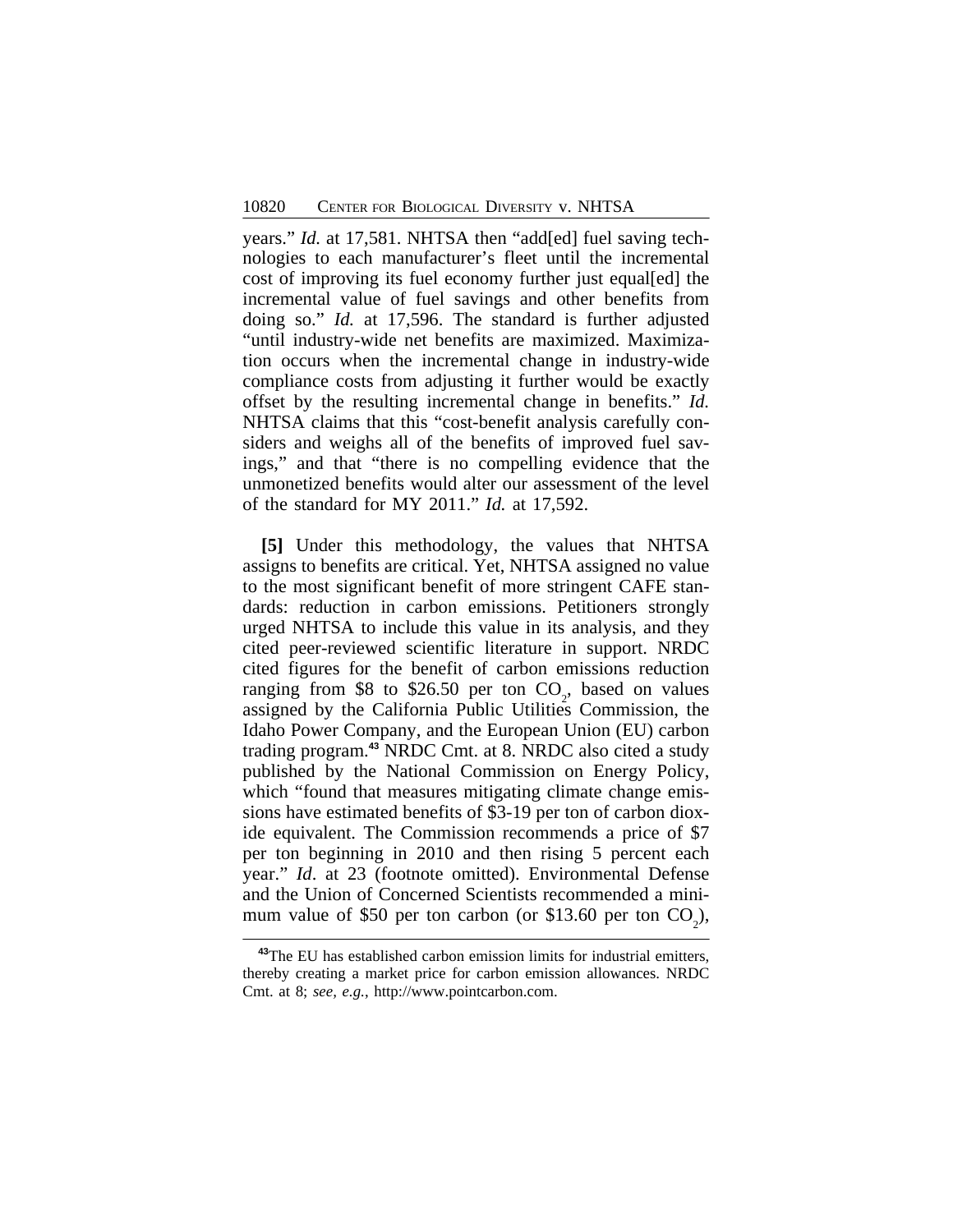which reflects a mean marginal damage cost developed in 28 peer-reviewed studies.**<sup>44</sup>** Environmental Defense Cmt. at 6, A-4;**<sup>45</sup>** UCS Cmt. at 16. Valuing carbon emissions at \$50 per ton carbon translates into approximately \$0.15 per gallon of gasoline saved. UCS Cmt. at 16. The NAS committee, on which NHTSA relies for other aspects of its analysis, also valued the benefit of carbon emissions reduction at \$50 per ton carbon. NAS Report at 85.

### NHTSA acknowledged that "[c]onserving energy, espe-

These results support monetizing the carbon benefits of the light truck fuel economy rule using values in the range of \$96 to \$174 per ton of carbon [\$26 to \$47 per ton of  $CO_2$ ] (at current exchange rates) . . . . These values translate into shadow values of 30 to 54 cents per gallon . . . . Calculating the benefits of these savings at the new values consistent with the SCC study recommendations would yield present value benefits of \$54 billion by 2020 . . . and \$82 billion by 2030 . . . calculated using a 3% discount rate. On an annual basis, benefits would grow from \$1.1 billion in 2011 to \$5.9 billion in 2030. [¶] These benefits are substantial in relation to the costs estimated by NHTSA for its proposal. Yet [they] were entirely omitted from NHTSA's calculations . . . .

#### *Id.* at 3.

**<sup>45</sup>**Citing R.S.J. Tol, *The Marginal Damage Costs of Carbon Dioxide Emissions: An Estimate of the Uncertainties*, 33 Energy Pol'y 2064, 2074 (2005).

**<sup>44</sup>**Environmental Defense also submitted an additional comment letter after the comment period closed noting a recent study from the Social Cost of Carbon project sponsored by the U.K. Department for Environment, Food and Rural Affairs. Environmental Defense Cmt. Re: Carbon Costs at 1-3. The study found that "'[a] lower benchmark of 35  $\pounds$ /tC [about \$60 per ton of carbon] is reasonable for a global decision context committed to reducing the threat of dangerous climate change and includes a modest level of aversion to extreme risks, relatively low discount rates and equity weighting.' " *Id.* at 1-2; *see* Social Cost of Carbon Review. The report concluded, " 'we believe that a value of £55/tC in 2000 [about \$95/tC], but rising more sharply than the current guidance (i.e. at a higher rate than the current  $£1/tC$  per year), would seem to capture the evidence using a pragmatic approach.' " *Id.* at 2. Environmental Defense concluded: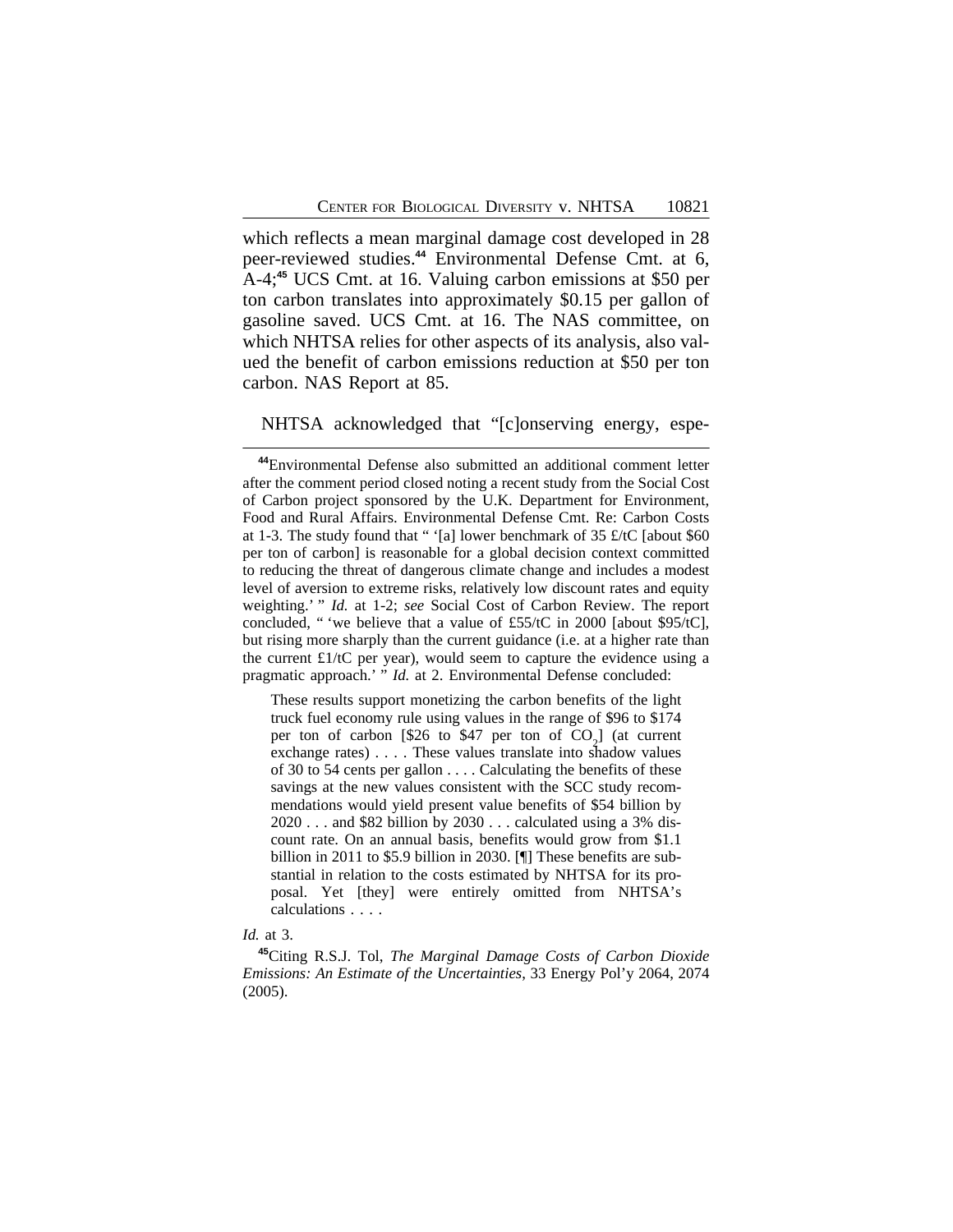cially reducing the nation's dependence on petroleum, benefits the U.S. in several ways. [It] has benefits for economic growth and the environment, as well as other benefits, such as reducing pollution and improving security of energy supply." 71 Fed. Reg. at 17,644. NHTSA also acknowledged the comments it received that recommended values for the benefit of carbon emissions reduction; however, the agency refused to place a value on this benefit. *See id.* at 17,638.**<sup>46</sup>** NHTSA stated:

The agency continues to view the value of reducing emissions of  $CO<sub>2</sub>$  and other greenhouse gases as too uncertain to support their explicit valuation and inclusion among the savings in environmental externalities from reducing gasoline production and use. There is extremely wide variation in published estimates of damage costs from greenhouse gas emissions, costs for controlling or avoiding their emissions, and costs of sequestering emissions that do occur, the three major sources for developing estimates of economic benefits from reducing emissions of greenhouse gases. Moreover, . . . commenters did not reliably demonstrate that the unmonetized benefits, which include  $CO_2$ , and costs, taken together, would alter the agency's assessment of the level of the standard for MY 2011. Thus, the agency determined the stringency of that standard on the basis of monetized net benefits.

*Id.*; *see also* FRIA, at VIII-64 to 65.**<sup>47</sup>**

**<sup>46</sup>**NHTSA erroneously states that Environmental Defense expressed its recommended value as \$50 per ton  $CO<sub>2</sub>$ , rather than \$50 per ton carbon. *See* 71 Fed. Reg. at 17,638. Fifty dollars per ton carbon is equivalent to \$13.60 per ton CO<sub>2</sub>, which is within the range that NRDC suggested. *See id.*

**<sup>47</sup>**In the Final Rule, NHTSA did not exclude the value of carbon reduction from its analysis on the ground that it now asserts on appeal: "EPCA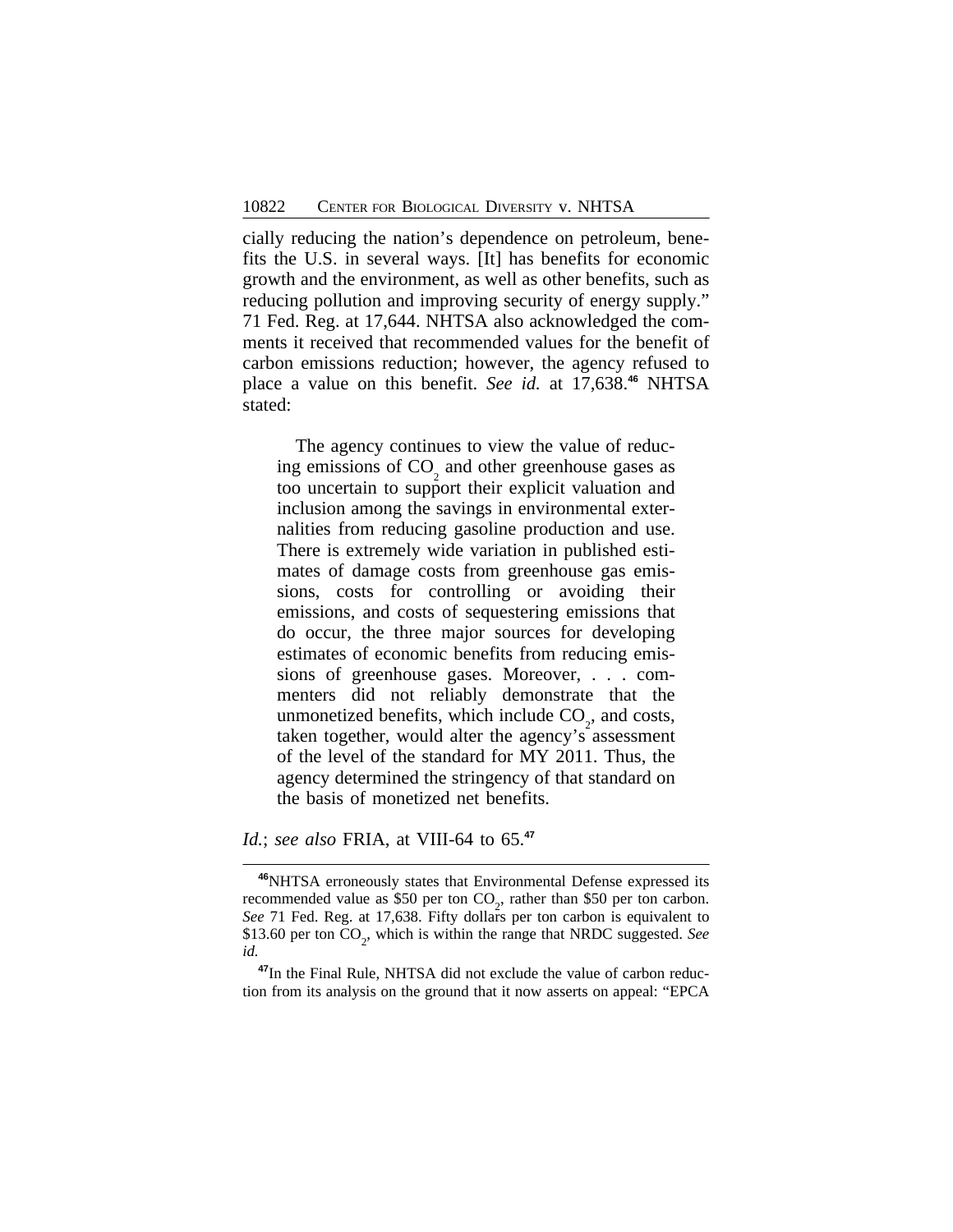**[6]** NHTSA's reasoning is arbitrary and capricious for several reasons. First, while the record shows that there is a range of values, the value of carbon emissions reduction is certainly not zero. NHTSA conceded as much during oral argument when, in response to questioning, counsel for NHTSA admitted that the range of values begins at \$3 per ton carbon. NHTSA insisted at argument that it placed no value on carbon emissions reduction rather than zero value. We fail to see the difference. The value of carbon emissions reduction is nowhere accounted for in the agency's analysis, whether quantitatively or qualitatively. This position also contradicts NHTSA's own explanation in the Final Rule that "the agency determined the stringency of [the MY 2011] standard *on the basis of monetized net benefits*." 71 Fed. Reg. at 17,638 (emphasis added).**<sup>48</sup>** By presenting a scientifically-supported range of values that does not begin at zero, Petitioners have shown that it is possible to monetize the benefit of carbon emissions reduction.

**[7]** Second, NHTSA gave no reasons why it believed the range of values presented to it was "extremely wide"; in fact, several commenters and the NAS committee recommended the *same* value: \$50 per ton carbon. The NAS committee selected the value of \$50 per ton carbon although it acknowledged the wide range of values in the literature and the poten-

**<sup>48</sup>**Moreover, we note that guidance from the Office of Management and Budget provides that agencies are to monetize costs and benefits whenever possible. Office of Mgmt. & Budget, Office of the President, OMB Circular A-4, at 27 (2003).

does not compel NHTSA to set CAFE levels with reference to carbon dioxide emissions specifically, or environmental effects generally." NHTSA Br. at 47. We "may only sustain an agency's action on the grounds actually considered by the agency." *Nw. Envt'l Defense Ctr. v. Bonneville Power Admin.*, 477 F.3d 668, 686 (9th Cir. 2007). In any case, this argument has no merit because it misses the point. NHTSA's chosen methodology for setting CAFE standards is a cost-benefit analysis that purports to take the relevant costs and benefits into account.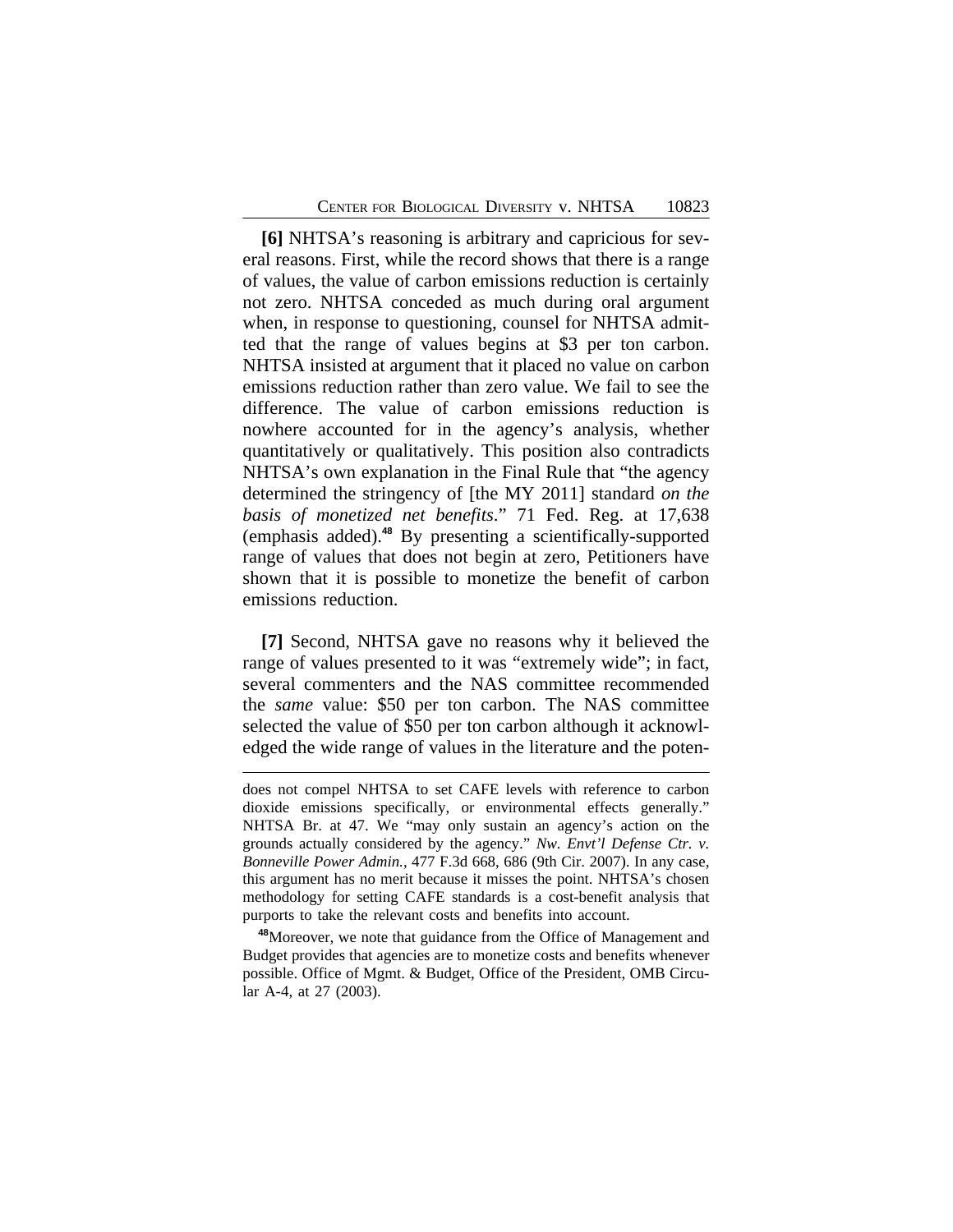tial controversy in selecting a particular value. NAS Report at 85. NHTSA argues that the problem was not simply "the ultimate value to be assigned, but the wide variation in published estimates of the three major underlying costs of carbon dioxide emissions—the cost of damages caused by such emissions, the costs of avoiding or controlling such emissions, and the costs of sequestering resulting emissions." NHTSA Br. at 49. But NHTSA fails to explain why those three "underlying costs" are relevant to the question of how carbon emissions should be valued. We are convinced by Petitioners' response:

To monetize the benefits of reducing  $CO<sub>2</sub>$  emissions from automobiles, NHTSA did not need to calculate the "costs of sequestering emissions." Carbon capture and sequestration, though a feasible means of reducing emissions from large stationary sources such as coal-fired power plants, was not within the range of actions at issue in this automobile fuel economy rulemaking. Nor were "costs for controlling or avoiding  $[CO_2]$  emissions" a genuine methodological barrier here: NHTSA already performed an elaborate analysis of the costs of mandating increases in fuel economy. For purposes of this rulemaking, that was the relevant category of control costs.

EPCA Reply Br. at 10-11.**<sup>49</sup>** In sum, there is no evidence to support NHTSA's conclusion that the appropriate course was not to monetize or quantify the value of carbon emissions reduction at all.

*Citizens for Clean Air v. EPA*, 959 F.2d 839 (9th Cir.

**<sup>49</sup>**Since Petitioners filed three sets of opening and reply briefs, the briefs addressing EPCA issues are referred to as "EPCA Br." or "EPCA Reply Br.," the brief addressing NEPA issues is referred to as "NEPA Br." or "NEPA Reply Br.," and the brief filed by the governmental entities is referred to as "States' Br." or "States' Reply Br."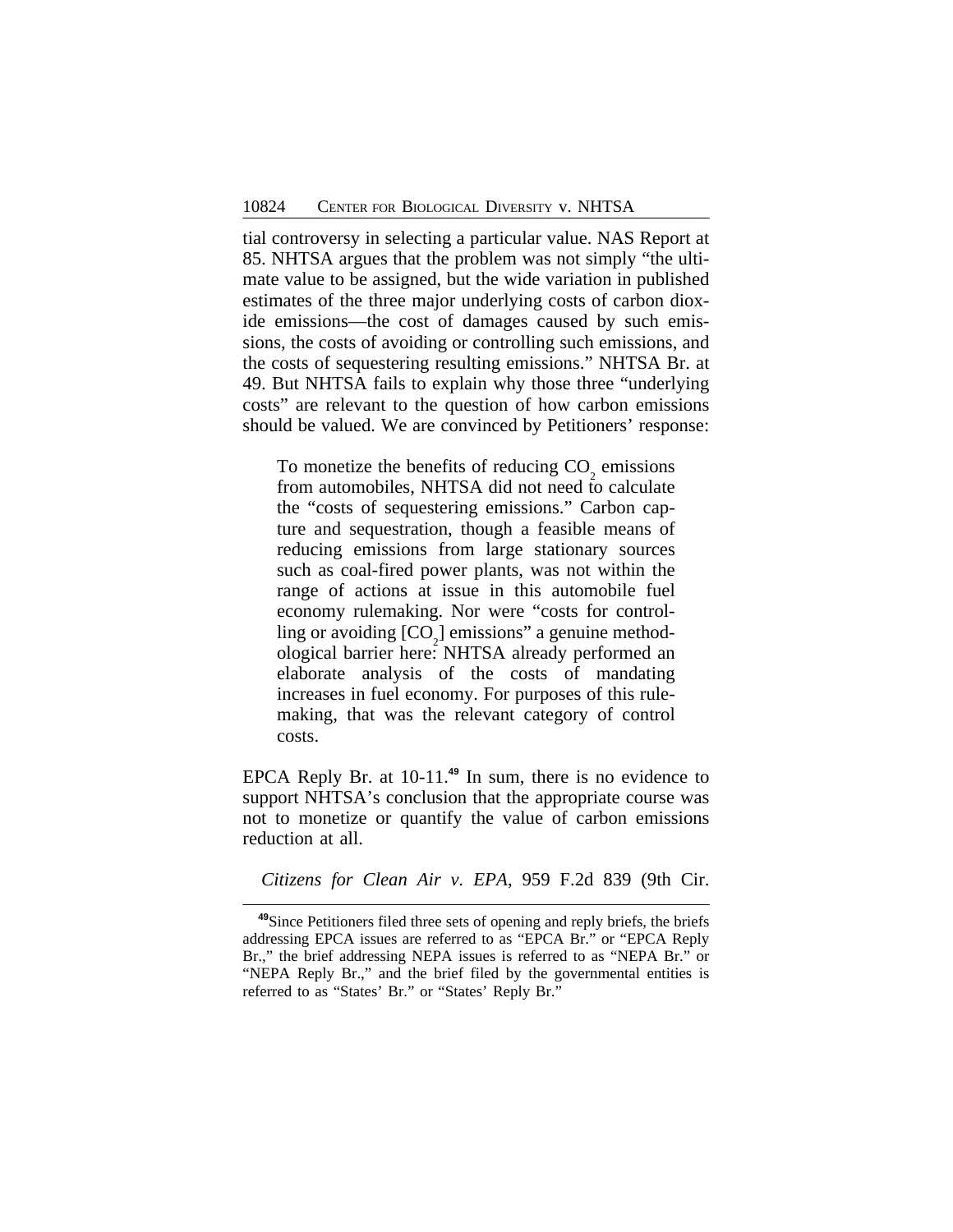1992), which NHTSA cites to support its contention that agencies may decline to adopt a "particular monetary value" when the "costs and benefits are too uncertain," NHTSA Br. at 48, is inapposite. In *Citizens for Clean Air*, petitioners filed for administrative review of a state agency's grant of a permit for construction of a solid waste incinerator. *Citizens for Clean Air*, 959 F.2d at 841. EPA denied the petitions, and this court held that the decision of the EPA not to consider recycling as a possible "best available control technology" under the Clean Air Act was not arbitrary or capricious. *Id.* at 841- 42. The EPA noted in its proposed rule that "it was 'unable to reliably quantify the emission reductions attributable to materials separation when a[ ] [waste incinerator] is equipped with highly efficient at-the-stack air pollution control devices.' " *Id.* at 844 (citation omitted). Petitioners submitted "no hard evidence" that recycling would reduce air pollution when the waste incinerators are already equipped with "stateof-the-art pollution control equipment" (e.g., scrubbers). *Id.* at 847-48. In addition, the Clean Air Act required "that the proposed technology [i.e., recycling] be the *best available* control technology, and in the absence of anything specific or quantifiable in support . . . we conclude that EPA's decision not to consider recycling in permitting Spokane's incinerator was not arbitrary or capricious." *Id.* at 848. The petitioners in *Citizens for Clean Air* had to satisfy such a high statutory threshold ("best available control technology"), and they could not satisfy that threshold without hard evidence. By contrast, Petitioners here provided substantial evidence of the value of carbon emissions reduction, and they do not have to satisfy a high statutory threshold.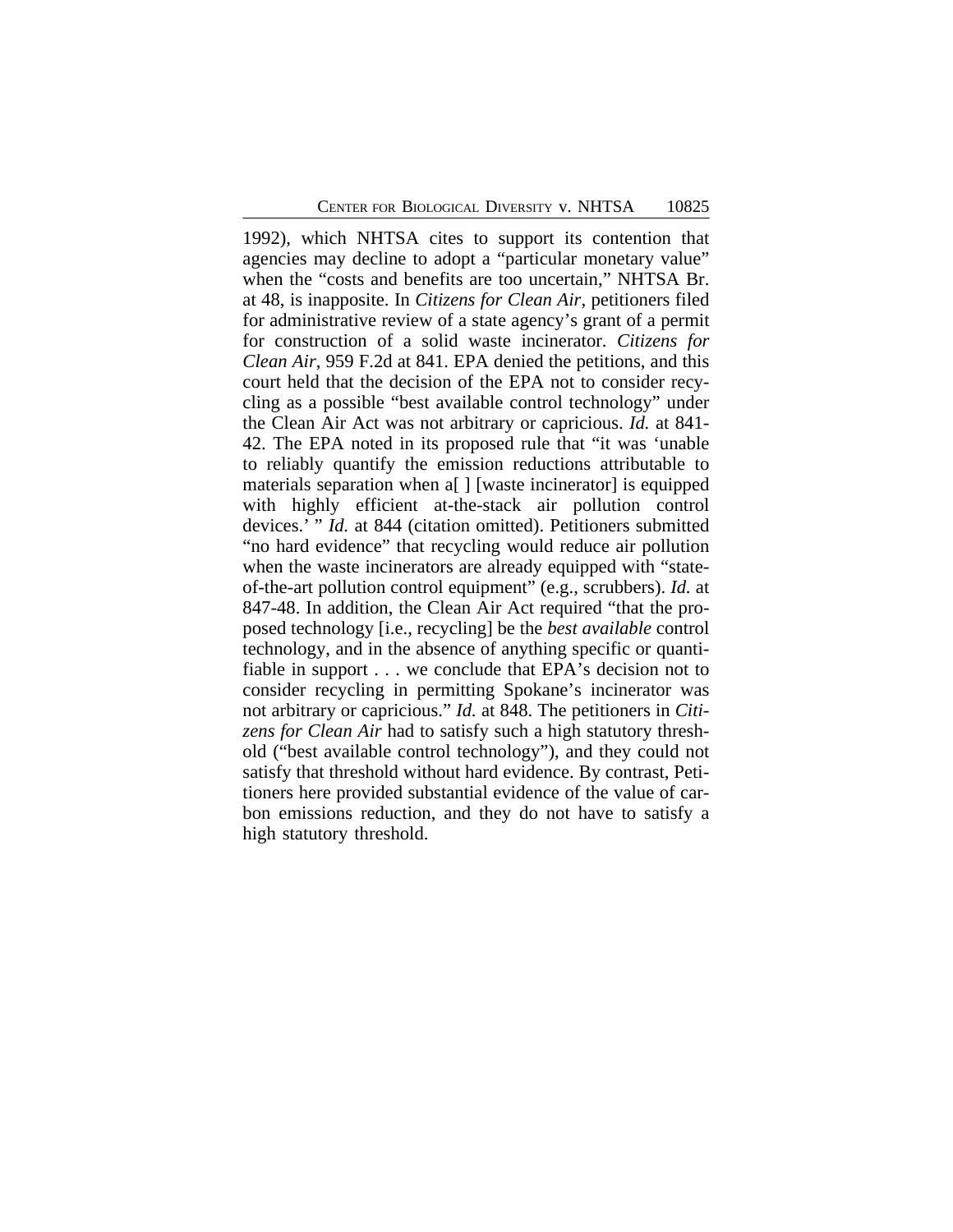# **Volume 2 of 2**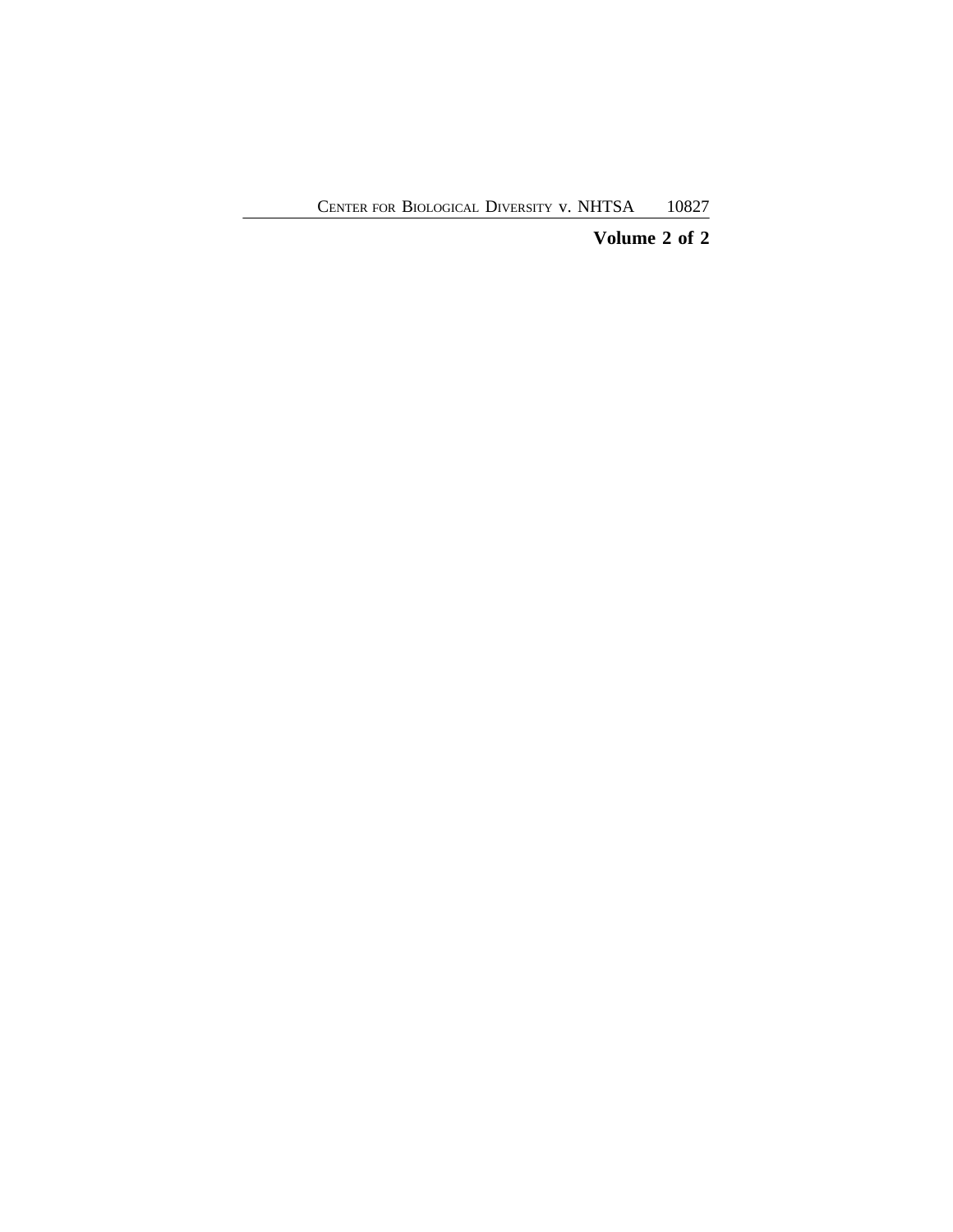**[8]** Third, NHTSA's reasoning is arbitrary and capricious because it has monetized other uncertain benefits, such as the reduction of criteria pollutants, crash, noise, and congestion costs, *see* FRIA at VIII-73 to 80, and "the value of increased energy security," 71 Fed. Reg. at 17,592. Dr. Michael Wang of the Center for Transportation Research at Argonne National Laboratory stated in his peer review of the CAFE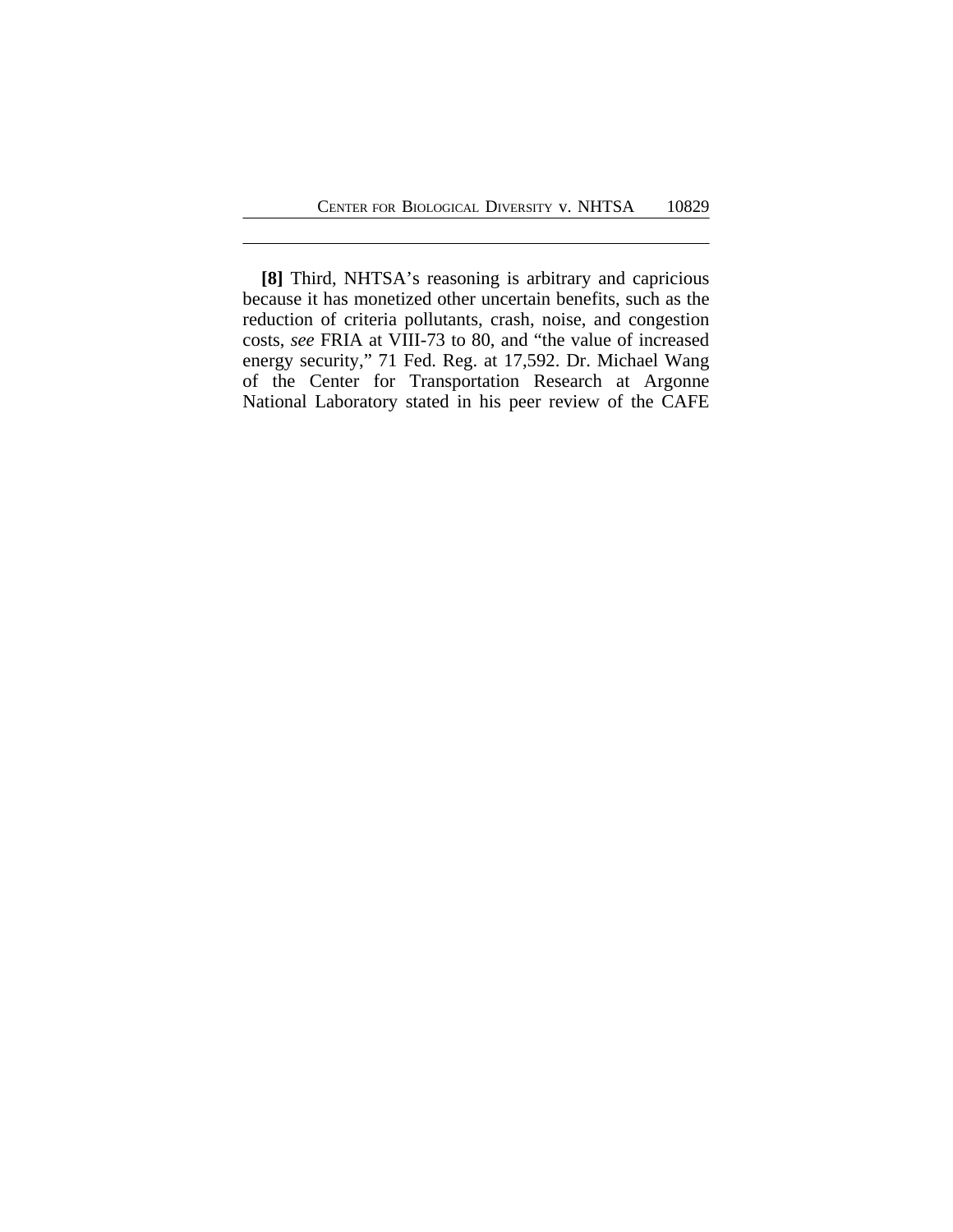compliance and effect model**50** used by NHTSA in its rulemaking that the wide range of dollar values per ton of  $CO<sub>2</sub>$  "is not a good reason that CO[2] dollar values are not included . . . . The same can be said [of] dollar values for criteria pollutants. Yet, monetary values for criteria pollutant emissions are included in the model." Wang Cmt. at 6.**<sup>51</sup>**

Fourth, NHTSA's conclusion that commenters did not "reliably demonstrate" that monetizing the value of carbon reduction would have affected the stringency of the CAFE standard " 'runs counter to the evidence' " before it. *NRDC v. U.S. Forest Serv.*, 421 F.3d 797, 806 (9th Cir. 2005) (citation omitted). The Union of Concerned Scientists concluded that "including [a \$50/tC value] in the determination of costefficient fuel economy could increase the 2011 targets by an average of 0.4-1.1 mpg." UCS Cmt. at 16. Given that the CAFE standards set by NHTSA increase only 1.5 mpg from MY 2008 to 2011,<sup>52</sup> an additional 0.4 to 1.1 mpg increase by MY 2011 is significant. In addition, Environmental Defense "calculate[d] the benefits of the cumulative reductions at \$50/ tC and 3% discount rate at \$19.7 billion by 2020 and \$28.4 billion by 2030 (current dollars)." Environmental Defense Cmt. at 6.

We agree with Petitioners that the values they suggest, 10- 22 cents per gallon of gasoline in NHTSA's estimation, would not be a small benefit. Under NHTSA's own calculation that Reformed CAFE will save 2.8 billion gallons of gasoline for MY 2011 light trucks, *see* 71 Fed. Reg. at 17,619, 10-22 cents a gallon of carbon benefits "would yield hundreds of millions

**<sup>50</sup>**Known as the "Volpe model."

**<sup>51</sup>**U.S. DOT/NHTSA-Dr. Michael Wang-Individual Report (Comments), NHTSA Docket No. 2005-22223-7 (Aug. 30, 2005).

**<sup>52</sup>**Since Reformed CAFE does not have pre-set corporate minimums but will depend on manufacturers' fleet mix, the MY 2011 figure is based on NHTSA's estimate of the average CAFE level that will be required of manufacturers for MY 2011. *See* 71 Fed. Reg. at 17,568.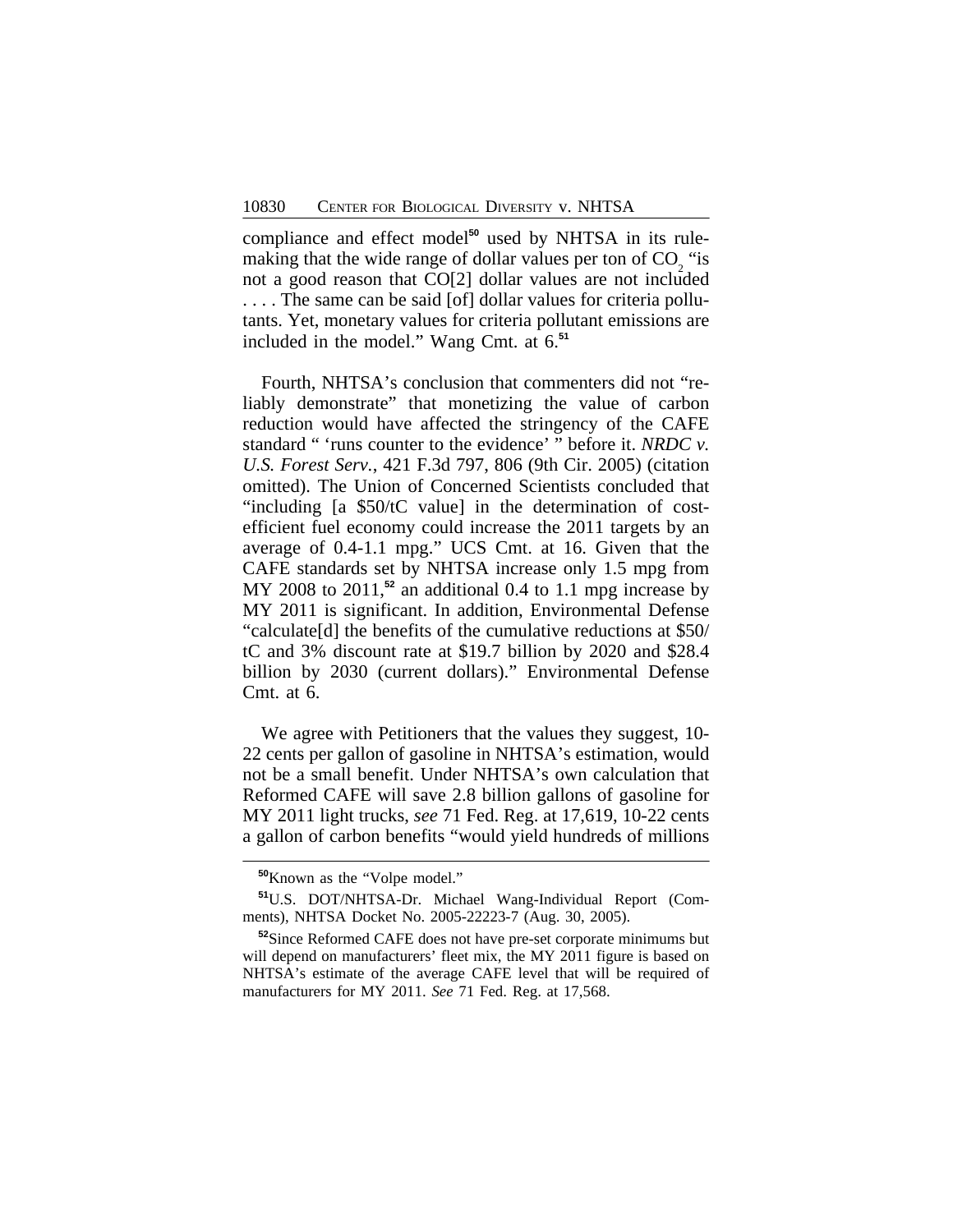of dollars in benefits even after discounting—benefits that by themselves would be substantial in relation to the net benefits that NHTSA calculated for the rule." EPCA Reply Br. at 12 (citing 71 Fed. Reg. at 17,623 (showing net benefits of \$461 million for MY 2011 under Reformed CAFE)). NHTSA simply did not " 'examine the relevant data and articulate a satisfactory explanation for its action including a rational connection between the facts found and the choice made.' " *Motor Vehicle Mfrs. Ass'n*, 463 U.S. at 43 (quoting *Burlington Truck Lines v. United States*, 371 U.S. 156, 168 (1962)).

Finally, there is no merit to NHTSA's unfounded assertion that if it had accounted for the benefit of carbon emissions reduction, it would have had to account for the adverse safety effects of downweighting, and the two would have balanced out, resulting in no change to the final CAFE standards. No evidence supports this assertion. The assertion is also based on the controversial assumption that higher fuel economy standards for light trucks causes adverse safety effects from downweighting.

**[9]** Thus, NHTSA's decision not to monetize the benefit of carbon emissions reduction was arbitrary and capricious, and we remand to NHTSA for it to include a monetized value for this benefit in its analysis of the proper CAFE standards.

### **3. Vehicle safety analysis**

Petitioners argue that NHTSA acted arbitrarily and capriciously when it omitted weight reduction for vehicles between 4,000 and 5,000 lbs. curb weight**<sup>53</sup>** as a cost-effective measure manufacturers could use to increase fuel economy. The NAS committee found that weight reduction for vehicles greater than 4,000 lbs. curb weight would result in a safety benefit: "total fatalities in a hypothetical fleet of relatively modern

**<sup>53</sup>**"Curb weight" generally means the unloaded vehicle weight. *See* 40 C.F.R. § 86.082-2 (2007).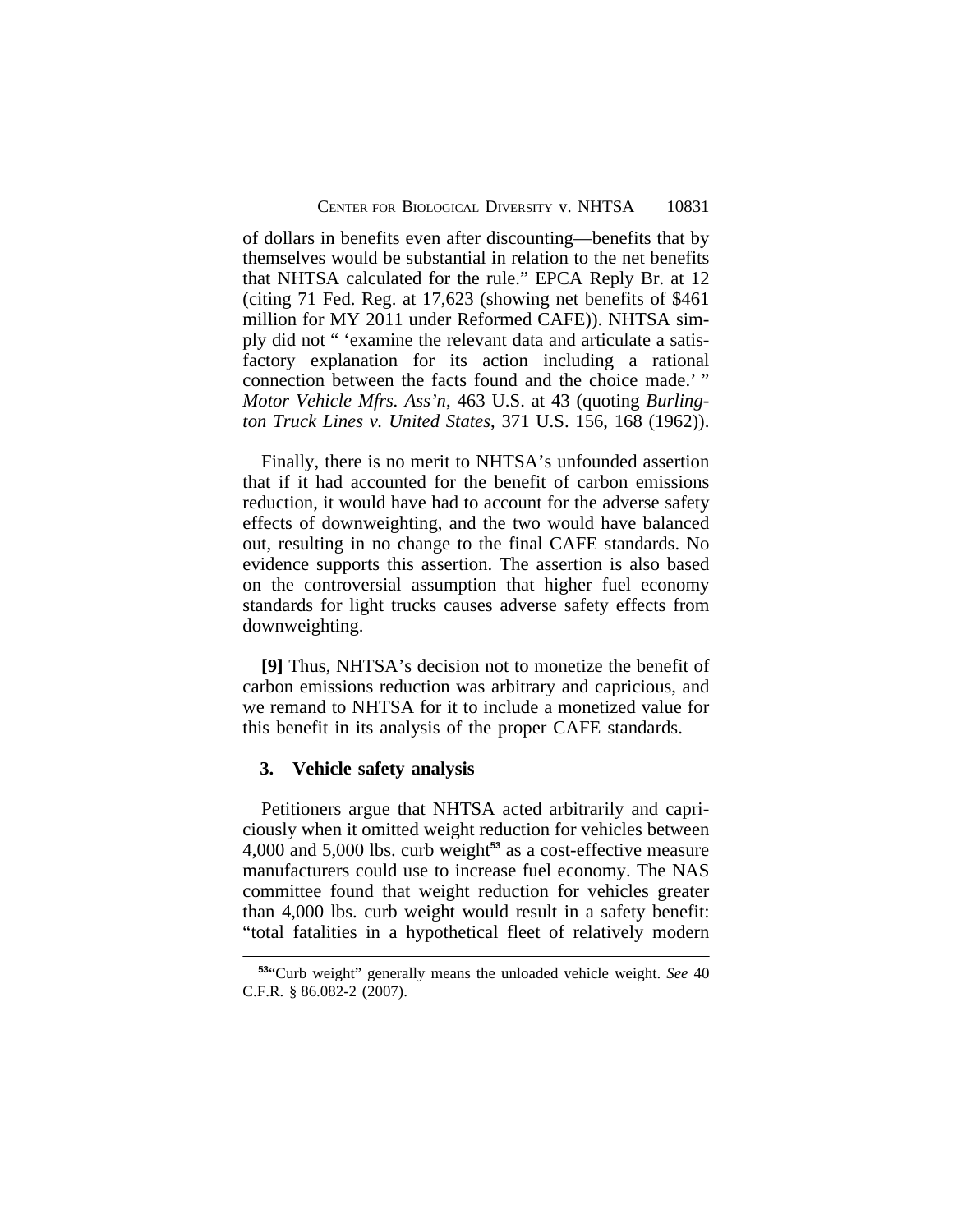passenger vehicles would be reduced by about 0.26 percent if all pickups and SUVs weighing more than 4,000 lbs. were replaced with pickups and SUVs weighing 3,500 to 4,000 lbs." **54** NAS Report at 72. The NAS committee also noted that such weight reduction would improve safety in part because it improves "crash compatibility," or the variance in vehicle weights between large and small vehicles. *Id.* at 5.**<sup>55</sup>**

The study by Dr. Charles Kahane, cited by the NAS committee and NHTSA, did not find a safety *benefit* resulting from reducing the weight of light trucks between 4,000 to 5,000 lbs., but it found that "[o]verall, light trucks weighing 3,870 pounds or more are involved in fatal crashes that result

If an increase in fuel economy is effected by a system that encourages either downweighting or the production and sale of more *small cars*, some additional traffic fatalities would be expected. *However, the actual effects would be uncertain, and any adverse safety impact could be minimized, or even reserved, if weight and size reductions were limited to heavier vehicles (particularly those over 4,000 lb)*. Larger vehicles would then be less damaging (aggressive) in crashes with all other vehicles and thus pose less risk to other drivers on the road.

NAS Report at 5 (emphasis added); *see also id.* at 27, 72. The only dispute here is whether NHTSA should have included weight reduction as a costeffective technology for light trucks weighing between 4,000 and 5,000 lbs. curb weight.

**<sup>55</sup>**The NAS committee majority's findings regarding the adverse safety effects of downweighting was disputed by two dissenting members of the committee, who argued that "[t]he relationship between fuel economy and highway safety is complex, ambiguous, poorly understood, and not measurable by any known means at the present time. . . . The conclusions of the majority of the committee . . . are overly simplistic and at least partially incorrect." NAS Report at 117. The dissenters stated, "[t]he bottom line is that if the weights of passenger cars and light trucks are reduced proportionally, Kahane's study predicts that the net effect on highway fatalities in collisions among all highway users is approximately zero. Given the history of the debate on this subject, this is a startling result." *Id.* at 120-21.

**<sup>54</sup>**The adverse safety effects of downweighting touted by NHTSA only applies to smaller vehicles such as passenger cars, not light trucks: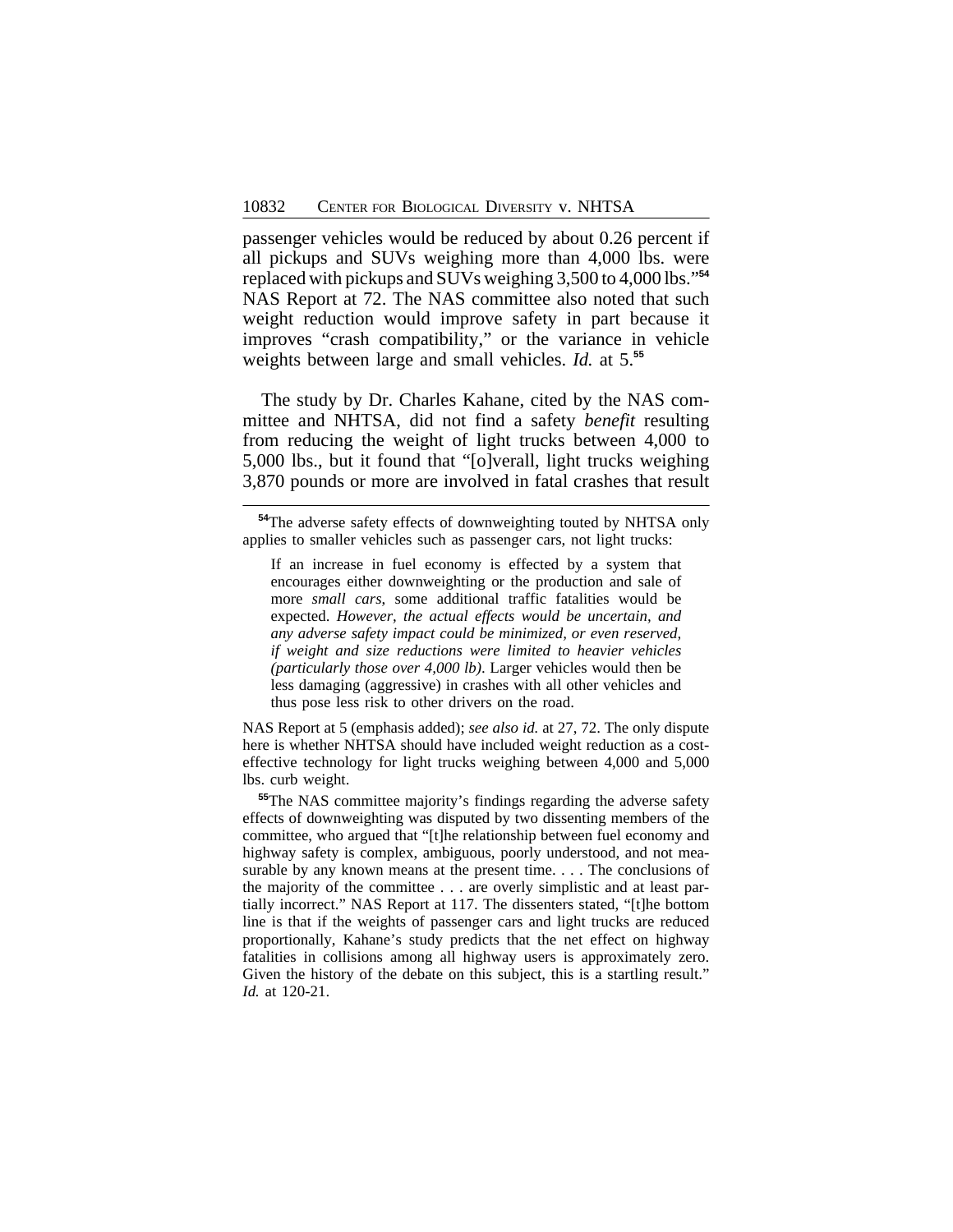in a total of 14,705 fatalities per year. A 100-pound reduction would not significantly change those fatalities." Kahane Study at 161.**<sup>56</sup>**

In the Final Rule, NHTSA applied a "confidence bound" of approximately 1,000 lbs. to the 3,900 figure, "given the significant statistical uncertainty around that figure," and "used 5,000 lbs. as the threshold for considering weight reduction." 71 Fed. Reg. at 17,627. The source of the 1,000 lbs. confidence bound is "additional empirical work found in Kahane's study" dealing with the crossover weight. FRIA, at V-15. NHTSA recognized that the crossover weight and the point of zero net impact (3,900 lbs.) differ, but it concluded that "they would both tend to have similar sampling errors." *Id.*

Petitioners argue that NHTSA's selection of a 1,000 lbs. confidence bound is arbitrary and capricious because Kahane's 4,000 lbs. figure already accounts for uncertainty, and the confidence bound is taken from a different part of Kahane's study. They also argue that NHTSA arbitrarily excluded from its uncertainty analysis "the benefits of reducing crash incompatibility resulting from weight reductions in the 3,900-5,000 pound class, and whether these might offset any statistically uncertain safety costs." EPCA Reply Br. at 15.

**[10]** Petitioners' arguments have some merit, and we believe this is a close question. However, we conclude that NHTSA's explanation for using the confidence interval for the crossover weight—that both the crossover weight and the point of zero net impact would have similar sampling errors—

**<sup>56</sup>**Kahane explains that "the 'fatality increase per 100-pound reduction' does not mean the effect of literally removing 100 pounds from a specific [light truck or van]. It is the average increase in the fatality rates of 1991- 99 models weighing W-100 pounds relative to other 1991-99 models weighing W pounds, given drivers of the same age/gender and equal values on the other factors." Kahane Study at viii.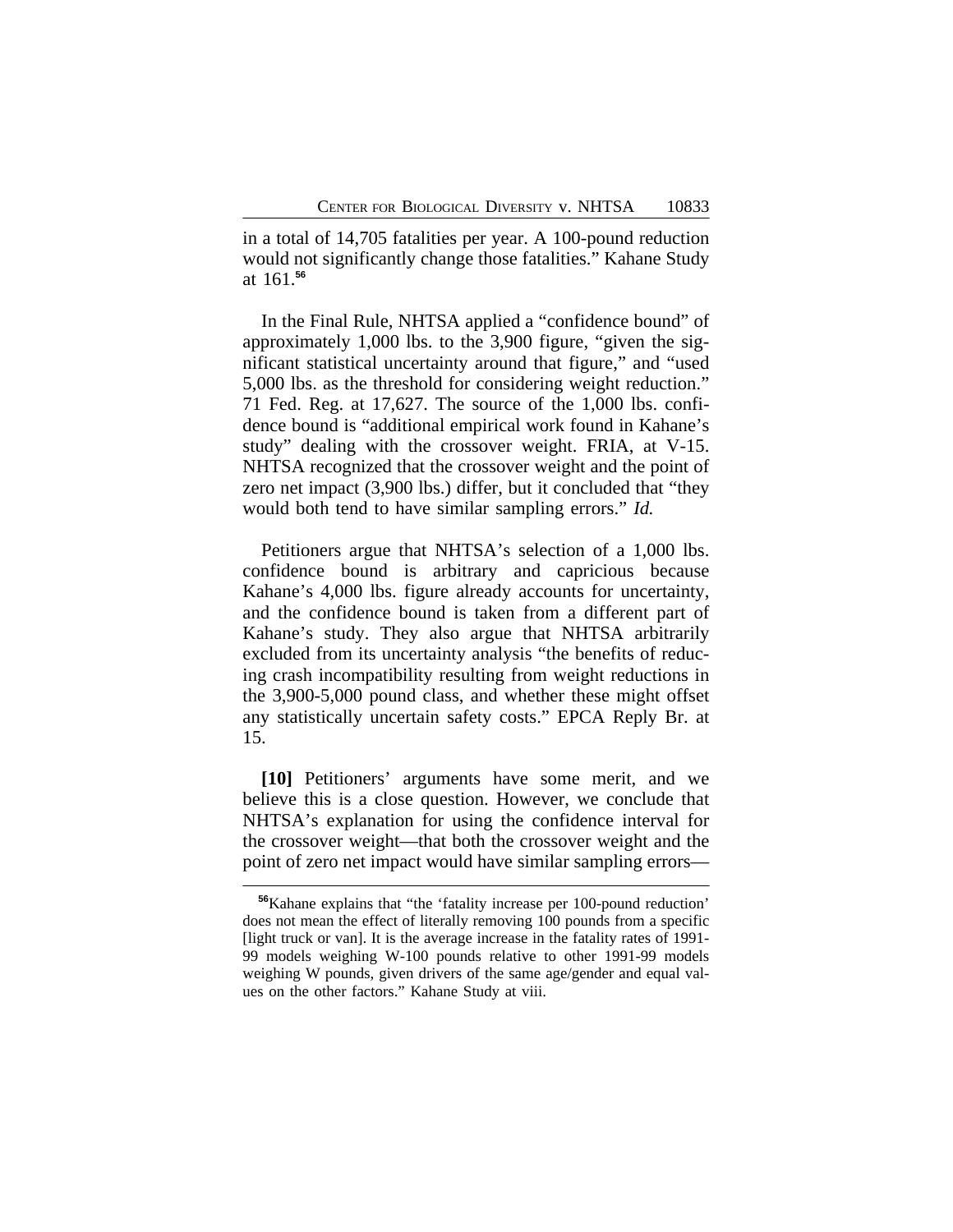does not "rel[y] on factors which Congress has not intended it to consider, entirely fail[ ] to consider an important aspect of the problem, . . . [or] run[ ] counter to the evidence before the agency, [and is not] so implausible that it could not be ascribed to a difference in view or the product of agency expertise." *Motor Vehicle Mfrs. Ass'n*, 463 U.S. at 43. Petitioners have not sufficiently established the deficiencies in NHTSA's reasoning.

#### **4. Backstop for Reformed CAFE**

Under Reformed CAFE, a manufacturer's required CAFE level would depend on its fleet mix. *See* 71 Fed. Reg. at 17,587-88, 17,595-96.**<sup>57</sup>** Reformed CAFE (setting individual fuel economy targets for vehicles of every footprint size) plus a backstop (overall fleet-wide average) would prevent manufacturers from upsizing their vehicles or producing too many large footprint vehicles, if the backstop were set high enough. Under Unreformed CAFE, manufacturers had to meet only a fleet-wide average, which means that they could increase the number of small vehicles (with higher fuel economy) they produced in order to balance out the larger vehicles (with lower fuel economy) and achieve the required CAFE standard. NHTSA argues that Reformed CAFE will alleviate the problem of downweighting because there will no longer be a large gap between the CAFE targets for passenger cars and light trucks. *See* 71 Fed. Reg. at 17,620 ("Reformed CAFE, as adopted today, links the level of the average fuel economy targets to the size of footprint so that there is an incentive to

**<sup>57</sup>**"The required level of CAFE for a particular manufacturer for a given model year is calculated using the target-setting function for that model year in conjunction with that manufacturer's actual total production and its production at each footprint value for that model year. The manufacturer's required CAFE level is calculated by dividing its total production for the model year by the sum of the values obtained by dividing the manufacturer's production of each vehicle model included in its fleet by the fuel economy target for that model." 71 Fed. Reg. at 17,587; *see also id.* at 17,608-09.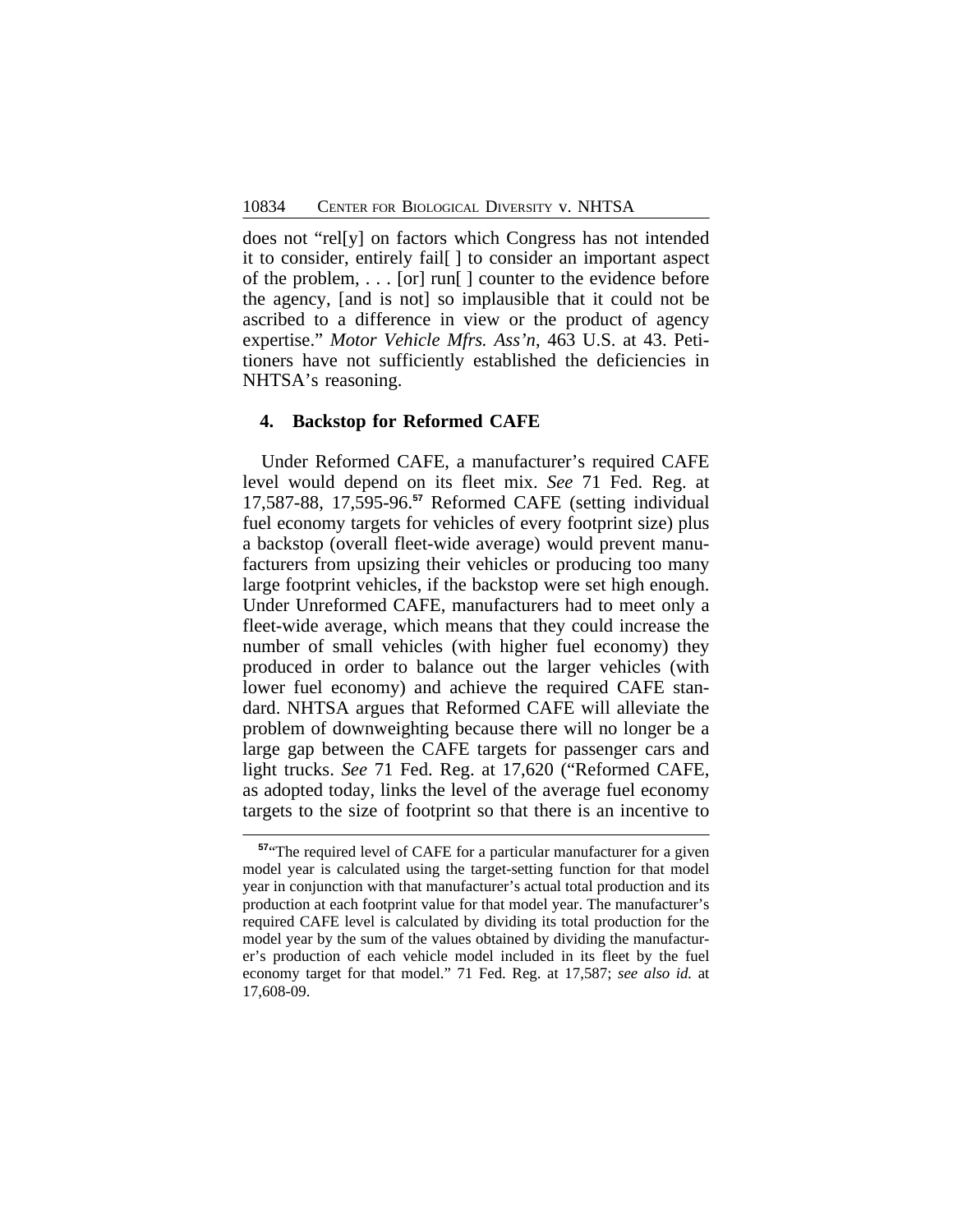reduce weight only to the extent one can do so while also preserving size.").

Petitioners generally agree that Reformed CAFE, with its progressive fuel economy targets based on vehicle footprint, is an improvement over Unreformed CAFE. However, they argue that Reformed CAFE must include a "backstop" so that the "minimum level of average fuel economy applicable to a manufacturer in a model year" would not be determined solely by the manufacturer's fleet mix. *See* 49 U.S.C. § 32901(a)(6). They argue that the statutory language— "*maximum* feasible average fuel economy level," *id.* § 32902(a) (emphasis added), "*minimum* level of average fuel economy applicable to a manufacturer in a model year," *id.* § 32902(a)(6) (emphasis added)—and the statutory structure contemplate a fixed minimum CAFE standard for light trucks.

NHTSA argues that a backstop would unduly limit consumer choice and perpetuate the problems with Unreformed CAFE. *See* 71 Fed. Reg. at 17,592-93. It argues that the statutory requirement that there be a "minimum" level of average fuel economy applicable to a manufacturer does not necessarily mean a *fixed* minimum and is consistent with a minimum standard applicable to a manufacturer based on that manufacturer's fleet mix.

**[11]** Neither the EPCA's language nor structure explicitly *requires* NHTSA to adopt a backstop.**<sup>58</sup>** The issue is whether it was arbitrary or capricious in not adopting a backstop. Under Reformed CAFE, manufacturers would still be

**<sup>58</sup>**The legislative history that Petitioners cite concerning NHTSA's consideration of fleet mix in establishing CAFE standards does not help them. That history reveals that Congress considered and rejected a penaltywaiver provision that would have excused manufacturers from fuel economy standards if consumer preference caused their non-compliance. This legislative history argument was rejected by the D.C. Circuit in *Center for Auto Safety*, and we agree with the D.C. Circuit's analysis on that issue. 793 F.2d at 1339-40.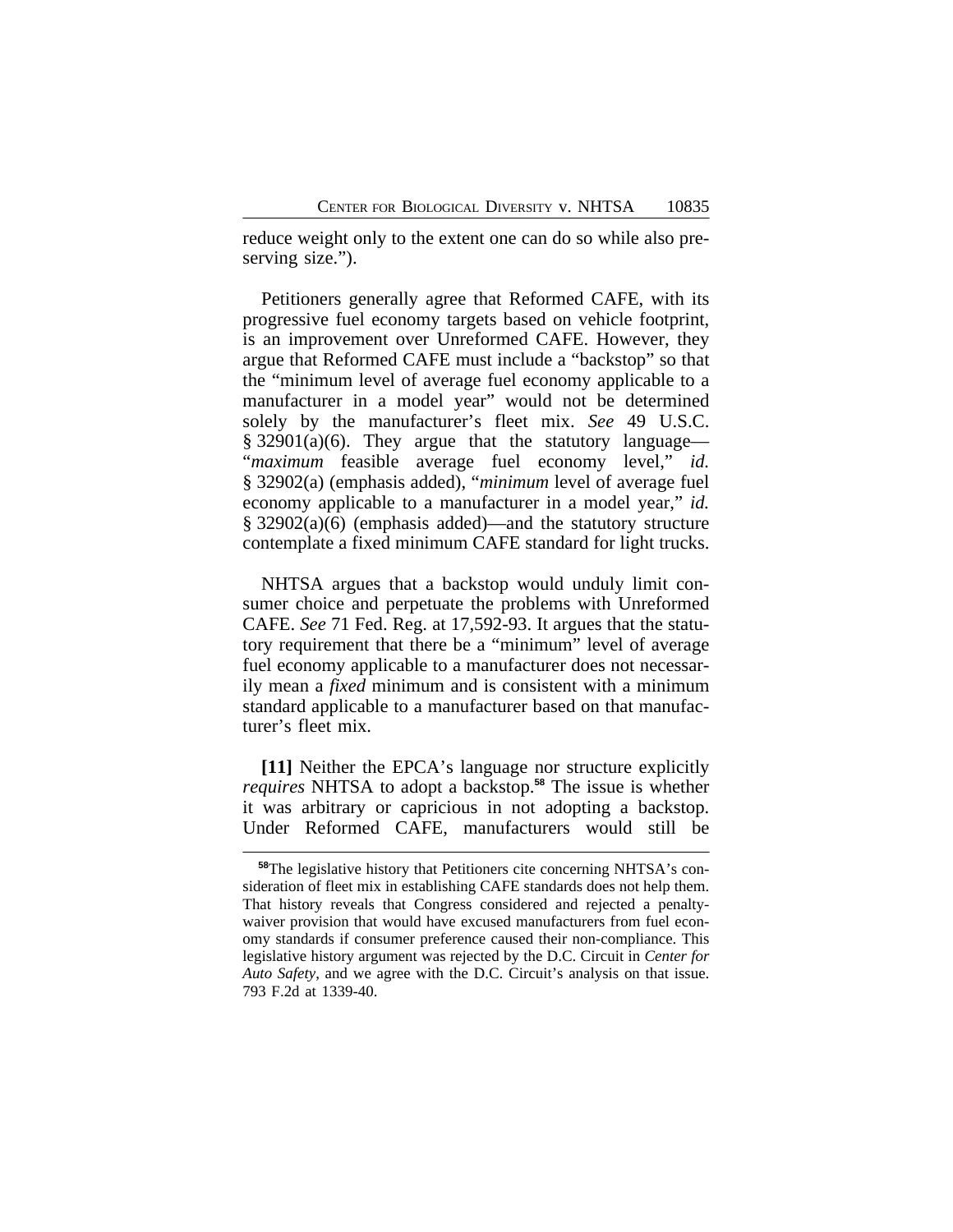required to meet a minimum average fuel economy level there would simply be no *corporate* minimum average fuel economy level. That is, each vehicle of a particular footprint would be required to meet a minimum average fuel economy level, but there would be no fleet-wide minimum. *See* 71 Fed. Reg. at 17,608-09. The corporate or fleet-wide minimum would depend entirely on the number of vehicles of each footprint that the manufacturer decided to produce. *See id.*

**[12]** Although Congress has not directly spoken on this issue, it has directed the agency to set the average fuel economy level for light trucks at the "maximum feasible" level, 49 U.S.C. § 32902(a), considering technological feasibility, economic practicability, the need of the nation to conserve energy, and the effect of other motor vehicle standards of the government, *id.* § 32902(f). NHTSA did not consider these factors in deciding whether to adopt a backstop. *See* 71 Fed. Reg. at 17,592-93. Instead, the agency explained:

The intent of the CAFE program is not to preclude future mix shifts and design changes in response to consumer demand. A backstop would likely have this influence. . . . Such a system would be in opposition to congressional intent to establish a regulatory system that does not unduly limit consumer choice.

71 Fed. Reg. at 17,617. NHTSA may consider consumer demand, but "it would clearly be impermissible for NHTSA to rely on consumer demand to such an extent that it ignored the overarching goal of fuel conservation." *Ctr. for Auto Safety*, 793 F.2d at 1340. We believe that NHTSA has committed this error here. Although EPCA is not intended to "unduly limit[ ] consumer choice," H.R. Rep. No. 94-340, at 87 (1975), *as reprinted in* 1975 U.S.C.C.A.N. 1762, 1849, energy conservation is the fundamental purpose of the statute and an explicit statutory factor that NHTSA "shall" consider, *see* 49 U.S.C. § 32902(f). "An agency may not ignore factors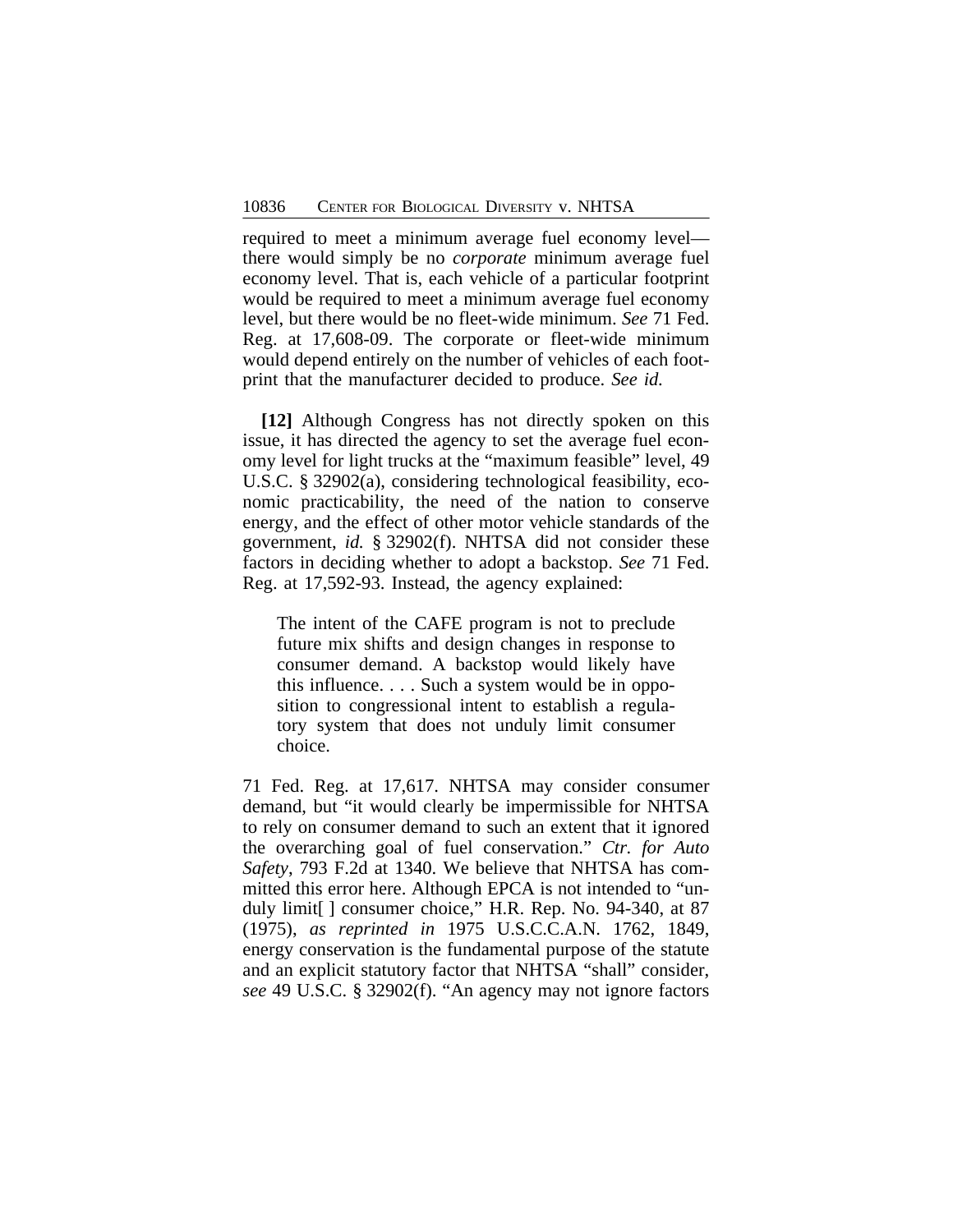Congress explicitly required be taken into account." *Earth Island Inst. v. Hogarth*, 494 F.3d 757, 765 (9th Cir. 2007) (citation omitted). NHTSA did not adequately consider the "need of the nation to conserve energy," as it was required to do under 49 U.S.C. § 32902(f), and it has not argued that a backstop would be technologically infeasible or economically impracticable. *See* 71 Fed. Reg. at 17,592-93, 17,617-18.

**[13]** We do agree with NHTSA that the continuous function of Reformed CAFE will likely reduce the incentive to upsize because there will no longer be only two categories of CAFE standards (light trucks and passenger cars). *See* 71 Fed. Reg. at 17,621. But, Petitioners raise well-founded concerns (given the historical trend) that a floating fleet-mix-based standard would continue to permit upsizing—which is not just a function of consumer demand, but also a function of manufacturers' own design and marketing decisions. We remand to NHTSA for it to reconsider under the proper standard whether to adopt a backstop based on the factors in 49 U.S.C.  $§$  32902(f).

#### **5. Transition period**

The Final Rule permits manufacturers to choose to comply with Unreformed CAFE or Reformed CAFE in MYs 2008- 2010. 71 Fed. Reg. at 17,593-95, 17,639. Beginning in MY 2011, manufacturers must comply with Reformed CAFE. Petitioners argue that the transition period offered by NHTSA to manufacturers is impermissible under EPCA since NHTSA must prescribe a single maximum feasible average fuel economy level. They argue that NHTSA has "[i]n effect . . . granted an automatic exemption to manufacturers unwilling to meet the Reformed CAFE standards between 2008 and 2010," and that this is impermissible because the statute grants exemptions only on an individual basis and if the manufacturer meets certain statutory criteria. EPCA Br. at 43-44 (citing 49 U.S.C. § 32902(d)).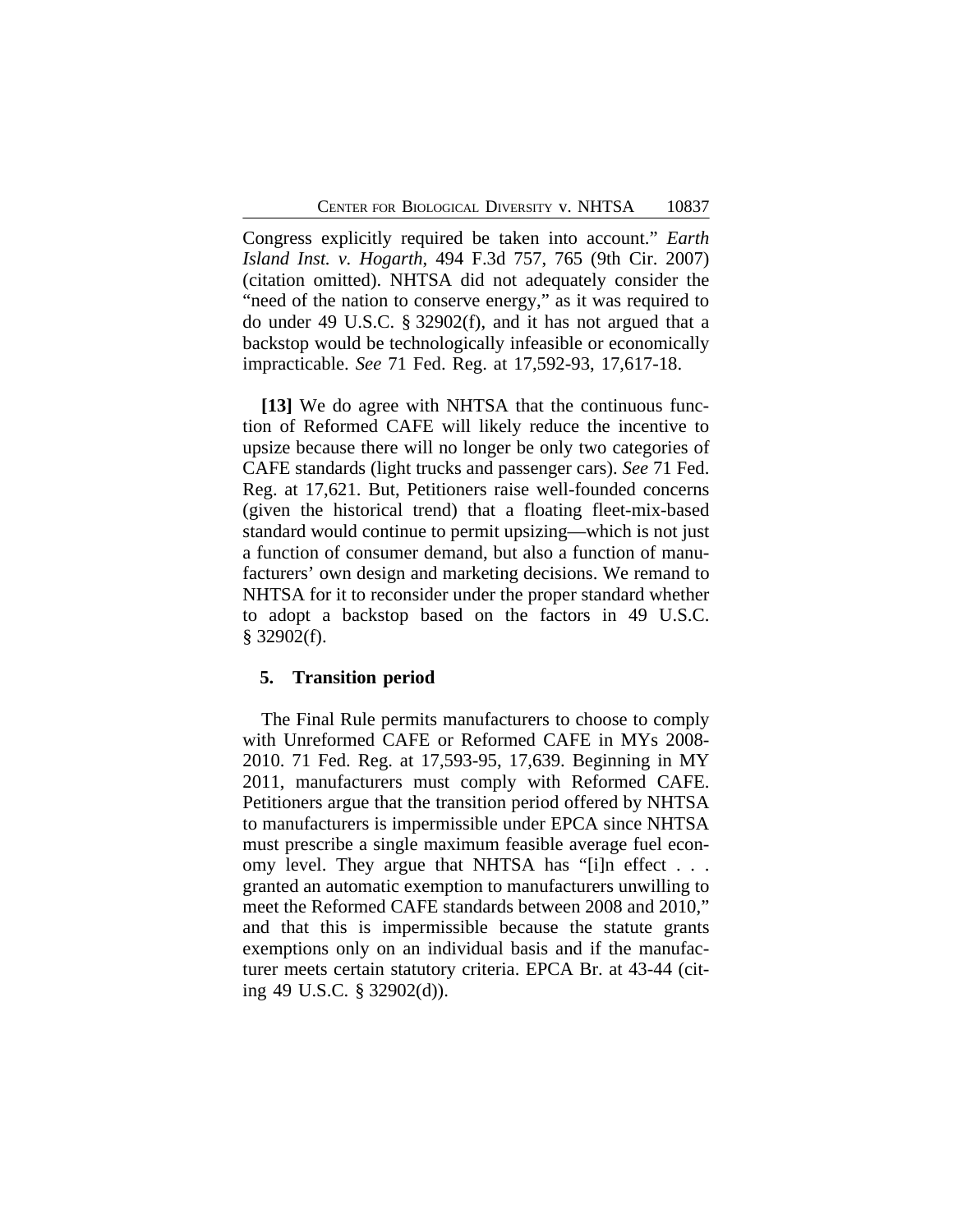**[14]** We conclude that the transition period is not prohibited by EPCA, and NHTSA's decision to allow it is not arbitrary or capricious. First, NHTSA has not granted an "exemption" to manufacturers during the transition period, because manufacturers are still required to comply with the CAFE program—they just have a choice as to which standard with which to comply.

**[15]** Second, and more importantly, NHTSA has provided a reasoned explanation for the transition period: it "will minimize the potential for unintended compliance burdens that may be experienced by a manufacturer as the result of shifting to a new regulatory structure," it is "critical given that this is the first comprehensive reform of the light truck CAFE program since its inception," and "the structure of the Reformed CAFE might require some manufacturers to revise their compliance strategies," since it "minimizes the ability of manufacturers to offset the low fuel economy performance of larger vehicles by increasing the production of smaller vehicles with higher fuel economies. Manufacturers that relied on such a compliance strategy in the past might need to revise their product plans in order to comply with the Reformed CAFE standard." 71 Fed. Reg. at 17,593. NHTSA also noted that "[m]anufacturers develop product plans for their fleets at least 5 years in advance, plans which incorporate consideration of CAFE compliance." *Id.* at 17,594.

# **6. Changing the definition of passenger and nonpassenger automobiles in order to close the SUV loophole**

Petitioners challenge NHTSA's decision not to reform the SUV loophole. They argue that this decision is arbitrary and capricious because it runs counter to the evidence showing that the majority of SUVs, minivans, and pickup trucks function solely or primarily as passenger vehicles, and because NHTSA has not provided a reasoned explanation for why the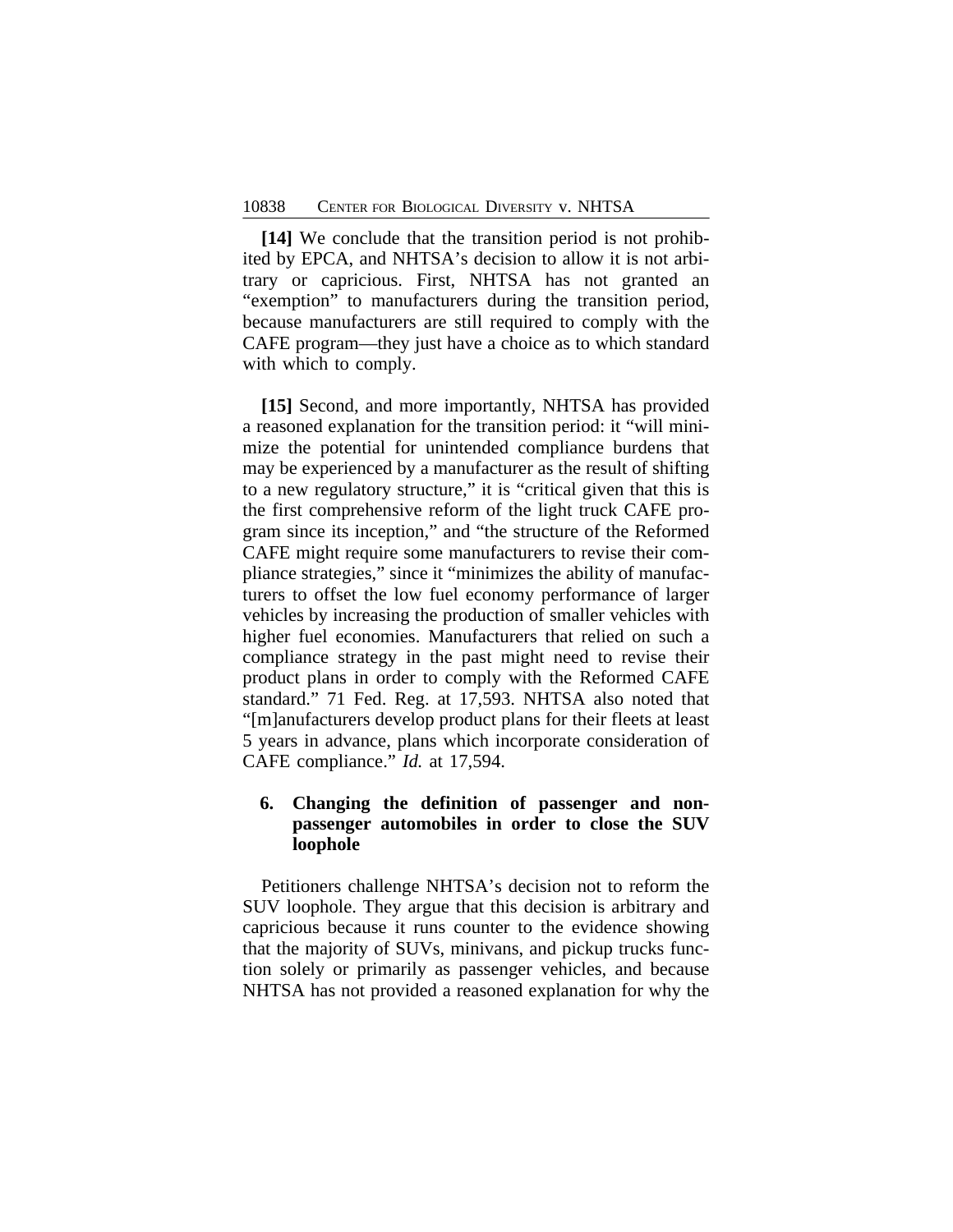transition to Reformed CAFE could not be accomplished at the same time as a revision in the definitions.

The EPCA defines "passenger automobile" as "an automobile that the Secretary decides by regulation is manufactured primarily for transporting not more than 10 individuals," excluding "an automobile capable of off-highway operation that the Secretary decides . . . has a significant feature except 4-wheel drive) designed for off-highway operation" and is 4 wheel drive or more than 6,000 lbs. GVWR. 49 U.S.C.  $§ 32901(a)(16)$ . "Non-passenger automobiles" are thus defined by exclusion. NHTSA defines an automobile other than a passenger automobile as a "light truck," a term not used in the statute. 49 C.F.R. § 523.5 (2007). Under 49 U.S.C. § 32901(a)(16), the Secretary has discretion to decide what constitutes a "passenger automobile" within the confines of the listed criteria.

NHTSA initially sought input on ways to revise the regulatory distinction because the passenger automobile/light truck distinction had become obsolete: "The application of the regulation to the current vehicle fleet (designed with the regulatory distinctions in mind) less clearly differentiates between passenger cars and light trucks than it did in the 1970s." 68 Fed. Reg. at 74,927 (ANPRM). However, in the NPRM, NHTSA decided not to:

chang[e] those classification regulations at this time in part because [NHTSA] believe[s] an orderly transition to Reformed CAFE could not be accomplished if [NHTSA] simultaneously change[s] which vehicles are included in the light truck program and because, as applied in MY 2011, Reformed CAFE is likely to reduce the incentive to produce vehicles classified as light trucks instead of as passenger cars.

70 Fed. Reg. at 51,422. Ultimately, NHTSA did not change the light truck definition other than by expanding the flat floor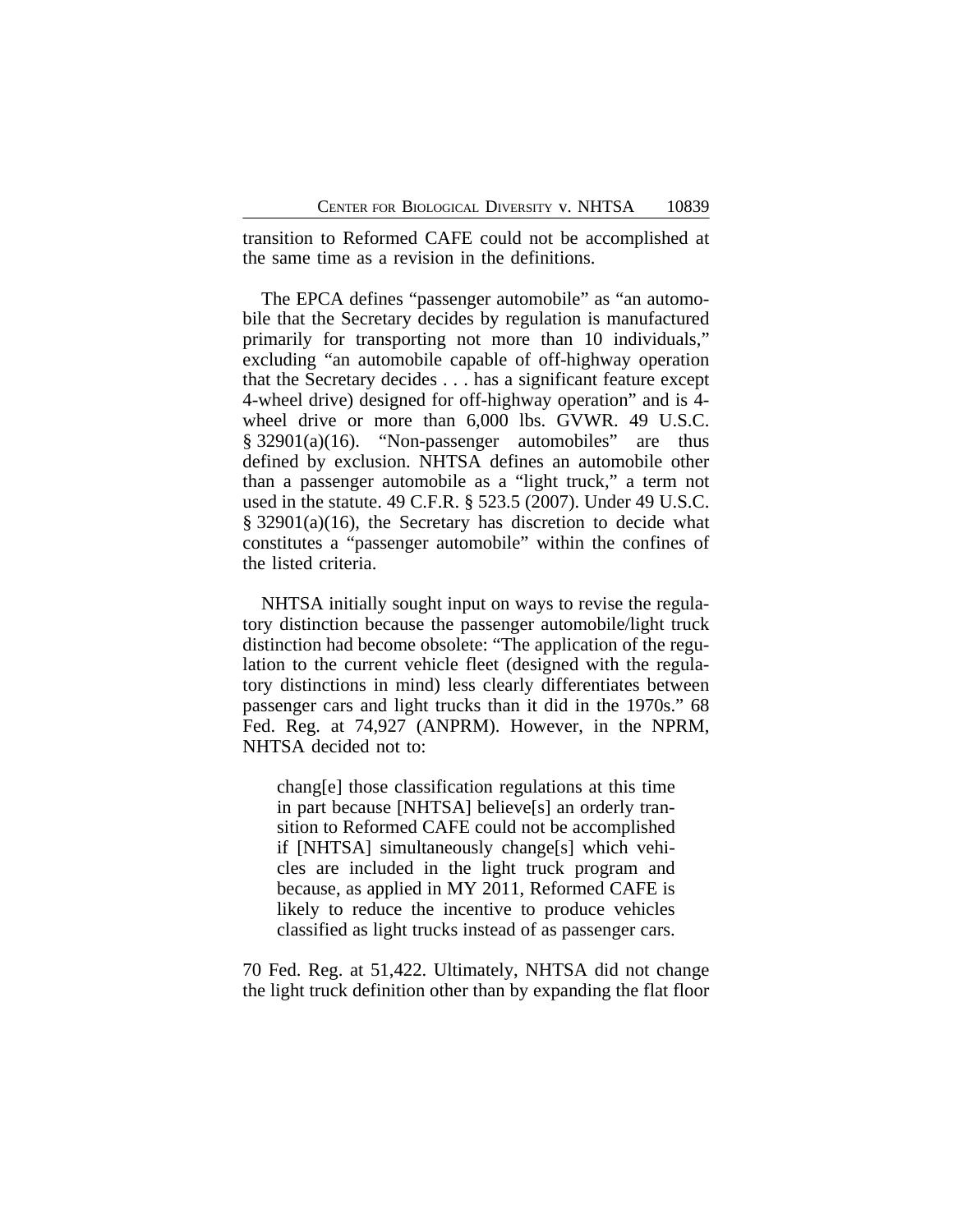provision to include vehicles with folding seats, if the vehicles have at least three rows of designated seating. *See* 49 C.F.R. § 523.5(a)(5); 71 Fed. Reg. at 17,650-52.

**[16]** We conclude that NHTSA's decision not to otherwise revise the passenger automobile/light truck definitions is arbitrary and capricious. First, NHTSA has not provided a reasoned explanation of why an orderly transition to Reformed CAFE could not be accomplished at the same time that the passenger automobile/light truck definitions are revised.

Second, NHTSA asserts that it reasonably decided to look to the purpose for which a vehicle is manufactured instead of consumers' use of a vehicle because it is a more objective way of differentiating between passenger and non-passenger automobiles. But this overlooks the fact that many light trucks today *are* manufactured primarily for transporting passengers, as NHTSA itself has acknowledged: "Many vehicles produced today, while smaller than many other passenger cars, qualify as light trucks because they have been *designed* so that their seats can be easily removed and their cargo carrying capacity significantly enhanced." 68 Fed. Reg. at 74,927 (emphasis added); *see also* 71 Fed. Reg. at 17,621 n.102 ("NAS Report . . . noted that [the passenger automobile/light truck fuel economy] gap created an incentive to design vehicles as light trucks instead of cars."). Today's design differences, which capitalize on the lower light truck CAFE standard, are the very reason that NHTSA sought input on ways to revise the regulatory distinction "in light of the current and emerging motor vehicle fleet." *See* 68 Fed. Reg. at 74,927.

In addition, NHTSA's new focus on the purpose for which automobiles are manufactured conflicts with its earlier assertion that "Congress intended that passenger automobiles be defined as those *used primarily* for the transport of individuals." *Id.* at 74,926 (emphasis added); *see also id.* at 74,913 ("The market suggests that while some light trucks may be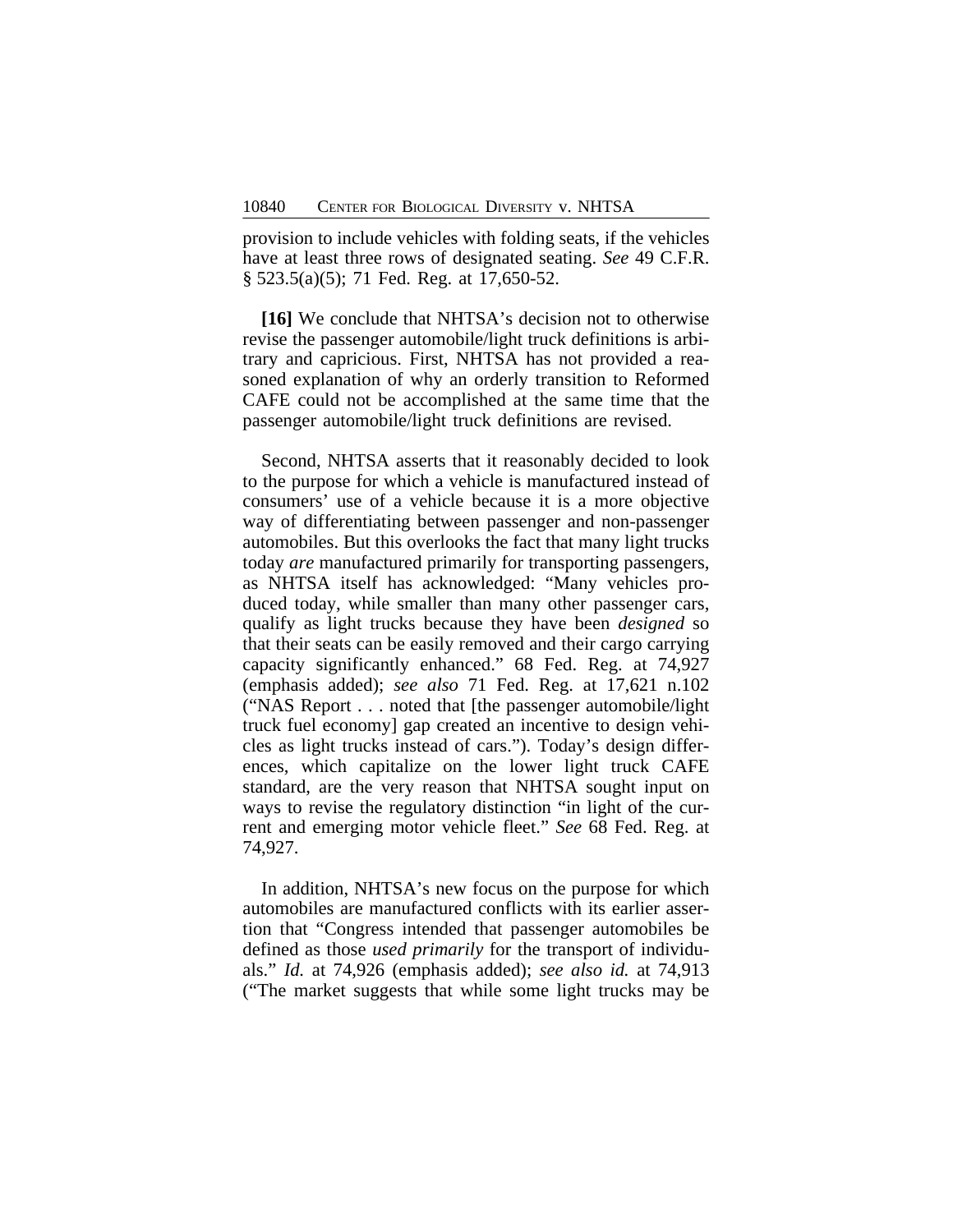*used primarily* to transport passengers, their 'peak use or value' capability (towing boats, hauling heavy loads, etc.) may be a critical factor in the purchase decision." (emphasis added)).

**[17]** Third, NHTSA's decision runs counter to the evidence showing that SUVs, vans, and pickup trucks are manufactured primarily for the purpose of transporting passengers and are generally not used for off-highway operation. The NAS committee found that:

The less stringent CAFE standards for trucks did provide incentives for manufacturers to invest in minivans and SUVs *and to promote them to consumers in place of large cars and station wagons*. . . . By shifting their product development and investment focus to trucks, they created more desirable trucks with more carlike features: quiet, luxurious interiors with leather upholstery, top-of-the-line audio systems, extra rows of seats, and extra doors.

NAS Report at 18 (emphasis added); *see also id.* at 23 (noting the exploding demand for light trucks such as minivans and "four-door SUVs and pickup trucks with passenger-friendly features such as extra rows of seats"). Consumers use light trucks primarily for passenger-carrying purposes in large part because that is precisely the purpose for which manufacturers have manufactured and marketed them. *See, e.g.*, App. A to Public Citizen Cmt. (Kathleen Kerwin, "You Call This the Family Car? Pickups with Roomy Cabs Become a Status Accessory," *Business Week*, Apr. 26, 1999.). A pickup truck usage study conducted by R.L. Polk & Co.**<sup>59</sup>** showed that 73% of light pickup users use their trucks to carry passengers on a daily or weekly basis, 68% use them for personal trips on a daily or weekly basis, 58% use them for commuting on a daily or weekly basis, 59% *never* use them for towing, and

**<sup>59</sup>**R.L. Polk & Co. is a major automotive market intelligence company.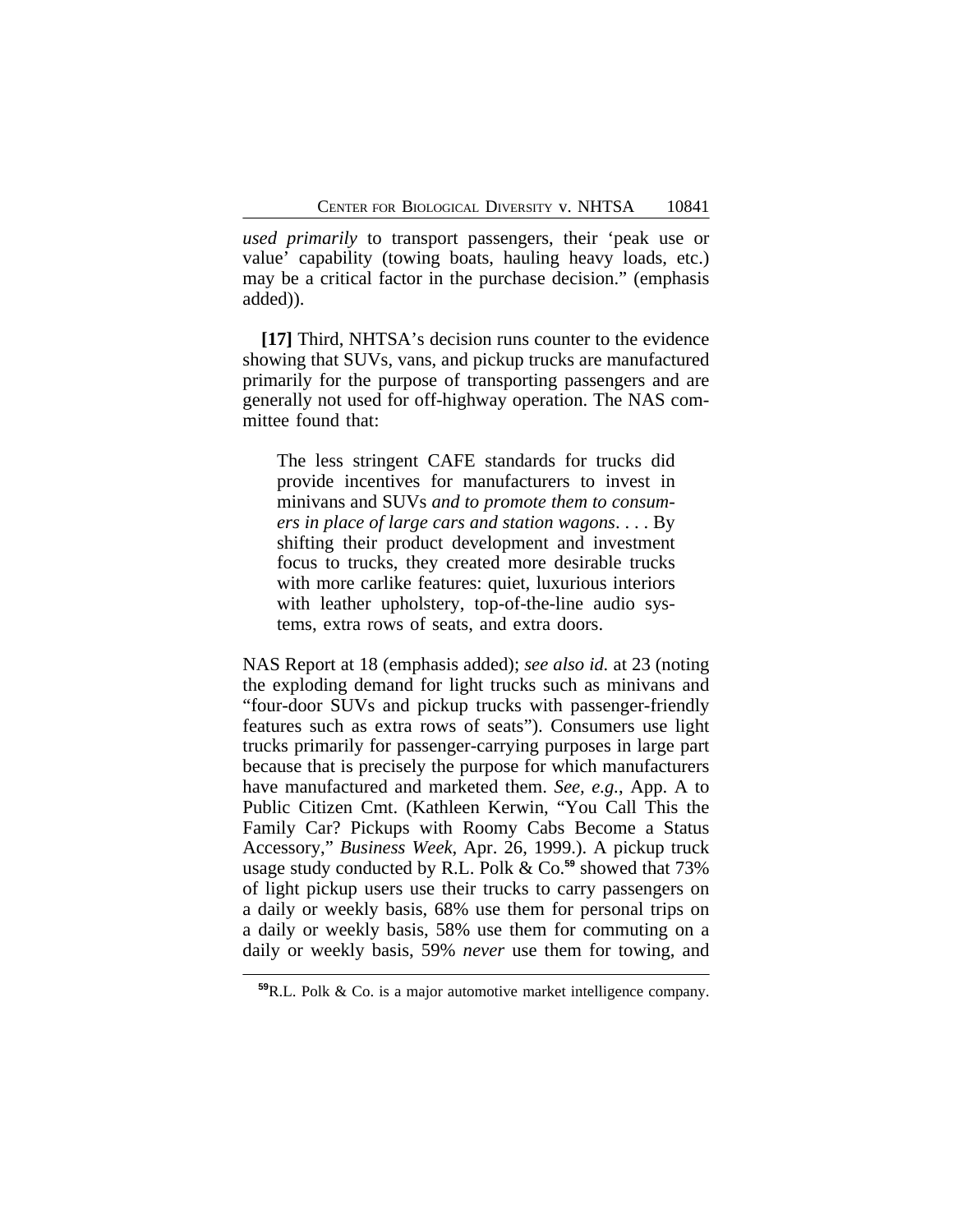69% *never* use them for driving off-road. Polk Study at 11. Seventy-three percent of medium pickup users use them for carrying passengers on a daily or weekly basis, 65% use them for commuting on a daily or weekly basis (61% daily), and 64% *never* use them for driving off-road. Polk Study at 12. Even among heavy pickup users, 76% use them for carrying passengers on a daily or weekly basis, and 52% never use them for driving off-road. Polk Study at 13.**60** The NAS Committee further found:

When CAFE regulations were originally formulated, different standards were set for passenger vehicles and for work/cargo vehicles . . . . because [work/ cargo vehicles] needed extra power, different gearing, and less aerodynamic body configurations to carry out their utilitarian, load-carrying functions. . . . [But this] working definition distinction between a car for personal use and a truck for work use/cargo transport[ ] has broken down, initially with minivans, and more recently with sport utility vehicles and other "cross-over" vehicles that may be designed for peak use but which are actually used almost exclusively for personal transport. . . . The car/truck distinction has been stretched well beyond its original purpose.

NAS Report at 88 (internal quotation marks and citation omitted). One of the changes the NAS committee recommended to alleviate this problem was to "tighten" the definition of a light truck, a step the EPA has already taken for emissions standards purposes. *Id.* We agree with Petitioners that NHTSA's decision not to do the same was arbitrary and capricious, especially in light of EPCA's overarching goal of

**<sup>60</sup>**In addition, pickup owners consider better fuel economy to be the most important improvement, valuing it nearly as much as all other potential improvements (e.g., greater horsepower, better off-road capability, carrying heavier loads) combined. Polk Study at 16.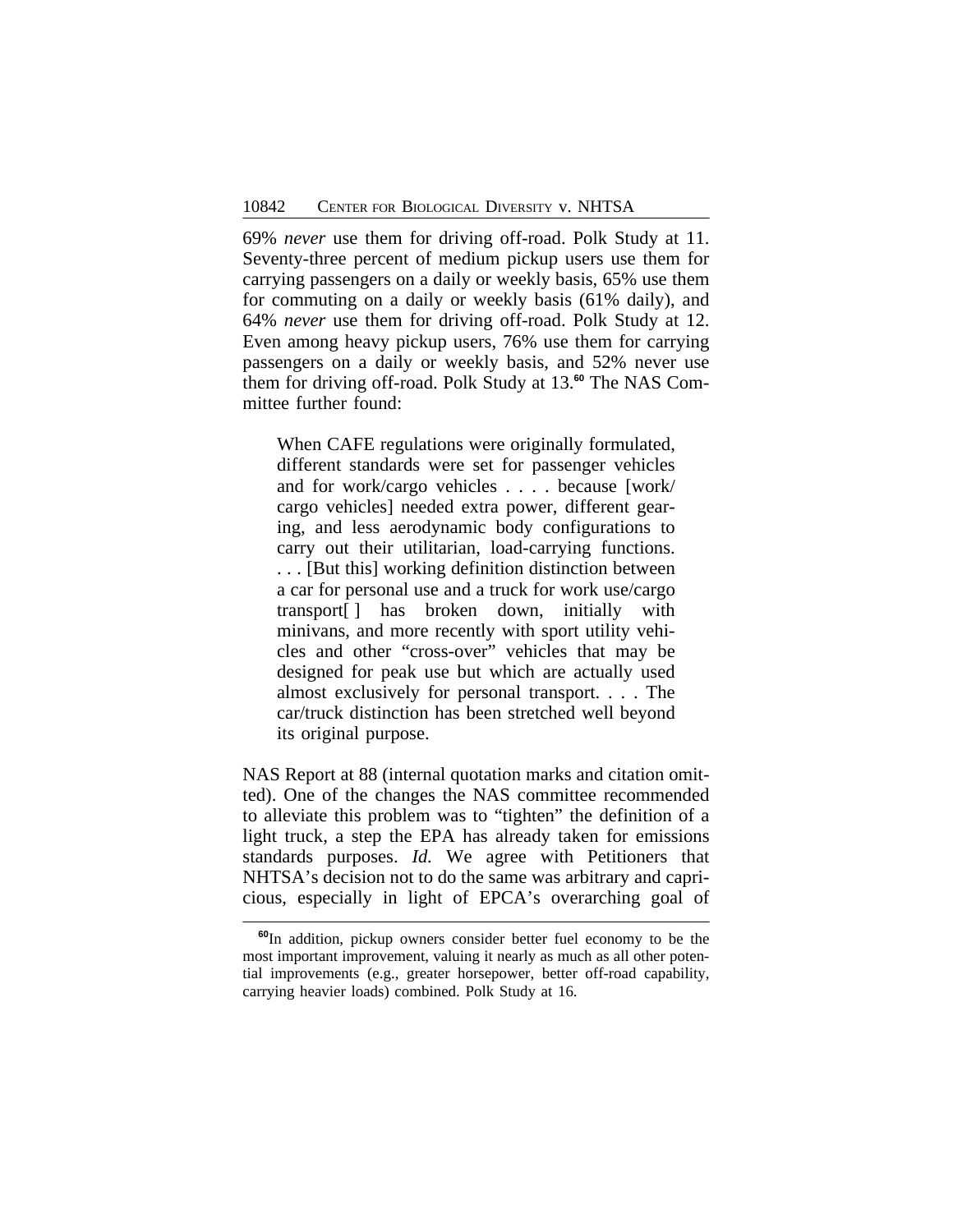energy conservation. Thus, we remand to NHTSA to revise its regulatory definitions of passenger automobile and light truck or provide a valid reason for not doing so.

## **7. Exclusion of 8,500-10,000 lb. pickup trucks from CAFE regulation**

Petitioners argue that NHTSA's decision not to regulate the fuel economy of vehicles between 8,500 and 10,000 lbs. GVWR (generally referred to as Class 2b trucks),**<sup>61</sup>** other than MDPVs, is arbitrary and capricious because fuel economy standards for these vehicles are feasible and will result in significant energy conservation. *See* 49 U.S.C. § 32901(a)(3). We agree.

All 4-wheeled, fuel- and alternative fuel-propelled vehicles manufactured for use on roads and highways that are 6,000 lbs. gross vehicle weight or less are automobiles. *See* 49 U.S.C.  $\S$  32901(a)(3)(A). Vehicles more than 6,000 but less than 10,000 lbs. gross vehicle weight are "automobile[s]" for the purpose of fuel economy regulation "if the Secretary decides by regulation that—(i) an average fuel economy standard under this chapter for the vehicle is feasible; and (ii) an average fuel economy standard . . . for the vehicle will result in significant energy conservation or the vehicle is substantially used for the same purposes as a vehicle rated at not more than 6,000 pounds gross vehicle weight." *Id.* § 32901(a)(3)(B). Since 1978, NHTSA has defined vehicles

**<sup>61</sup>**Trucks are subdivided into a number of classes based on GVWR. Class 1 trucks are those 6,000 lbs. GVWR or less. Generally, this includes minivans, small pickup trucks, and small to medium SUVs. Class 2a trucks are those between 6,001 lbs. and 8,500 lbs. GVWR, which include vans, full-size pickups such as the F-150 and Chevrolet Silverado 1500, and medium to large SUVs. Class 2b trucks are those 8,501 to 10,000 lbs. GVWR, which include some large vans, heavy duty pickups (e.g., F-250, Silverado 2500, Ford Excursion, GMC Yukon XL, and Hummer H2), and large SUVs. *See* UCS Cmt. at 33 & n.13.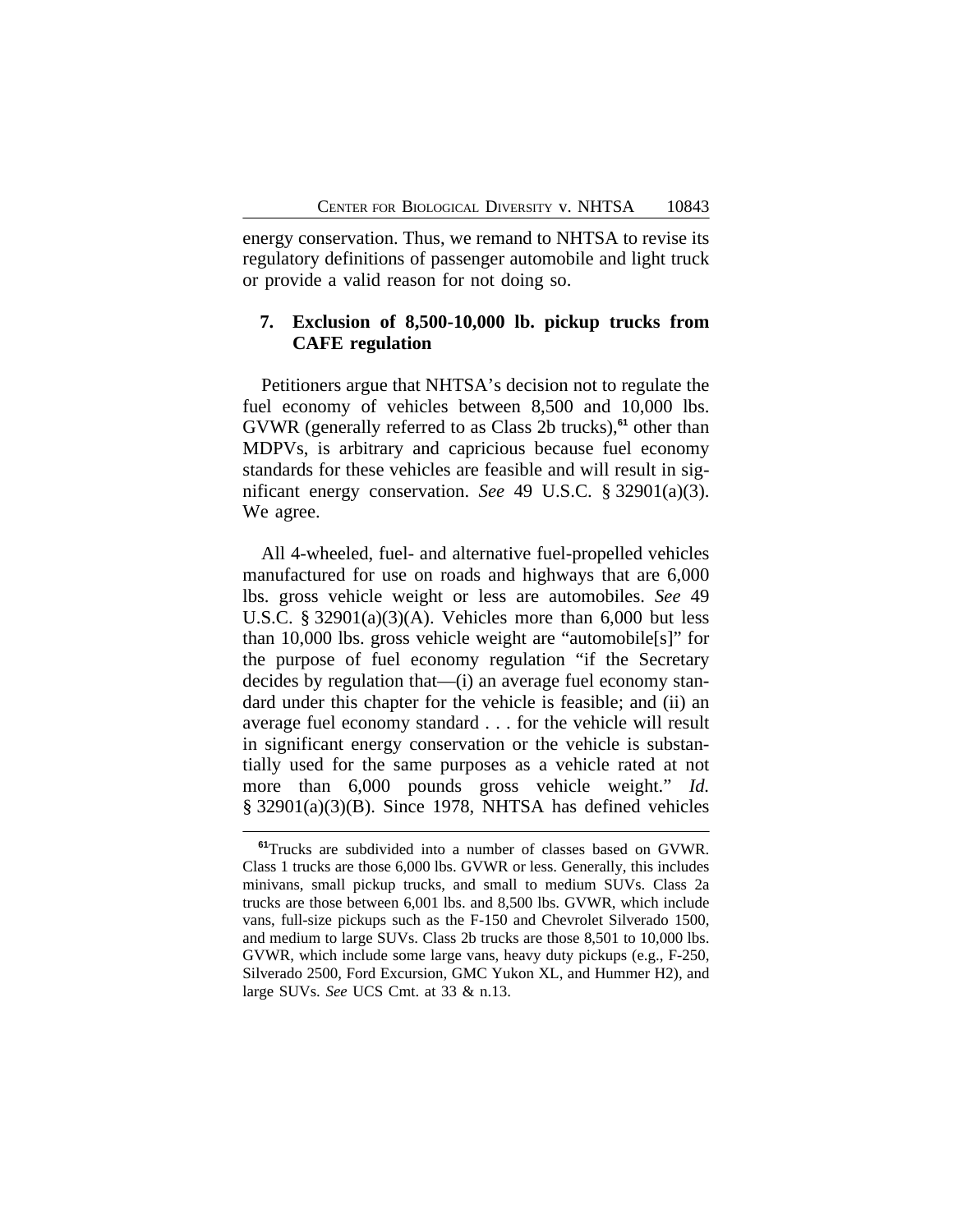8,500 lbs. GVWR or less as automobiles. *See* 49 C.F.R.  $§ 523.3(b)(2)(iii).$ 

The ANPRM presented two options under which the fuel economy of vehicles with a GWVR of up to 10,000 lbs. could be regulated. *See* 68 Fed. Reg. at 74,930. One option was to include MDPVs, vehicles with a GVWR of greater than 8,500 but less than 10,000 lbs. that are designed primarily for the transportation of persons. NHTSA explained that "[t]his definition would essentially make SUVs between 8,500 and 10,000 lbs. GVWR subject to CAFE, while continuing to exclude most medium- and heavy-duty pickups and most medium- and heavy-duty cargo vans that are primarily used for agricultural and commercial purposes." *Id*. Another option was to make all vehicles between 8,500 and 10,000 lbs. GVWR subject to CAFE standards. *Id.* NHTSA invited comments on these and any other proposals to regulate vehicles between 8,500 and 10,000 lbs. GVWR. *Id.* The NPRM discussed the inclusion of MDPVs, but it did not address the proposal to regulate all vehicles between 8,500 and 10,000 lbs. GVWR. *See* 70 Fed. Reg. at 51,455-56.

The Final Rule incorporates MDPVs into the definition of "automobile" such that these vehicles would be regulated as light trucks beginning in MY 2011. 49 C.F.R. § 523.3(b)(3); 71 Fed. Reg. at 17,648. NHTSA declined to regulate other vehicles between 8,500 and 10,000 lbs. because unlike MDPVs, they:

are not subject to EPA testing that provides the data necessary to determine compliance with the CAFE program. Inclusion of the heavier-rated-non-MDPVs would increase the test burden for manufacturers. These vehicles would be subject to a whole new testing regime. Moreover, because these vehicles are not subject to comparable testing requirements, there is not sufficient data to estimate a fuel economy baseline. Without a reliable baseline, the agency is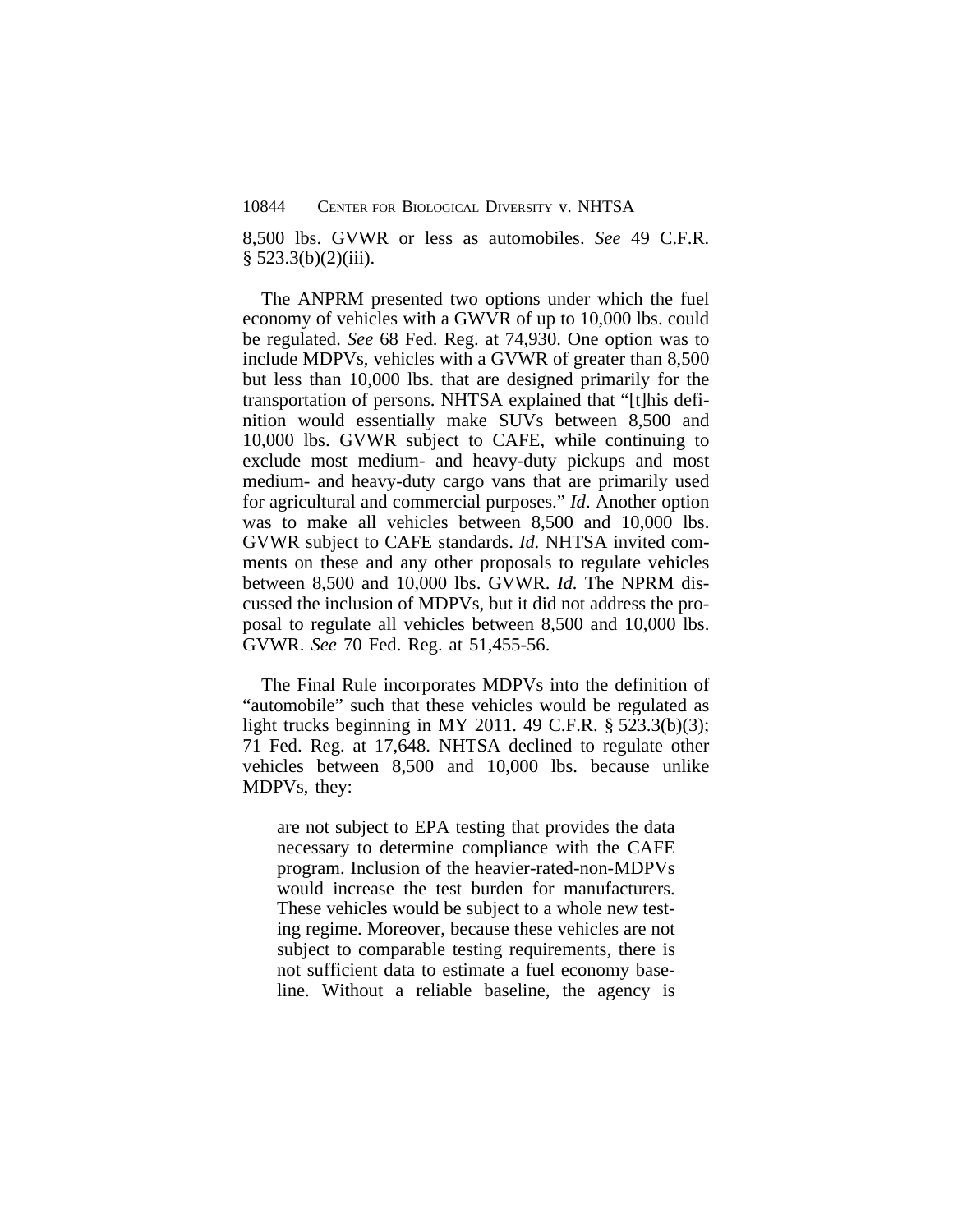unable to determine fuel economy targets that would result in required fuel economy levels that are economically practicable and technologically feasible.

#### 71 Fed. Reg. at 17,650.

**[18]** We conclude that this is not a reasoned explanation for excluding Class 2b trucks from CAFE regulation. First, Petitioners presented compelling evidence that setting fuel economy standards for Class 2b trucks is feasible. For example, a Department of Energy research planning study included estimates:

based on detailed simulation modeling of both the city and highway driving cycles working from a baseline Class 2b truck; baseline estimates were 21.1 mpg city, 15.4 mpg highway, and 13.6 mpg combined. . . . [The study] identified technology options capable of yielding substantial improvements, including 50% higher fuel economy with technologies available over a 7-year horizon and, with use of hybrid engines in diesel versions of the vehicles, a near doubling of the fuel economy of a baseline gasoline Class 2b pickup would be a feasible "stretch goal."

App. F to Environmental Defense Cmt. at 1. An Argonne National Laboratory study identified numerous technological improvements that could be applied to Class 2b trucks, including "aerodynamic improvements," "lower tire rolling resistance," "improved transmissions," "turbocharging for diesel engines," "other engine refinements," "integrated starter-generator," and "hybrid-electric powertrains." *Id.* Another study, published by the American Council for an Energy-Efficient Economy, found that the potential fuel economy improvement was "37% . . . over a baseline full-size pickup." *Id.* at 2. Overall, while Class 2b trucks are "designed with heavier frames and higher capacities, and therefore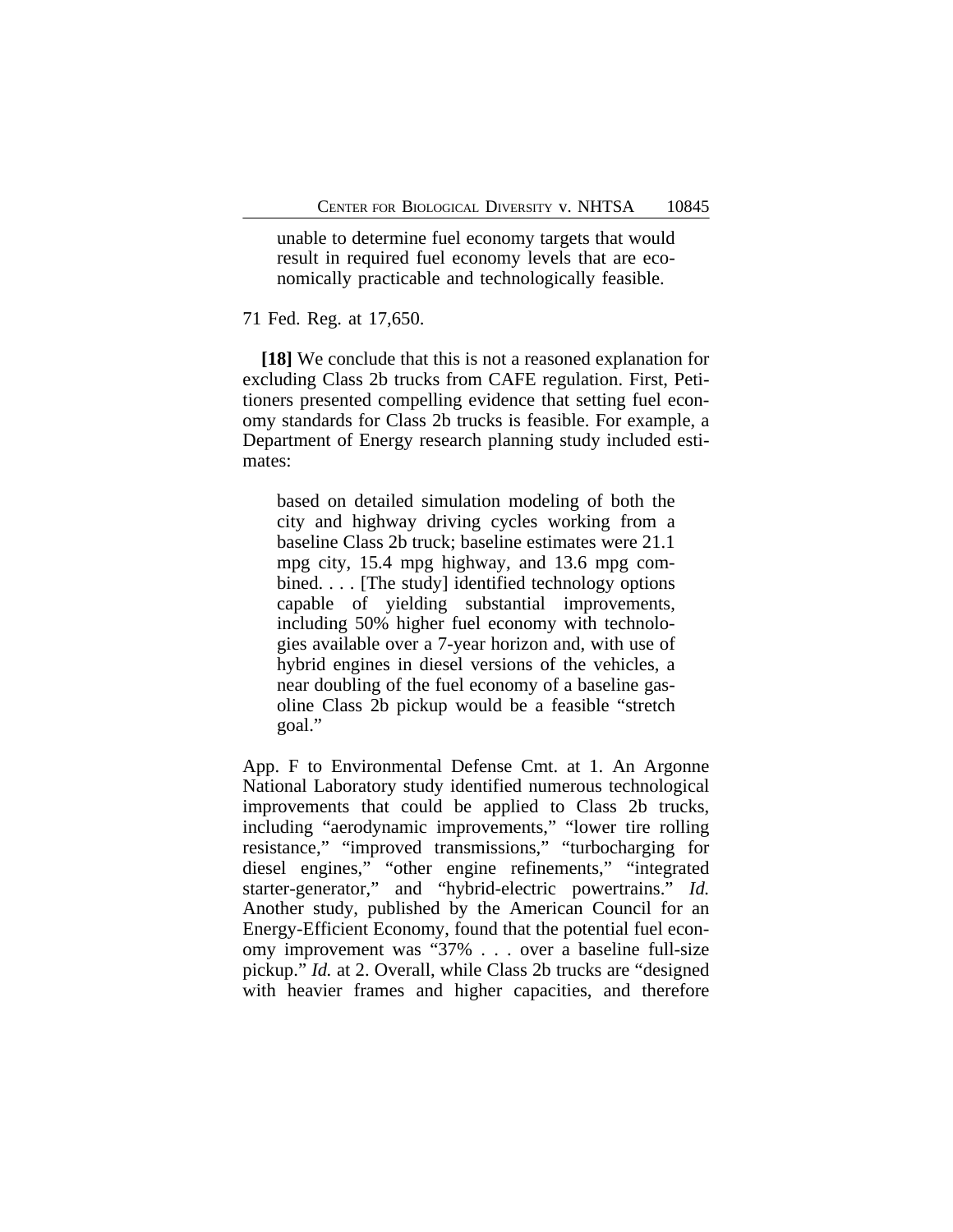larger powertrains and other components, [they] (primarily heavy-duty pickups) entail substantially the same engineering as vehicles under 8500 lbs GVWR, and in many cases share components." *Id.* at 1; *see also* UCS Cmt. at 34.

Second, Petitioners presented substantial evidence that setting CAFE standards for Class 2b trucks would result in significant energy conservation and that these vehicles are substantially used for the same purposes as a vehicle 6,000 lbs. GVWR or less.**<sup>62</sup>** Class 2b trucks constitute the majority of vehicles in the 8,500 to 10,000 lb. GVWR class. *See* ACEEE Cmt. to ANPRM at 10 ("[P]ickups constitute about 85% of vehicles in the 8,500-10,000 lb. weight range.").**<sup>63</sup>** One of the Petitioners argued:

EPA estimates sales of class 2b trucks at 931,000 per year. Given higher per vehicle oil consumption, we estimate that 2b trucks consume 13% of overall demand from trucks under 10,000 pounds GVWR. . . .

If class 2b trucks were to improve their fuel economy by 4% per year . . . over MY 2008-2011, it would save 47,000 barrels of gasoline and diesel fuel per day by 2020 and reduce GHG emissions by a cumulative 16 mmtC over that time frame. Even at comparable fuel economy improvements to those NHTSA proposes for the largest class 2a trucks regulated under the Reformed system—roughly 2% per year, the country would save 24,000 barrels of gasoline and diesel fuel per day by 2020. These amounts are significant: A 24,000 barrel per day (bpd) saving

**<sup>62</sup>**Only one factor or the other is required, along with feasibility, for the Secretary to designate as an "automobile" a 6,000 to 10,000 lbs. GVWR vehicle. 49 U.S.C. § 32901(a)(3)(B)(ii).

**<sup>63</sup>**American Council for an Energy-Efficient Economy (ACEEE) Cmt., NHTSA Docket No. 2003-16128-1156 (Apr. 27, 2004).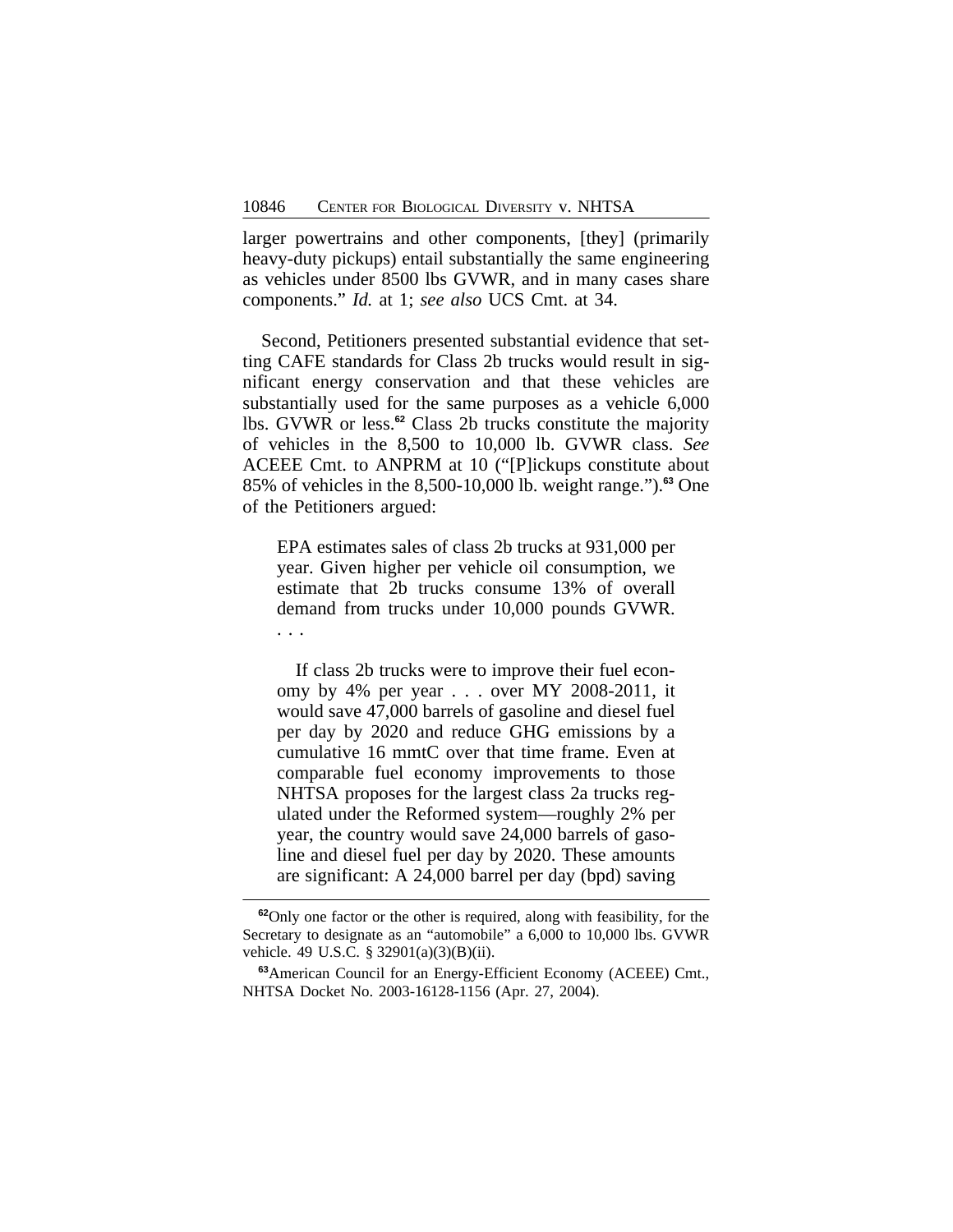would be equivalent to \$700 million of annual savings at a relatively modest shadow price of \$1.90/ gallon. This far exceeds the \$100 million threshold for a 'significant energy action' under [Executive Order] 13211.

Environmental Defense Cmt. at 10; *see also* UCS Cmt. at 34 (estimating that "[i]f these vehicles had been held to the same fuel economy standard as other light-duty trucks, the total fuel consumption by trucks under 10,000 lbs GVWR would be approximately 890 million gallons less in 2005, for a savings of nearly 60,000 barrels of oil per day. This corresponds to about 18% of Class 2b fuel use.").

The evidence also shows that Class 2b trucks are "substantially used for the same purposes" as vehicles not more than 6,000 lbs. GVWR. The Polk Study showed that 76% of heavy pickup truck owners use them for carrying passengers on a daily or weekly basis, 57% use them for personal trips on a daily or weekly basis, 49% use them for commuting on a daily basis, and 52% *never* use them for driving off-road. Polk Study at 13; *see also* Environmental Defense Cmt. at 10 (citing a 2002 vehicle inventory and use survey conducted by the U.S. Census Bureau for the argument that "[i]n the intervening decades [since NHTSA revised its definition of 'automobile' to include Class 2a trucks but exclude Class 2b trucks], trucks of all sizes have increasingly shifted from commercial uses to personal uses.").**<sup>64</sup>**

**<sup>64</sup>**NHTSA's original rationale for expanding the definition of "automobile" to include Class 2a trucks but continuing to exclude Class 2b trucks from CAFE regulation was the prediction that consumers would not use them for personal use. 43 Fed. Reg. 11995, 11997 (Mar. 23, 1978). The agency indicated that it would reconsider its decision if this prediction proved false: "[T]he agency does not expect any circumvention of this type to be as prevalent as the shift in GVWR's across the previous 6000 pound dividing line. . . . [V]ehicles rated much above 7000 pounds are equipped with heavy duty suspensions and other components which make then unattractive for personal uses. . . . [I]f the agency's projection in this regard proves to be incorrect, the light truck category could be further expanded to avoid circumvention of the fuel economy standards." *Id.*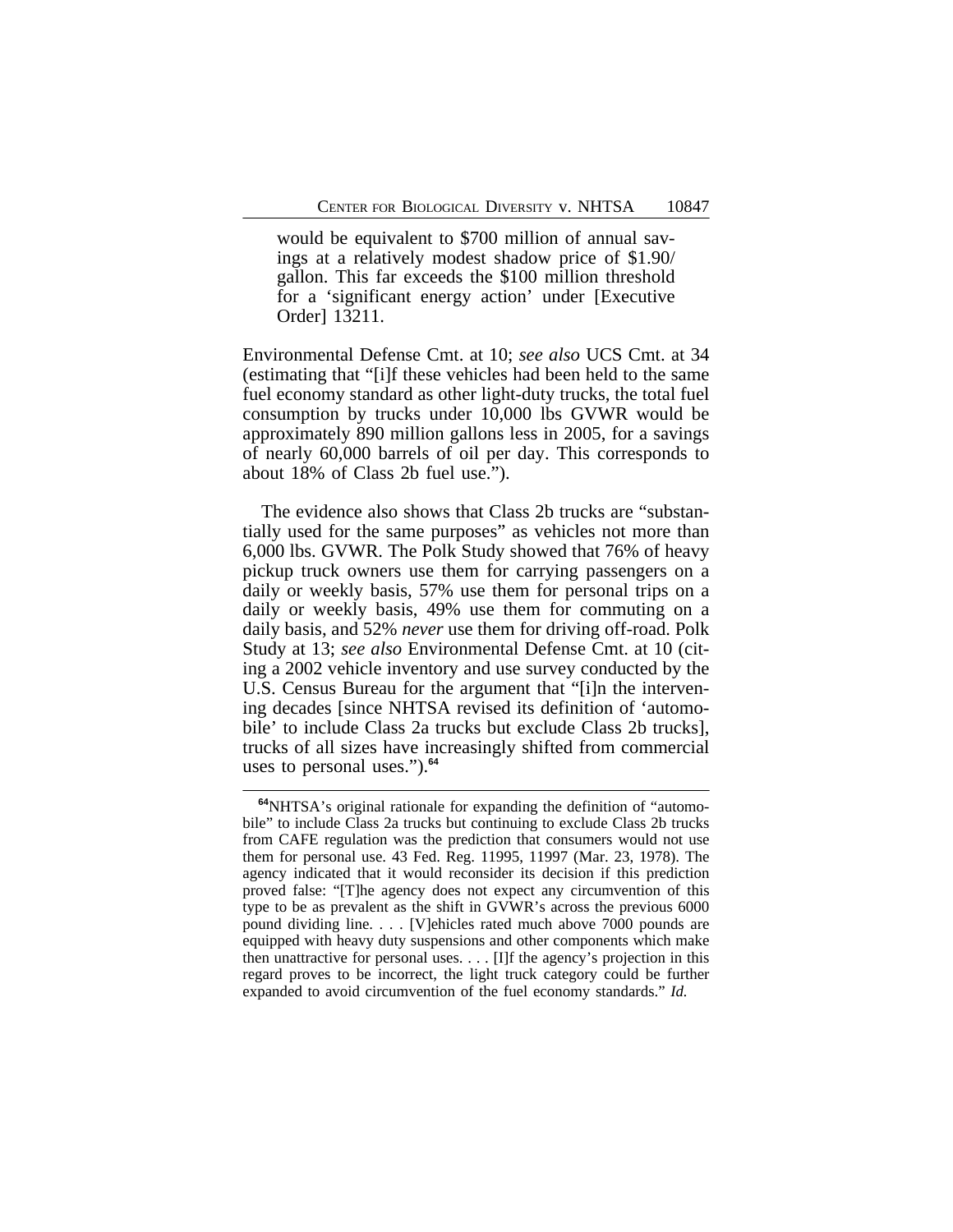NHTSA did not address any of this evidence in the Final Rule, and it does not argue that setting CAFE standards for Class 2b trucks would not be feasible,**<sup>65</sup>** that it would not result in significant energy conservation, or that Class 2b trucks are not substantially used for the same purposes as smaller trucks. *See* 71 Fed. Reg. at 17,649-50; NHTSA Br. at 77-81. Instead, NHTSA makes the bold assertion that "the agency is not obliged to justify exclusion of such very large vehicles, as the statute has already excluded them, subject to NHTSA's discretionary decision to *include* such vehicles." NHTSA Br. at 79 (emphasis in original). This is clearly wrong. The statute gives NHTSA some discretion in deciding whether the 49 U.S.C. § 32901(a)(3) factors are met for Class 2b trucks, but if these factors are satisfied, then they are "automobiles" for which NHTSA must set fuel economy standards.**<sup>66</sup>**

NHTSA asserts that without EPA testing data, it cannot set CAFE standards for Class 2b trucks. 71 Fed. Reg. at 17,650. But EPA already subjects most Class 2b trucks to the city and highway fuel economy tests (i.e., city and highway chassis dynamometer testing) that NHTSA asserts are needed for it to determine CAFE standards. *See* 40 C.F.R. § 86.101 (2007) (applying test procedures to gasoline-fueled trucks above 8,500 lbs. GVWR ("Otto-cycle complete heavy-duty vehicles")). NHTSA does not dispute this fact.

**<sup>65</sup>**NHTSA misdirects much of its attention to the argument that regulating MDPVs is "*more* feasible." NHTSA Br. at 80 (emphasis in original).

**<sup>66</sup>**We also reject NHTSA's assertion that Petitioners "invert the relevant question the agency sought to answer" since the agency was only concerned with the feasibility of regulating MDPVs, not other vehicles in the 8,500 to 10,000 lb. weight class. NHTSA Br. at 79. As discussed above, the agency specifically sought comments on whether it should regulate all vehicles between 8,500 and 10,000 lbs. GVWR, *see* 68 Fed. Reg. at 74,930, and Petitioners presented evidence on precisely that question, *see, e.g.*, Environmental Defense Cmt. at 9-11; UCS Cmt. at 33-35; Public Citizen Cmt. at 18-19; Polk Study.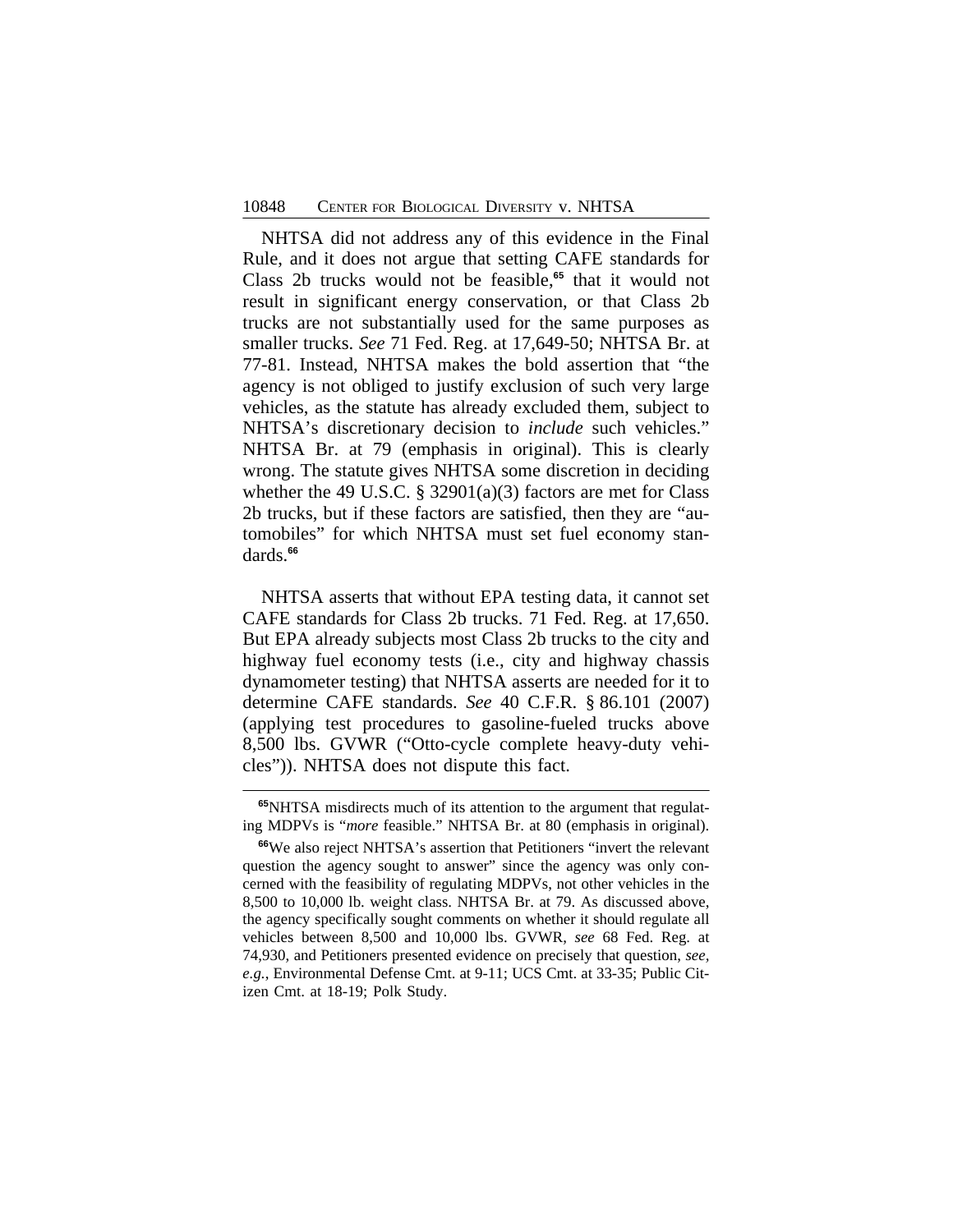Moreover, NHTSA has given no explanation of why it would be infeasible to set standards for Class 2b trucks without EPA's tests. Instead, NHTSA's position is merely that imposing one set of tests "minimize[s]" the "test burden to manufacturers." *See* 71 Fed. Reg. at 17,649. This concern has no relevance to any of the statutory factors under 49 U.S.C.  $§$  32901(a)(3)(B).

Finally, NHTSA's reasoning is arbitrary because it decided that it is feasible to set CAFE standards for MDPVs even though they are not currently subject to EPA testing. *See id.* ("MDPVs are not currently required to undergo chassis dynamometer testing."). EPA will begin phasing in city chassis dynamometer testing for MDPVs in MY 2008, but MDPVs are exempted from highway chassis dynamometer testing. *Id.* Yet, having "determined that this additional testing will not be burdensome for the manufacturers," NHTSA required highway tests as a result of including MDPVs in its "automobile" definition. *Id.*

**[19]** In sum, NHTSA's decision not to set average fuel economy standards for all vehicles between 8,500 and 10,000 lbs. GVWR is arbitrary and capricious. That Class 2b trucks have never been regulated by NHTSA is not a reason for not regulating them now. We remand to NHTSA to revisit this issue and promulgate average fuel economy standards for these vehicles, or to provide a validly reasoned basis for continuing to exclude them from the regulation.

#### **B. National Environmental Policy Act**

## **1. The EPCA does not limit NHTSA's NEPA obligations**

NHTSA argues both that it has broad discretion to balance the factors of 49 U.S.C. § 32902(f) in setting fuel economy standards and that the EPCA constrains it from considering more stringent alternatives in the EA. NHTSA can't have it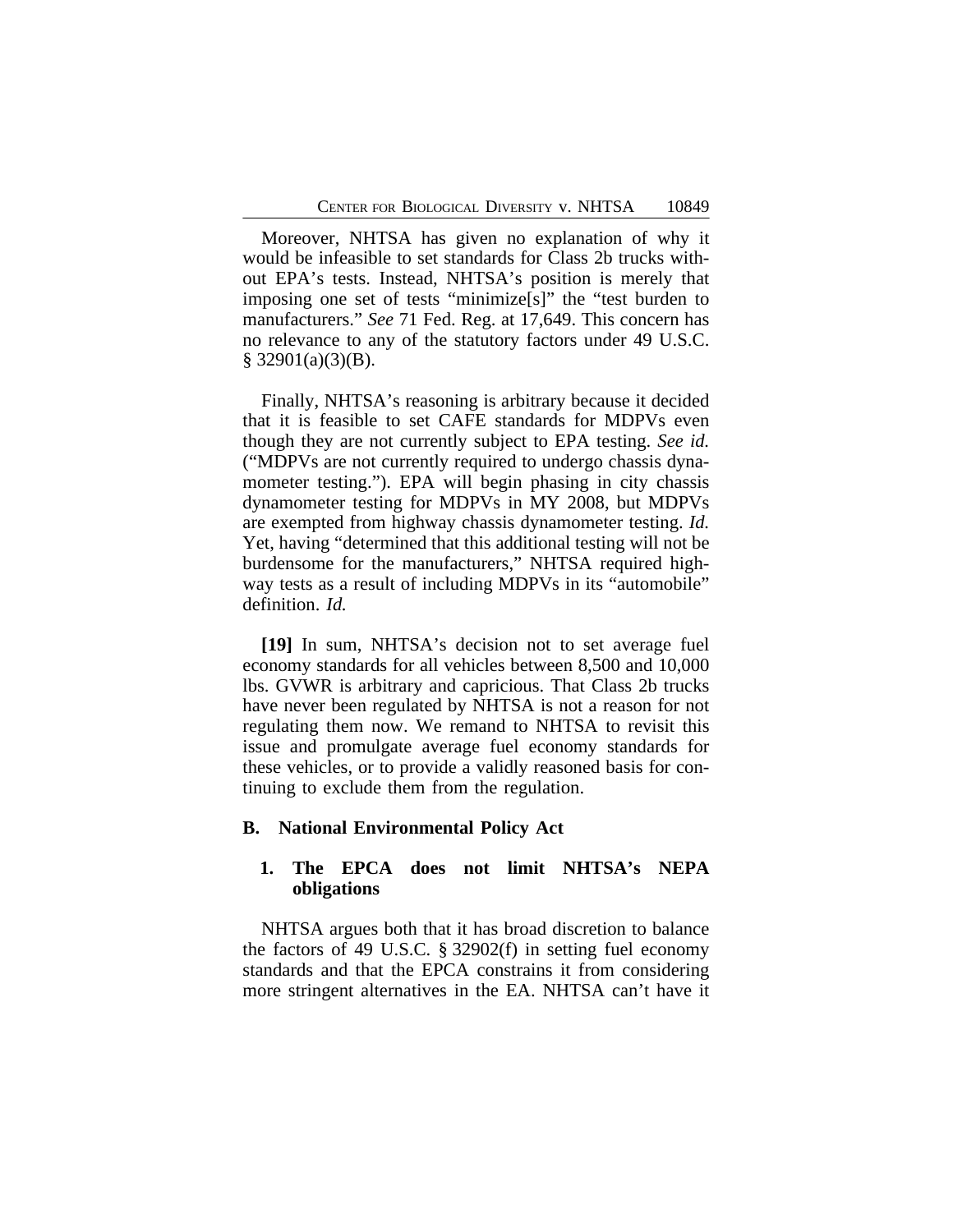both ways. Its hands are not tied, as demonstrated by its discretionary, substantive decisions to, among other things, value the benefit of carbon emissions reduction at zero, 71 Fed. Reg. at 17,638, peg its Unreformed CAFE standard to the least capable manufacturer with a substantial share of the market, *id.* at 17,568, apply technologies only until marginal cost equals marginal benefit,**<sup>67</sup>** *id.* at 17,589, 17,597, reject weight reduction as a cost-effective technology for vehicles between 4,000 and 5,000 lbs. curb weight, *id.* at 17,627, and not adopt a backstop, *id.* at 17,593.

NHTSA relies on *Department of Transportation v. Public Citizen*, 541 U.S. 752 (2004), for its contention that it did not have to consider the effect of its rule on climate change. *Public Citizen* is inapposite.

In *Public Citizen*, the Supreme Court held that the Federal Motor Carrier Safety Administration (FMCSA) did not need to consider the environmental effects of cross-border operations of motor carriers in its EA, since it had no ability to prevent those operations. 541 U.S. at 770. The Court reasoned, "where an agency has no ability to prevent a certain effect due to its limited statutory authority over the relevant actions, the agency cannot be considered a legally relevant 'cause' of the effect." *Id*. The "critical feature" of the case was the fact that "FMCSA has no ability to countermand the President's lifting of the moratorium or otherwise categorically to exclude Mexican motor carriers from operating within the United States." *Id.* at 766. "FMCSA has only limited discretion regarding motor vehicle carrier registration: It *must grant* registration to all domestic or foreign motor carriers that are 'willing and able to comply with' the applicable safety, fitness, and financial-responsibility requirements. FMCSA has *no statutory authority to impose or enforce emissions controls* or to

**<sup>67</sup>**As opposed to, for example, setting total costs equal to total benefits, as suggested by some commenters. *See* 71 Fed. Reg. at 17,591 (rejecting the Union of Concerned Scientists' break-even approach).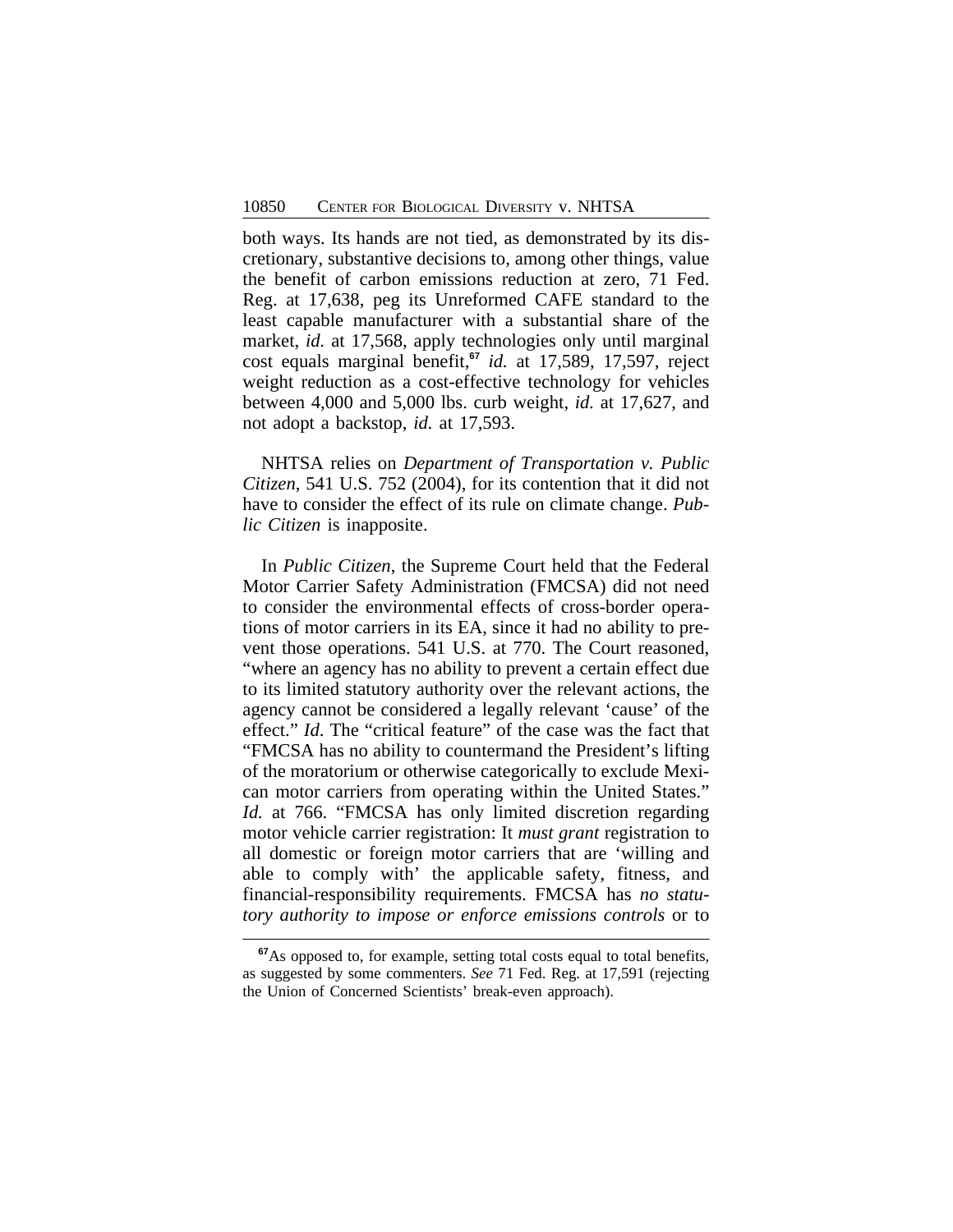establish environmental requirements unrelated to motor carrier safety." *Id.* at 758-59 (emphasis added) (citation omitted). Moreover, neither of the purposes of NEPA—informing the public and ensuring agency consideration of the environmental impacts of its actions—would be served. Knowledge of the environmental impacts would not affect FMCSA decisionmaking since FMCSA "simply lacks the power to act on whatever information might be contained in the EIS." *Id.* at 768.

Here, in contrast, NHTSA clearly has statutory authority to impose or enforce fuel economy standards, 49 U.S.C. § 32902(a), (c), and it could have, in exercising its discretion, set higher standards if an EIS contained evidence that so warranted. *See also Sierra Club v. Mainella*, 459 F. Supp. 2d 76, 105 (D.D.C. 2006) ("The holding in *Public Citizen* extends only to those situations where an agency has 'no ability' because of lack of 'statutory authority' to address the impact. [National Park Service], in contrast, is only constrained by *its own regulation* from considering impacts on the Preserve from adjacent surface activities." (emphasis in original)). Although NEPA does not demand substantive environmental outcomes, *Public Citizen*, 541 U.S. at 756, NHTSA possesses the power to act on whatever information might be contained in an EIS. This court has recognized that "NEPA's legislative history reflects Congress's concern that agencies might attempt to avoid any compliance with NEPA by narrowly construing other statutory directives to create a conflict with NEPA. Section 102(2) of NEPA therefore requires government agencies to comply 'to the fullest extent possible.' " *Forelaws on Board v. Johnson*, 743 F.2d 677, 683 (9th Cir. 1985); *id.* at 685 (holding that the Bonneville Power Administration interpreted its statutory authority too narrowly and "[g]iven BPA's statutory duty both to conserve energy use and to preserve fish and wildlife, and the multitude of alternative proposals suggested by government agencies and citizen groups, the failure to prepare an EIS demonstrating that the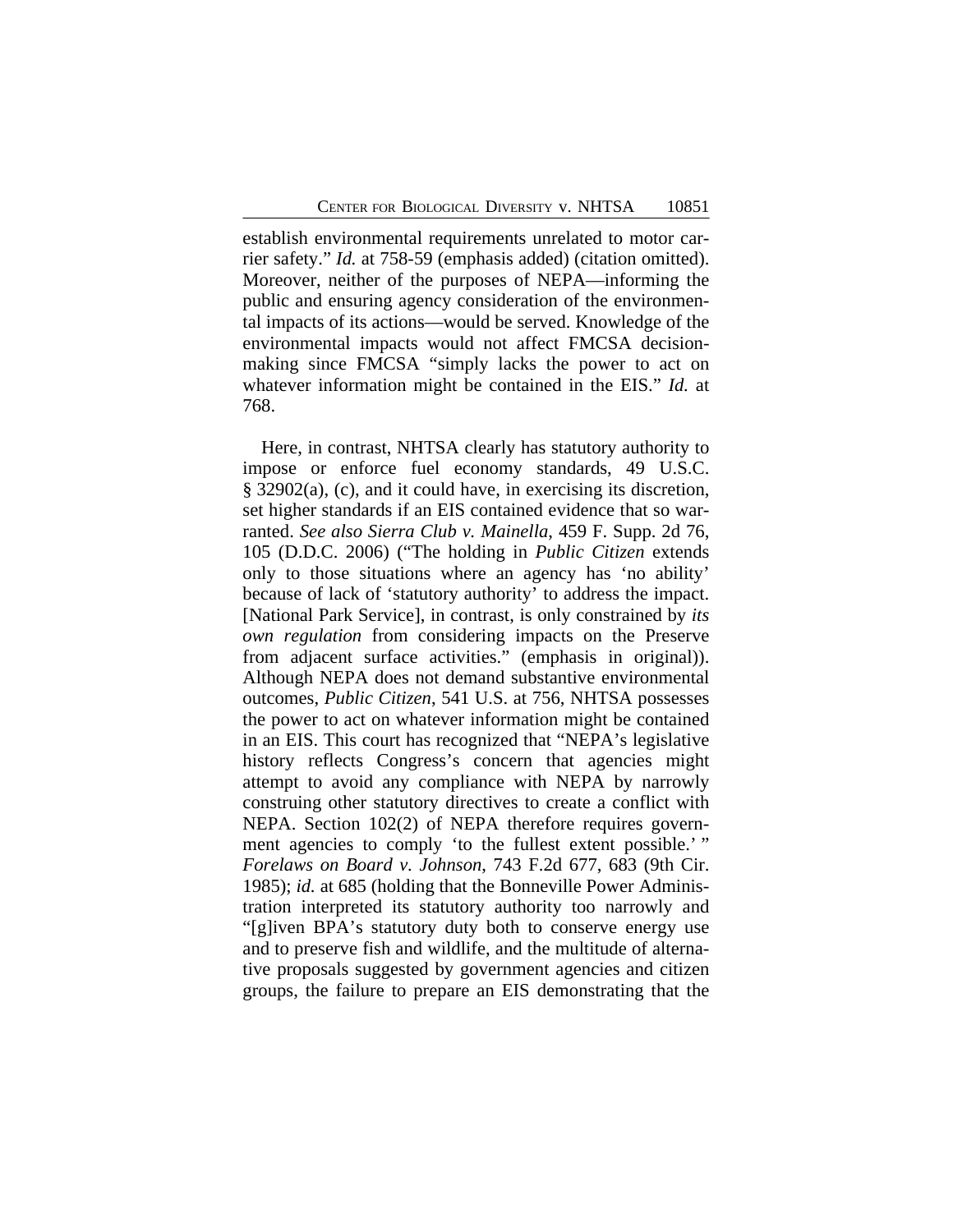agency has considered all significant alternatives violates both NEPA and the APA." (citations omitted)).

Moreover, the CAFE standard will affect the level of the nation's greenhouse gas emissions and impact global warming. *See Ctr. for Auto Safety*, 793 F.2d at 1334-35 ("If setting a higher standard cannot result in vehicles with increased fuel efficiency, then the entire regulatory scheme is pointless."); NAS Report at 3 ("The CAFE program has clearly contributed to increased fuel economy of the nation's light-duty vehicle fleet during the past 22 years."). NHTSA does not dispute that light trucks account for a significant percentage of the U.S. transportation sector, that the U.S. transportation sector accounts for about six percent of the world's greenhouse gases, and that "fuel economy improvements could have a significant impact on the rate of  $CO<sub>2</sub>$  accumulation in the atmosphere," which would affect climate change. NAS Report at 14; *cf. Massachusetts*, 127 S. Ct. at 1457 ("EPA does not dispute the existence of a causal connection between man-made greenhouse gas emissions and global warming. At a minimum, therefore, EPA's refusal to regulate such emissions 'contributes' to Massachusetts' injuries.").**<sup>68</sup>**

**<sup>68</sup>**The Supreme Court's recent decision in *National Association of Home Builders v. Defenders of Wildlife*, 127 S. Ct. 2518 (2007), is not relevant for several reasons. First, NEPA analysis is entirely distinct from analysis under the Endangered Species Act. *See id.* at 2535. Petitioners do not interpret NEPA as "add[ing] another entirely separate prerequisite to th[e] list," *id.* at 2537, of statutory factors in 49 U.S.C. § 32902(f). NEPA imposes the obligation on every agency to evaluate the environmental impacts of its major actions so that there can be informed agency and public decisionmaking. *See* 40 C.F.R. § 1500.1. Second, unlike the EPA, NHTSA has not taken the position that its actions in setting CAFE standards involve no judgment or discretion. NHTSA asks this court to defer to its discretionary choices (based on its expert judgment) on every issue Petitioners raise under the EPCA. Third, there is no doubt that the fuel economy standards set by NHTSA will have a direct effect on greenhouse gas emissions from light trucks—and that NHTSA is thus a "legally relevant cause." *See Massachusetts*, 127 S. Ct. at 1457-58 ("[R]educing domestic automobile emissions is hardly a tentative step. Even leaving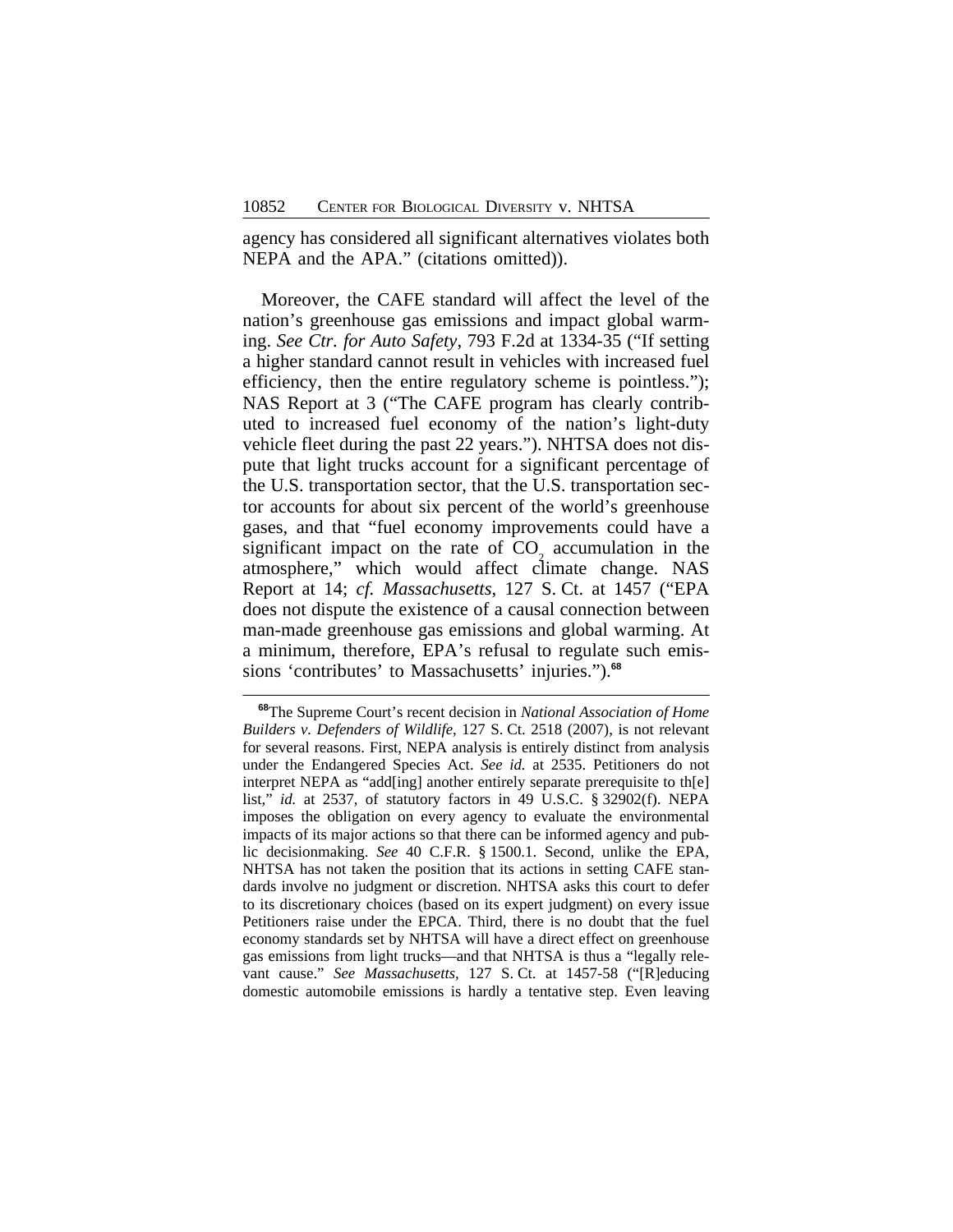**[20]** In sum, the EPCA does not limit NHTSA's duty under NEPA to assess the environmental impacts, including the impact on climate change, of its rule. EPCA's goal of energy conservation and NEPA's goals of "help[ing] public officials make decisions that are based on understanding of environmental consequences, and take actions that protect, restore, and enhance the environment," 40 C.F.R. § 1500.1(c), and "insur[ing] that environmental information is available to public officials and citizens before decisions are made and before actions are taken," *id.* § 1500.1(b), are complementary. NEPA prohibits uninformed agency action. *Robertson v. Methow Valley Citizens Council*, 490 U.S. 332, 351 (1989). "The procedures included in § 102 of NEPA are not ends in themselves. They are intended to be 'action forcing.' The unequivocal intent of NEPA is to require agencies to consider and give effect to the environmental goals set forth in the Act, not just to file detailed impact studies which will fill governmental archives." *Envtl. Def. Fund, Inc. v. Corps of Eng'rs of the U.S. Army*, 470 F.2d 289, 298 (8th Cir. 1972) (citation omitted).

### **2. Sufficiency of the Environmental Assessment**

We examine the EA with two purposes in mind: to determine whether it has adequately considered and elaborated the possible consequences of the proposed agency action when concluding that it will have no significant impact on the environment, and whether its determination that no EIS is required is a reasonable conclusion.

aside the other greenhouse gases, the United States transportation sector emits an enormous quantity of carbon dioxide into the atmosphere . . . more than 6% of worldwide carbon dioxide emissions. . . . To put this in perspective: Considering just emissions from the transportation sector, . . . the United States would still rank as the third-largest emitter of carbon dioxide in the world . . . . Judged by any standard, U.S. motor-vehicle emissions make a meaningful contribution to greenhouse gas concentrations and hence, . . . to global warming.").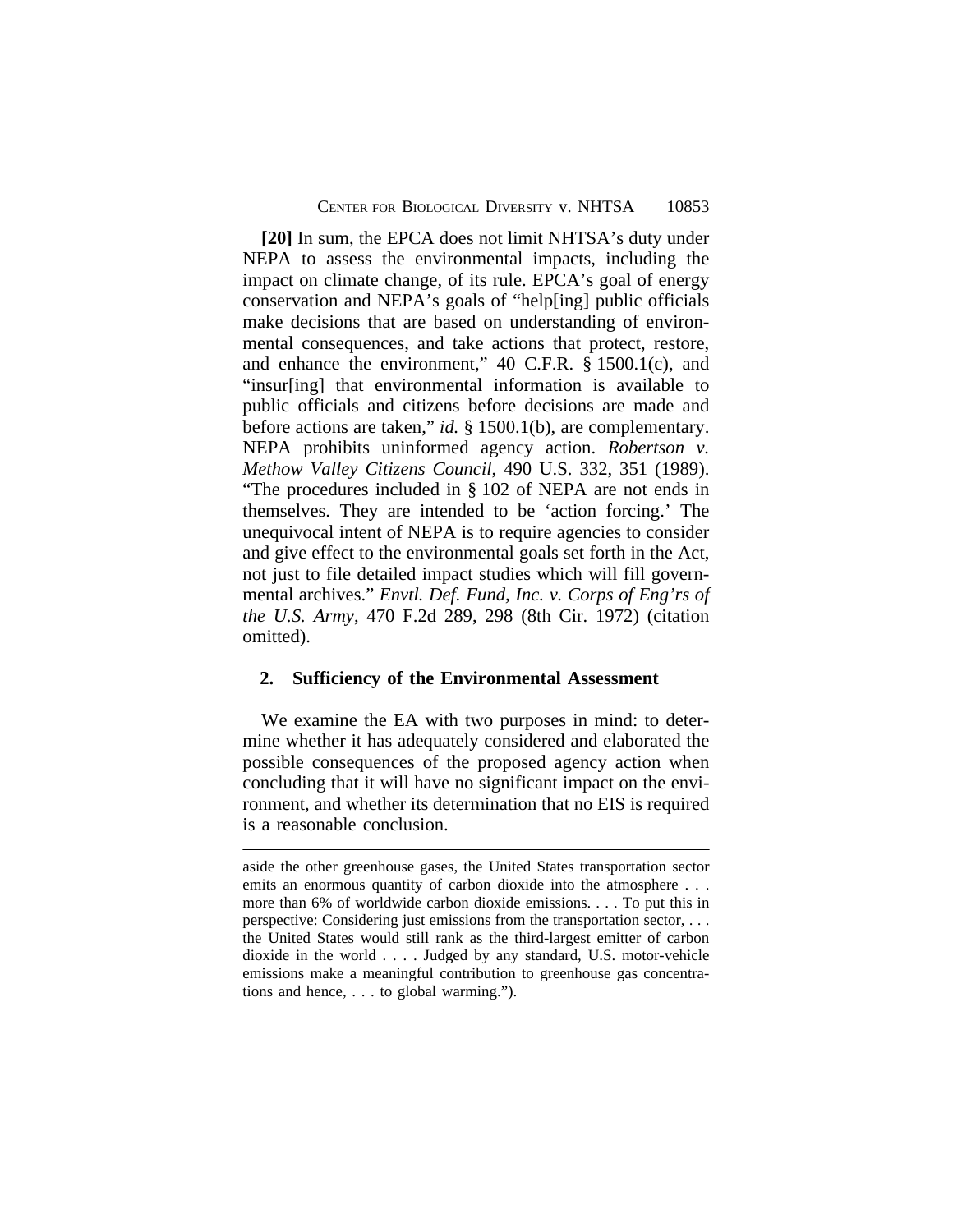Even though an EA need not "conform to all the requirements of an EIS," it must be "sufficient to establish the reasonableness of th[e] decision" not to prepare an EIS. *Found. for N. Am. Wild Sheep*, 681 F.2d at 1178 n.29 (1982);**<sup>69</sup>** *see also* 40 C.F.R. § 1508.9(a)(1). An EA "[s]hall include brief discussions of the need for the proposal . . . [and] the environmental impacts of the proposed action and alternatives." 40 C.F.R. § 1508.9(b). An EA "must in some circumstances include an analysis of the cumulative impacts of a project. . . . An EA may be deficient if it fails to include a cumulative impact analysis . . . ." *Native Ecosystems Council v. Dombeck*, 304 F.3d 886, 895 (9th Cir. 2002); *see also Klamath-Siskiyou Wildlands Ctr. v. Bureau of Land Mgmt.*, 387 F.3d 989, 993- 94 (9th Cir. 2004); *Kern v. U.S. Bureau of Land Mgmt.*, 284 F.3d 1062, 1076-78 (9th Cir. 2002).

# **a. Cumulative impacts of greenhouse gas emissions on climate change and the environment**

A cumulative impact is defined as "the impact on the environment which results from the incremental impact of the action when added to other past, present, and reasonably foreseeable future actions regardless of what agency . . . or person undertakes such other actions. Cumulative impacts can result from individually minor but collectively significant actions

**<sup>69</sup>**NHTSA's reliance on *Foundation for North American Wild Sheep* is misplaced because in that case—as here—the agency's EA "failed to address certain crucial factors, consideration of which was essential to a truly informed decision whether or not to prepare an EIS." 681 F.2d at 1178. The EA failed to consider crucial factors relating to the effect of reconstruction and use of a road that passed directly through an area occupied by Desert Bighorn Sheep, which are sensitive to encroachment on their territory. The EA's insufficiency forced the court to "speculate," even though "the very purpose of NEPA's requirement that an EIS be prepared for all actions that may significantly affect the environment is to obviate the need for such speculation by insuring that available data is gathered and analyzed prior to the implementation of the proposed action." *Id.* at 1179.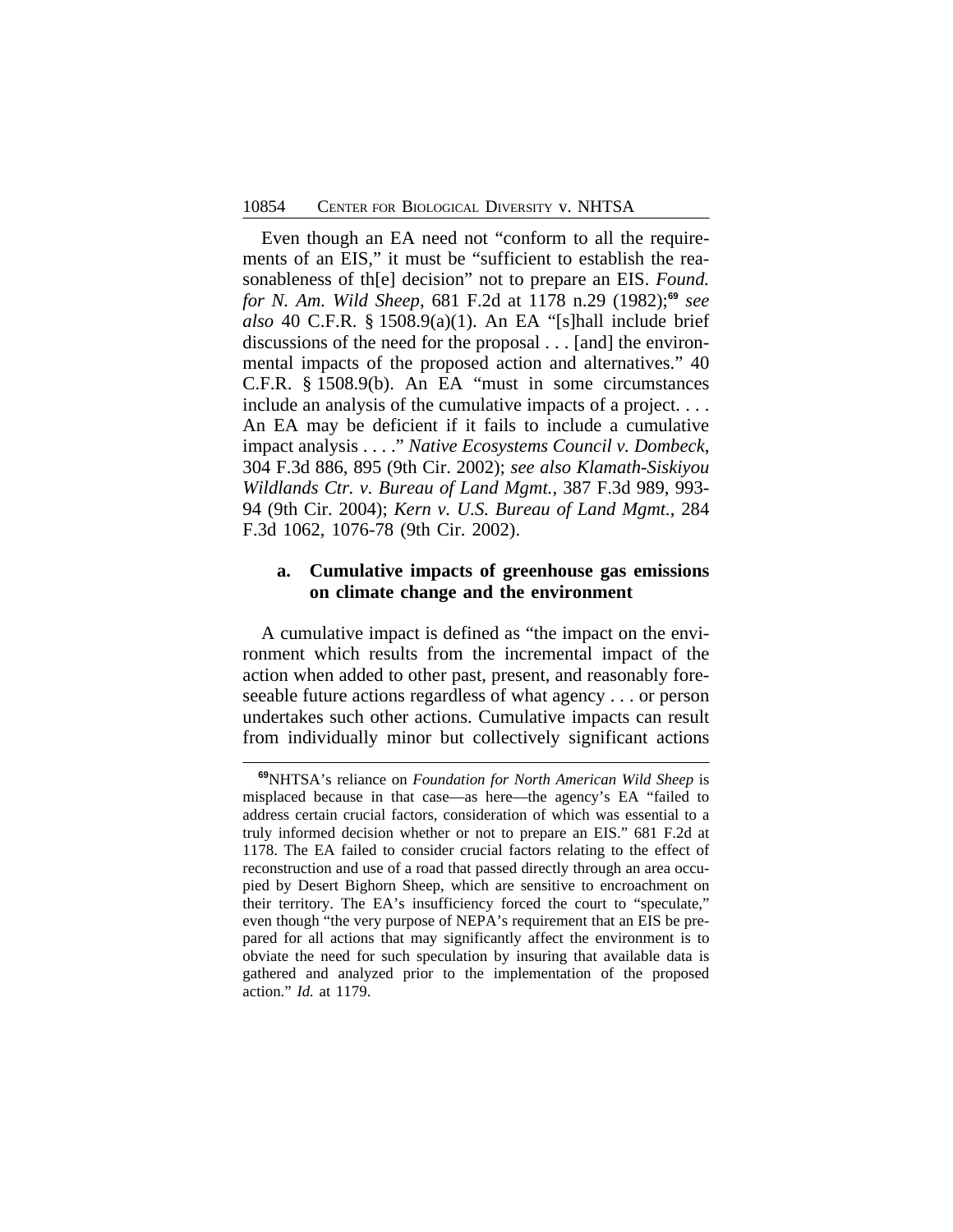taking place over a period of time." 40 C.F.R. § 1508.7. In *Klamath-Siskiyou Wildlands Center*, this court held that:

Cumulative impacts of multiple projects can be significant in different ways. The most obvious way is that the greater total magnitude of the environmental effects . . . may demonstrate by itself that the environmental impact will be significant. Sometimes the total impact from a set of actions may be greater than the sum of the parts.

#### 387 F.3d at 994.

The EA catalogues the total tonnage of  $CO<sub>2</sub>$  emissions for light trucks for MYs 2005-2011. Final EA at 35-39. Table 4- 5 of the Final EA lists the amount of fuel consumption and emissions of criteria pollutants and  $CO<sub>2</sub>$  emissions. *Id.* at 35. For example, it shows that under Unreformed CAFE, the lifetime  $CO<sub>2</sub>$  emissions for light trucks MY 2005-2011 would be 4,979 million metric tons (mmt). *Id.* Under Reformed CAFE, including MDPVs in MY 2011,  $CO_2$  emissions would be 4,966 million metric tons. *Id.* NHTSA estimated that:

together with the previous action raising MY 2005- 07 light truck CAFE standards, the various alternatives for the current action will reduce lifetime carbon dioxide  $(CO_2)$  emissions from MY 2005-11 light trucks by 122 to 196 million metric tons, or by 2.4 to 3.8 percent *from their level if neither action had been taken*. . . . MY 2008-11 light truck CAFE standards are projected to result in cumulative reductions from the previous and current actions ranging from 0.2 to 0.3 percent of U.S. greenhouse gas emissions over the lifetimes of MY 2005-11 light trucks.

*Id.* at 36-37 (emphasis added).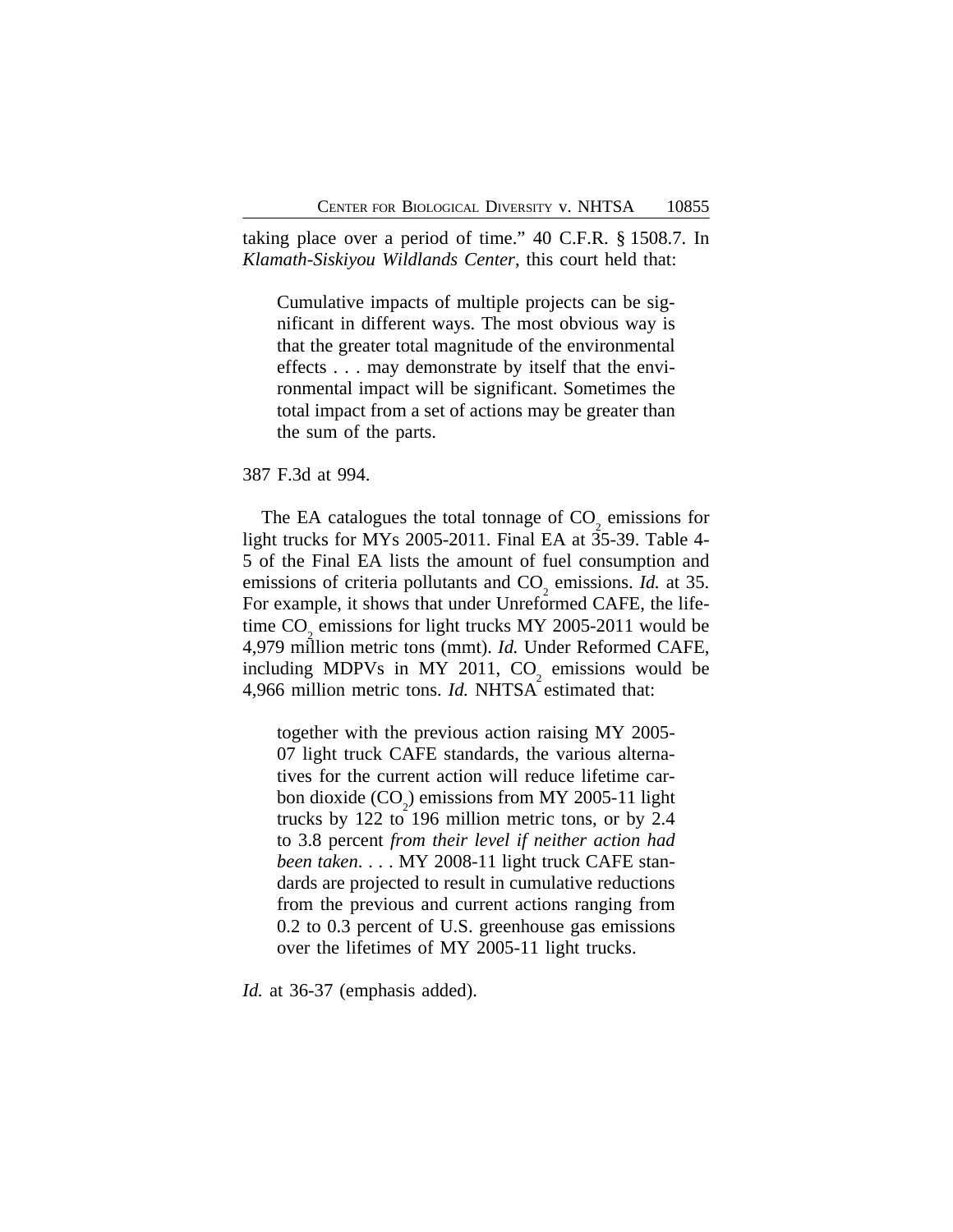**[21]** We conclude that the EA's cumulative impacts analysis is inadequate. While the EA quantifies the expected amount of CO emitted from light trucks MYs 2005-2011, it does not evaluate the "incremental impact" that these emissions will have on climate change or on the environment more generally in light of other past, present, and reasonably foreseeable actions such as other light truck and passenger automobile CAFE standards.**<sup>70</sup>** The EA does not discuss the *actual* environmental effects resulting from those emissions or place those emissions in context of other CAFE rulemakings. This is a similar deficiency as that found in the Bureau of Land Management's EA in *Klamath-Siskiyou Wildlands Center*, where this court held that the BLM's cumulative impacts analysis was inadequate because "[a] calculation of the total number of acres to be harvested in the watershed is a necessary component of a cumulative effects analysis, but it is not a sufficient description of the actual environmental effects that can be expected from logging those acres" and "stating the total miles of roads to be constructed is similar to merely stating the sum of the acres to be harvested—it is not a description of the *actual* environmental effects." 387 F.3d at 995.

NHTSA does not dispute that the CAFE standard will have an effect on global warming due to an increase in greenhouse gas emissions. The new rule will not actually result in a decrease in carbon emissions, but potentially only a decrease in the rate of growth of carbon emissions. NHTSA concedes that "the new CAFE standards will not entirely offset the projected effect of increases in the number of light trucks." NHTSA Br. at 92. However, NHTSA contends that Congress

**<sup>70</sup>**There are also some inconsistencies. Petitioners point out, for example, that the EA does not explain how the lifetime emissions of MY 2011 vehicles (697 mmt) could be less than MY 2010 (700 mmt) for the baseline alternative, *see* Final EA at 29, given that fuel economy is held constant and vehicle miles traveled (VMT) are expected to increase each year, *id.* at 8, 34.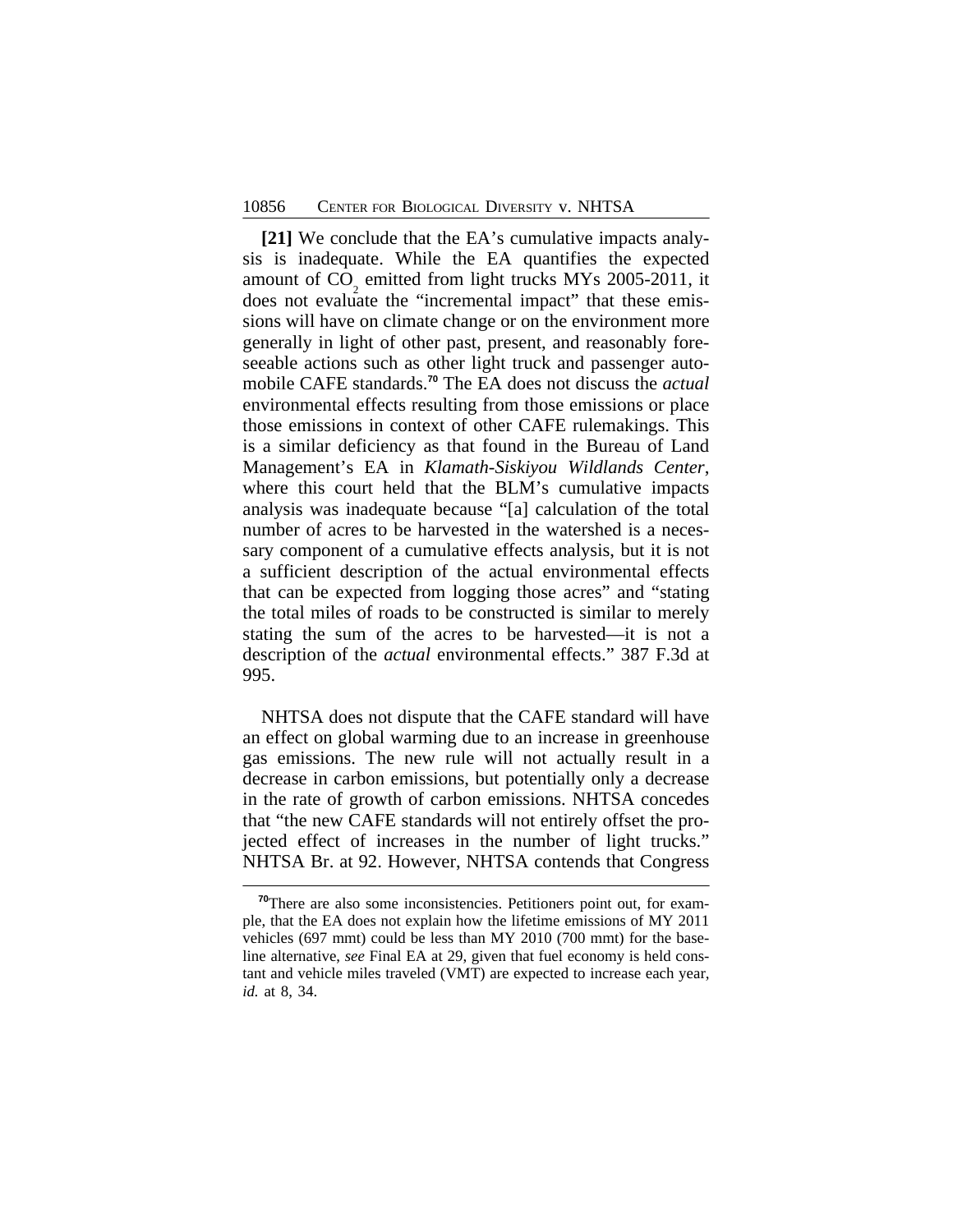is "the cause of that shortfall," not the agency, since it "is Congress's decision in EPCA to require that CAFE standards be technologically feasible and economically practicable." *Id.* NHTSA concludes from this that it has no obligation to assess the cumulative impact of its rule on climate change.

This argument is without merit for the reasons already discussed. NHTSA has the power to change the CAFE standards based on information contained in an EIS. We agree with Petitioners that "[b]y allowing particular fuel economy levels, which NHTSA argues translate directly into particular tailpipe emissions, NHTSA's regulations are the proximate cause of those emissions just as EPA Clean Air Act rules permitting particular smokestack emissions are the proximate cause of those air pollutants and are unquestionably subject to NEPA's cumulative impacts requirements." NEPA Gray Br. at 22; *cf. Massachusetts*, 127 S. Ct. at 1455-58. Thus, the fact that "climate change is largely a global phenomenon that includes actions that are outside of [the agency's] control . . . does not release the agency from the duty of assessing the effects of *its* actions on global warming within the context of other actions that also affect global warming." States' Gray Br. at 15 (emphasis added). The cumulative impacts regulation specifically provides that the agency must assess the "impact of the action when added to other past, present, and reasonably foreseeable future actions *regardless of what agency (Federal or non-Federal) or person undertakes such other actions.*" 40 C.F.R. § 1508.7; *see also Res. Ltd., Inc. v. Robertson*, 35 F.3d 1300, 1306 (9th Cir. 1994) ("The Forest Service says that cumulative impacts from non-Federal actions need not be analyzed because the Federal government cannot control them. That interpretation is inconsistent with 40 C.F.R. § 1508.7, which specifically requires such analysis.").

**[22]** The impact of greenhouse gas emissions on climate change is precisely the kind of cumulative impacts analysis that NEPA requires agencies to conduct. Any given rule setting a CAFE standard might have an "individually minor"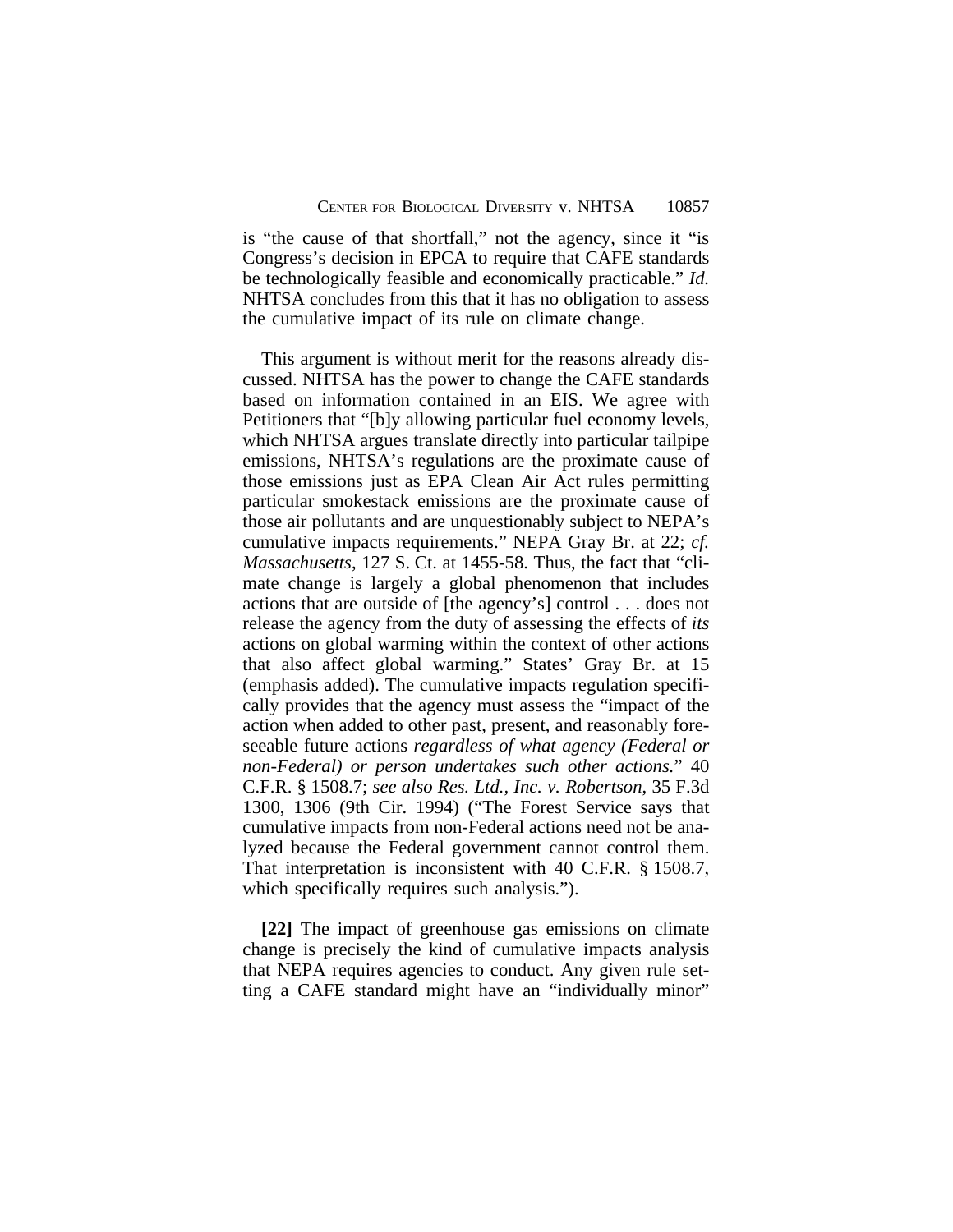effect on the environment, but these rules are "collectively significant actions taking place over a period of time." 40 C.F.R. § 1508.7; *see also Native Ecosystems Council*, 304 F.3d at 897 (holding that the Forest Service's road density standard amendments must be subject to cumulative impacts analysis because otherwise, "the Forest Service will be free to amend road density standards throughout the forest piecemeal, without ever having to evaluate the amendments' cumulative environmental impacts."); *City of Los Angeles v. NHTSA*, 912 F.2d 478, 501 (D.C. Cir. 1990) (Wald, C.J., dissenting) ("[W]e cannot afford to ignore even modest contributions to global warming. If global warming is the result of the cumulative contributions of myriad sources, any one modest in itself, is there not a danger of losing the forest by closing our eyes to the felling of the individual trees?"), *overruled on other grounds by Fla. Audubon Soc. v. Bentsen*, 94 F.3d 658 (D.C. Cir. 1996). Thus, NHTSA must provide the necessary contextual information about the cumulative and incremental environmental impacts of the Final Rule in light of other CAFE rulemakings and other past, present, and reasonably foreseeable future actions, regardless of what agency or person undertakes such other actions.

### **b. Reasonable alternatives**

**[23]** NHTSA must "[r]igorously explore and objectively evaluate all reasonable alternatives." 40 C.F.R. § 1502.14(a). The alternatives section is the "heart" of an EIS. *Id.* § 1502.14; *Ilio'ulaokalani Coalition v. Rumsfeld*, 464 F.3d 1083, 1095 (9th Cir. 2006); *NRDC v. U.S. Forest Serv.*, 421 F.3d 797, 813 (9th Cir. 2005). Although "an agency's obligation to consider alternatives under an EA is a lesser one than under an EIS," *Native Ecosystems Council v. U.S. Forest Serv.*, 428 F.3d 1233, 1246, 1245 (9th Cir. 2005), "NEPA requires that alternatives . . . be given full and meaningful consideration," whether the agency prepares an EA or an EIS, *id.* at 1245 (alteration in original; internal quotation marks omitted). The agency must "provide sufficient evidence and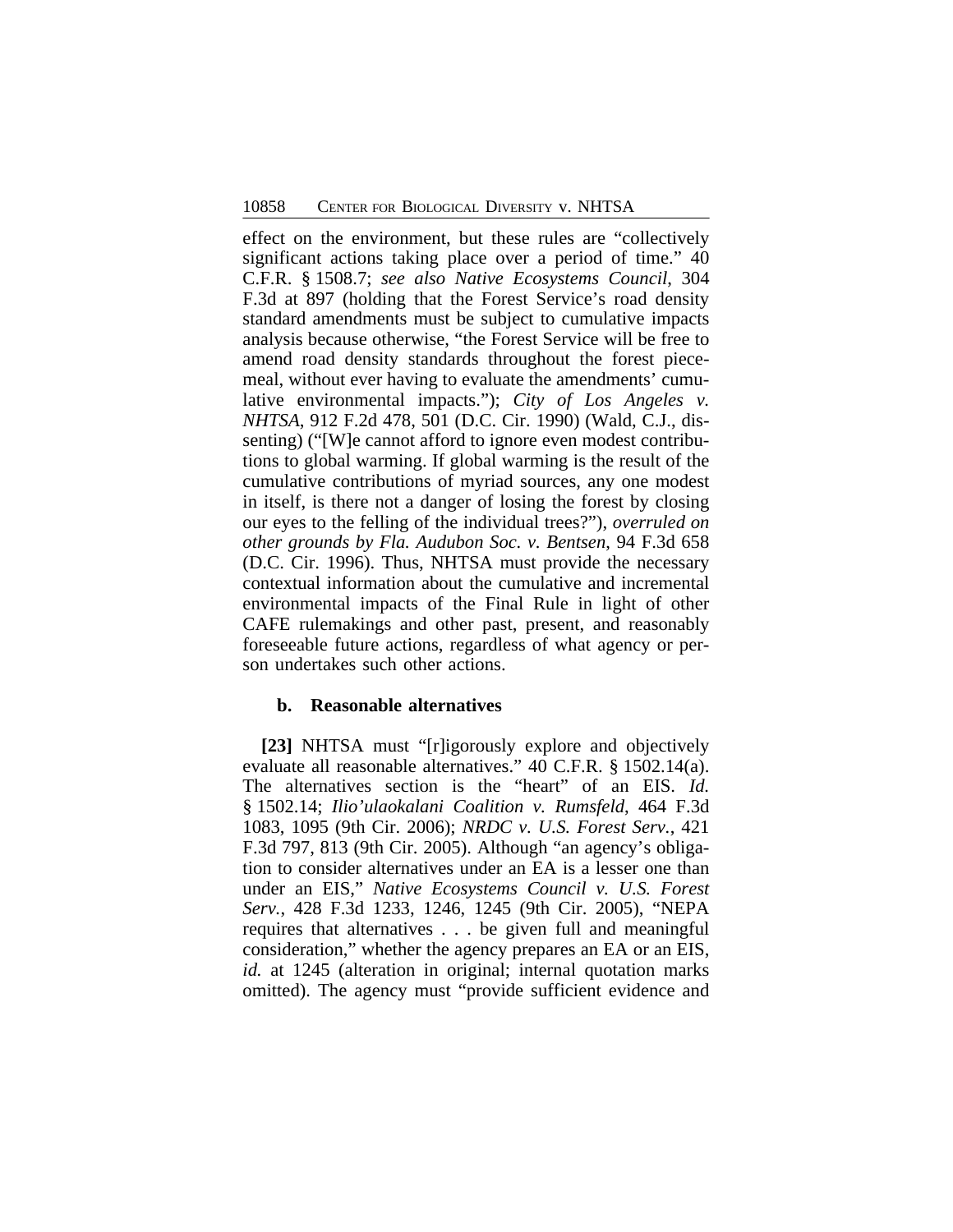analysis for determining whether to prepare an environmental impact statement or a finding of no significant impact." 40 C.F.R. § 1508.9.

In the EA, NHTSA considered a very narrow range of alternatives. All the alternatives evaluated were derived from NHTSA's cost-benefit analysis. 71 Fed. Reg. at 17,672 n.265 ("The evaluated alternatives represent standards set under the traditional Unreformed CAFE process and under the marginal cost-benefit analysis previously described."). The alternatives presented in the EA are as follows:

- *Alternative A* ("Baseline"): MY 2007 standard of 22.2 mpg for MYs 2008-2011.
- *Alternative B*: Unreformed CAFE for MYs 2008-2010**<sup>71</sup>** and Reformed CAFE for MY 2011 with fuel economy targets set using continuous function. MPDVs included in MY 2011 only.
- *Alternative C*: Reformed CAFE for MYs 2008-2011 with fuel economy targets set using continuous function. Impacts are shown including MDPVs for MY 2011 only and excluding MDPVs altogether.
- *Alternative D*: Reformed CAFE as described in NPRM, with fuel economy targets set using step function (six footprint categories). Entirely excludes MDPVs.
- *Alternative E*: Reformed CAFE described in NPRM, with revised fuel economy targets for each of its six footprint categories. Impacts are shown including MDPVs for MY 2011 only and excluding MDPVs altogether.

**<sup>71</sup>**22.5 mpg for MY 2008, 23.1 mpg for MY 2009, and 23.5 mpg for MY 2010.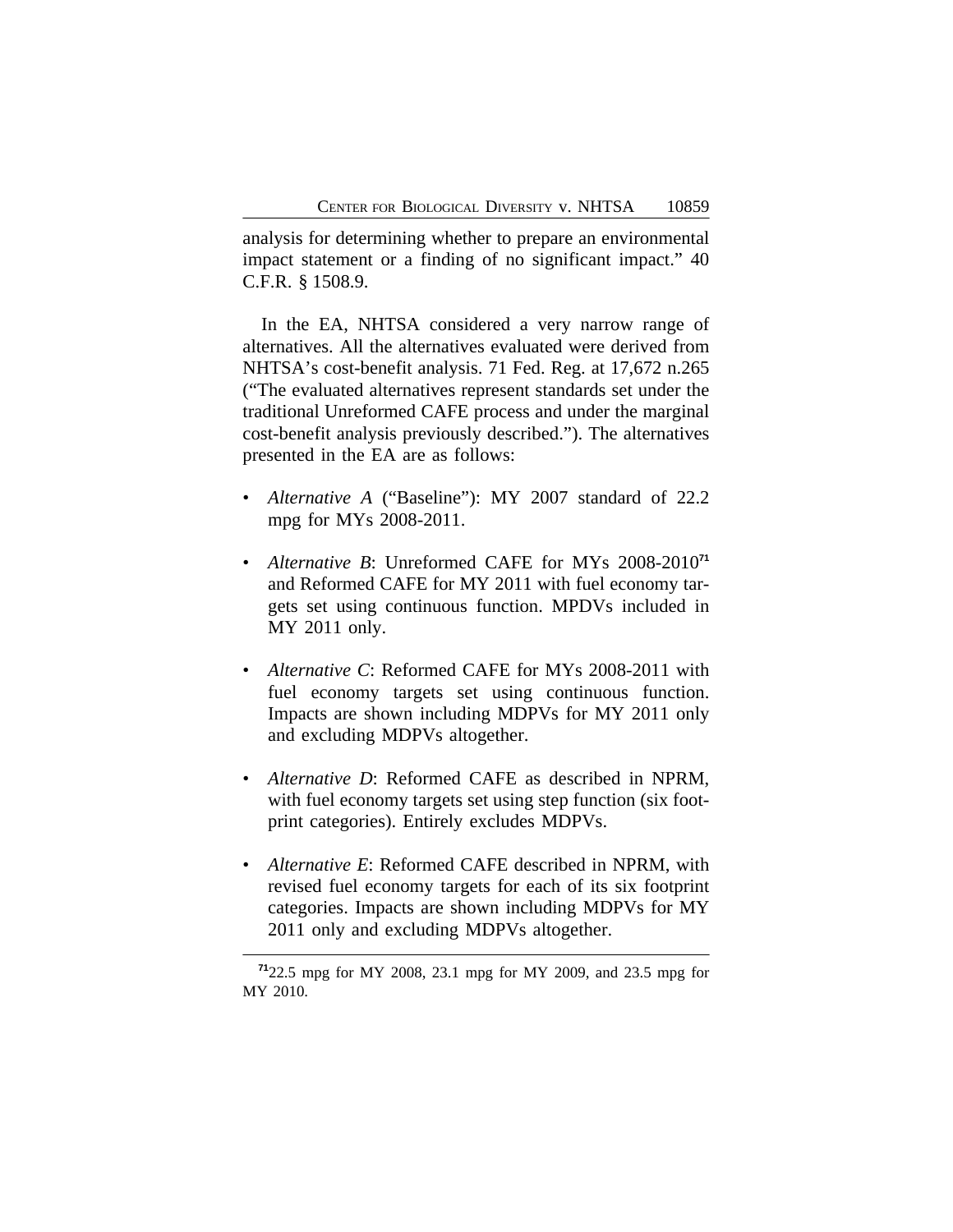Final EA at vii, 8-15. The alternative NHTSA ultimately chose is a mix between Alternatives B and C: NHTSA adopted Reformed CAFE beginning in MY 2011 and Unreformed CAFE for MYs 2008-2010, but it allowed a transition period to Reformed CAFE in MY 2011, so manufacturers may choose to continue to follow Unreformed CAFE in MYs 2008-2010. The adopted alternative includes MDPVs for MY 2011 only.

These alternatives are hardly different from the option that NHTSA ultimately adopted. The EA states that "Alternatives C and E are projected to result in the largest reductions in fuel consumption, energy use, and environmental effects among these alternatives," *id.* at vii, but Alternative C is close to what NHTSA adopted (the only difference being no transition period), and Alternative E barely results in less  $CO<sub>2</sub>$  emissions than Alternative C. *See id.* at x (change from baseline for Alternative C and Alternative E with MDPVs in MY 2011 are the same (-73 mmt), and change in baseline without MDPVs is -70 mmt for Alternative C and -71 mmt for Alternative E). The entire range of alternatives considered in the EA ranged from "22.2 to 22.7 mpg for MY 2008, 22.2 to 23.3 mpg for MY 2009, and 22.2 to 23.6 mpg for MY 2010." *Id.* at 16. The estimated lifetime fuel and energy use by MY 2008-2011 light trucks under the alternatives ranged from a 1.8 to 2.6 percent decrease from "baseline," *id.* at 27-28, and the estimated lifetime emissions of CO<sub>2</sub> ranged from 2,767 to 2,840  $\frac{2}{2}$  and  $\frac{2}{3}$  and  $\frac{2}{3}$  and  $\frac{2}{3}$  and  $\frac{2}{3}$  and  $\frac{2}{3}$  and  $\frac{2}{3}$  and  $\frac{2}{3}$  and  $\frac{2}{3}$  and  $\frac{2}{3}$  and  $\frac{2}{3}$  and  $\frac{2}{3}$  and  $\frac{2}{3}$  and  $\frac{2}{3}$  and  $\frac{2}{3}$  and  $\frac{2}{3}$  a overall volume of emissions.**<sup>72</sup>**

NHTSA acknowledged that "the range of impacts from the considered alternatives is very narrow and minimal." 71 Fed. Reg. at 17,672. However, the agency justified its choice of

**<sup>72</sup>***See* U.S. E.P.A., Inventory of U.S. Greenhouse Gas Emissions and Sinks: 1990-2004, at 2-1 (Apr. 15, 2006) (stating that "[i]n 2004, total U.S. greenhouse gas emissions were 7,074.4 tetragrams of carbon dioxide equivalents (Tg  $CO<sub>2</sub>$  Eq.).").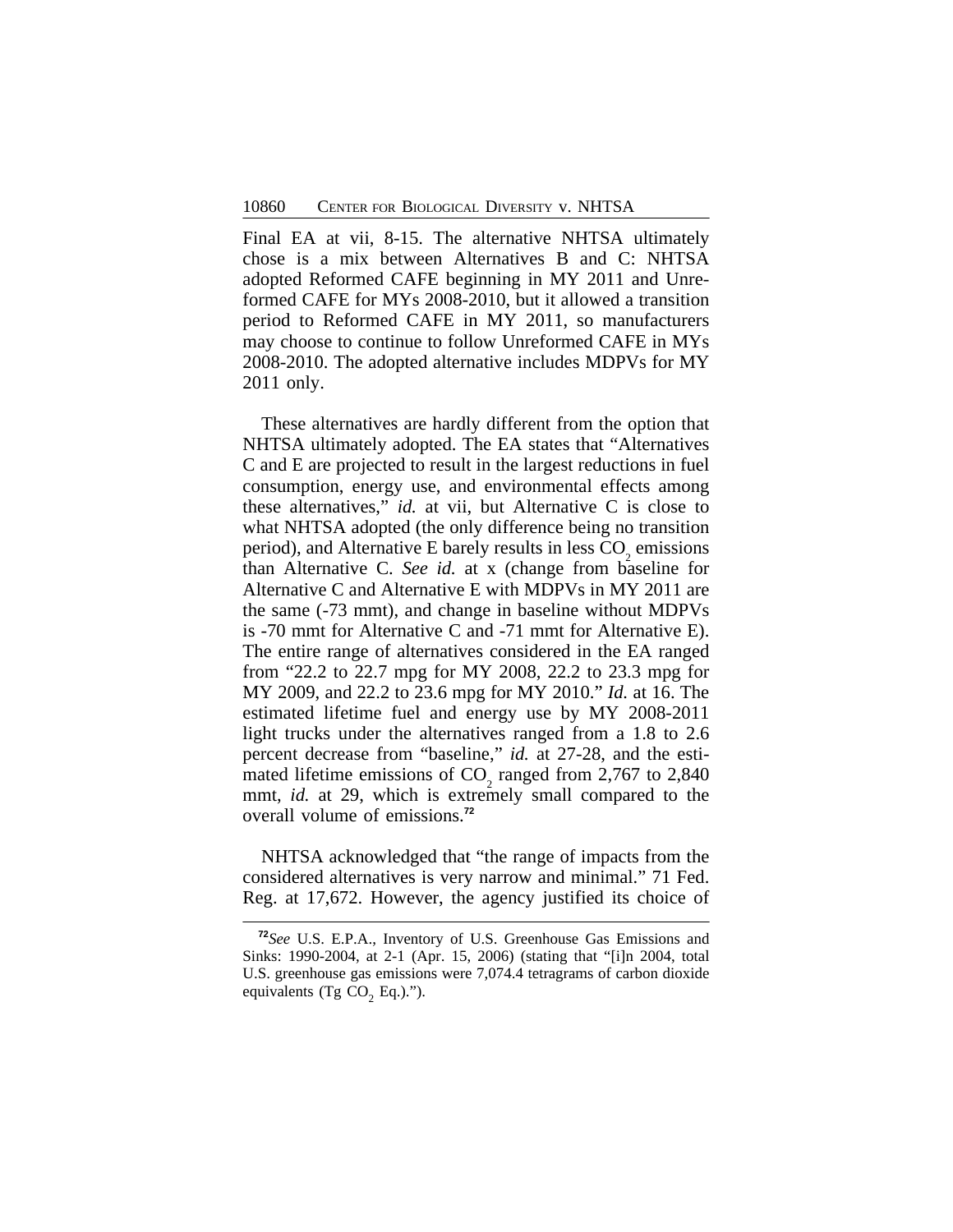range and refusal to consider other alternatives on the ground that "standards more stringent than those represented by the alternatives would not satisfy the statutory requirement to establish standards . . . that are both technologically feasible and economically practicable . . . . NEPA's requirements must be applied in light of the constraints placed on the agency by EPCA." Final EA at viii. Once again, NHTSA falls back on its contention that it had no discretion to consider setting higher CAFE standards. As before, we conclude that this argument is flawed.

NHTSA also erroneously contends that Petitioners have not identified any specific alternative the agency should have considered. To the contrary, Environmental Defense submitted a detailed appendix to its comment titled, "Revised Benefit-Cost Analysis for Calculating Optimal CAFE Targets." *See* Environmental Defense Cmt. App. A.**<sup>73</sup>** In this document, Environmental Defense performed a marginal cost-benefit analysis, using a variety of different assumptions and inputs. Table A-1 set forth 28 different possible CAFE standards for MY 2011 (including NHTSA's figure). On the basis of its calculations, it recommended a final rule that would increase CAFE standards at a rate of 4% per year and achieve a standard of 26 mpg by MY 2011. Environmental Defense Cmt., Letter from Kevin Mills, Director, Clean Car Program, Environmental Defense, to Jacqueline Glassman, Acting Administrator, NHTSA (Nov. 22, 2005).

We also disagree with NHTSA that Petitioners' suggested alternatives would not be reasonably related to the project's purpose. The purpose of the Final Rule is to set CAFE standards for light trucks for MYs 2008-2011. 71 Fed. Reg. at 17,566. NHTSA itself describes the scope of the EA as "ana-

**<sup>73</sup>**This document is a revision of Environmental Defense's June 2005 analysis of optimal light truck fuel economy improvement rates titled, "Cost-Effective Targets for a 2008+ Light Truck CAFE Rule." *See* Environmental Defense Cmt. App. A at A-1.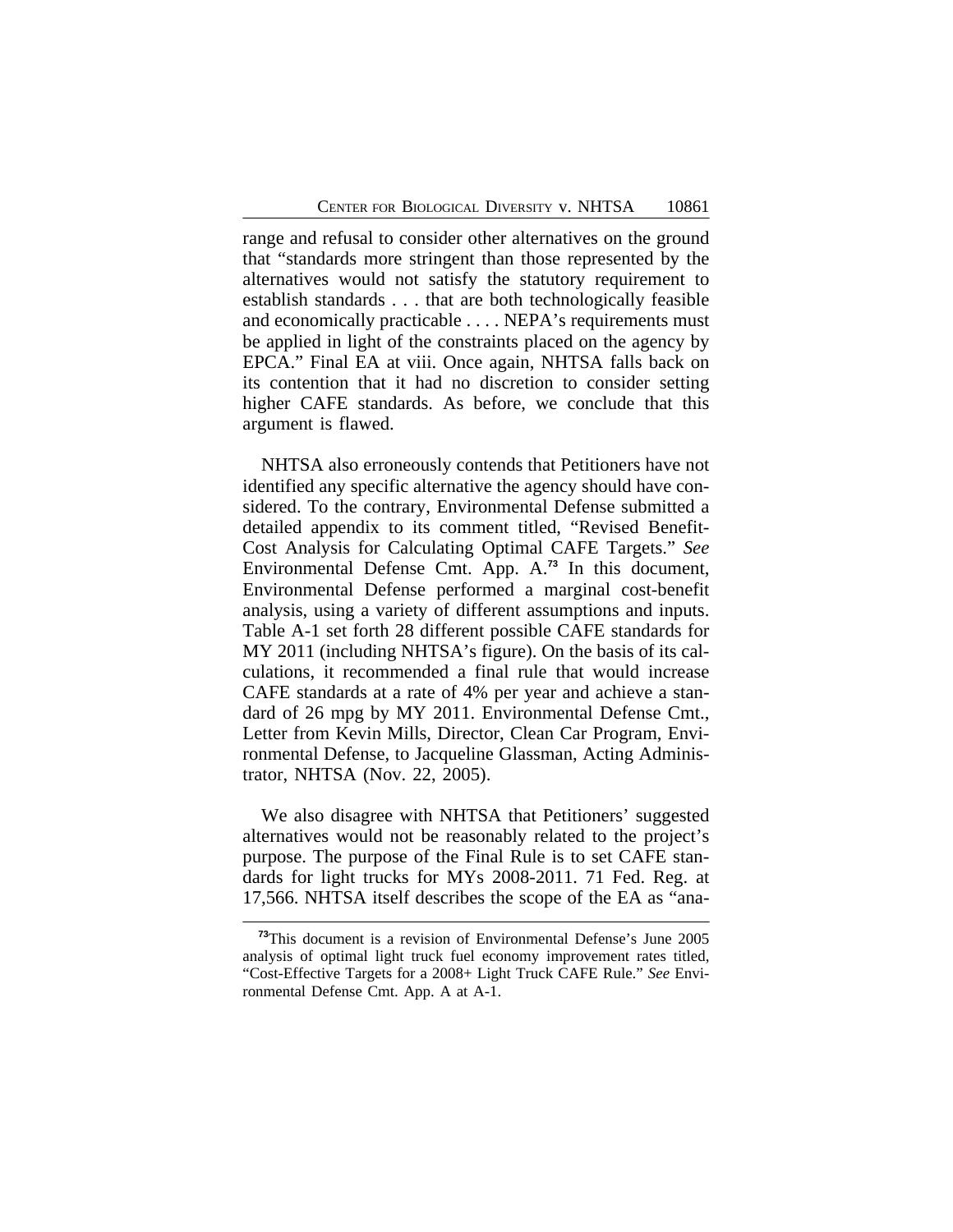lyz[ing] the environmental impacts associated with various alternatives to the existing CAFE program." Final EA at 4. Since EPCA's overarching goal is energy conservation, consideration of more stringent fuel economy standards that would *conserve more energy* is clearly reasonably related to the purpose of the CAFE standards. Energy conservation and environmental protection are not coextensive, but they often overlap. The Supreme Court has recently recognized as much. *See Massachusetts*, 127 S. Ct. at 1462 ("[T]hat DOT sets mileage standards in no way licenses EPA to shirk its environmental responsibilities. EPA has been charged with protecting the public's 'health' and 'welfare,' 42 U.S.C.  $§ 7521(a)(1)$ , a statutory obligation wholly independent of DOT's mandate to promote energy efficiency. The two obligations may overlap, but there is no reason to think the two agencies cannot both administer their obligations and yet avoid inconsistency." (citation omitted)).

# **3. NHTSA must prepare either a revised Environmental Assessment or, as necessary, an Environmental Impact Statement**

**[24]** An agency must prepare an EIS "if 'substantial questions are raised as to whether a project . . . *may* cause significant degradation of some human environmental factor.'" *Idaho Sporting Cong. v. Thomas*, 137 F.3d 1146, 1149 (9th Cir. 1998). Petitioners "need not show that significant effects will in fact occur," but only that there are "substantial questions whether a project may have a significant effect." *Id.* at 1150 (internal quotation marks omitted); *see also Blue Mountains Biodiversity Project v. Blackwood*, 161 F.3d 1205, 1212 (9th Cir. 1998); *Nat'l Parks & Conservation Ass'n v. Babbit*, 241 F.3d 722, 730 (9th Cir. 2001). "If an agency decides not to prepare an EIS, it must supply a 'convincing statement of reasons' to explain why a project's impacts are insignificant. 'The statement of reasons is crucial to determining whether the agency took a 'hard look' at the potential environmental impact of a project.' " *Blue Mountains Biodiversity Project*,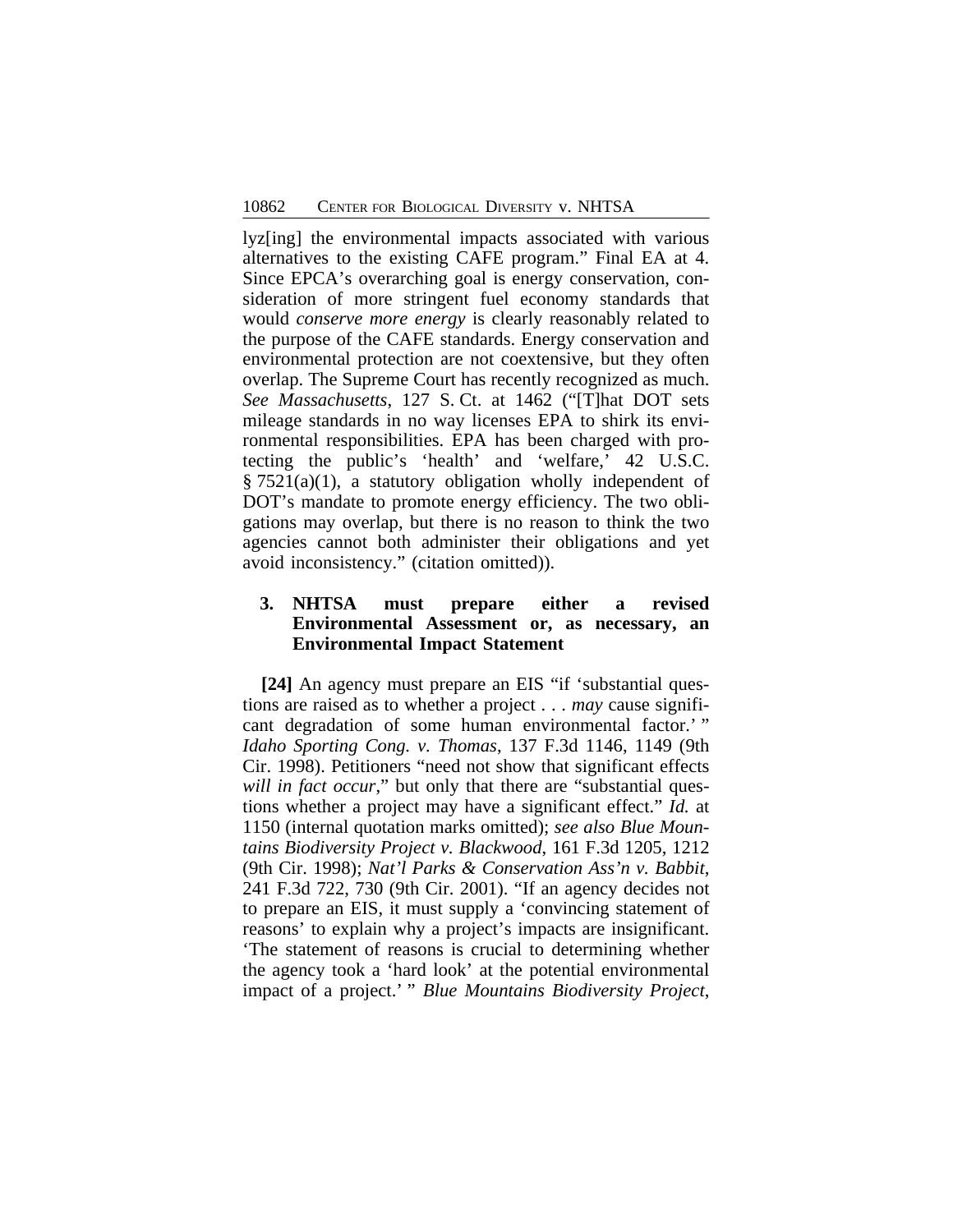161 F.3d at 1212 (quoting *Save the Yaak Comm. v. Block*, 840 F.2d 714, 717 (9th Cir. 1988)); *see also Nat'l Parks & Conservation Ass'n*, 241 F.3d at 730. NHTSA's EA is markedly deficient in its attempt to justify the refusal to prepare a complete EIS. As explained below, the agency's FONSI is based primarily on its conclusory assertion—contradicted by evidence in the record—that the Final Rule will have no significant environmental impact because it authorizes CAFE standards that will result in a very small decrease in carbon dioxide emissions.

"Whether there may be a significant effect on the environment requires consideration of two broad factors: 'context and intensity.' " *Nat'l Parks & Conservation Ass'n*, 241 F.3d at 731 (quoting 40 C.F.R. § 1508.27). A number of factors should be considered in evaluating intensity, including, "[t]he degree to which the proposed action affects public health or safety," "[t]he degree to which the effects on the quality of the human environment are likely to be highly controversial," "[t]he degree to which the possible effects on the human environment are highly uncertain or involve unique or unknown risks," "[t]he degree to which the action may establish a precedent for future actions with significant effects or represents a decision in principle about a future consideration," "[w]hether the action is related to other actions with individually insignificant but cumulatively significant impacts," and "[t]he degree to which the action may adversely affect an endangered or threatened species or its habitat." 40 C.F.R. § 1508.27(b)(2), (4), (5), (6), (7), (9). An action may be "significant" if one of these factors is met. *Ocean Advocates v. U.S. Army Corps of Eng'rs*, 361 F.3d 1108, 1125 (9th Cir. 2004); *see also Nat'l Parks & Conservation Ass'n*, 241 F.3d at 731 (either degree of uncertainty or controversy "may be sufficient to require preparation of an EIS in appropriate circumstances.").

**[25]** NHTSA's finding of no significant impact (FONSI) stated that the agency determined that its Final Rule "will not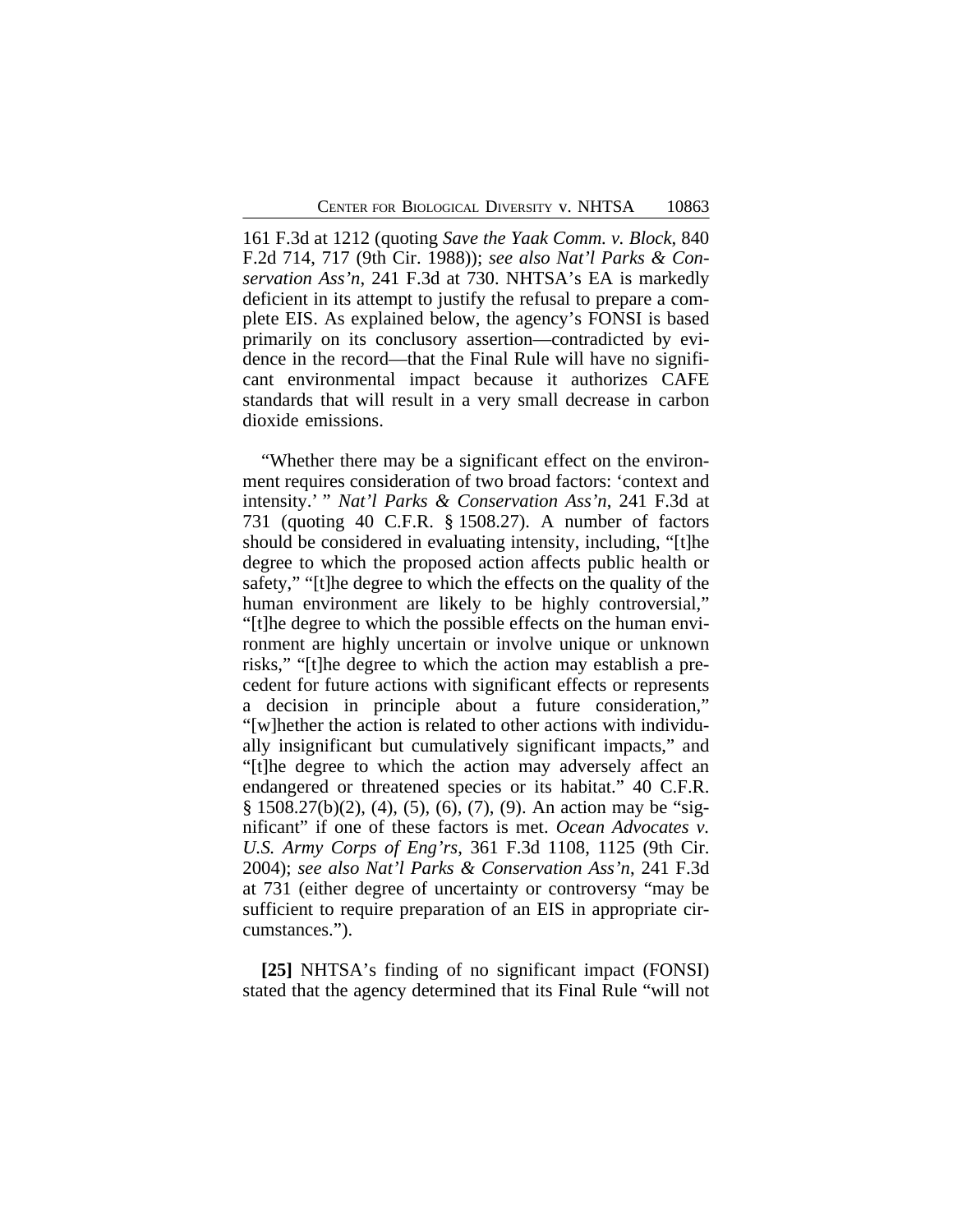have a significant effect on the human environment. This finding of no significant impact is based on the attached Final Environmental Assessment (EA). . . ." Finding of No Significant Environmental Impact for Model Year 2008-2011 Light Truck Fuel Economy Standards, NHTSA Docket No. 2006- 24309-3 (Mar. 28, 2006). In the Final EA, NHTSA explained that compared to the "baseline" alternative of extending the MY 2007 light truck CAFE standard through MYs 2008- 2011, its evaluated alternatives would have a minor beneficial impact on various environmental resources. Final EA at 26- 33, 39-42. NHTSA concluded that "the final rule would produce, compared to U.S. emissions of  $CO<sub>2</sub>$ , a small decrease in emissions of CO<sub>2</sub>, the primary component of greenhouse gas emissions, under the selected alternative. Accordingly, the agency determined that the action we are adopting today will not have a significant impact on the environment." 71 Fed. Reg. at 17,673 (citing Final EA at 32).

Petitioners argue that the evidence raises a substantial question as to whether the Final Rule *may have* a significant impact on the environment and that NHTSA failed to provide a convincing statement of reasons for why a small decrease (rather than a larger decrease) in the growth of  $CO<sub>2</sub>$  emissions would not have a significant impact on the environment. Petitioners note that NHTSA has never evaluated the impacts of carbon emissions from light trucks or other vehicles, much less the effect of any reduction or increase in those emissions on climate change. Petitioners presented evidence that continued increase in greenhouse gas emissions may change the climate in a sudden and non-linear way. Without some analysis, it would be "impossible for NHTSA to know . . . whether a change in GHG emissions of  $0.2\%$  or  $1\%$  or  $5\%$  or  $10\%$ ... will be a significant step toward averting the 'tipping point' " and irreversible adverse climate change. States' Gray Br. at 6.

NHTSA argues that its "conclusion that a 0.2 percent decrease in carbon dioxide emissions will not have a significant impact upon the environment is self-evidently reasonable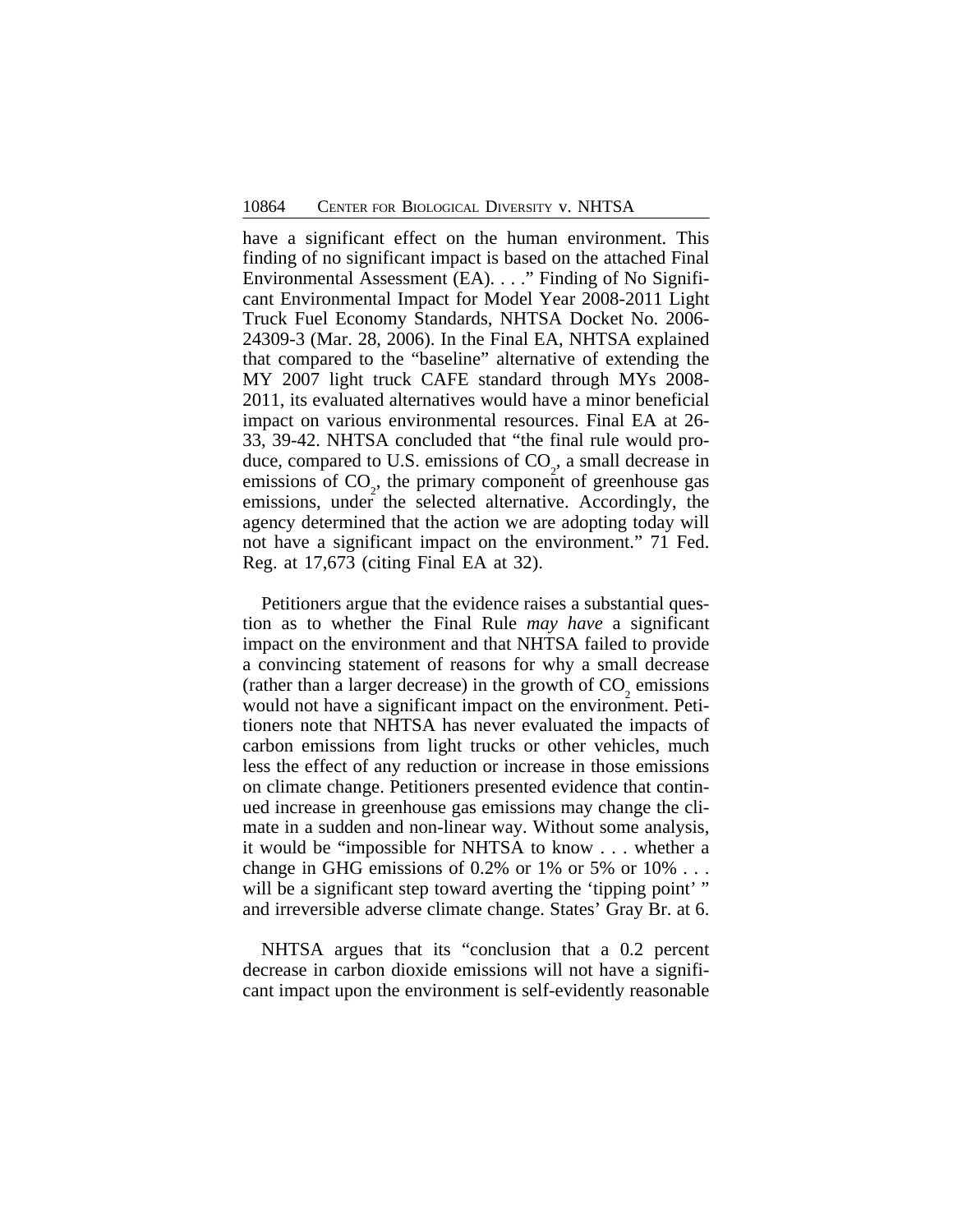and consistent" with *City of Los Angeles v. NHTSA*, 912 F.2d 478 (D.C. Cir. 1990), and *Public Citizen v. NHTSA*, 848 F.2d 256 (D.C. Cir. 1988). NHTSA Br. at 111. NHTSA also argues that the impact of the rule on global warming is too speculative to warrant NEPA analysis.

Petitioners have raised a "substantial question" as to whether the CAFE standards for light trucks MYs 2008-2011 "*may* cause significant degradation of some human environmental factor," *Idaho Sporting Cong.*, 137 F.3d at 1149 (internal quotation marks omitted) particularly in light of the compelling scientific evidence concerning "positive feedback mechanisms" in the atmosphere.**74** Among the evidence Petitioners presented to the agency was the following:

The IPCC Third Assessment Report, which discusses the history of anthropogenic interference with the climate system, the projected increase in climate variability and extreme weather events, and the projected effects on various ecological systems. *See* IPCC Third Assessment Report at 2-33. The IPCC found:

Changes in climate could increase the risk of abrupt and non-linear changes in many ecosystems, which would affect their function, biodiversity, and productivity. The greater the magnitude and rate of the change, the greater the risk of adverse impacts. For example:

Changes in disturbance regimes and shifts in the location of suitable climatically defined habitats may lead to abrupt breakdown of terrestrial and marine ecosystems with significant changes

**<sup>74</sup>**Petitioners did not waive this "tipping" argument, as NHTSA argues. Evidence concerning "tipping" was presented to the agency during the comment period and is in the administrative record.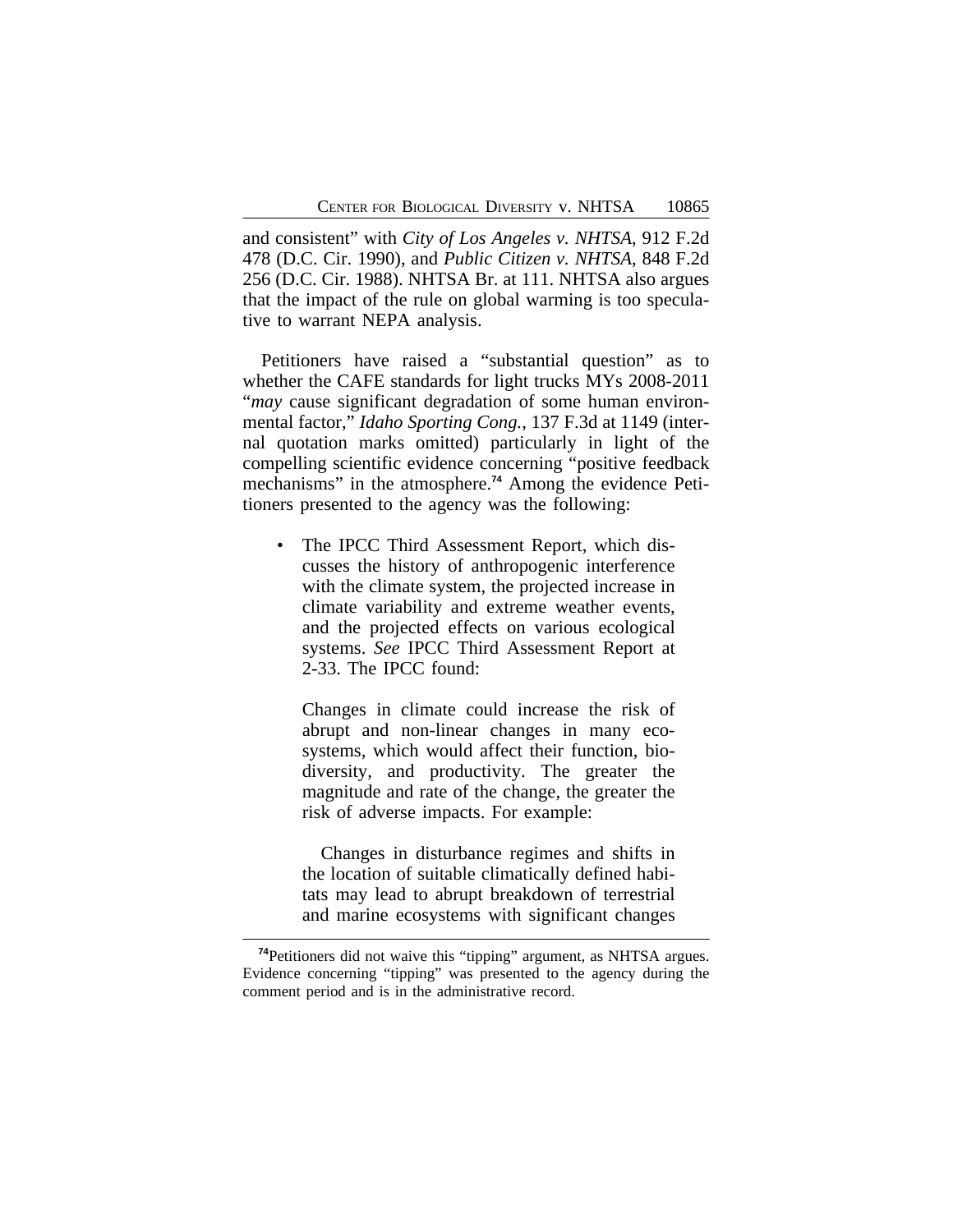in composition and function and increased risk of extinctions.

Sustained increases in water temperatures of as little as 1°C, alone or in combination with any of several stresses . . . can lead to corals ejecting their algae (coral bleaching) and the eventual death of some corals. . . .

Inertia is a widespread inherent characteristic of the interacting climate, ecological, and socioeconomic systems. Thus *some impacts of anthropogenic climate change may be slow to become apparent, and some could be irreversible if climate change is not limited in both rate and magnitude before associated thresholds, whose positions may be poorly known, are crossed.*

IPCC Third Assessment Report at 16 (emphasis added); *see also id.* at 15 (Table SPM-2 shows "[e]xamples of climate variability and extreme climate events and examples of their impacts.").

The IPCC Working Group I Technical Summary provided: "The possibility for rapid and irreversible changes in the climate system exists, but there is a large degree of uncertainty about the mechanisms involved and hence also about the likelihood or time-scales of such transitions. The climate system involves many processes and feedbacks that interact in complex non-linear ways. *This interaction can give rise to thresholds in the climate system that can be crossed if the system is perturbed sufficiently.*" Technical Summary of IPCC Working Group I Report at 53 (emphasis added); *see also id.* at 46-53 (discussion of positive feedback mechanism).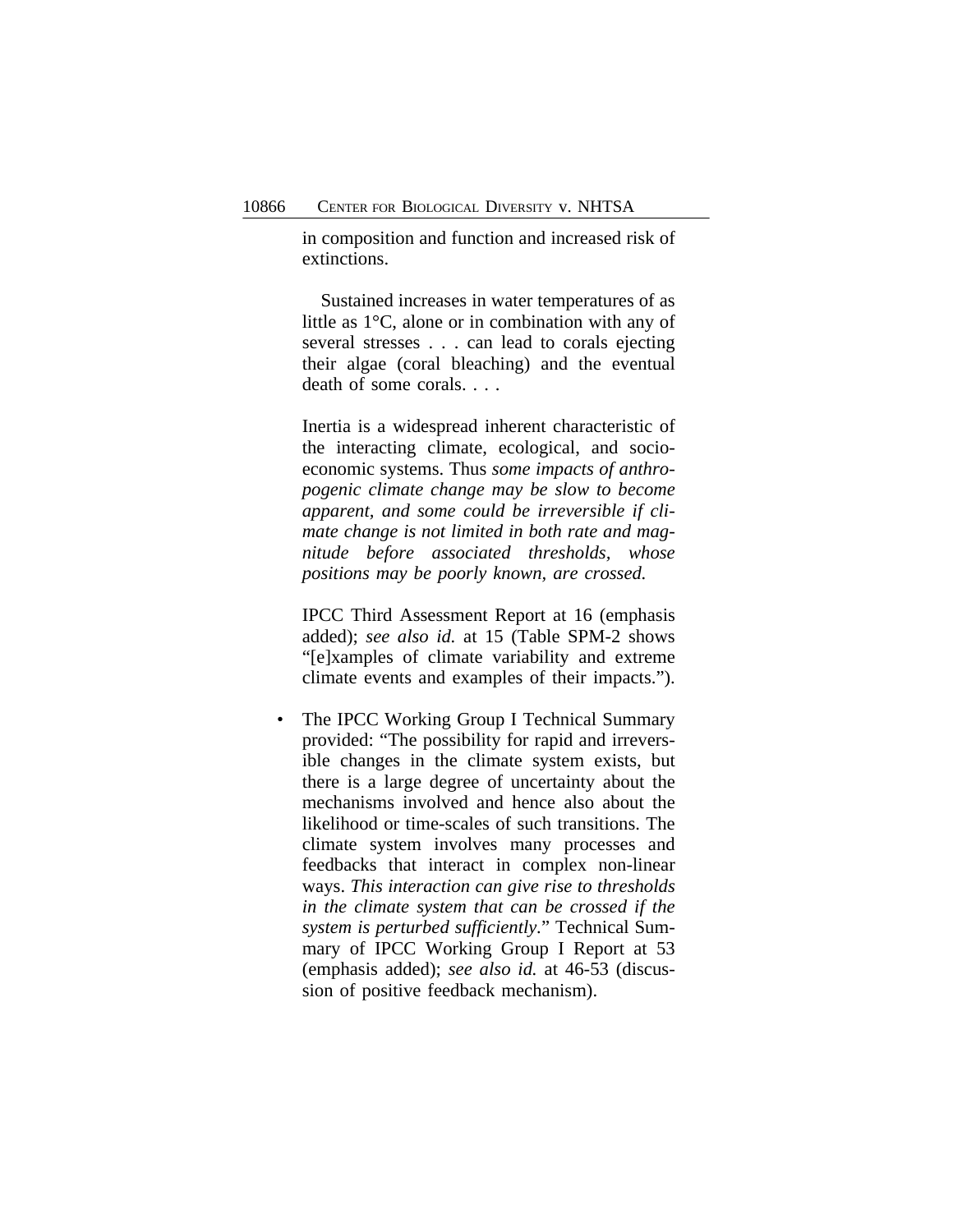- "The American Meterological Society, the American Geophysical Union, and the American Association for Advancement of Science, among many, many other scientific organizations have all concluded that the evidence of human induced warming is compelling. . . . In an April 2004 article, leading NASA and Department of Energy scientists stated that emissions of carbon dioxide and other heat-trapping gases have warmed the oceans and led to an energy imbalance that is causing and will continue to cause, significant warming, increasing the urgency of reducing  $CO<sub>2</sub>$ emissions." States' Cmt. at 9 (citing essay that reviewed 928 peer-reviewed scientific papers).
- The Climate Change Futures Report published by the Center for Health and the Global Environment at Harvard Medical School, which analyzed in detail climate change scenarios that "will affect the health of humans as well as the ecosystems and species on which we depend." Climate Change Futures Report at 5; *see generally id.* at 32-90 (case studies involving infectious and respiratory diseases, extreme weather events, and natural and managed systems).

Finally, Petitioners have satisfied several of the "intensity" factors listed in 40 C.F.R. § 1508.27(b) for determining "significant effect." For example, the Final Rule clearly may have an "individually insignificant but cumulatively significant" impact with respect to global warming. Evidence that Petitioners submitted in the record also shows that global warming will have an effect on public health and safety. Climate Change Futures Report at 6-90. Petitioners do not claim (nor do they have to show) that NHTSA's Final Rule would be the *sole* cause of global warming, and that is NHTSA's only response on this point.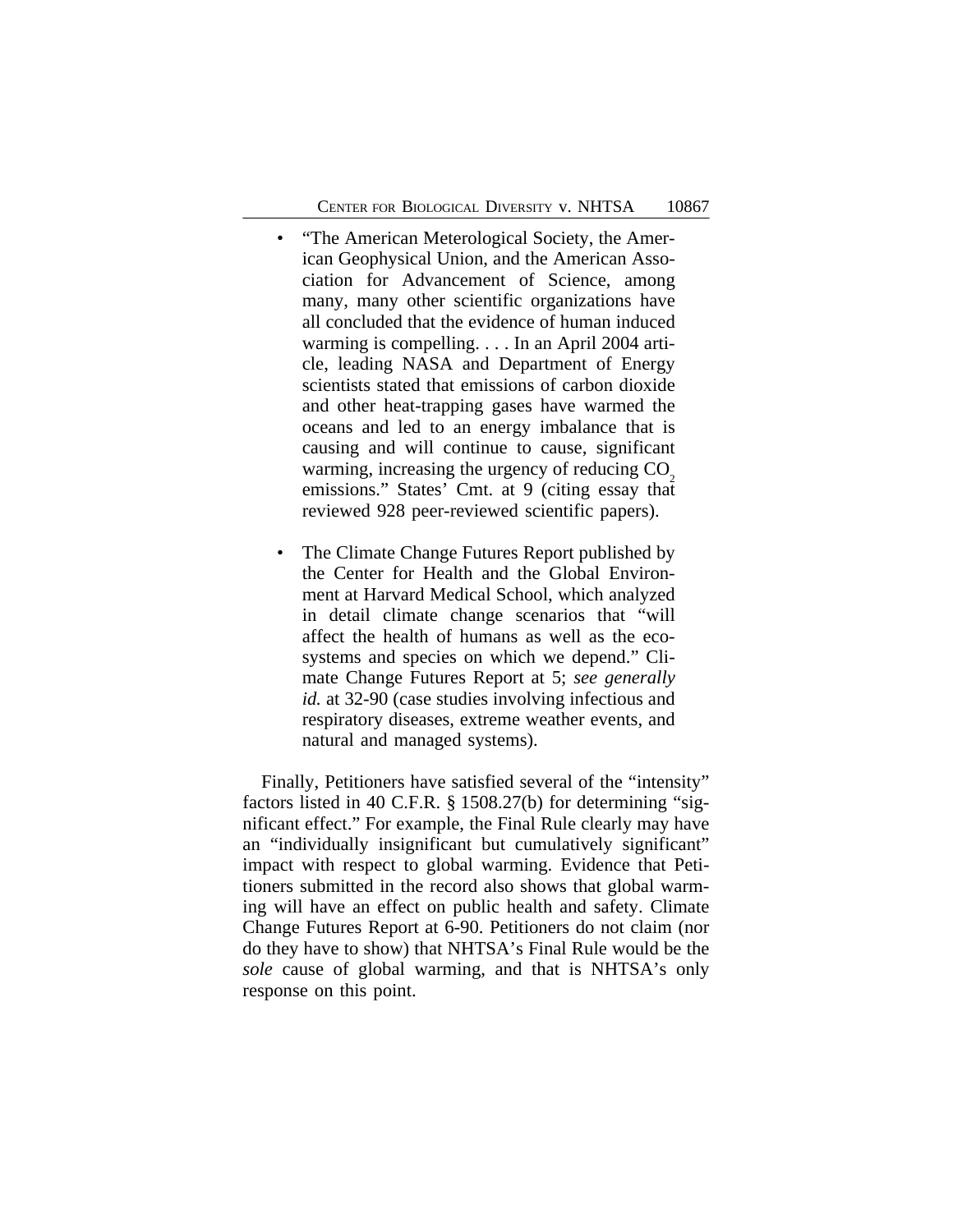Petitioners have also satisfied the "controversy" factor. *See* 40 C.F.R. § 1508.27(b)(4); *see Blue Mountains Biodiversity Project*, 161 F.3d at 1212 (" 'controversial' is 'a substantial dispute [about] the size, nature, or effect of the major Federal action rather than the existence of opposition to a use.' " (alteration in original)). NHTSA received over 45,000 individual submissions on its proposal. *See* 71 Fed. Reg. at 17,577; *see also Nat'l Parks & Conservation Ass'n*, 241 F.3d at 736 (four-hundred and fifty comments, 85% of which opposed the agency's preferred alternative was "more than sufficient to meet the 'outpouring of public protest' discussed in [prior case law]. More important, to the extent the comments urged that the EA's analysis was incomplete, . . . they cast substantial doubt on the adequacy of the Parks Service's methodology and data." (footnote and citation omitted)). We reject NHTSA's argument that "petitioners' controversy does not concern the 'size, nature, or effect' of the new CAFE standards, but rather the desire of some commenters for different regulations that they have not described in any detail." NHTSA Br. at 117. The entire dispute between Petitioners and NHTSA centers on the *stringency* of the MY 2008-2011 light truck CAFE standards—their "size" or "effect." **75**

In light of the evidence in the record, it is hardly "selfevident" that a 0.2 percent decrease in carbon emissions (as opposed to a greater decrease) is not significant. NHTSA's conclusion that a small reduction (0.2% compared to baseline) in the growth of carbon emissions would not have a significant impact on the environment was unaccompanied by any analysis or supporting data, either in the Final Rule or the EA. *See, e.g.*, 71 Fed. Reg. at 17,673; Final EA at 32.

**[26]** Nowhere does the EA provide a "statement of rea-

**<sup>75</sup>***Wetlands Action Network v. U.S. Army Corps of Engineers*, 222 F.3d 1105, 1122 (9th Cir. 2000), cited by NHTSA, is not on point, because petitioners there wanted the Corps to build a saltwater marsh *instead of* a freshwater marsh.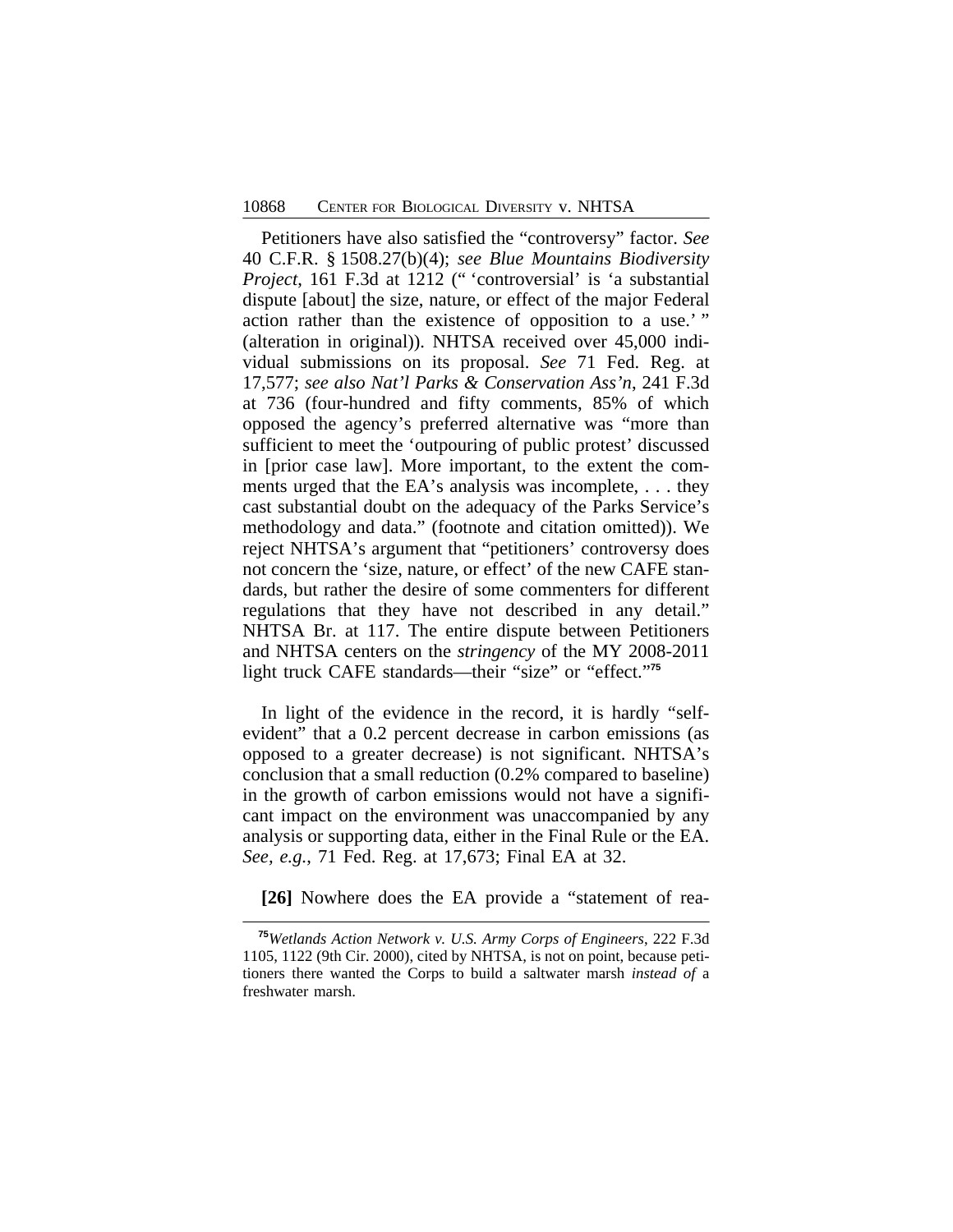sons" for a finding of no significant impact, much less a "convincing statement of reasons." For example, the EA discusses the amount of  $CO_2$  emissions expected from the Rule, but does not discuss the potential impact of such emissions on climate change. In the "Affected Environment" section of the EA, NHTSA states that "[i]ncreasing concentrations of greenhouse gases are likely to accelerate the rate of climate change." Final EA at 22. The agency notes that "[t]he transportation sector is a significant source of greenhouse gas (GHG) emissions, accounting for approximately 28 percent of all greenhouse gas emissions in the United States." *Id.* From this, NHTSA jumps to the conclusion that "[c]oupled with the effects resulting from the 2003 light truck rule, the effects resulting from the agency's current action are expected to lessen the GHG impacts discussed above." *Id.*

Table 3-2 of the EA, which shows the potential health effects of criteria air pollutants, is similarly devoid of meaningful analysis or a statement of reasons why the effects would be insignificant. The potential health effect for  $CO_2$  is described: "Increase in greenhouse gases can lead to climate change. Hot temperatures can lead to cardiovascular problems, heat exhaustion, and some respiratory problems. There may be an increased risk of infectious diseases due to increased temperatures. Heat can also increase the concentration of ground-level ozone." *Id.* at 20.

**[27]** Nor is there any analysis or statement of reasons in the section of the EA that discusses environmental impacts. The EA states that reduction in fuel production and consumption would reduce "contamination of water resources," acid rain, risk of oil spills and contamination, and "lead to minor reductions in impacts to biological resources . . . includ[ing] habitat encroachment and destruction, air and water pollution, greenhouse gases, and oil contamination from petroleum refining and distribution." *Id.* at 32-33; *see also id.* at 39 (Table 4-7 compares the impacts under the baseline CAFE standard of 22.2 mpg and the analyzed alternatives. It cursorily summa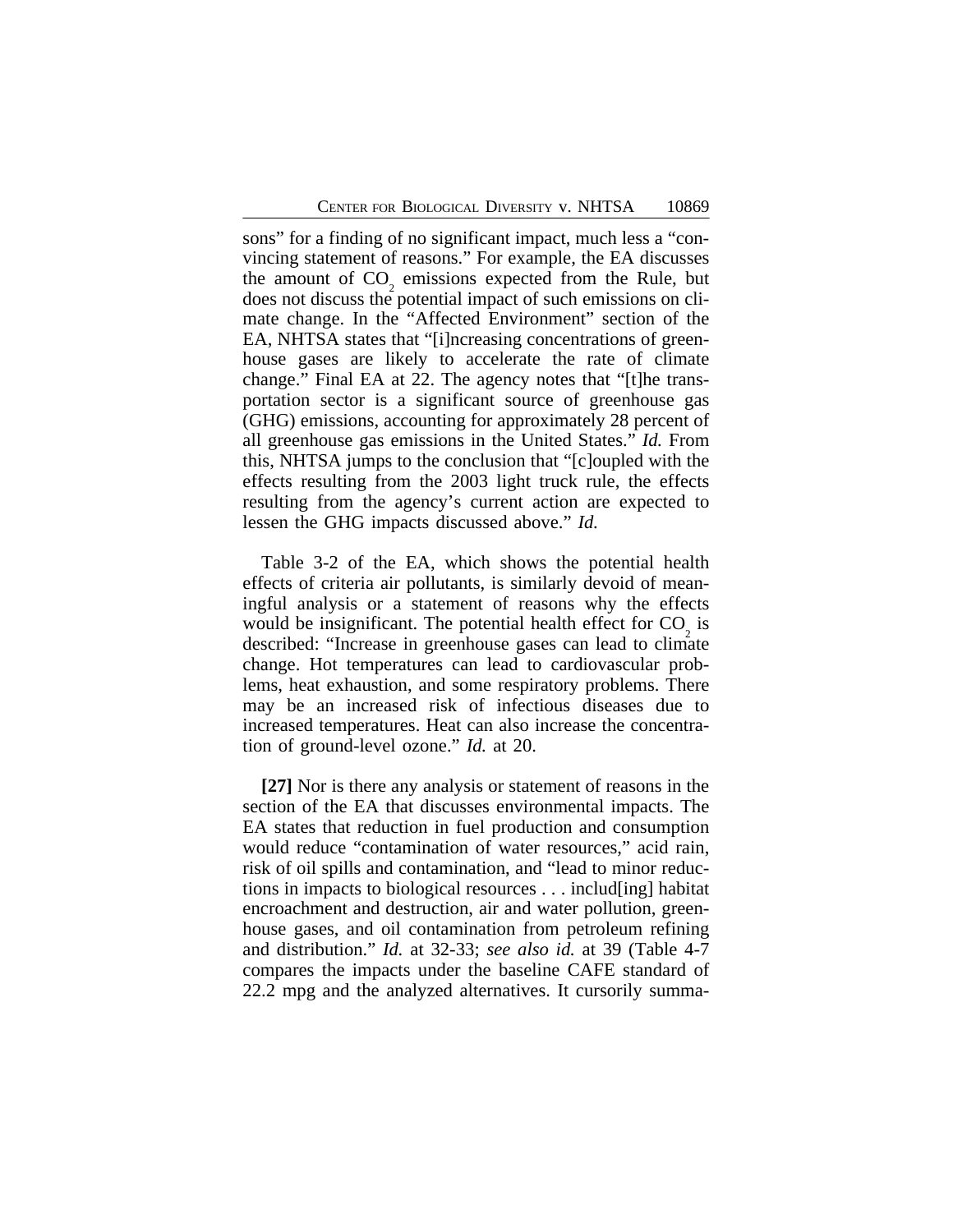rizes the impacts as "slower rate of growth in fuel consumption for light trucks," "reduction of GHG emissions," and "minor benefit [to water and biological resources] from reductions in energy consumption, GHG emissions and extremely small changes in criteria pollutant emissions."); *id.* at 32-33 (citing no supporting data for its conclusions regarding impacts on water and biological resources).

**[28]** NHTSA's EA "shunted aside [significant questions] with merely conclusory statements," failed to "directly address[ ]" "substantial questions," and most importantly, "provide[d] no foundation" for the important inference NHTSA draws between a decrease in the rate of carbon emissions growth and its finding of no significant impact. *Found. for N. Am. Wild Sheep*, 681 F.2d at 1179. NHTSA makes "vague and conclusory statements" unaccompanied by "supporting data," and the EA "do[es] not constitute a 'hard look' at the environmental consequences of the action as required by NEPA." *Great Basin Mine Watch v. Hankins*, 456 F.3d 955, 973 (9th Cir. 2006). Thus, the FONSI is arbitrary and capricious. *See Klamath-Siskiyou Wildlands Center*, 387 F.3d at 994 ("[T]he problem with the entire table is that it does not provide any objective quantification of the impacts. Instead, the reader is informed only that a particular environmental factor will be 'unchanged,' 'improved,' or 'degraded' and whether that change will be 'minor' or 'major.' The reader is not told what data the conclusion was based on, or why objective data cannot be provided.").

The only reason NHTSA provided for why the environmental impact of the Final Rule would be insignificant is that it results in a decreased rate of growth of GHG emissions compared to the light truck CAFE standard for MY 2007. But simply because the Final Rule may be an improvement over the MY 2007 CAFE standard does not necessarily mean that it will not have a "significant effect" on the environment.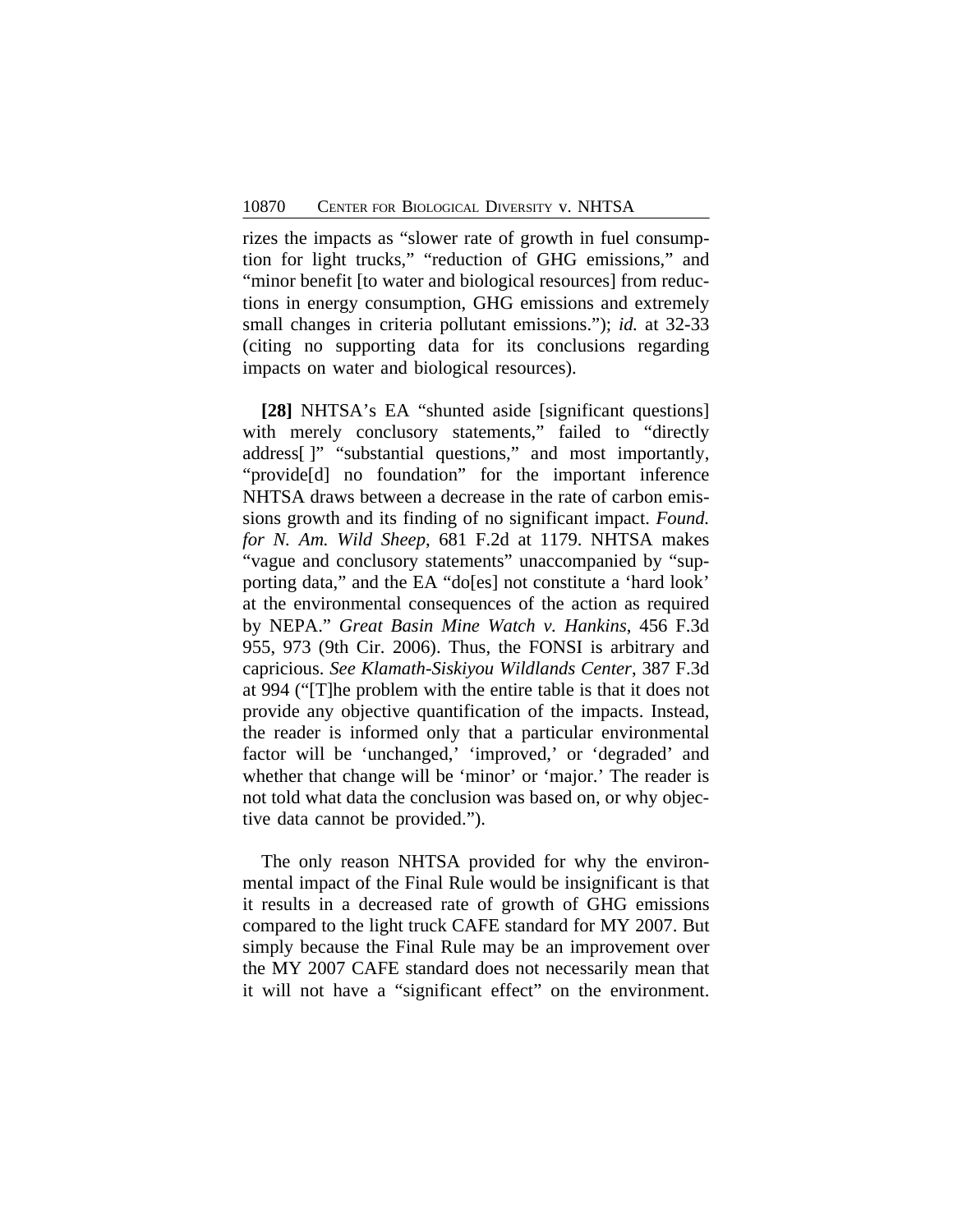NHTSA has not explained *why* its rule will not have a significant effect.**<sup>76</sup>**

In light of the emergent consensus on global warming, Chief Judge Wald's reasoning in her dissent in *City of Los Angeles* is not only prescient but persuasive:

While NHTSA did the calculations necessary to determine how much extra carbon dioxide would be emitted, it failed completely to discuss in any detail

Then-Judge Ruth Bader Ginsburg joined in Judge D. Ginsburg's opinion on NRDC's NEPA challenge, and she provided two reasons for her concurrence: "(1) NRDC's apparent acceptance of NHTSA's finding that the 1.0 mpg CAFE rollback at issue would yield a 'maximum theoretical increase of less than one percent in greenhouse gases,' . . . and (2) NRDC's failure even to allege that such an increase 'would produce any *marginal* effect on the probability, the severity, or the imminence' of the global warming disaster petitioners project." *Id.* at 504 (citation omitted). These reasons do not apply here. Petitioners have provided substantial evidence that even a small increase in greenhouse gases could cause abrupt and severe climate changes. *Cf. Massachusetts*, 127 S. Ct. at 1458 ("[T]he rise in sea levels associated with global warming has already harmed and will continue to harm Massachusetts. The risk of catastrophic harm, though remote, is nevertheless real. That risk would be reduced to some extent if petitioners received the relief they seek.").

**<sup>76</sup>**We are not persuaded by NHTSA's argument that *City of Los Angeles v. NHTSA* supports its position. In that case, state and local governmental entities and environmental groups brought separate challenges to NHTSA's decision not to prepare an EIS covering its CAFE standards for MYs 1987-1988 and 1989. 912 F.2d at 482. Pursuant to 15 U.S.C. § 2002(a)(1), (4), NHTSA lowered the passenger car standard from the statutory 27.5 mpg to 26.0 mpg for MYs 1987-88 and 26.5 mpg for MY 1989. *Id.* With respect to MYs 1987-88, the court held that city and state petitioners had standing to sue under NEPA on air pollution grounds, but it rejected their challenge on the merits. The court held that NRDC had standing to challenge the MY 1989 on global warming grounds, but it did not disturb NHTSA's conclusion that an EIS was not required. Chief Judge Wald dissented on the court's merits ruling and would have held that NHTSA acted arbitrarily in concluding that the 1989 CAFE standard would not have a significant impact on global warming and would have remanded to NHTSA. *Id.*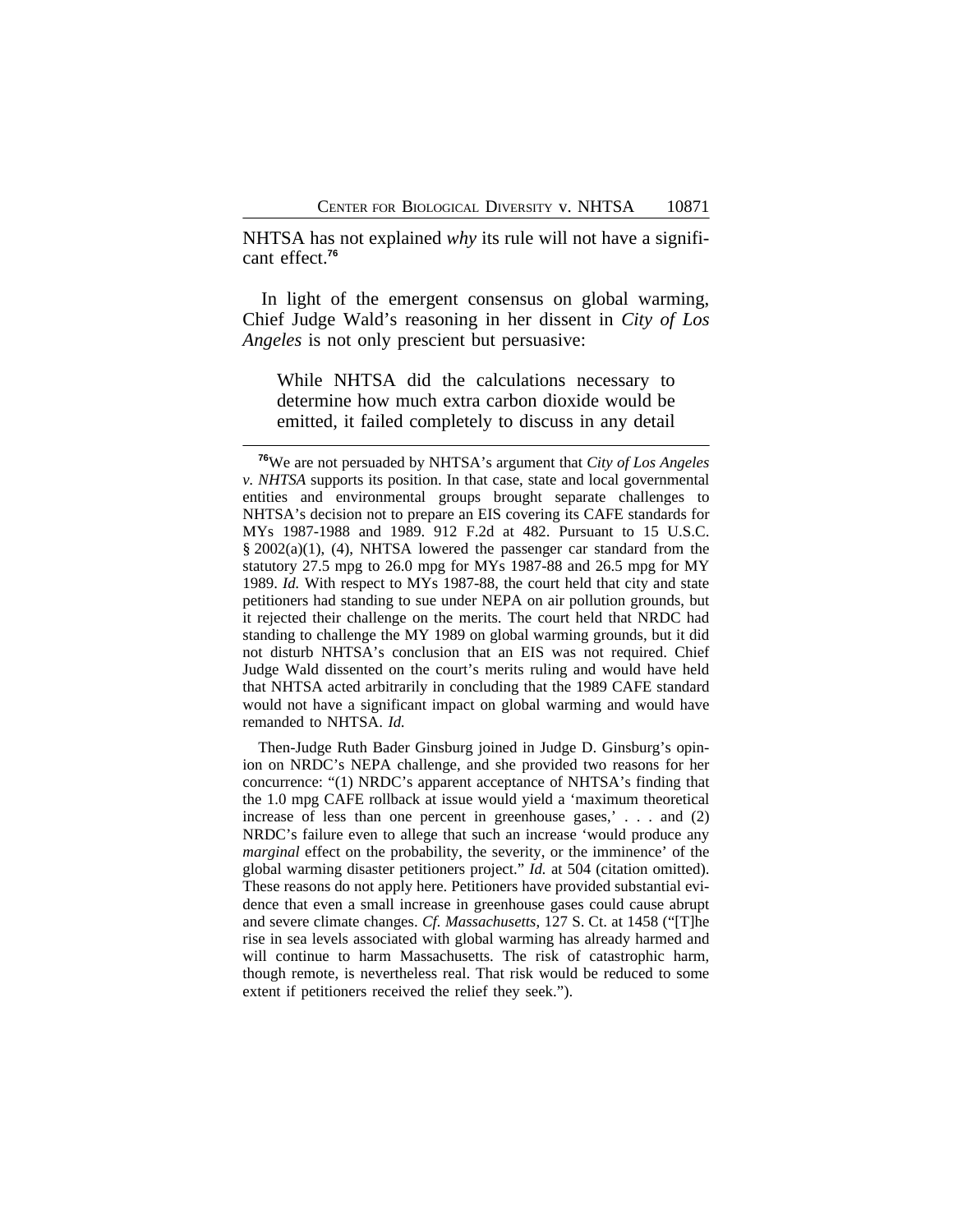the global warming phenomenon itself, or to explain the benchmark for its determination of insignificance in relation to that environmental danger. Had the emissions been slightly over one percent, would that have been significant? Without some articulated criteria for significance in terms of contribution to global warming that is grounded in the record and available scientific evidence, NHTSA's bald conclusion that the mere magnitude of the percentage increase is enough to alleviate its burden of conducting a more thorough investigation cannot carry the day.

#### 912 F.2d at 500.

Petitioners have raised a substantial question of whether the Final Rule *may* significantly affect the environment. NHTSA acknowledges that carbon emissions contribute to global warming, and it does not dispute the scientific evidence that Petitioners presented concerning the significant effect of incremental increases in greenhouses gases. Instead of providing the required "convincing statement of reasons," *Blue Mountains Biodiversity Project*, 161 F.3d at 1211 (internal quotation marks omitted), NHTSA simply asserts that the insignificance of the effects is "self-evident[.]"

Finally, we must decide the appropriate remedy given NHTSA's inadequate EA. We have previously recognized that preparation of an EIS is not mandated in all cases simply because an agency has prepared a deficient EA or otherwise failed to comply with NEPA. If, for example, an EA is so procedurally flawed that we cannot determine whether the proposed rule or project may have a significant effect, the court should remand for the preparation of a new EA. *See Metcalf v. Daley*, 214 F.3d 1135, 1146 (9th Cir. 2000) (ordering remand for preparation of a new EA, where prior EA was prepared after the agency had already rendered a substantive decision on the permitting action). If an agency completely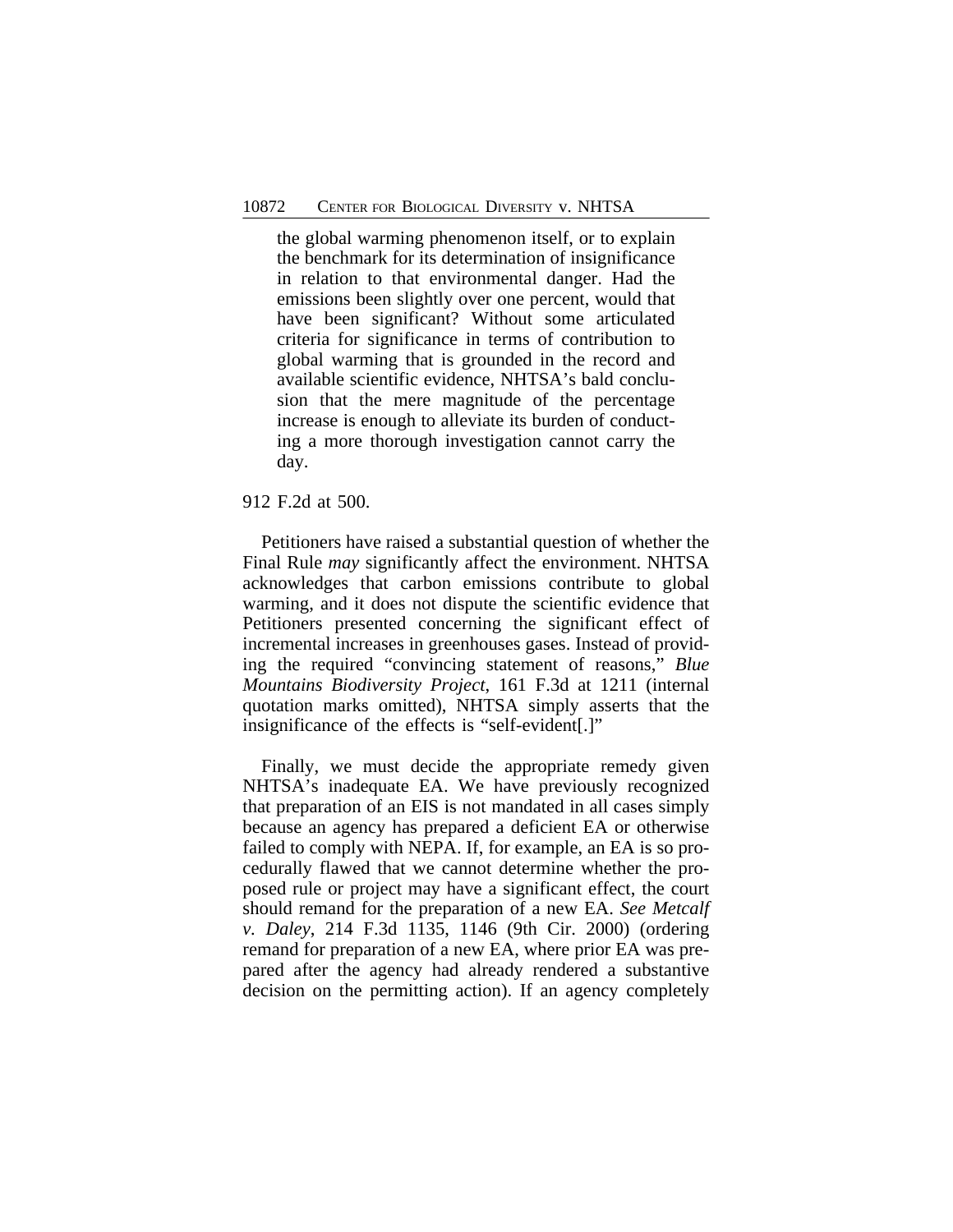fails to prepare an EA before deciding that a proposed project or rule will have no significant environmental impact, remand for preparation of an EA is likewise the proper remedy. *See Jones v. Gordon*, 792 F.2d 821, 828-29 (9th Cir. 1986) (remanding where agency failed to prepare any NEPA document before issuing permit). And where an agency determines that consideration of certain factors are legally irrelevant to the agency's action, rendering it impossible for the reviewing court to determine the accuracy of the FONSI, we also remand for preparation of an EA on a complete record. *San Luis Obispo Mothers for Peace v. Nuclear Regulatory Comm'n*, 449 F.3d 1016, 1024, 1031, 1035 (9th Cir. 2006) (ordering remand for reconsideration of EA where agency rejected consideration of terrorist acts as factor to be considered in its review of application for license to construct nuclear spent-fuel storage facility), *cert. denied sub nom. Pac. Gas & Elec. Co. v. San Luis Obispo Mothers for Peace*, 127 S. Ct. 1124 (2007).

By contrast, if the court determines that the agency's proffered reasons for its FONSI are arbitrary and capricious and the evidence in a complete administrative record demonstrates that the project or regulation may have a significant impact, then it is appropriate to remand with instructions to prepare an EIS. *See, e.g., Nat'l Parks & Conservation Ass'n.*, 241 F.3d at 733-34; *Idaho Sporting Cong.*, 137 F.3d at 1154.

The distinction—between cases where it is appropriate to order immediate preparation of an EIS and those where it is not—is implicit in this circuit's NEPA jurisprudence, and has been explicitly recognized elsewhere. *See O'Reilly v. U.S. Army Corps of Eng'rs*, 477 F.3d 225, 238-39 (5th Cir. 2007) ("It is also clear that a decision to forego preparation of an EIS may be unreasonable for at least two distinct reasons: (1) the evidence before the court demonstrates that, contrary to the FONSI, the project may have a significant impact on the human environment, or (2) the agency's review was flawed in such a manner that it cannot yet be said whether the project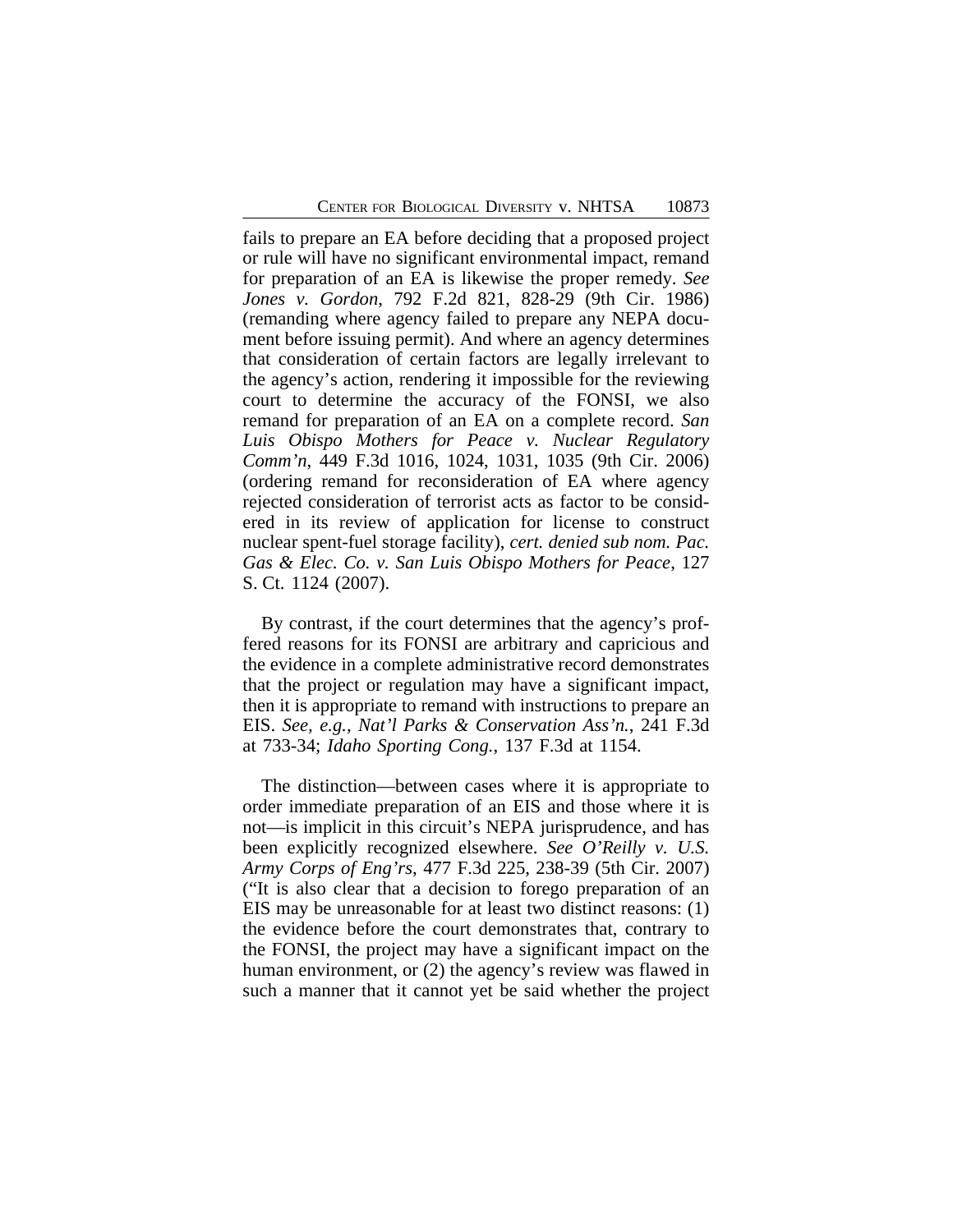may have a significant impact . . . . If the court finds that a project may have a significant impact, the court should order the agency to prepare an EIS. If the court finds, on the other hand, that the EA is inadequate in a manner that precludes making the determination whether the project may have a significant impact, the court should remand the case to the agency to correct the deficiencies in its analysis.") (citations omitted). So, if there is uncertainty over whether the proposed project may have a significant impact, including uncertainty caused by an incomplete administrative record or an inadequate EA, the court should ordinarily remand for the agency to either prepare a revised EA or reconsider whether an EIS is required. *Metcalf*, 214 F.3d at 1146 ("On reflection, and in consideration of our limited role in this process, we have decided that it is appropriate only to require a new EA, but to require that it be done under circumstances that ensure an objective evaluation free of the previous taint."); *see also Hill v. Boy*, 144 F.3d 1446, 1451 (11th Cir. 1998) (remanding where agency's failure to prepare an EIS was based on incorrect assumption); *Nat'l Audubon Soc'y v. Hoffman*, 132 F.3d 7, 18-19 (2d Cir. 1997) (remanding due to incomplete administrative record).

Whether to require an EIS now is a very close question. Petitioners' evidence demonstrates, overwhelmingly, the environmental significance of CO2 emissions and the effect of those emissions on global warming. How NHTSA can, on remand, prepare an EA that takes proper account of this evidence and still conclude that the 2006 Final Rule has *no* significant environmental impact is questionable. *See* 40 C.F.R. § 1508.13 (FONSI is a document "presenting the reasons why an action . . . *will not* have a significant effect on the human environment and for which an [EIS] therefore will not be prepared" (emphasis added)). We nonetheless give the benefit of the doubt to NHTSA and decline to order the immediate preparation of an EIS for two reasons.

First, the EA's primary deficiency lies with its conclusory assertion that a modest 0.2 percent decrease in carbon emis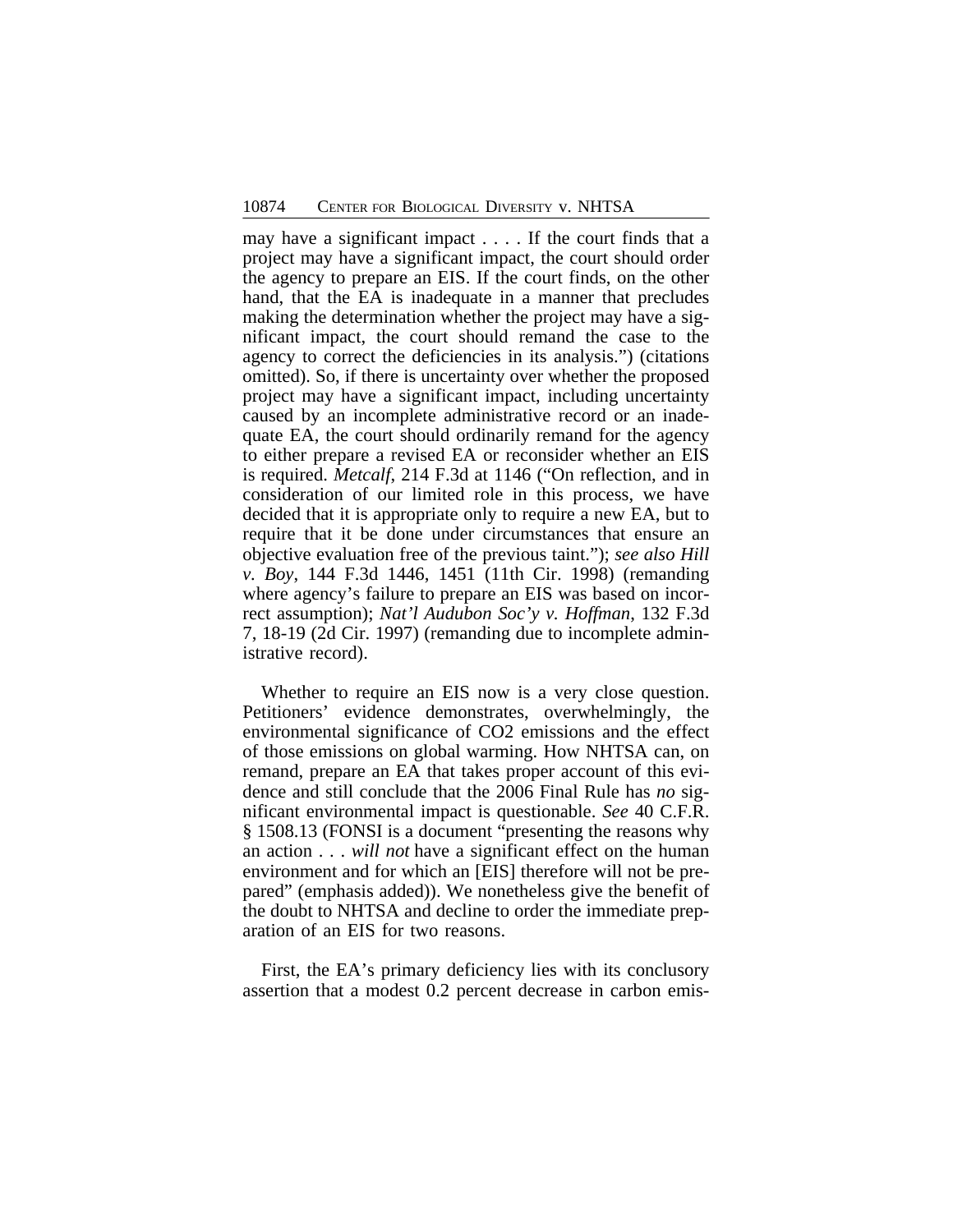sions renders the 2006 Final Rule environmentally insignificant. The EA provides no reasons or analysis in support of this conclusion, much less "convincing" reasons. *Blue Mountains Biodiversity Project*, 161 F.3d at 1212. Although Petitioners' evidence is daunting we cannot, in the abstract, categorically decide that NHTSA's reasons for this conclusion in a revised EA would be unconvincing.

Second, we have a significant reason to defer to the agency as to whether an EA will suffice or whether an EIS is necessary. During the pendency of this appeal, Congress enacted the Energy Independence and Security Act of 2007 ("EISA"). Pub. L. No. 110-140, 121 Stat. 1492. EISA requires NHTSA to increase fuel economy standards for passenger and nonpassenger automobiles to reach a combined average of at least 35 mpg by model year 2020. *See* 49 U.S.C. § 32902(b)(2)(A). In connection with EISA, NHTSA has already begun preparation of a complete EIS to inform the "NEPA analysis relating to the CAFE standards for MY 2011-2015 automobiles," including light trucks. Notice of Intent to Prepare an Environmental Impact Statement for New Corporate Average Fuel Economy Standards, 73 Fed. Reg. 16,615, 16,616 (Mar. 28, 2008) (to be codified at 49 C.F.R. pts. 531 & 533). With the exception of MY 2011, the EIS prepared as a result of the passage of EISA will not encompass the CAFE standards implemented by the 2006 Final Rule. However, information developed in preparation of the EISA-based EIS would undoubtedly inform NHTSA's decision as to the necessity of an EIS in this case. *See City of Los Angeles*, 912 F.2d at 503 (Wald, C.J., dissenting) (stating that proper course was to remand without enjoining agency action because agency was "already conducting a [separate] programmatic EIS which may yet provide an adequate explanation for its finding of no significant impact").

**[29]** Taken together, these reasons lead us to conclude that the record is insufficiently complete for us to order the immediate preparation of an EIS. *See O'Reilly*, 477 F.3d at 240-41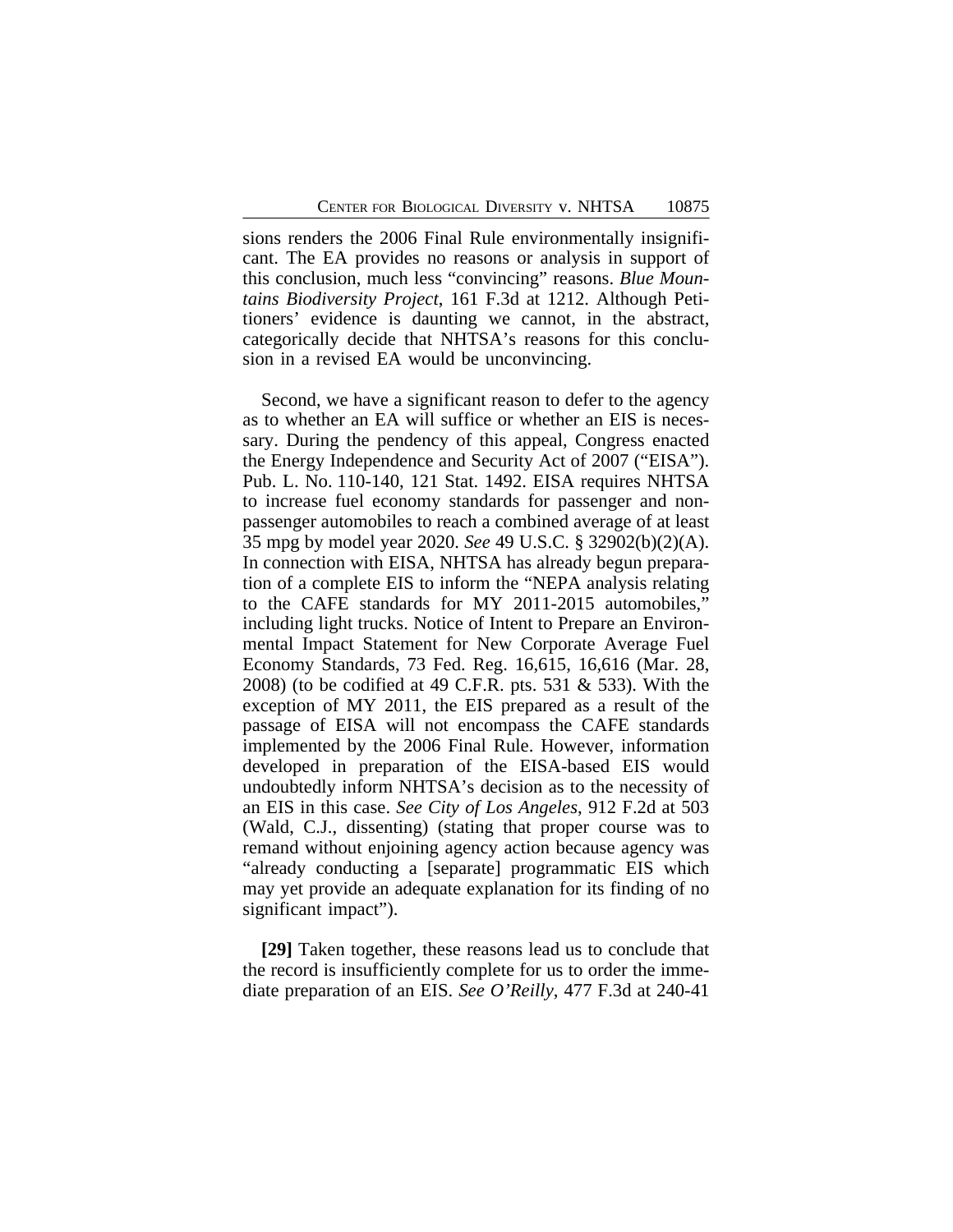(remanding without instructions to prepare EIS); *Metcalf*, 214 F.3d at 1146 (same); *Hill*, 144 F.3d at 1451 (same); *Nat'l Audubon Soc'y*, 132 F.3d at 18-19. We therefore remand to NHTSA to prepare a revised EA or, as necessary, a complete EIS.

## **IV. CONCLUSION**

NHTSA's failure to monetize the value of carbon emissions in its determination of the MY 2008-2011 light truck CAFE standards, failure to set a backstop, failure to revise the passenger automobile/light truck classifications, and failure to set fuel economy standards for all vehicles in the 8,500 to 10,000 lb. GVWR class, was arbitrary and capricious and contrary to the EPCA. We therefore remand to NHTSA to promulgate new standards consistent with this opinion as expeditiously as possible and for the earliest model year practicable.

We also hold that the EA was inadequate and Petitioners have raised a substantial question as to whether the Final Action may have a significant impact on the environment. Thus, we remand to NHTSA for the preparation of a revised EA or, as necessary, a full EIS.

# **REVERSED AND REMANDED.**

SILER, Circuit Judge, concurring in part and dissenting in part:

I concur in the conclusions by the majority on all points, with the exception of its conclusion in Section III.A.4. I would not find that the NHTSA acted arbitrarily or capriciously in failing to adopt a backstop for a minimum level of average fuel economy. The majority admits that the EPCA does not require NHTSA to adopt a backstop. We must realize that the arbitrary or capricious standard is one that grants